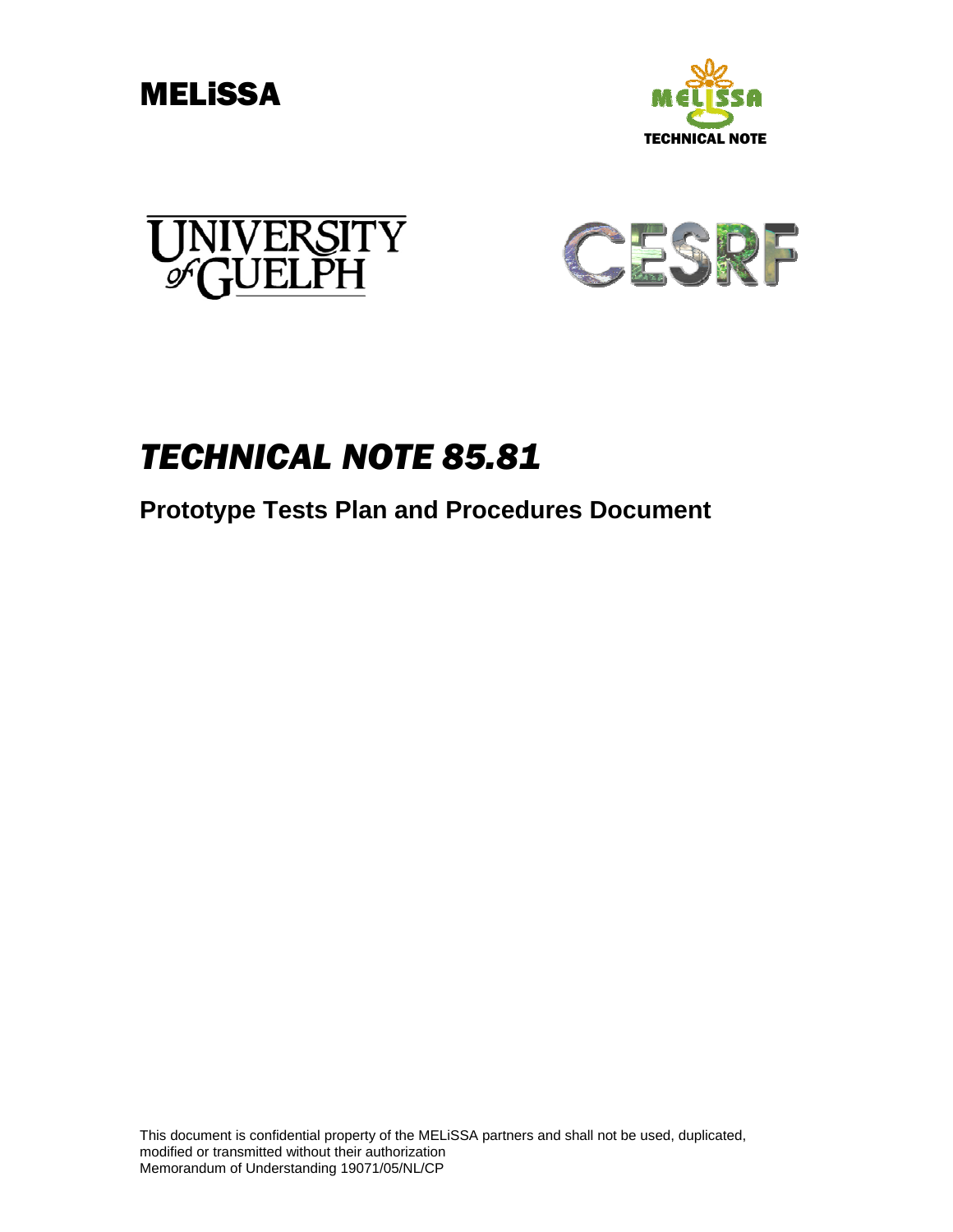



| Prepared by/Préparé par      | Dr. Geoffrey Waters |
|------------------------------|---------------------|
| Reference/Réference          | 19772/06/NL/GM      |
| Issue/Edition                |                     |
| Revision/Révision            | 0                   |
| Date of issue/Date d'édition | May 2008            |
| Status/Statut                | Final               |

#### APPROVAL

| Title | Prototype Test Plan and Procedures Document | <b>Issue</b> | Revision |  |
|-------|---------------------------------------------|--------------|----------|--|
| Titre |                                             | Edition      | Révision |  |

| Author | Dr. Geoffrey Waters | Date | 27/05/08 |
|--------|---------------------|------|----------|
| Auteur |                     | Date |          |

| Approved by  | Michael Dixon<br>Dr. | Date | 27/05/08 |
|--------------|----------------------|------|----------|
| Approuvé par |                      | Date |          |

#### CHANGE LOG

| Issue/Edition | Revision/Révision | Status/Statut | Date/Date |
|---------------|-------------------|---------------|-----------|
|               |                   |               |           |
|               |                   |               |           |
|               |                   |               |           |

#### Distribution List

| Name/Nom         | Company/Société | Quantity/Quantité |
|------------------|-----------------|-------------------|
| MELISSA Partners |                 |                   |
|                  |                 |                   |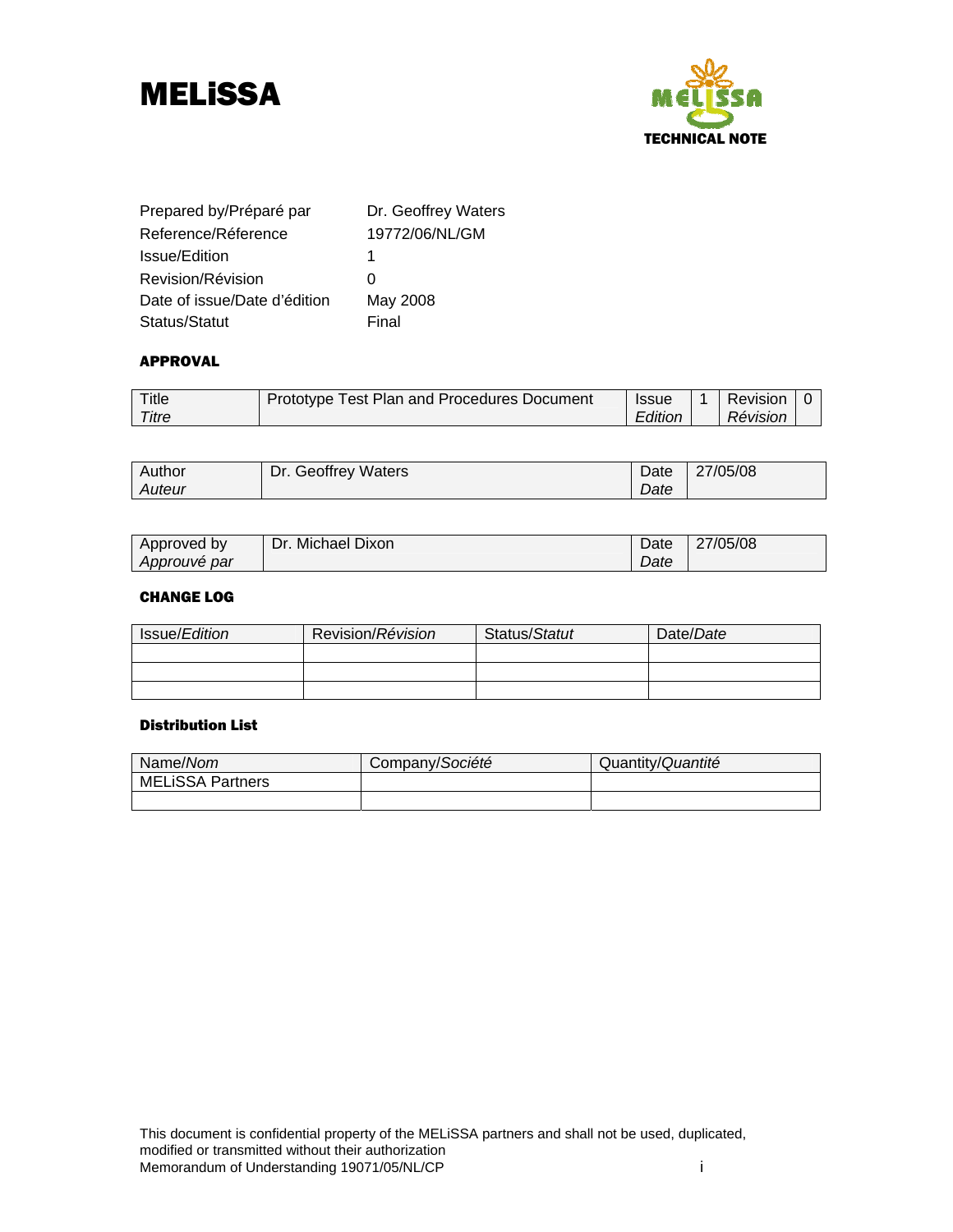

#### TABLE OF CONTENTS

| 15.5. Analysis of Net Carbon Exchange Rate and Assessment of Model Performance  85          |  |
|---------------------------------------------------------------------------------------------|--|
|                                                                                             |  |
| 16. Procedures for Temperature and Light Intensity Mapping in the Chamber Growing Volume 86 |  |
|                                                                                             |  |
|                                                                                             |  |
|                                                                                             |  |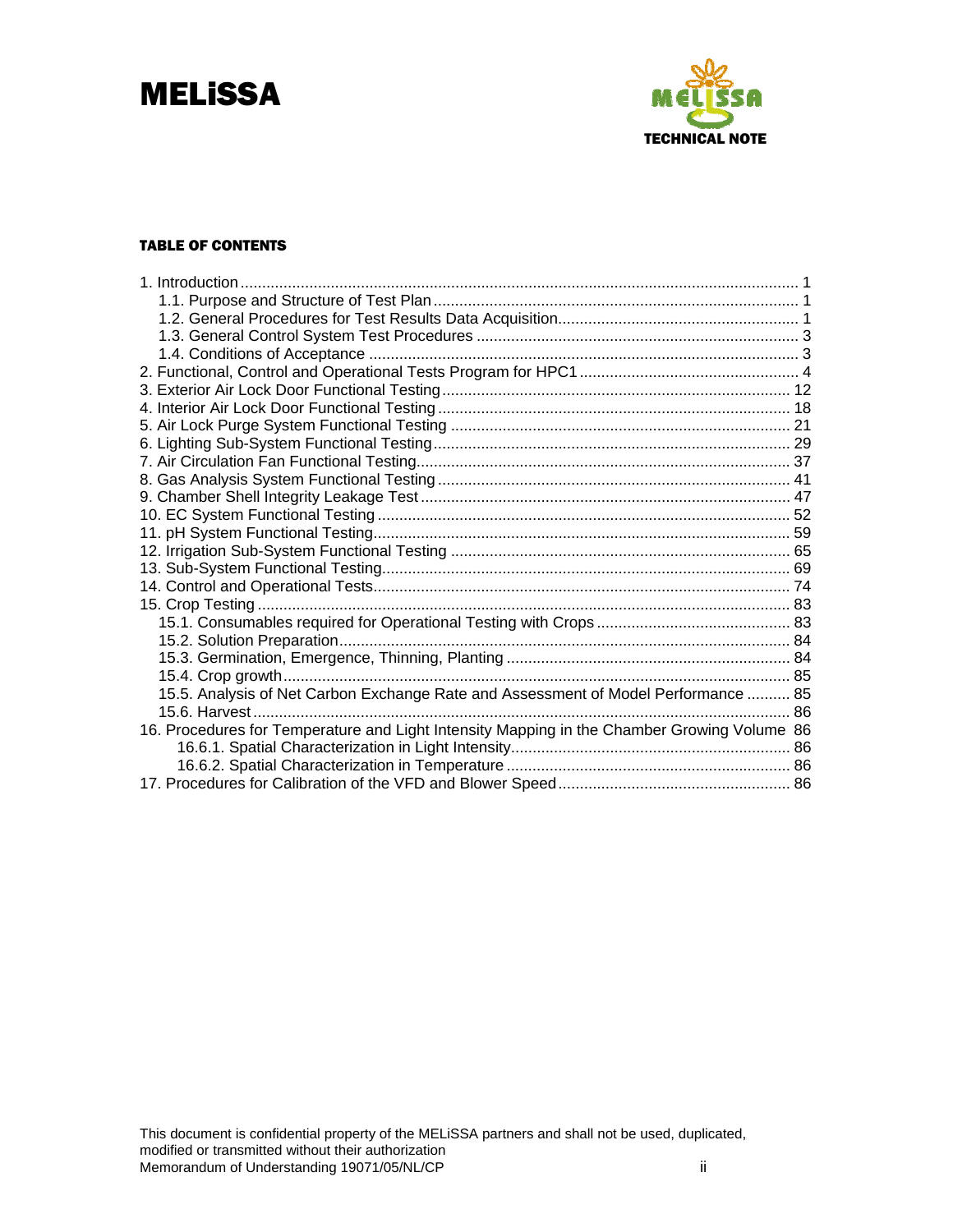

## <span id="page-3-0"></span>**1. Introduction**

### **1.1. Purpose and Structure of Test Plan**

The information contained in this technical note is presented to ensure that the HPC1 prototype designed and constructed by the University of Guelph and Angstrom Engineering adheres to the specifications of ESA, as defined in Annex to Appendix 1 of RFQ 3-11515. An additional outcome of the test plan is demonstration that the chamber prototype has sufficient flexibility in design to meet the evolving needs of the MPP research facility in Spain.

This test plan consists of three main phases. First, a series of Functional Tests is envisioned to demonstrate the functionality of all chamber parts before integration of a controller. For these tests, data log capability (on the part of the controller) is required, as outlined in the general procedures for test results data acquisition, below. Formal control tests are aimed to demonstrate chamber adherence to the environment control requirements listed in Annex to Appendix 1 of RFQ 3-11515. Controller tests are performed using system demand profiles. The final operational test with a batch culture of lettuce is conducted under static conditions.

### **1.2. General Procedures for Test Results Data Acquisition**

Functional tests outlined in Section 2 below generally rely on video log, visual inspection or confirmation of signal transfer to/from the controller. Operational tests generally rely on data log by the controller over the period of the test. Electronic data or video log file names are defined in the relevant test procedure sections and summarized in the table below.

In general video logs will include English audio commentary and data logs are provided in coma or tab delimited test files easily importable into EXCEL for data analysis and plotting.

| <b>Test</b>                   | Data/Video/List file Name                                               |
|-------------------------------|-------------------------------------------------------------------------|
| 1.Chamber                     | Check list of in column of TN 85.7 EXCEL Sheet (i.e. HPC prototype Data |
| Completeness                  | Package)                                                                |
| of<br>2 <sup>1</sup><br>Check | <b>Visual Inspection with Photos</b>                                    |
| Outward                       | CESRF_HPC1_Outward_Appearance.jpeg (digital photo album provided on     |
| Appearance                    | CD-ROM)                                                                 |
| of<br>3.<br>Check             | <b>Written Measurement</b>                                              |
| <b>Dimensions</b>             | CESRF_HPC1_Log_Book (writing in hardcover log-book)                     |
| 4. Exterior Airlock           | Video Log                                                               |
| <b>Doors</b>                  | CESRF_HPC1_Exterior_Door_A_Operation_and_Tray_Mounting.mpeg             |
|                               | CESRF_HPC1_Exterior_Door_C_Operation_and_Tray_Mounting.mpeg             |
| Airlock<br>5. Interior        | CESRF-HPC1 - Interior_Airlock_Door - FT                                 |
| <b>Doors</b>                  | CESRF_HPC1_Interior_Door_A_and_C_Operation_and_Tray_Mounting.mpeg       |
| 6. Airlock Purge              | <b>Written Measurement</b>                                              |
|                               | CESRF_HPC1_Log_Book (writing in hardcover log-book)                     |
| 7. Lighting                   | <b>Written Measurement</b>                                              |
|                               | CESRF_HPC1_Log_Book (writing in hardcover log-book)                     |
|                               | Data File                                                               |
|                               | CESRF HPC -LIGHTING FT.txt                                              |
|                               | Includes confirmation of signal reading at controller<br>٠              |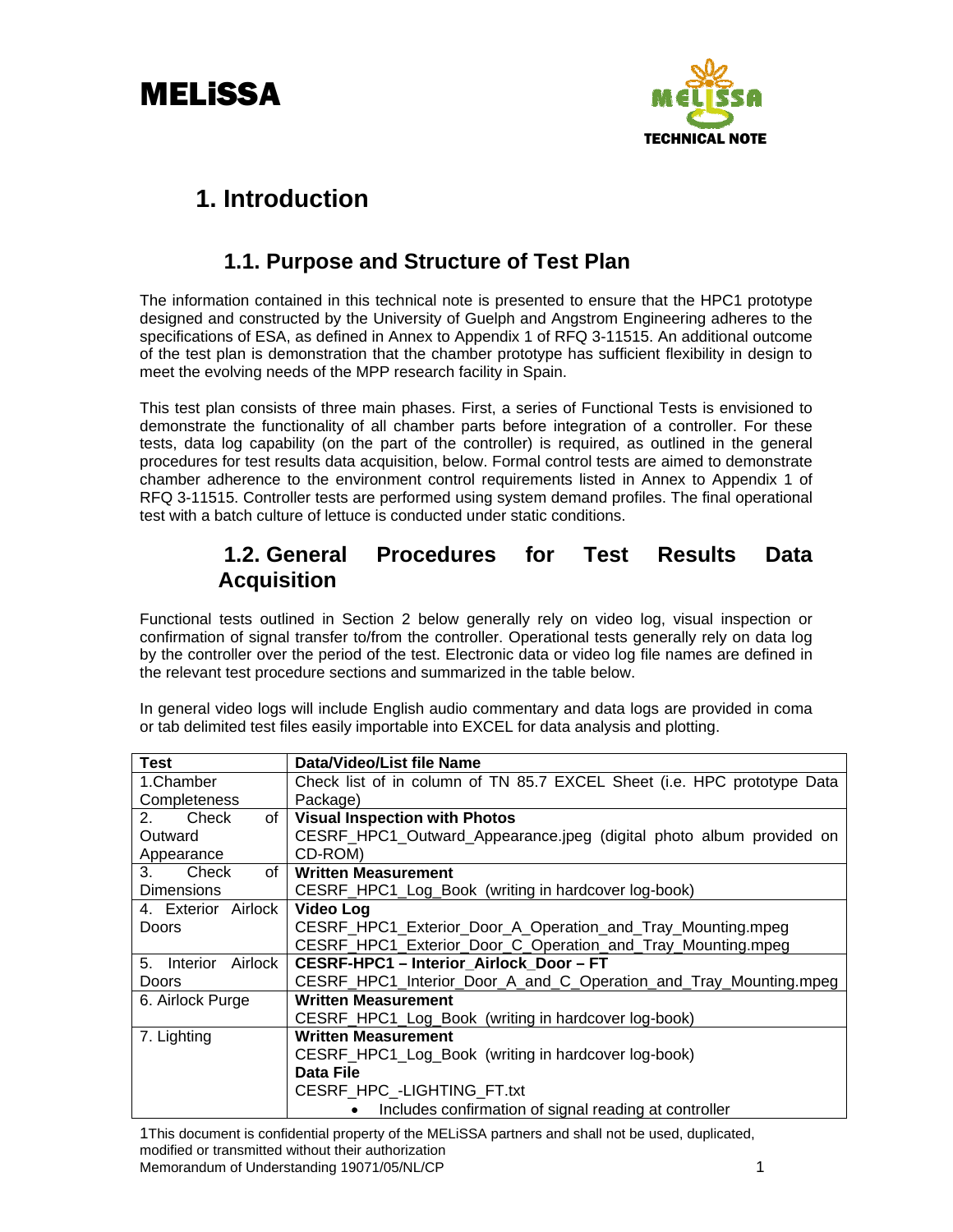



| 8. Main Centrifugal         | <b>Written Measurement</b>                                                     |
|-----------------------------|--------------------------------------------------------------------------------|
| and<br><b>VFD</b><br>Blower | CESRF_HPC1_Log_Book (writing in hardcover log-book)                            |
| Motor                       | <b>Data File</b>                                                               |
|                             | CESRF_HPC1__AIR_CIRCULATION_FT.txt                                             |
| 9. Gas Analysis             | <b>Written Measurement</b>                                                     |
|                             | CESRF_HPC1_Log_Book (writing in hardcover log-book)                            |
|                             | <b>Data File</b>                                                               |
|                             | CESRF_HPC1_GAS ANALYSIS_FT.txt                                                 |
| 10.<br>Integrity            | <b>Data File</b>                                                               |
| leakage Test                | CESRF_HPC1__LEAKAGE_FT.txt                                                     |
| 11. EC System               | <b>Written Measurement</b>                                                     |
|                             | CESRF_HPC1_Log_Book (writing in hardcover log-book)                            |
|                             | Data File                                                                      |
|                             | CESRF_HPC1_EC_FT.txt                                                           |
| 12. pH                      | <b>Written Measurement</b>                                                     |
|                             | CESRF_HPC1_Log_Book (writing in hardcover log-book)                            |
|                             | Data File                                                                      |
|                             | CESRF_HPC1_pH_FT.txt                                                           |
| 13.<br>Hydroponics          | The necessity of this system is not yet confirmed and therefore its design has |
| Cooling                     | not been finalized. Empirical assessment of the solution temperature during    |
|                             | crop culture will be performed. In some cases, the solution temperature does   |
|                             | not rise above ambient if the reservoir remains outside. CESRF needs to verify |
|                             | this during the operational tests of the irrigation system                     |
| 14.<br>Irrigation           | <b>Written Measurement</b>                                                     |
| System                      | CESRF_HPC1_Log_Book (writing in hardcover log-book)                            |
|                             | <b>Data File</b>                                                               |
|                             | CESRF_HPC1_IRRIGATION_FT.txt                                                   |
| 15.<br>Temperature          | <b>Written Measurement</b>                                                     |
| and Humidity                | CESRF_HPC1_Log_Book (writing in hardcover log-book)                            |
|                             | <b>Data File</b>                                                               |
|                             | CESRF_HPC1_TEMP_HUMID_FT.txt                                                   |
| 16. Control Loop            | <b>Written Measurement</b>                                                     |
| <b>Tests</b>                | CESRF_HPC1_Log_Book (writing in hardcover log-book)                            |
|                             | <b>Data File</b>                                                               |
|                             | CESRF_HPC1_PROFILE_OT.txt                                                      |
| 17. Lettuce Batch           | <b>Written Measurement</b>                                                     |
| Culture                     | CESRF_HPC1_Log_Book (writing in hardcover log-book)                            |
|                             | <b>Data File</b>                                                               |
|                             | CESRF_HPC1_LETTUCE_BATCH_OT.txt                                                |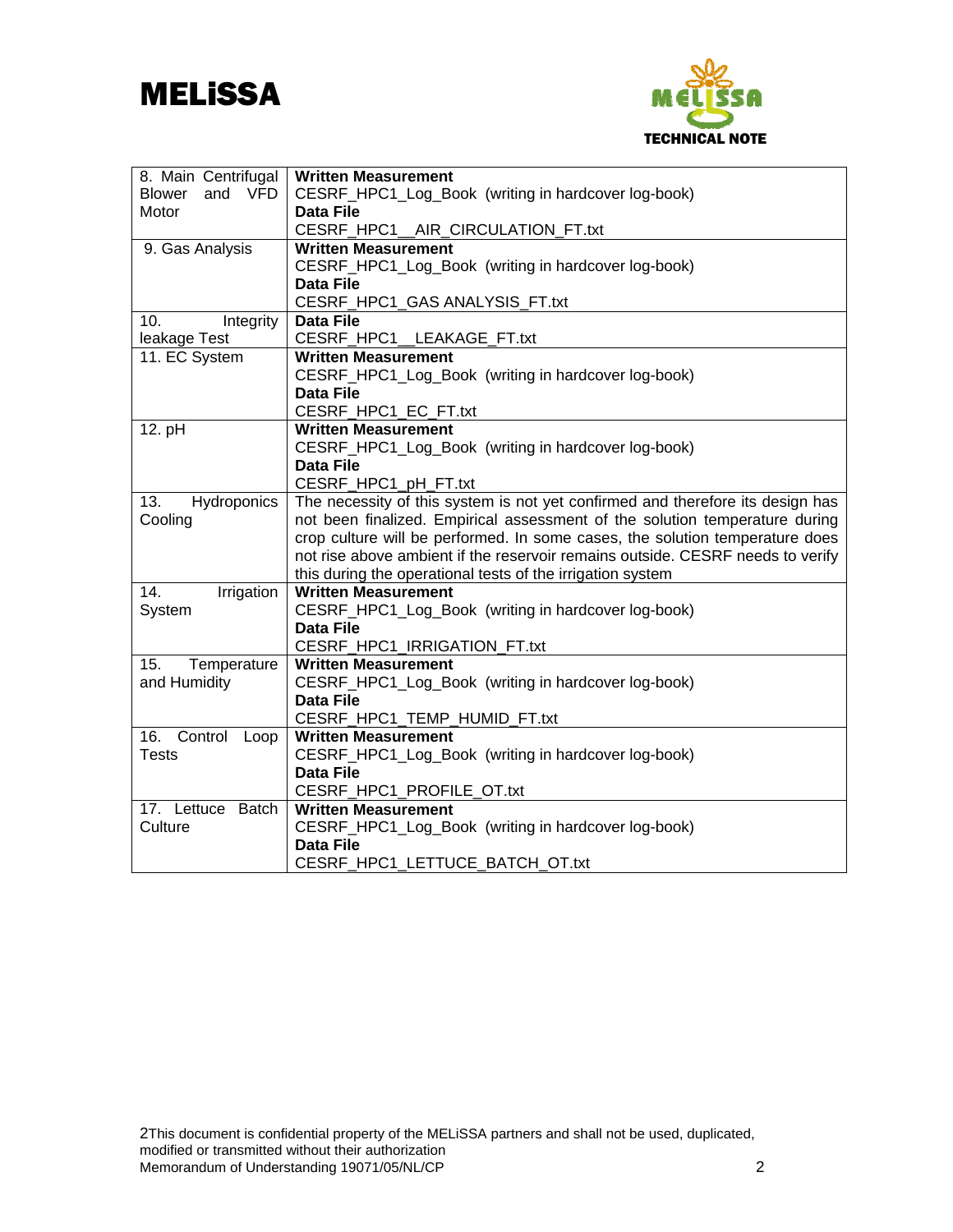<span id="page-5-0"></span>



## **1.3. General Control System Test Procedures**

The purpose of the control system tests outlined in Section 2 below is to demonstrate chamber performance and adherence to the environmental control specifications of ESA. As part of their sub-contract, Argus calibrates or "tweaks" control, particularly in the case of thermal and humidity control, standard procedures defined in-house. Procedures for controller calibration are therefore not provided, and the Argus system is considered a "black-box" controller with specific training on the control hardware and proprietary software provided by Argus, if requested and budgeted, at the time of install at the MPP.

## **1.4. Conditions of Acceptance**

In the case of functional tests, the requirements for acceptance of hardware are defined in the acceptance criteria of the individual test procedure, unless otherwise defined below. Acceptance of control tests is based on the technical specifications for environmental control as defined by ESA. The relevant section from the contract RFQ is re-produced below. The control test plan (sometimes referred to as the profile tests) are designed to demonstrate the functioning of the various control loops in maintaining the environmental/biological requirements defined in the table below.

Also, during the functional, operational (profile) and crop tests, the chamber shall be demonstrated to adhere to all sections of Annex to Appendix 1 of RFQ 3-11515. The requirements defined in the Annex to Appendix 1 of the RFQ are qualitative and no numerical bounds were defined.

| <b>Item</b>                                 | Requirement                                  |  |  |
|---------------------------------------------|----------------------------------------------|--|--|
| Illumination daylight levels                | $0 - 800$ µE PAR selectable in four discrete |  |  |
|                                             | levels                                       |  |  |
| Illumination night levels                   | $0 - 10 \mu E$ PAR                           |  |  |
| Day/night cycle                             | Any combination of 1 day and 1 night period  |  |  |
|                                             | within a 24 hour span                        |  |  |
| Air Temperature                             | Selectable within $15 - 30$ °C               |  |  |
| <b>Temperature Accuracy</b>                 | Demand $+/-$ 0.5 °C                          |  |  |
| Internal Air (refreshment) circulation rate | Not less than 1 crop volume per minute       |  |  |
| <b>Air Velocity</b>                         | From $0.1 - 0.8$ m/s                         |  |  |
| Water Supply in the Roots                   | 200 mL / min                                 |  |  |
| <b>Nutrient Supply</b>                      | Hydroponics (NFT) cultivation<br>EC<br>with  |  |  |
|                                             | demands of $0 - 3$ mS/cm                     |  |  |
|                                             | pH: 5.5 +/- 0.5                              |  |  |
|                                             | EC: $1.9$ dS/cm $+/-$ 0.05dS/cm              |  |  |
|                                             | Dissolved $O_2$ : 80 – 100% of saturation    |  |  |
| Pressure                                    | Ambient                                      |  |  |
| <b>Atmospheric Composition</b>              | Humidity: $50 - 85%$ (no accuracy specified) |  |  |
|                                             | $O_2$ - 20% +/- 1% (although not controlled) |  |  |
|                                             | $CO2$ - 300 - 2000 ppm (no accuracy for      |  |  |
|                                             | control specified)                           |  |  |
|                                             | $N_2$ - Balance to 100%                      |  |  |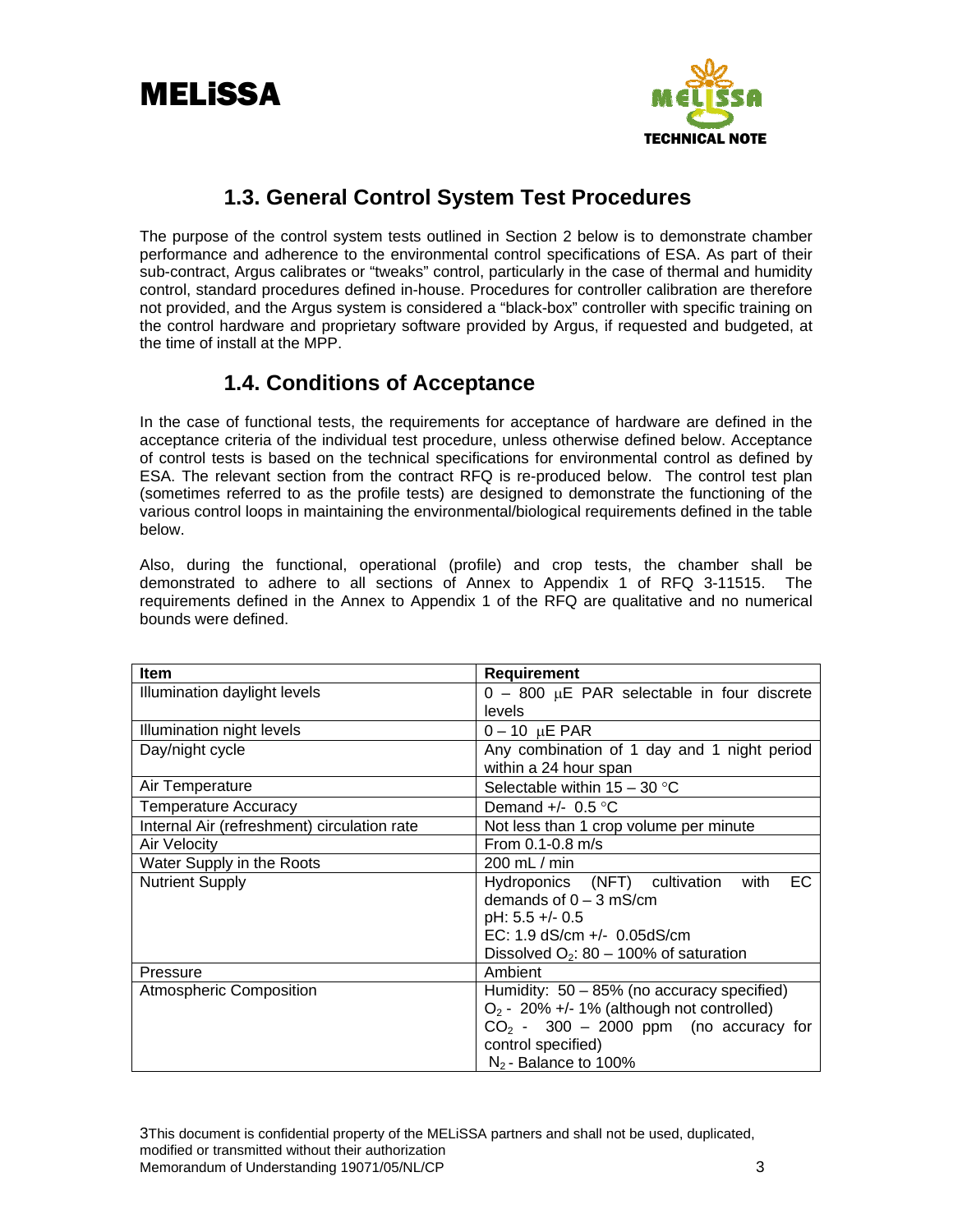



## **2. Functional, Control and Operational Tests Program for HPC1**

<span id="page-6-0"></span>

| <b>Test</b>                    | <b>Procedure /Procedure number</b>                                                                                                                                                                                                                                                                                                                                                                                                                                               | <b>Date</b> | <b>Duration (days)</b> |  |  |
|--------------------------------|----------------------------------------------------------------------------------------------------------------------------------------------------------------------------------------------------------------------------------------------------------------------------------------------------------------------------------------------------------------------------------------------------------------------------------------------------------------------------------|-------------|------------------------|--|--|
| <b>Functional Tests</b>        |                                                                                                                                                                                                                                                                                                                                                                                                                                                                                  |             |                        |  |  |
| 1. Chamber Completeness        | Verification of the completeness of the delivered chamber shell and<br>equipment in comparison to the TN 85.7 (i.e. HPC prototype Data<br>Package - - EXCEL Database)                                                                                                                                                                                                                                                                                                            |             | 0.25                   |  |  |
| 2. Check of Outward Appearance | <b>Visual Inspection</b><br>The visual inspection consists of verification of the outer equipment<br>envelope. In detail the equipment shall be inspected with respect to<br>the following aspects<br>1. Outer surface - cleanliness, damages, corrosion, coating,<br>sharp edges<br>Mechanical assembly – tightness of fittings, material<br>compliance<br>3. Electrical assembly (connectors, interconnecting cables<br>marked, etc.)<br>4. Availability of protective caps    |             | 0.25                   |  |  |
| 3. Check of Dimensions         | <b>Measurement</b><br>The check of dimensions refers to confirming;<br>1. Shell dimensions<br>Clearance around chamber                                                                                                                                                                                                                                                                                                                                                           |             | 0.25                   |  |  |
| 4. Exterior Airlock Doors      | <b>CESRF-HPC1-Exterior Airlock Door-FT</b><br>1. Video demonstration of procedures/test for opening/closing the<br>exterior air lock doors and tray mounting/dismount. Elasticity of<br>the exterior door sealing gaskets is also demonstrated.<br>2. Functional demonstration of the door open/closed switch/LED<br>indicator circuit (See part list below)<br>Parts Tested (P&ID Reference):<br>1. ZS_4100_01, ZS_4100_02, ZI_4100_01<br>2. ZS_4101_01, ZS_4101_02, ZI_4101_01 |             | 0.25                   |  |  |
| 5. Interior Airlock Doors      | <b>CESRF-HPC1 - Interior Airlock Door - FT</b><br>Video demonstration of procedures/test for opening/closing the<br>interior air lock door and tray movement in harvest and planting                                                                                                                                                                                                                                                                                             |             | 0.25                   |  |  |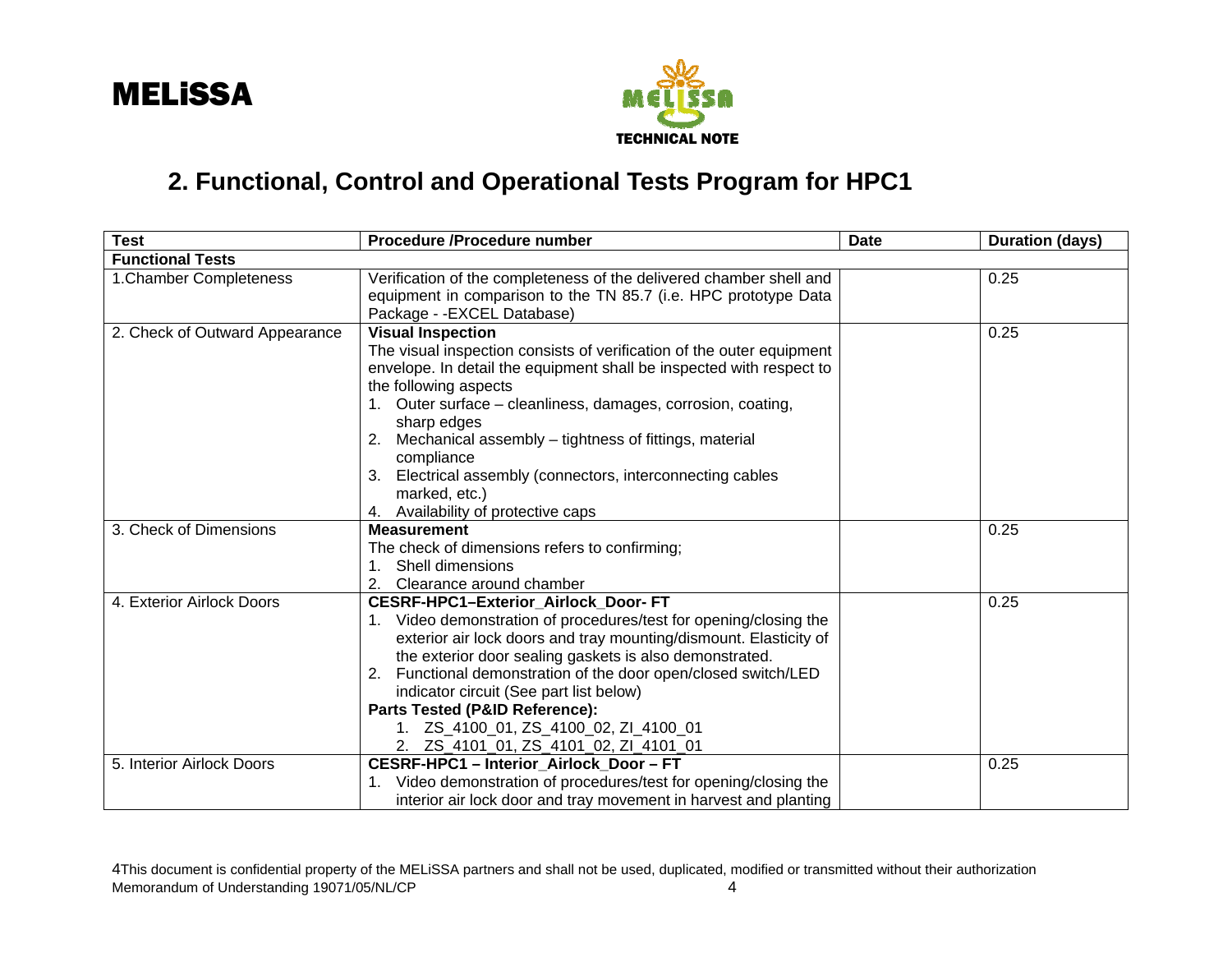

|                                | using glove access                                               |      |
|--------------------------------|------------------------------------------------------------------|------|
| 6. Airlock Purge               | CESRF-HPC1 - Airlock Purge - FT                                  | 0.25 |
|                                | Sequence:                                                        |      |
|                                | 1. Testing of air lock injection and vent solenoids              |      |
|                                | 2. Testing of air lock pressure sensors and switches             |      |
|                                | 3. Testing of passive pressure relief valves                     |      |
|                                | Parts Tested (P&ID Reference):                                   |      |
|                                | 1. RV_4100_01, SV_4102_01, SV_4102_02, PT_4102_01,               |      |
|                                | PS_4102_01, HV_4102_01                                           |      |
|                                | 2. RV_4101_01, SV_4103_01, SV_4103_02, PT_4103_01,               |      |
|                                | PS 4103_01, HV_4103_01                                           |      |
|                                |                                                                  |      |
| 7. Lighting                    | CESRF-HPC1 - Lighting - FT                                       | 0.25 |
|                                | Sequence:                                                        |      |
|                                | 1. Testing of the lamp loft cooling fans                         |      |
|                                | 2. Testing of the lamp loft temperature sensors                  |      |
|                                | 3. Testing of the lamp loft air flow indicator                   |      |
|                                | 4. Testing of the lamp string relays and high-powered contactors |      |
|                                | to activate luminaries                                           |      |
|                                | Parts Tested (P&ID Reference):                                   |      |
|                                | 1. TT_4105_01, TT_4105_02, TT_4105_03 (lamp loft                 |      |
|                                | temperature transducers)                                         |      |
|                                | 2. FAN_4105_01, FAN_4105_02, FAN_4105_03 (lamp                   |      |
|                                | loft cooling fans)                                               |      |
|                                | 3. FSL_4105_01, FSL_4105_02, FSL_4105_03 (lamp loft              |      |
|                                | air flow sensors)                                                |      |
|                                | 4. RT_4104_01, RT_4104_02, RT_4104_03 (PAR                       |      |
|                                | sensors)                                                         |      |
|                                | 5. IY_4104_01, IY_4104_02, IY_4104_03 (lamp string               |      |
|                                | relays and contactors)                                           |      |
|                                | 6. LHPS_4104_01 through _06 (HPS Lamps)                          |      |
|                                | 7. LMH_4104_01 through _03 (MH Lamps)                            |      |
| 8. Main Centrifugal Blower and | CESRF-HPC1 - Blower Assembly - FT                                | 0.25 |
| <b>VFD Motor</b>               | Sequence:                                                        |      |
|                                | 1. Visual inspection of the pulley assembly, support and rotary  |      |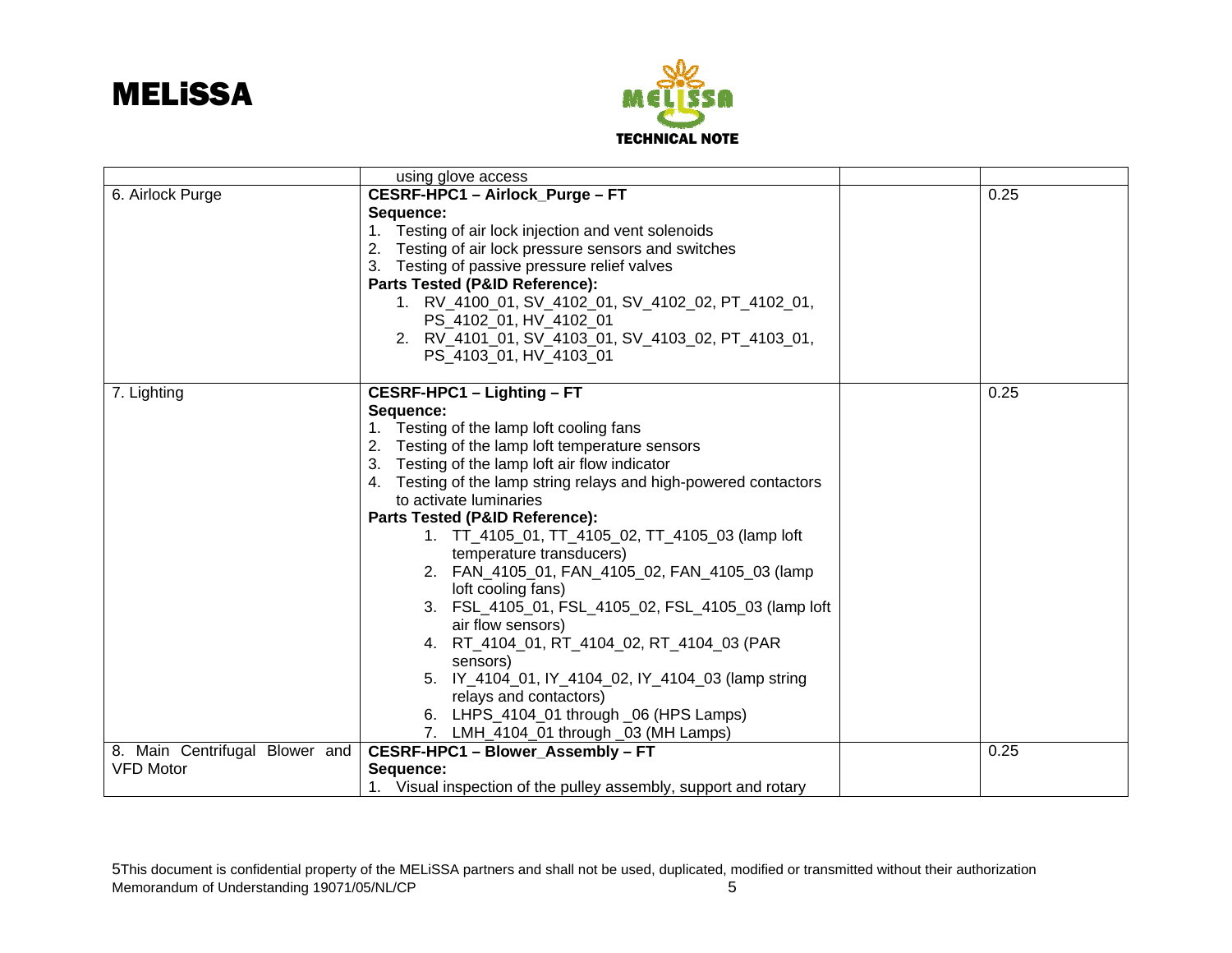

|                            | feed-through shaft                                              |  |      |  |
|----------------------------|-----------------------------------------------------------------|--|------|--|
|                            | Demonstration of air flow through ducting<br>2.                 |  |      |  |
|                            | Testing and calibration of the air circulation VFD motor<br>3.  |  |      |  |
|                            | 4. Testing of the air circulation fan                           |  |      |  |
|                            | 5. Testing of the air velocity sensor                           |  |      |  |
|                            | Parts Tested (P&ID Reference):                                  |  |      |  |
|                            | 1. BLWR_4111_01 (Air Circulation Fan)                           |  |      |  |
|                            | 2. MVFD_4111_01 (Air Circulation Motor)                         |  |      |  |
|                            | 3. FT_4111_01 (Air Velocity Sensor)                             |  |      |  |
| 9. Gas Analysis            | CESRF-HPC1 - Gas Analysis - FT                                  |  | 0.25 |  |
|                            | Sequence:                                                       |  |      |  |
|                            | 1. Demonstration of IRGA functioning                            |  |      |  |
|                            | 2. Demonstration of O2 analyzer functioning                     |  |      |  |
|                            | 3. Demonstration of the factory calibrated mass flow controller |  |      |  |
|                            | (with set-point)                                                |  |      |  |
|                            | 4. Demonstration of manual over-ride of CO2 injection line      |  |      |  |
|                            | 5. Test of CO2 injection line solenoid                          |  |      |  |
|                            | Parts Tested (P&ID Reference):                                  |  |      |  |
|                            | 1. AT_4113_01 (CO2 Analyzer/IRGA)                               |  |      |  |
|                            | 2. AT_4113_02 (O2 Sensor)                                       |  |      |  |
|                            | 3. FC_4113_01 (Mass Flow Controller for CO2)                    |  |      |  |
|                            | 4. SV_4113_01 (CO2 injection line Solenoid)                     |  |      |  |
|                            | 5. HV_4113_01 (Manual CO2 injection over-ride valve)            |  |      |  |
| 10. Integrity leakage Test | CESRF-HPC1 - Leakage - FT                                       |  | 2    |  |
|                            | 1. Performance of passive CO2 decay test with running air       |  |      |  |
|                            | circulation fan to determine operational leakage rate           |  |      |  |
| 11. EC System              | CESRF-HPC1-EC-FT                                                |  | 0.25 |  |
|                            | Sequence:                                                       |  |      |  |
|                            | 1. Integrity of Stock A and B tanks                             |  |      |  |
|                            | 2. Stock tank A and B injection solenoids                       |  |      |  |
|                            | 3. Stock tank A and B low level switches                        |  |      |  |
|                            | 4. Stock A and B manual valves                                  |  |      |  |
|                            | 5. Calibration of stock delivery system                         |  |      |  |
|                            | 6. Testing of factory calibrated EC sensor                      |  |      |  |
|                            | Parts Tested (P&ID Reference):                                  |  |      |  |
|                            |                                                                 |  |      |  |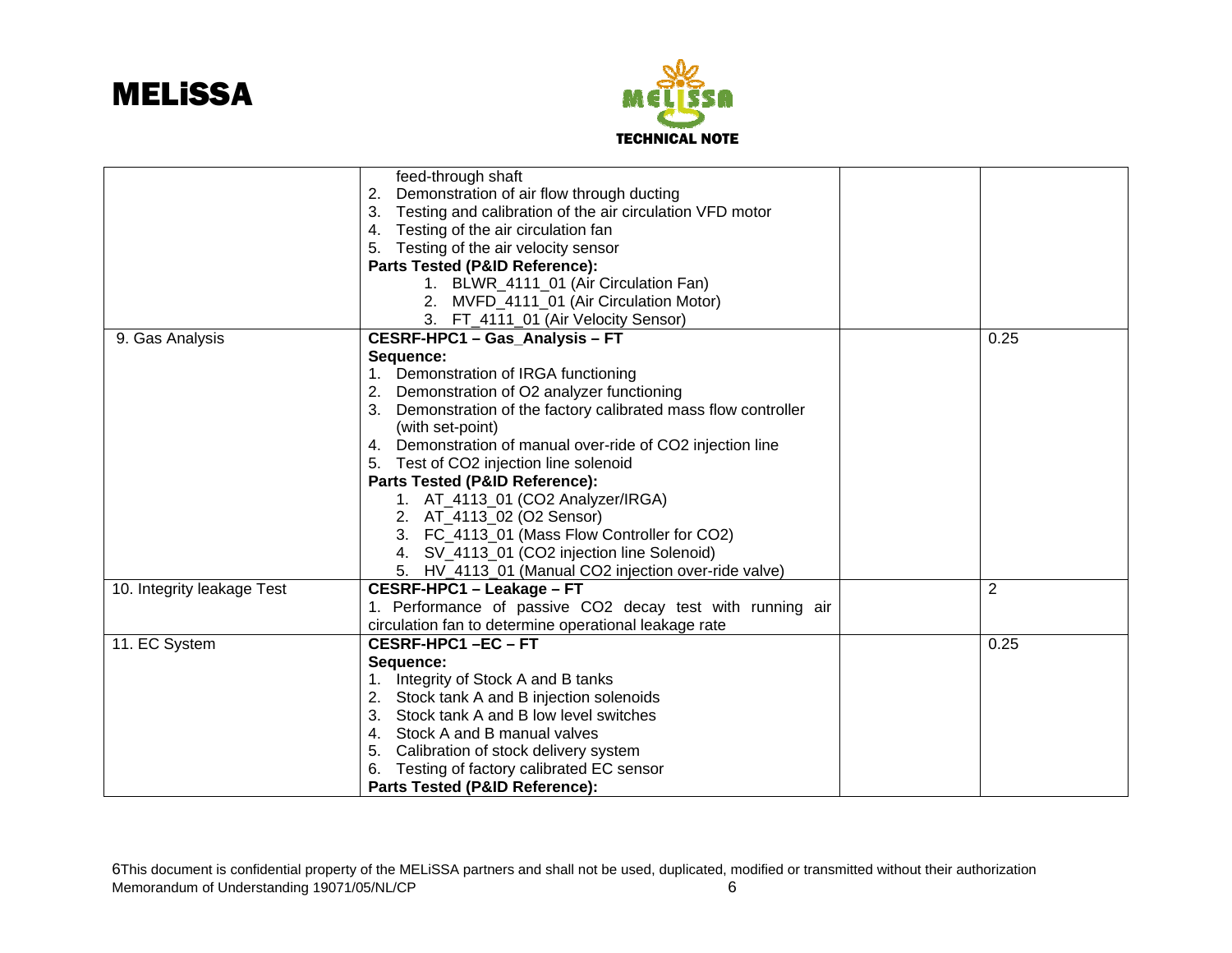

|                         | 1. VSSL_4108_01, VSSL_4108_02 (Stock Tanks A and B)                 |      |
|-------------------------|---------------------------------------------------------------------|------|
|                         | 2. SV_4108_01, SV_4108_02 (Stock A and B injection                  |      |
|                         | valves)                                                             |      |
|                         | 3. LSL_4108_01, LSL_4108_02 (Stock A and B tank low                 |      |
|                         | level switches)                                                     |      |
|                         | 4. HV_4108_01, HV_4108_01 (Stock A and B Injection                  |      |
|                         | <b>Manual Override Valves</b>                                       |      |
|                         | 5. AT_4108_01 (EC Sensor)                                           |      |
| 12. pH                  | CESRF-HPC1-pH-FT                                                    | 0.25 |
|                         | Sequence:                                                           |      |
|                         | 1. Integrity of Acid and Base tanks                                 |      |
|                         | 2. Testing of Acid and Base Tank injection solenoids                |      |
|                         | 3. Testing of Acid and Base Tank low level switches                 |      |
|                         | 4. Demonstration of Acid and Base Tank manual valves                |      |
|                         | 5. Calibration of Acid and Base delivery system                     |      |
|                         | Parts Tested (P&ID Reference):                                      |      |
|                         | 1. VSSL_4107_01, VSSL_4107_02 (Acid and Base Tanks)                 |      |
|                         | 2. SV_4107_01, SV_4107_02 (Acid and Base injection                  |      |
|                         |                                                                     |      |
|                         | valves)                                                             |      |
|                         | 3. LSL_4107_01, LSL_4107_02 (Acid and Base tank low                 |      |
|                         | level switches)                                                     |      |
|                         | 4. HV_4107_01, HV_4107_01 (Acid and Base Injection                  |      |
|                         | Manual Override Valves)                                             |      |
|                         | 5. AT_4107_01 (pH Sensor)                                           |      |
| 13. Hydroponics Cooling | The necessity of this system is not yet confirmed and therefore its |      |
|                         | design has not been finalized. Empirical assessment of the solution |      |
|                         | temperature during crop culture will be performed. In our early     |      |
|                         | tests of solution temperature, the solution remained at ambient     |      |
|                         | conditions since the 120L reservoir remains outside and has         |      |
|                         | significant thermal capacitance. We have therefore not yet made     |      |
|                         | provisions for solution temperature control given the limited       |      |
|                         | availability of cooling water in the MPP.                           |      |
| 14. Irrigation System   | CESRF-HPC1 - Irrigation - FT                                        | 0.25 |
|                         | Sequence:                                                           |      |
|                         | 1. Integrity of nutrient reservoir and plumbing (leakage)           |      |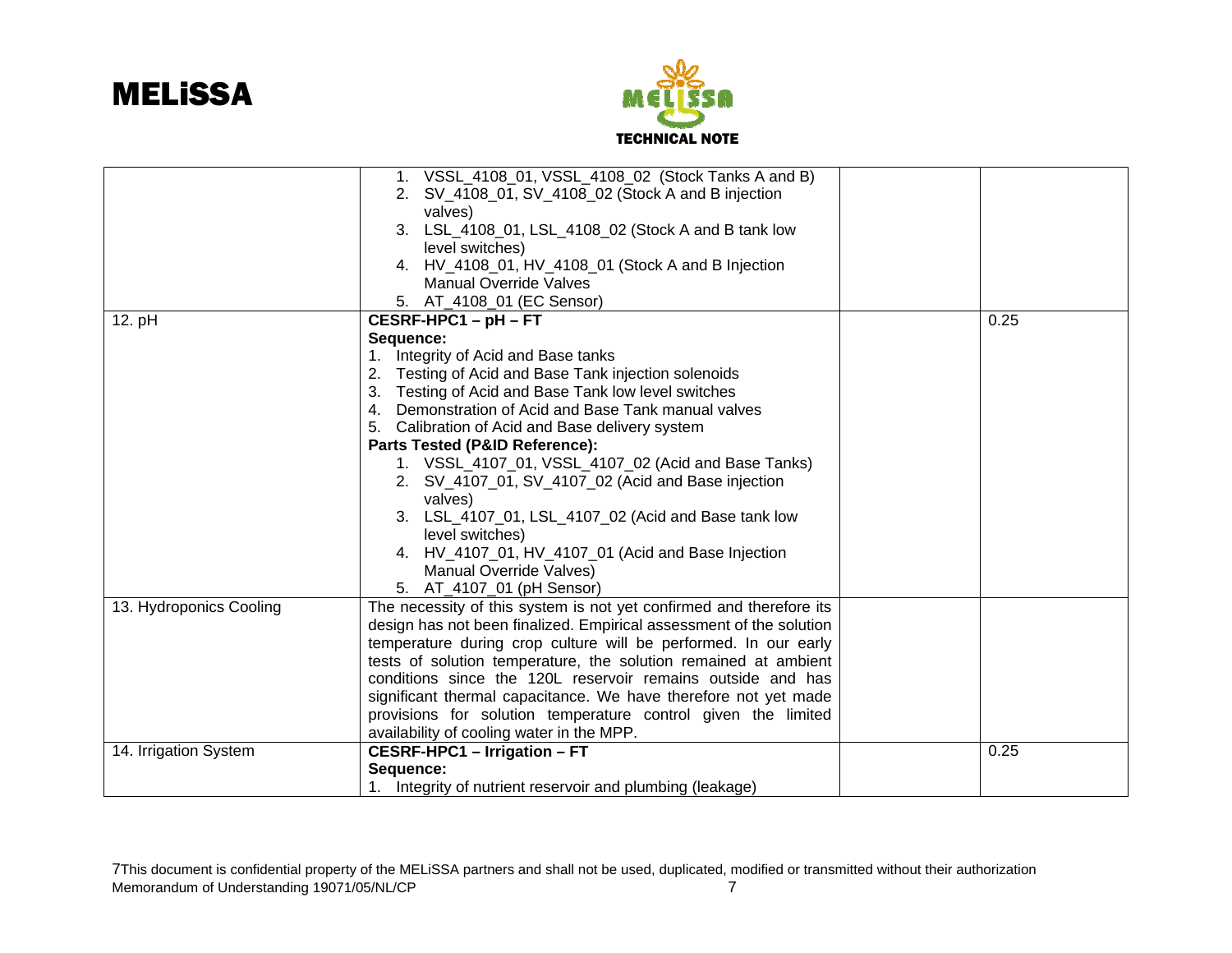

|                               | 2. Demonstration of main irrigation pump                              |      |
|-------------------------------|-----------------------------------------------------------------------|------|
|                               | 3. Calibration of main irrigation pump delivery                       |      |
|                               | 4. Testing of irrigation flow sensor                                  |      |
|                               | 5. Demonstration of manual valves positioned on the by-pass and       |      |
|                               | main irrigation lines                                                 |      |
|                               | Equilization of irrigation flow along the internal distribution       |      |
|                               | manifold                                                              |      |
|                               | 7. Testing of nutrient tank Hi/Low switches                           |      |
|                               | Parts Tested (P&ID Reference):                                        |      |
|                               | 1. GP_4106_01 (Main Irrigation Pump)                                  |      |
|                               | 2. FT_4106_01 (Irrigation Flow Sensor)                                |      |
|                               | 3. HV_4106_01 (Manual shutoff to chamber                              |      |
|                               | 4. Irrigation manifold in chamber                                     |      |
|                               | 5. HV_4106_02 (Irrigation Pump Inlet Manual Override)                 |      |
|                               | 6. HV_4106_03 (Irrigation Drain Manual Override)                      |      |
|                               | 7. HV_4106_04 and HV_4106_05 (Irrigation By-pass                      |      |
|                               | <b>Isolation Valves)</b>                                              |      |
|                               | 8. HV_4106_05, HV_4106_06, HV_4106_7, HV_4106_8                       |      |
|                               | (Manifold Balancing Ball Valves)                                      |      |
|                               | 9. VSSL_4106 (Nutrient Reservoir)                                     |      |
| 15. Temperature, Humidity and | CESRF-HPC1 - Temp_Humidity - FT                                       | 0.25 |
| condensate collection         | Sequence:                                                             |      |
|                               | 1. Testing of growing volume temperature sensors                      |      |
|                               | 2. Testing of growing volume humidity/temperature sensors             |      |
|                               | 3. Integrity and functionality of hot water coil                      |      |
|                               | 4. Integrity and functionality of chilled water coil/condensate pan   |      |
|                               | 5. Functionality of chilled and hot water valve                       |      |
|                               | Functionality of temperature sensors of water service lines and<br>6. |      |
|                               | coil surface temperature                                              |      |
|                               | 7. Integrity of condensate tank and fittings                          |      |
|                               | 8. Testing of passive condensate drain from coil drip tray            |      |
|                               | 9. Testing of condensate take hi and low level switches               |      |
|                               | 10. Testing of condensate metering pump                               |      |
|                               | Parts Tested (P&ID Reference):                                        |      |
|                               | 1. TT 4112_04 - _012 (Growing volume temperature                      |      |
|                               |                                                                       |      |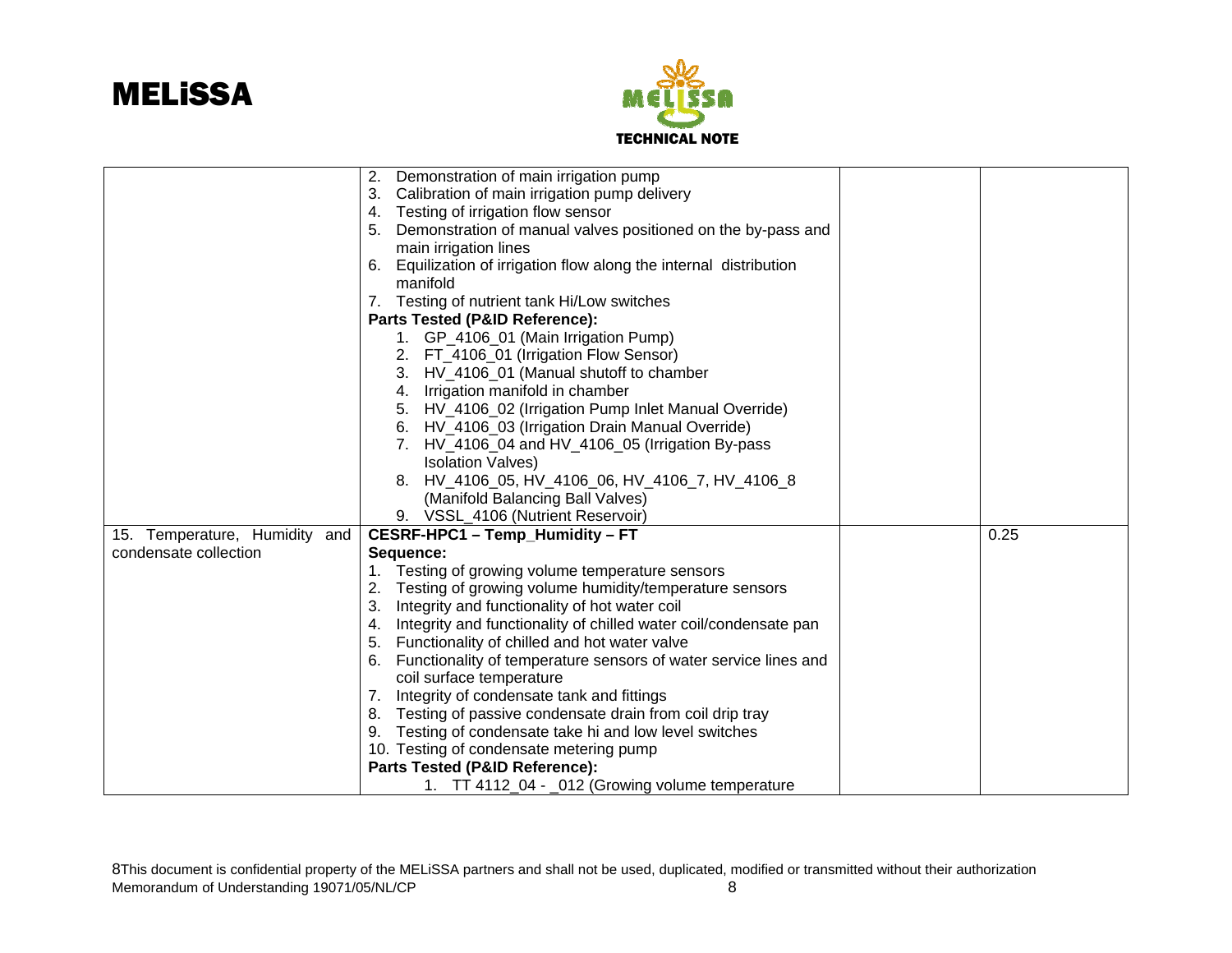

|                                                                                   | sensors)<br>2. AT 4112_01 - 03 and TT 4112_01 - _03 (growing<br>volume humidity and temperature sensors)<br>3. S3CV_4112_01 and S3CV_4112_02 (water service<br>line control valves)<br>4. TT_4112_13 - _18 (water service line entry and exit<br>temperature sensors, coil surface temperature<br>sensors)<br>5. VSSL_4110_01 (Condensate Tank)<br>6. LSL_4110_01, LSH_4110_02 (Condensate tank hi and<br>low level switches)<br>GP_4110_01 (Condensate pump and relay)<br>7. |        |
|-----------------------------------------------------------------------------------|-------------------------------------------------------------------------------------------------------------------------------------------------------------------------------------------------------------------------------------------------------------------------------------------------------------------------------------------------------------------------------------------------------------------------------------------------------------------------------|--------|
| <b>Control/Profile Tests</b>                                                      |                                                                                                                                                                                                                                                                                                                                                                                                                                                                               |        |
| Exterior Air Lock Door Control<br>Loop 4100 and 4101                              | CESRF-HPC1-Exterior_Airlock_Door - CT<br>1. Confirmation of controller reading of ZS_4100_01,<br>ZS_4100_02, ZS_4101_01 and ZS_4101_02<br>2. Induction of door open alarm tests at the controller in<br>conjunction with purge sequence override in event of door<br>open alarm                                                                                                                                                                                               | 3 days |
| Airlock Purge Control Loop 4102<br>and 4103                                       | CESRF-HPC1-Airlock_Purge-CT<br>1. Confirmation of pressure sensor log PT_4102_01,<br>PT 4103 01<br>2. Confirmation of reading pressure switch PS_4102_01 and<br>PS_4103_01<br>3. Performance of the air lock purge sequence with the user<br>initiation at the controller<br>4. Induction of air lock over pressure alarm states at the controller<br>and deactivation of SV_4102_01 and SV_4103_01 in alarm<br>state                                                         |        |
| Intensity<br>Lighting<br>and<br>Loft<br>Temperature Control Loop 4104<br>and 4105 | CESRF-HPC1 - Lighting - CT<br>1. Sequential activation of lamp strings at the controller in<br>accordance with user defined Photoperiod in the profile test<br>(LPHS_4104_01 through LHPS_4104_06 and LMH_4104_01<br>through LMH_4104_03 and serial activation of contactors<br>IY_4104_01 through IY_4104_03)                                                                                                                                                                |        |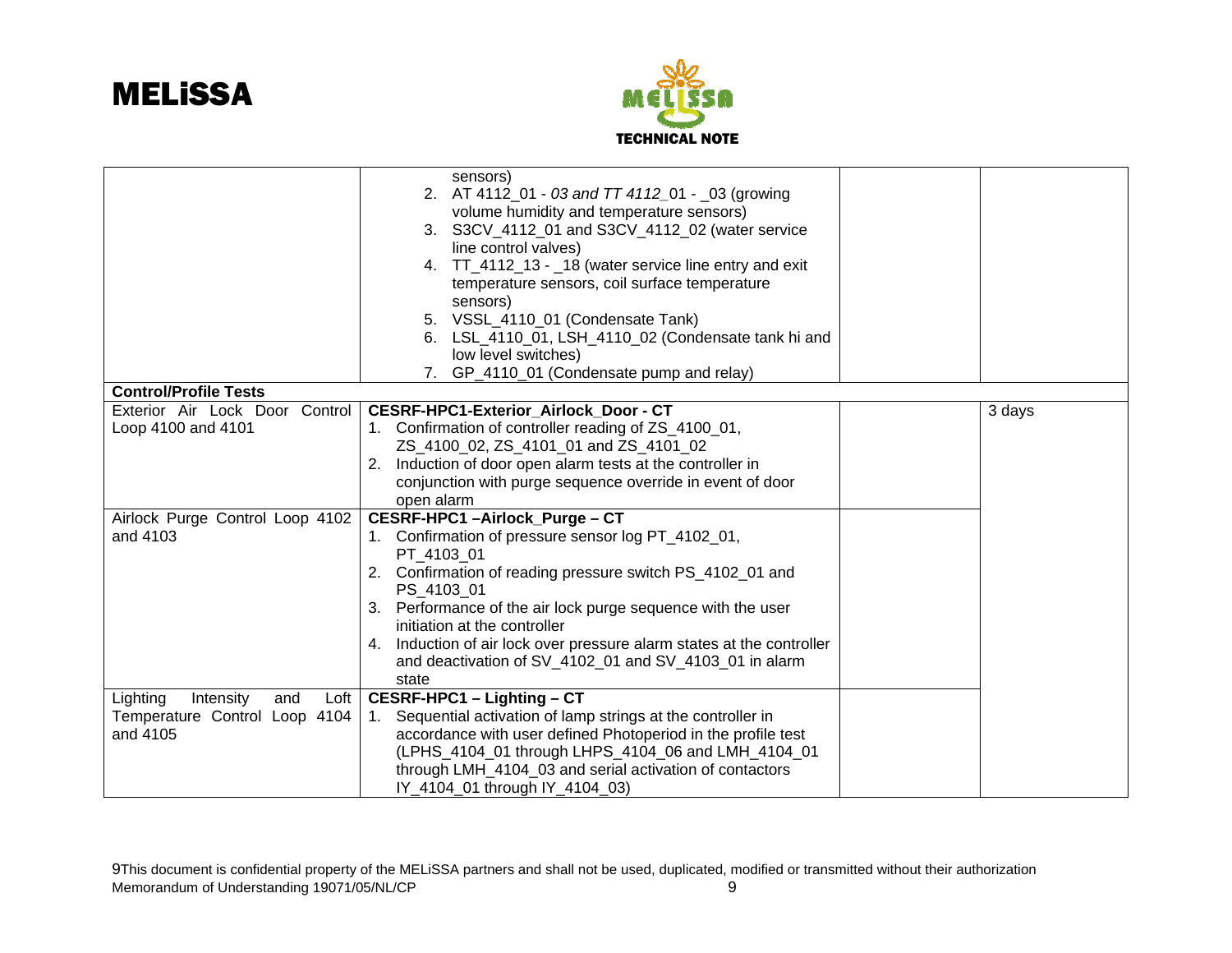

|                   | 2. Confirmation of controller log of PAR sensors (RT_4104_01          |
|-------------------|-----------------------------------------------------------------------|
|                   | through RT_4104_03)                                                   |
|                   | 3. Confirmation of air loft fan operation (FAN_4105_01, through       |
|                   | FAN_4105_03) by controller                                            |
|                   | 4. Confirmation of FAN operation indicator (FSL_4105_01               |
|                   | through FSL_4104_03)                                                  |
|                   | 5. Confirmation of controller log of lamp loft temperatures           |
|                   | (T_4105_01 through TT_4105_03)                                        |
|                   | 6. Confirmation lamp loft temperature remains below 35 °C during      |
|                   | operation of one photoperiod                                          |
|                   | 7. Induction of high air loft temperature alarm states                |
| Irrigation        | <b>CESRF-HPC1 - Irrigation - CT</b>                                   |
| Control Loop 4106 | 1. Activation of main irrigation pump by the controller               |
|                   | $(GP_4106_01)$                                                        |
|                   | 2. Confirmation of controller log of nutrient flow sensor             |
|                   | $(FT_4106_01)$                                                        |
|                   | 3. Confirmation of nutrient flow rates greater than 0.2 L per         |
|                   | minute                                                                |
| pH                | CESRF-HPC1-pH-CT                                                      |
| Control Loop 4107 | Confirmation of pH sensor log AT_4107_01 at the controller<br>1.      |
|                   | 2. Confirmation of controller read of acid and base tank low level    |
|                   | sensors (LSL_4107_01 and LSL_4107_02)                                 |
|                   | 3. Confirmation of controller activation of acid and base injection   |
|                   | solenoids by the controller (SV_4107_01 and SV_4107_02)               |
|                   | 4. Calibration of solenoid opening time for pH control                |
|                   | 5. Profile tests of pH control in maintenance of modified             |
|                   | Hoagland's solution (pH Demand +/- 0.5 units)                         |
|                   | Induction of hi/low pH alarms<br>6.                                   |
| EC                | CESRF-HPC1-EC-CT                                                      |
| Control loop 4108 | Confirmation of EC sensor log AT_4108_01 at the controller            |
|                   | 2. Confirmation of controller read of stock A and stock B tank low    |
|                   | level sensors (LSL_4108_01 and LSL_4108_02)                           |
|                   | 3. Confirmation of controller activation of stock injection solenoids |
|                   | by the controller (SV_4108_01 and SV_4108_02)                         |
|                   | 4. Calibration of solenoid opening time for EC control                |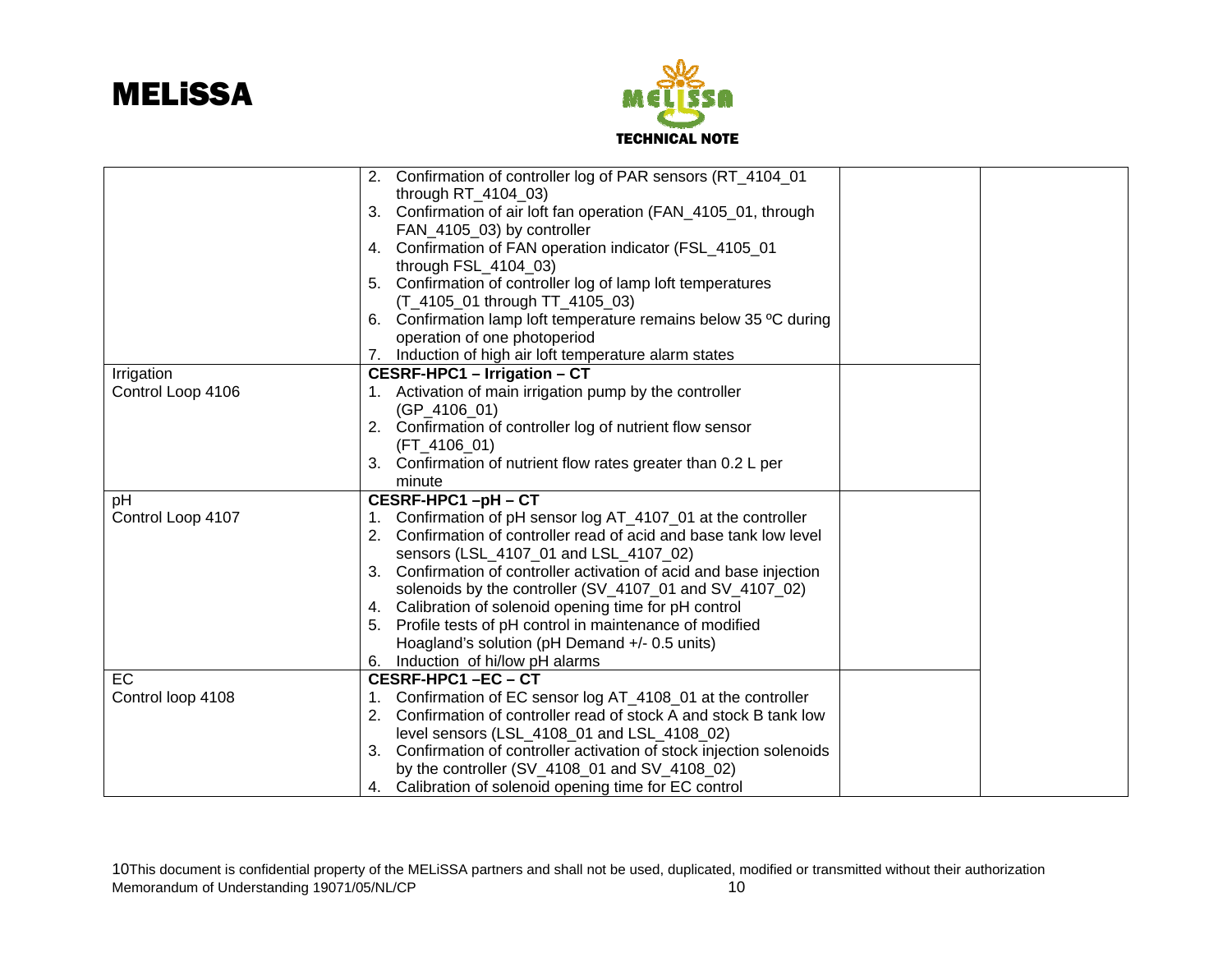

|                                | 5. Profile tests of EC control in maintenance of modified           |
|--------------------------------|---------------------------------------------------------------------|
|                                | Hoagland's solution (EC Demand +/- 0.05 dS/m)                       |
|                                | Induction of hi/low EC alarms<br>6.                                 |
| <b>Condensate Collection</b>   | CESRF-HPC1 - Condensate - CT                                        |
| Control Loop 4110              | Activation of condensate drain procedure by the controller          |
| <b>Air Circulation Control</b> | <b>CESRF-HPC1 - Air Circulation - CT</b>                            |
| Control Loop 4111              | 1. Activation of the main centrifugal blower by the controller      |
|                                | (static VFD setting)                                                |
| Growing Volume Temperature and | CESRF-HPC1-Temperature-CT                                           |
| <b>Humidity Control</b>        | Diurnal profile tests in temperature control (demand vs. actual)    |
| Control Loop 4112              | Induction and test of hi/low temperature alarm states<br>2.         |
|                                | Diurnal profile tests in humidity control (demand vs. actual)       |
|                                | Induction and test of hi/low humidity alarm states<br>4.            |
|                                | Tests of condensate collection tank hi/low alarms, activation of    |
|                                | condensate pump                                                     |
| CO2 compensation control       | CESRF-HPC1-CO2-CT                                                   |
| Control Loop 4113              | 1. Profile tests of CO2 control by the controller                   |
|                                | Induction of CO2 alarm states                                       |
| <b>Crop Test</b>               | CESRF-HPC1 - Crop-OT                                                |
|                                | 1. 30 day crop trial with lettuce in batch under nominal culture    |
|                                | conditions                                                          |
|                                | 2. Collection of NCER data and comparison to lettuce gas            |
|                                | exchange model predictions                                          |
|                                | 3. Collection of nutrient uptake data (off-line HPLC)               |
|                                | 4. Collection of evapo-transpiration data from condensate           |
|                                | drainage profiles                                                   |
|                                | Yield data at harvest<br>5.                                         |
|                                | 6. Nutritional composition of harvested tissue (mineral, proximate) |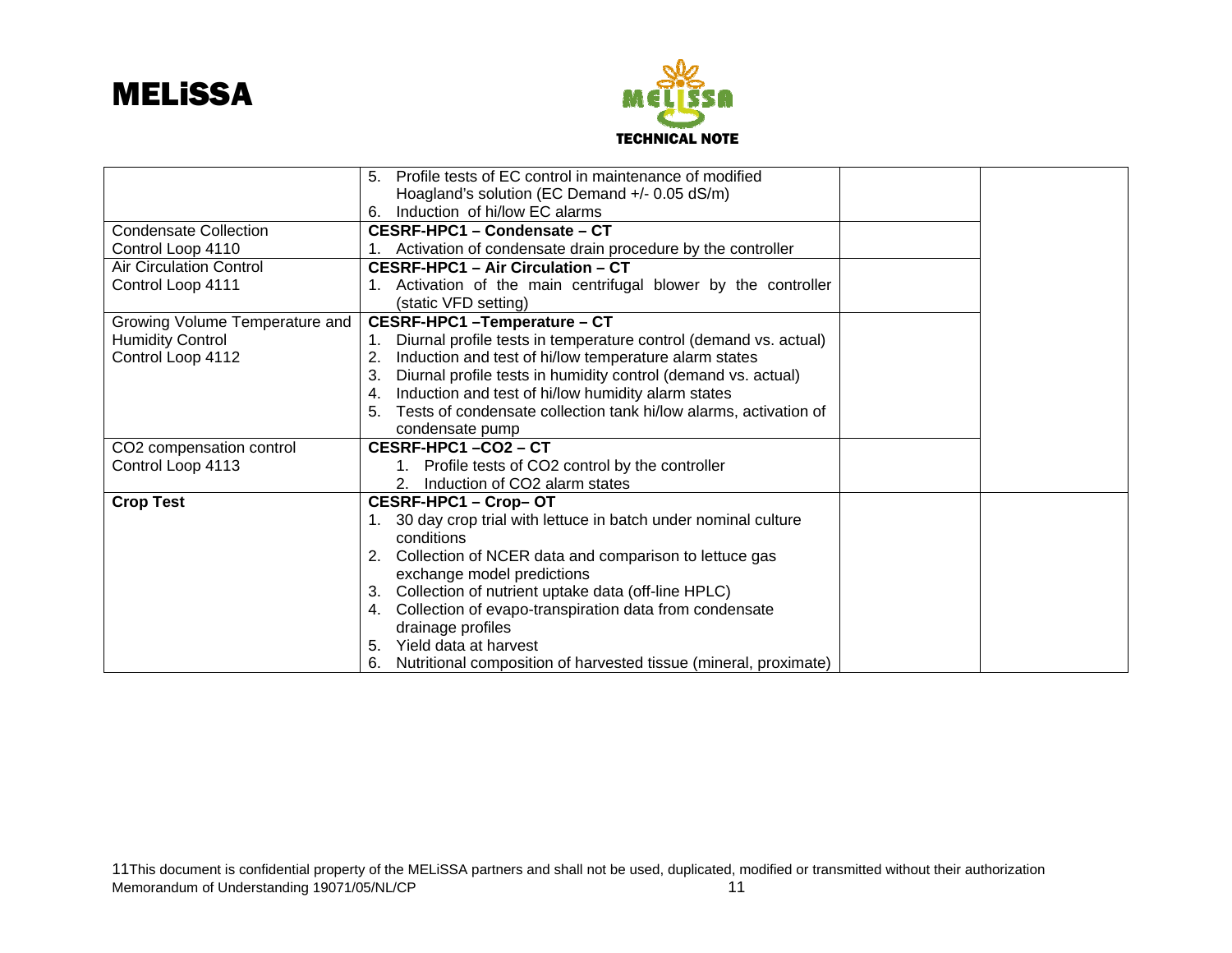<span id="page-14-0"></span>



## **3. Exterior Air Lock Door Functional Testing**

#### **3.1. ProcedureID: CESRF-HPC1- EXTERIOR\_AIRLOCK\_DOOR - FT**

#### **3.2. Introduction**

The aim of this test is to demonstrate the operation of the exterior air-lock doors and confirm activation of the door open LED indicator when the door is open and when an object of 2 mm thickness is used to obstruct the door from closing. The test is also used to inspect the gasket seal of the exterior air lock door for deformation.

#### **3.3. Acronyms used in this test plan procedure**

LED – Light Emitting Diode

#### **3.4. Applicable documents**

Technical Annex to SOW ref: TEC-MCT/2005/3466/In/CP TN 85.71 including P&ID

#### **3.5. Video Log File Names:**

CESRF\_HPC1\_Exterior\_Door\_A\_Operation\_and\_Tray\_Mounting.mpeg CESRF\_HPC1\_Exterior\_Door\_C\_Operation\_and\_Tray\_Mounting.mpeg

### **3.6. Acceptance/rejection criteria**

#### **3.6.1.General**

The test shall be repeated if the data acquisition looks doubtful or failed completely

The test is considered successful when the conditions in Section 2.2 are me

#### **3.6.2.Acceptance criteria**

- 1. The two exterior air lock doors may be opened and securely closed by an operator without excessive force
- 2. The two door ajar contact sensors (upper and lower) positioned on each of the two air locks are each, independently activated, when an object of 2 mm thickness is used to obstruct the door from closing
- 3. No visual deformation of the exterior air lock door gasket is observed when a 2mm thickness object obstructs door closure
- 4. The procedures for operation of the exterior air lock door, mounting of trays, positioning of the contact sensors and alarms, and their functionality are clearly documented in video log.

#### **3.6.3.Rejection criteria**

The test shall be repeated if the video data acquisition looks doubtful or failed completely or if any of the conditions outlined in Section 2.2 are not met.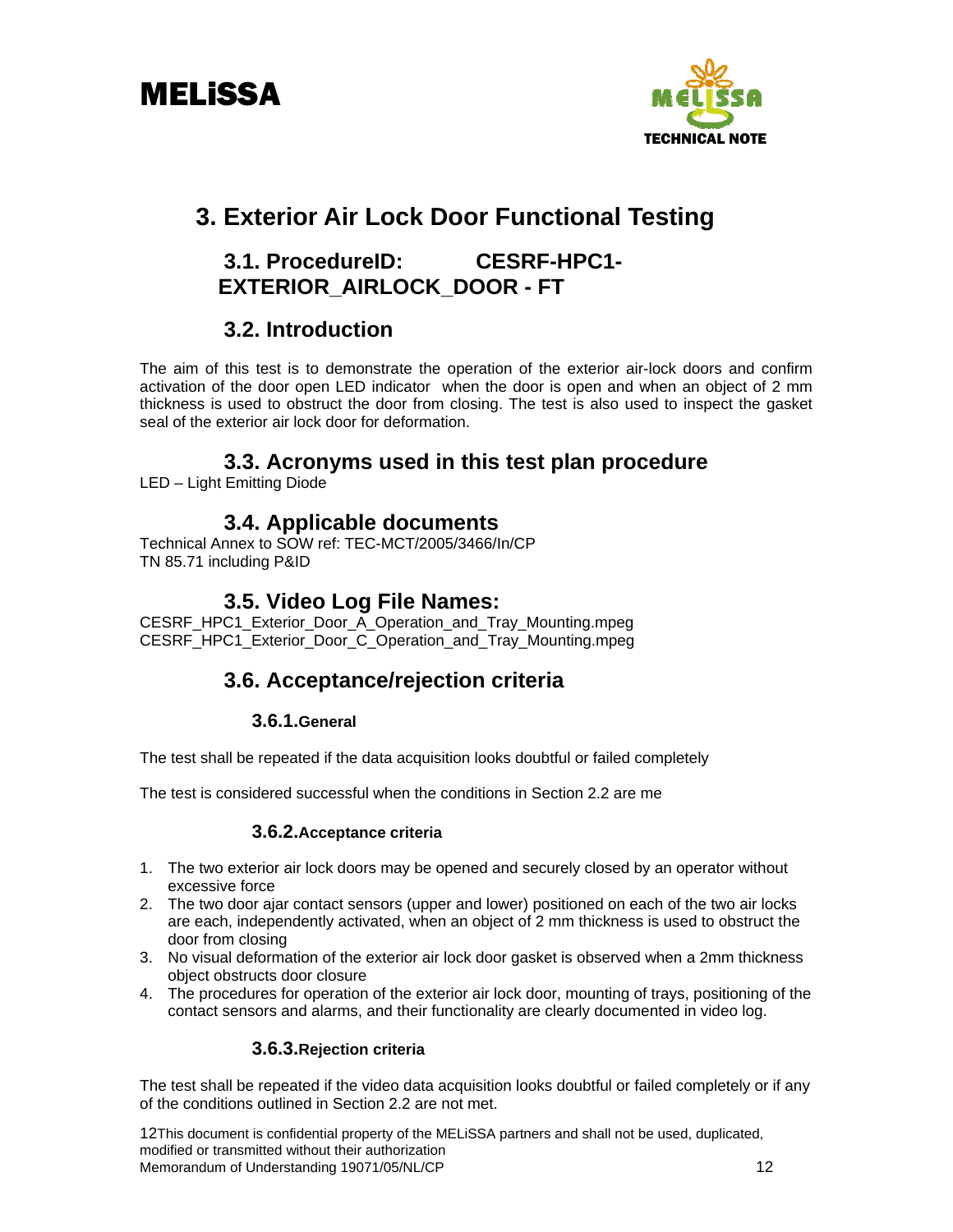



### **3.7. Environmental requirements**

Normal ambient conditions in temperature, pressure and gas composition are sufficient. The chamber exterior air lock doors shall be opened in this test so no special environment control of the interior of the chamber is required.

#### **3.8. Safety aspects**

No special safety risks have been identified for this test.

### **3.9. Test set-up**

Ancillary Equipment Required for Test

- 1. Digital video recorder
- 2. Tray connector and spacer bars (supplied)
- 3. Growing trays (supplied)
- 4. Prior to the demonstration video log, two trays shall also be positioned in Air lock C in preparation for demonstration of their removal

Verification prior to test performance: confirmation of settings in the Table 1.<br>Sub-system | Components concerned | Tag (P&ID) Sub-system Components concerned Tag (P&ID) Status at start Remark/setpoint Air Lock Interior Air Lock Doors (A&C) IN/A Closed Air Lock Exterior Air Lock Doors (A&C) N/A Closed **Air lock C** should have two trays in position to demonstrate their proper removal

## **3.10. Test Procedure**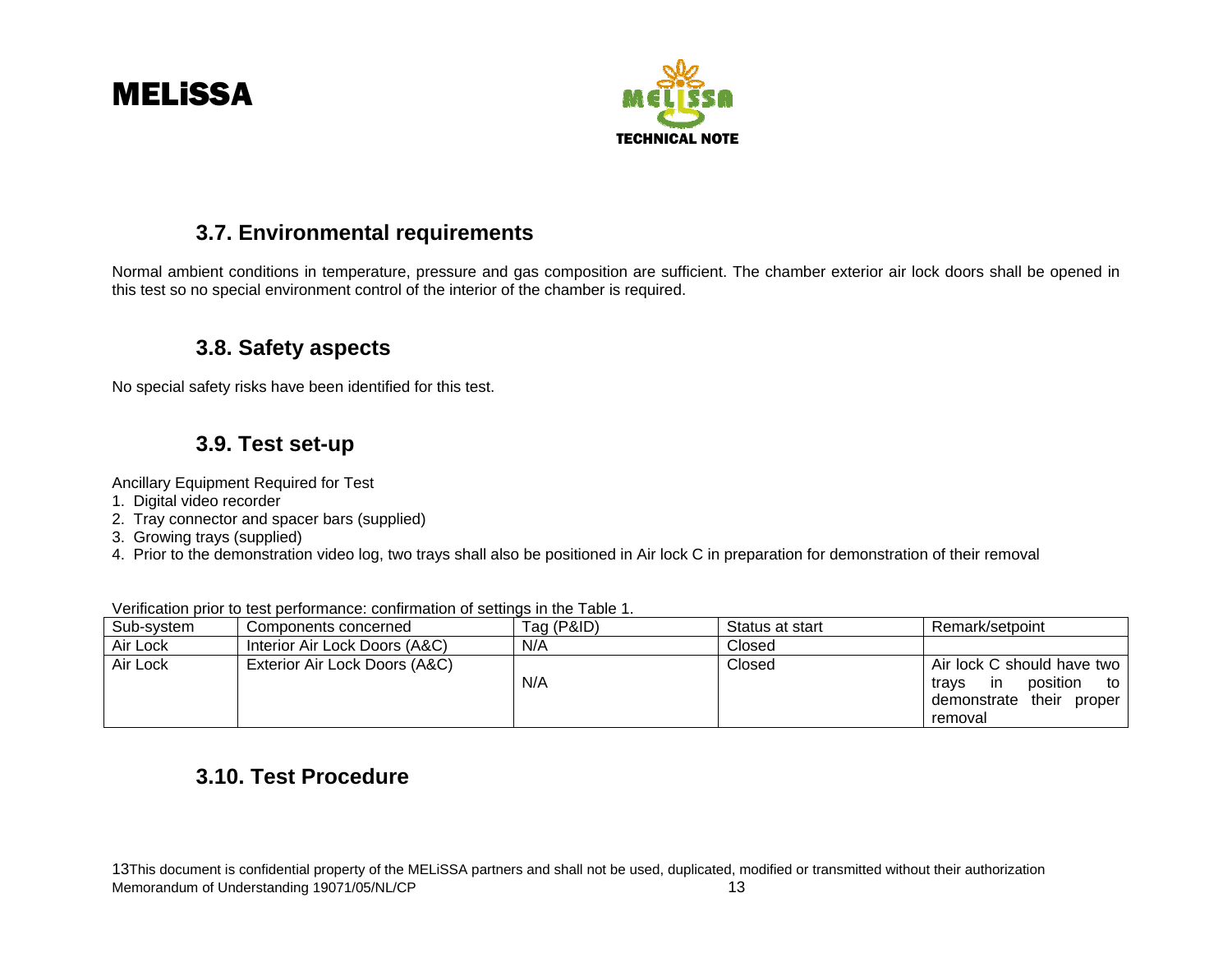



**Video logs of the following steps are taken. The camera should be focused and recording before their execution** 

| Date:<br>Time: |                                                                                                                                                                    |                                                          | Test Engineer/operator:<br><b>ESA/UoG Representative:</b> |                                                                 |                       |
|----------------|--------------------------------------------------------------------------------------------------------------------------------------------------------------------|----------------------------------------------------------|-----------------------------------------------------------|-----------------------------------------------------------------|-----------------------|
| Seq<br>Nb.     | Description                                                                                                                                                        | Required/No<br>minal                                     | Measured/<br>calculated                                   | Remarks/Calculation                                             | Pass (P)/ Fail<br>(F) |
|                | Start video log of door A opening and tray<br>mounting                                                                                                             |                                                          |                                                           | CESRF_HPC1_Exterior_Door_A_Operat<br>ion_and_Tray_Mounting.mpeg |                       |
| $\overline{2}$ | Exterior Air Lock Door A is unlatched around the<br>perimeter and opened fully                                                                                     |                                                          |                                                           |                                                                 |                       |
| 3              | Confirm activation of LED (ZI_4100_01) indicator<br>to indicate exterior door A is open                                                                            | <b>LED</b><br>$(ZI_4100_01)$<br>indicates door<br>open   |                                                           |                                                                 |                       |
| 4              | Place a single plant growing tray on the conveyer<br>rails of the air lock                                                                                         |                                                          |                                                           |                                                                 |                       |
| 5              | Place an additional plant growing tray on the<br>conveyer rails of the air lock                                                                                    |                                                          |                                                           |                                                                 |                       |
| 6              | Connect the two growing trays to each other<br>using the inner most hole on two spacer bars.<br>Position the bars on the connection posts of each<br>growing tray. |                                                          |                                                           | Ensure trays are level on the rails                             |                       |
| $\overline{7}$ | Close exterior air lock door and secure latches<br>along the door perimeter                                                                                        |                                                          |                                                           |                                                                 |                       |
| 8              | Ensure de-activation of the LED (ZI_4100_01)<br>indicator on the exterior air lock door A to show<br>door is closed                                                | <b>LED</b><br>$(ZI_4100_01)$<br>indicates door<br>Closed |                                                           |                                                                 |                       |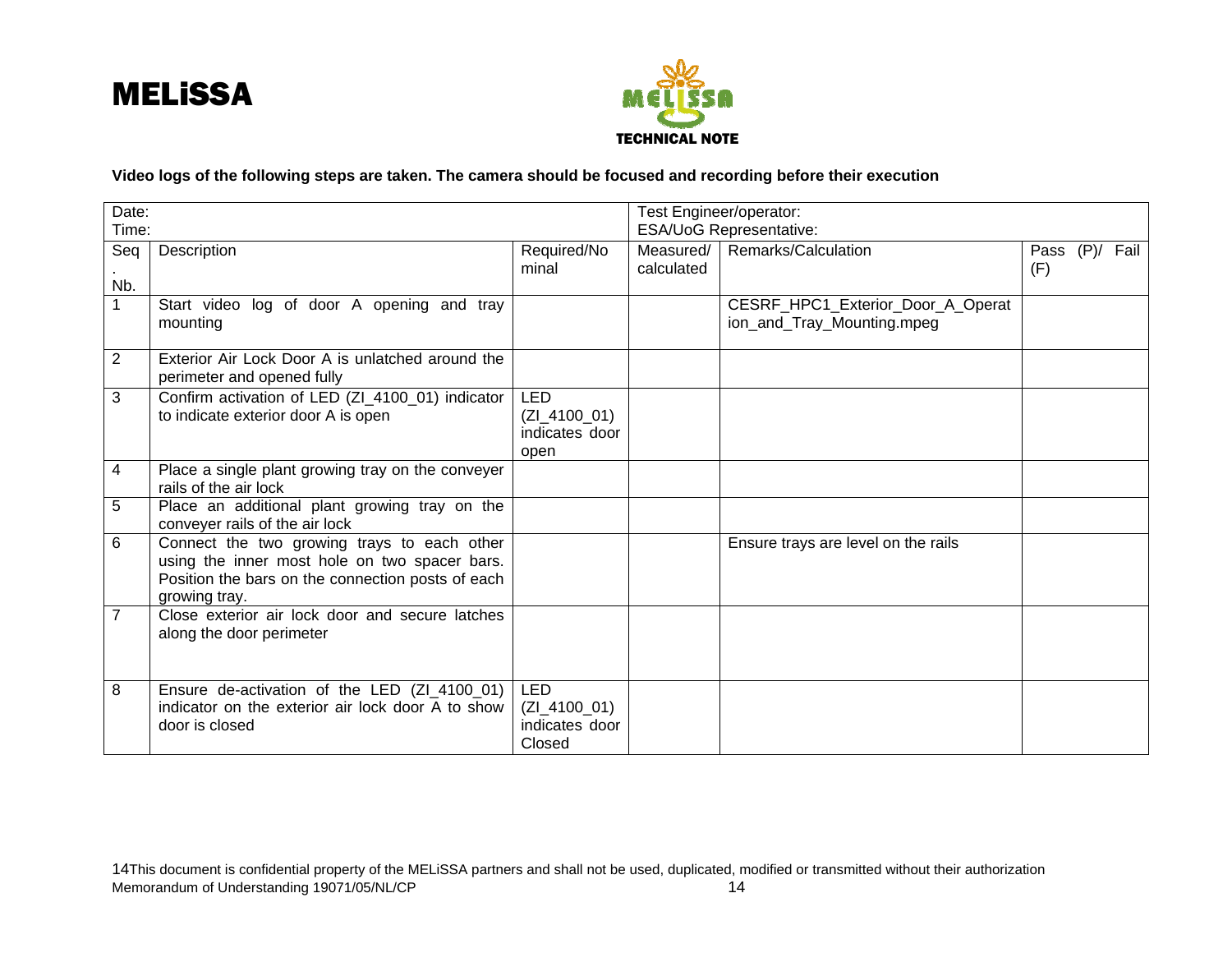



| 9               | Unlatch exterior air lock door A and open fully.<br>Confirm LED indicates door open.                                                                          | <b>LED</b><br>$(ZI_4100_01)$<br>indicates door<br>Open |                                                                 |  |
|-----------------|---------------------------------------------------------------------------------------------------------------------------------------------------------------|--------------------------------------------------------|-----------------------------------------------------------------|--|
| 10              | Exterior air lock door A is closed with a paper<br>obstruction of 2mm thickness in place within 5 cm<br>of the upper contact switch (ZS_4100_01)              |                                                        |                                                                 |  |
| 11              | Confirm that the Exterior Air Lock Door A LED<br>(ZI_4100_01) indicates the door is still open or<br>obstructed.                                              | <b>LED</b><br>$(ZI_4100_01)$<br>indicates door<br>Open |                                                                 |  |
| 12 <sup>2</sup> | Exterior Air Lock Door A is opened and the paper<br>obstruction removed. Visual inspection for<br>deformation in the sealing gasket is made                   |                                                        |                                                                 |  |
| 13              | Exterior air lock door A is closed again with the<br>paper obstruction of 2mm thickness in place<br>within 5 cm of the lower contact switch<br>$(ZS_4100_02)$ | <b>LED</b><br>$(ZI_4100_01)$<br>indicates door<br>Open |                                                                 |  |
| 14              | Exterior Air Lock Door A is opened and the paper<br>obstruction removed. Visual inspection for<br>deformation in the sealing gasket is made                   |                                                        |                                                                 |  |
| 15              | End video log of door A opening and tray<br>mounting                                                                                                          |                                                        |                                                                 |  |
| 16              | Start video log of door C opening and tray<br>mounting                                                                                                        |                                                        | CESRF_HPC1_Exterior_Door_C_Operat<br>ion_and_Tray_Mounting.mpeg |  |
| 17              | Exterior Air Lock Door C is unlatched around the<br>perimeter and opened fully                                                                                |                                                        |                                                                 |  |
| 18              | Confirm activation of LED (ZI_4101_01) indicator<br>showing exterior door C is open                                                                           | <b>LED</b><br>$(ZI_4101_01)$<br>indicates door<br>open |                                                                 |  |
| 19              | Dis-connect the two growing trays (present in the<br>air lock C at the test start) from each other by<br>removing the spacer bars                             |                                                        |                                                                 |  |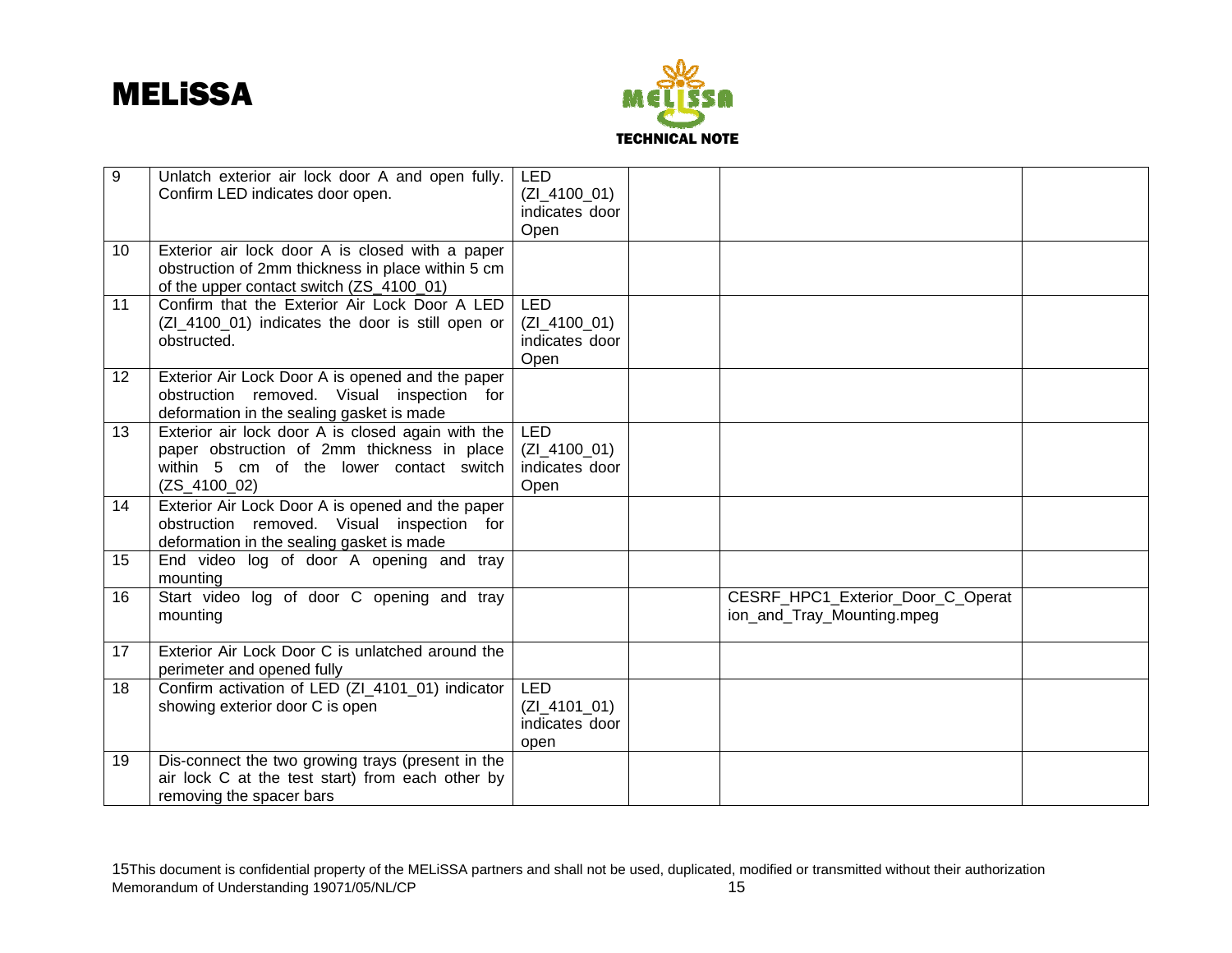



| 20 | Remove both trays from the air lock in sequence                 |                                  |  |  |
|----|-----------------------------------------------------------------|----------------------------------|--|--|
| 21 | Close exterior air lock door C and secure latches               |                                  |  |  |
|    | along the door perimeter                                        |                                  |  |  |
| 22 | Ensure de-activation of the LED (ZI_4101_01)                    | <b>LED</b>                       |  |  |
|    | indicator                                                       | $(ZI_4101_01)$                   |  |  |
|    |                                                                 | indicates door                   |  |  |
|    |                                                                 | Closed                           |  |  |
| 23 | Unlatch exterior air lock door C and open fully.                | <b>LED</b>                       |  |  |
|    | Confirm LED (ZI_4101_01) indicates door open.                   | $(ZI_4100_01)$                   |  |  |
|    |                                                                 | indicates door                   |  |  |
|    |                                                                 | Open                             |  |  |
| 24 | Exterior air lock door C is closed with a paper                 |                                  |  |  |
|    | obstruction of 2mm thickness in place within 5 cm               |                                  |  |  |
|    | of the upper contact switch (ZS_4101_01)                        |                                  |  |  |
| 25 | Confirm that the Exterior Air Lock Door C LED                   | <b>LED</b>                       |  |  |
|    | (ZI_4101_01) indicates the door is still open or<br>obstructed. | $(ZI_4101_01)$<br>indicates door |  |  |
|    |                                                                 |                                  |  |  |
| 26 | Exterior Air Lock Door C is opened and the paper                | Open                             |  |  |
|    | obstruction removed. Visual inspection for                      |                                  |  |  |
|    | deformation in the sealing gasket is made                       |                                  |  |  |
| 27 | Exterior air lock door C is closed again with the               | <b>LED</b>                       |  |  |
|    | paper obstruction of 2mm thickness in place                     | $(ZI_4101_01)$                   |  |  |
|    | within 5 cm of the lower contact switch                         | indicates door                   |  |  |
|    | $(ZS_4101_02)$                                                  | Open                             |  |  |
| 28 | Exterior Air Lock Door C is opened and the paper                |                                  |  |  |
|    | obstruction removed. Visual inspection for                      |                                  |  |  |
|    | deformation in the sealing gasket is made                       |                                  |  |  |
| 29 | End video log of door C opening and tray                        |                                  |  |  |
|    | mounting                                                        |                                  |  |  |

### **3.11. Conclusions**

To be competed in the annotated procedures document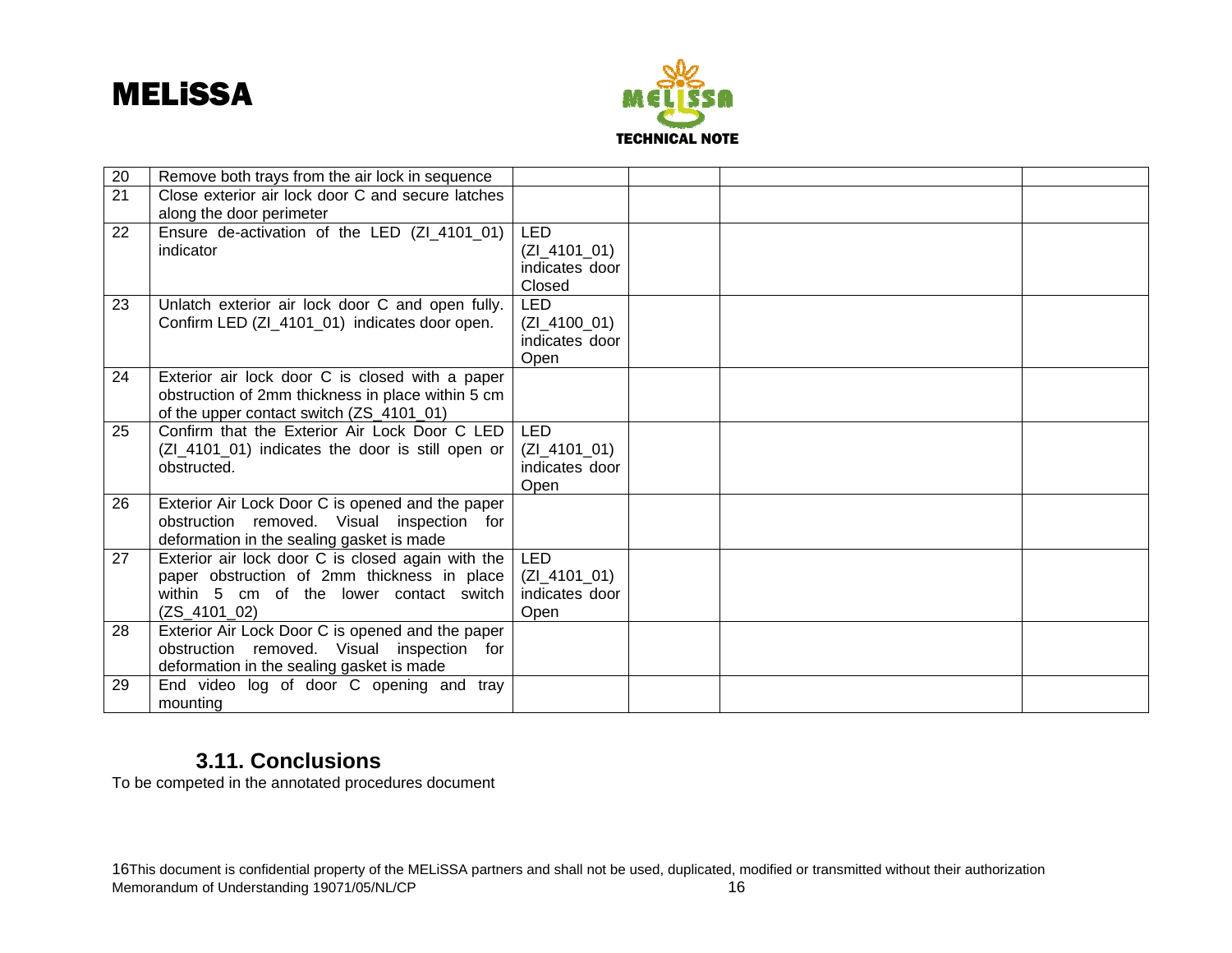



#### **3.12. Deviations**

| $S_{\Omega}$<br>vou<br>Nb. | <br>∈of the modification<br>Jescription<br>Desu | .<br>ustificatior |
|----------------------------|-------------------------------------------------|-------------------|
|                            |                                                 |                   |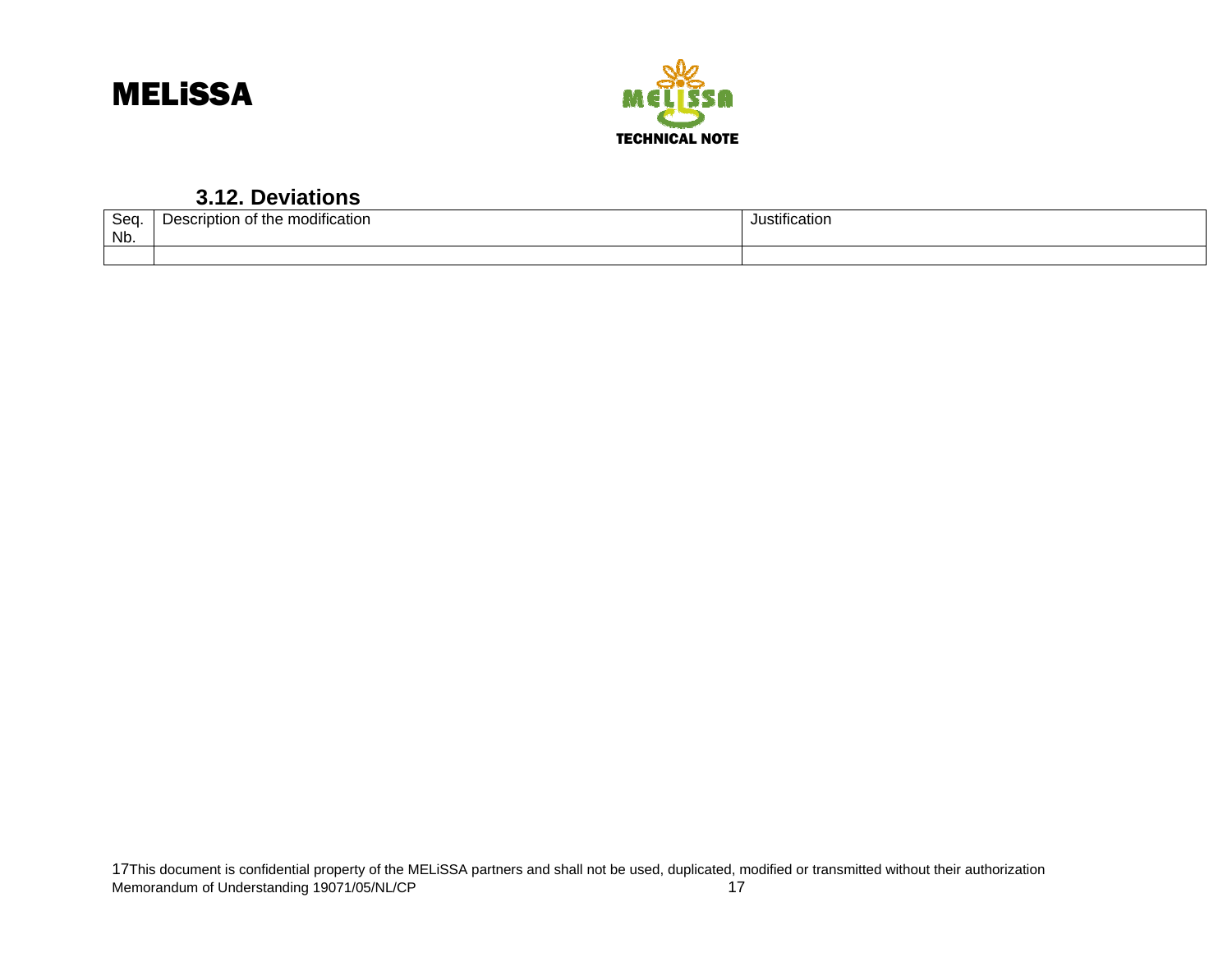<span id="page-20-0"></span>



## **4. Interior Air Lock Door Functional Testing**

**4.1. Procedure ID: CESRF-HPC1- INTERIOR\_AIRLOCK\_DOOR - FT** 

#### **4.2. Introduction**

The aim of this test is to demonstrate the operation of the interior air-lock doors and the conveyer through the glove boxes. The test also demonstrates the procedures for tray mounting/removal into the main growing volume.

#### **4.3. Acronyms used in this test plan procedure**

None

#### **4.4. Applicable documents**

Technical Annex to SOW ref: TEC-MCT/2005/3466/In/CP TN 85.71 including P&ID

#### **4.5. Video Log File Names:**

CESRF\_HPC1\_Interior\_Door\_A\_and\_C\_Operation\_and\_Tray\_Mounting.mpeg

#### **4.6. Acceptance/rejection criteria**

#### **4.6.1.General**

The test shall be repeated if the data acquisition looks doubtful or failed completely

The test is considered successful when the conditions in Section 2.2 are met

#### **4.6.2.Acceptance criteria**

- 1. The two interior air lock doors may be opened and securely closed by an operator without excessive force or physical exertion by the operator
- 2. The connection/removal of growing trays on the main conveyer system can be demonstrated and that connection can be made without excessive physical exertion by the operator
- 3. The procedures for operation of the interior air lock door and the connection/removal of growing trays are clearly documented in video log.

#### **4.6.3.Rejection criteria**

The test shall be repeated if the video data acquisition looks doubtful or failed completely or if any of the conditions outlined in Section 2.2 are not met.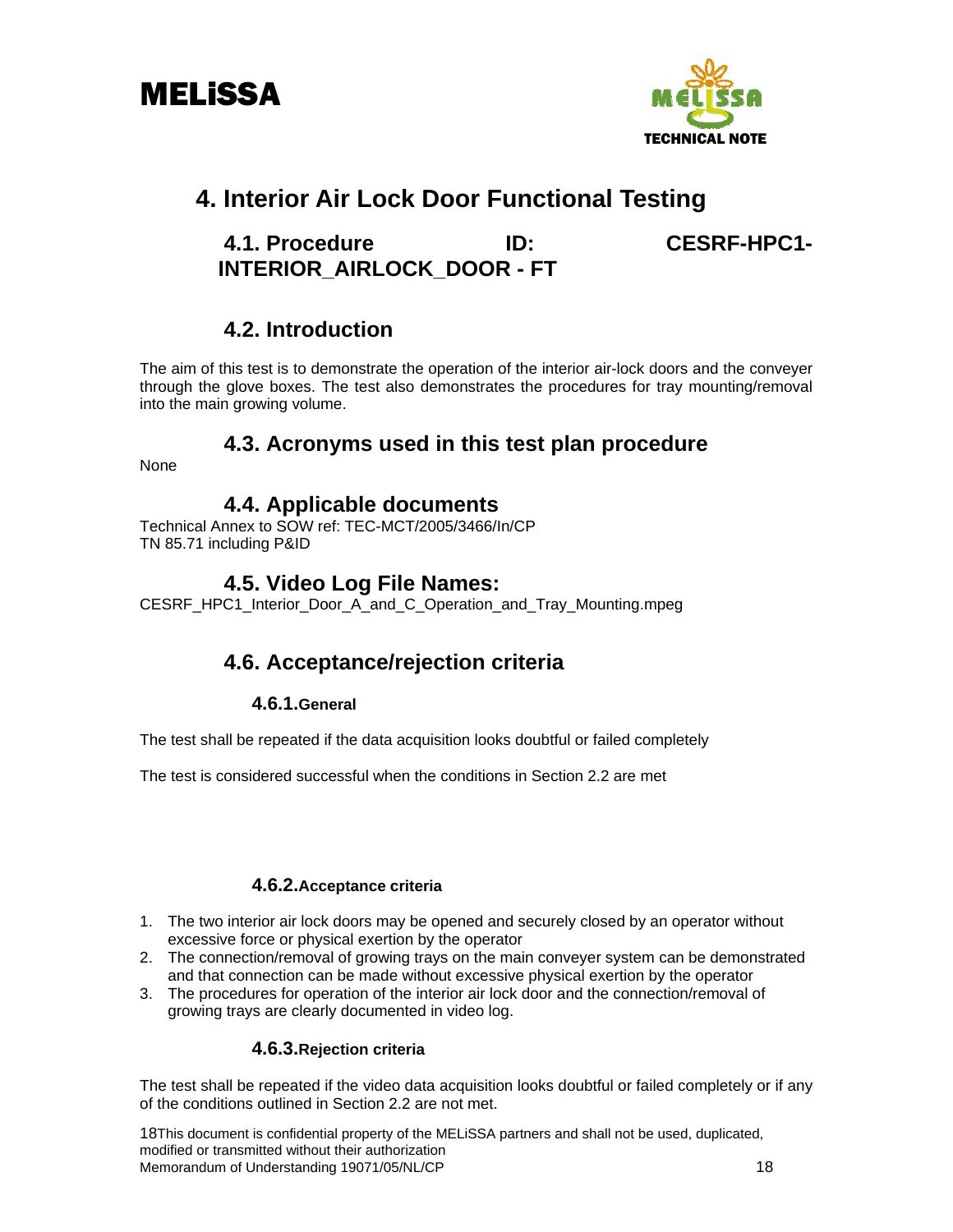



#### **4.7. Environmental requirements**

Normal ambient conditions in temperature, pressure and gas composition are sufficient. The chamber exterior air lock doors shall be closed in this test but no special environment control of the interior of the chamber is required.

#### **4.8. Safety aspects**

No special safety risks have been identified for this test.

#### **4.9. Test set-up**

Ancillary Equipment Required for Test

- 1. Digital video recorder
- 2. Latex or Vinyl gloves to fit operator's hand
- 3. Conveyer system bridges placed on floor of air locks (supplied)
- 3. Tray connector and spacer bars (supplied)
- 4. Growing trays (supplied)
- 5. Conveyer immobilization rods (supplied)

|            | <u>VUINGANON PHOL tO tOST DUNUMENTOC. COMMITMANON OF SUTHINGS IN THE TRIDIO T.</u> |            |                 |                        |
|------------|------------------------------------------------------------------------------------|------------|-----------------|------------------------|
| Sub-system | Components                                                                         | Tag (P&ID) | Status at start | Remark/setpoint        |
|            | concerned                                                                          |            |                 |                        |
| Air Lock   | Air<br>Lock<br>Interior                                                            | N/A        | Closed          |                        |
|            | Doors (A&C)                                                                        |            |                 |                        |
| Air Lock   | Air<br>Exterior<br>Lock                                                            |            | Closed          | Air lock C<br>should   |
|            | Doors (A&C)                                                                        | N/A        |                 | have two trays in      |
|            |                                                                                    |            |                 | position<br>to         |
|            |                                                                                    |            |                 | their<br>demonstrate   |
|            |                                                                                    |            |                 | proper removal         |
| Irrigation | Irrigation<br>Shut-Off                                                             | HV 4106 02 | Closed          | this<br>During         |
|            | Valve                                                                              |            |                 | procedure<br>water     |
|            |                                                                                    |            |                 | must not be flowing    |
|            |                                                                                    |            |                 | the<br>growing<br>into |
|            |                                                                                    |            |                 | trays                  |

#### Verification prior to test performance: confirmation of settings in the Table 1.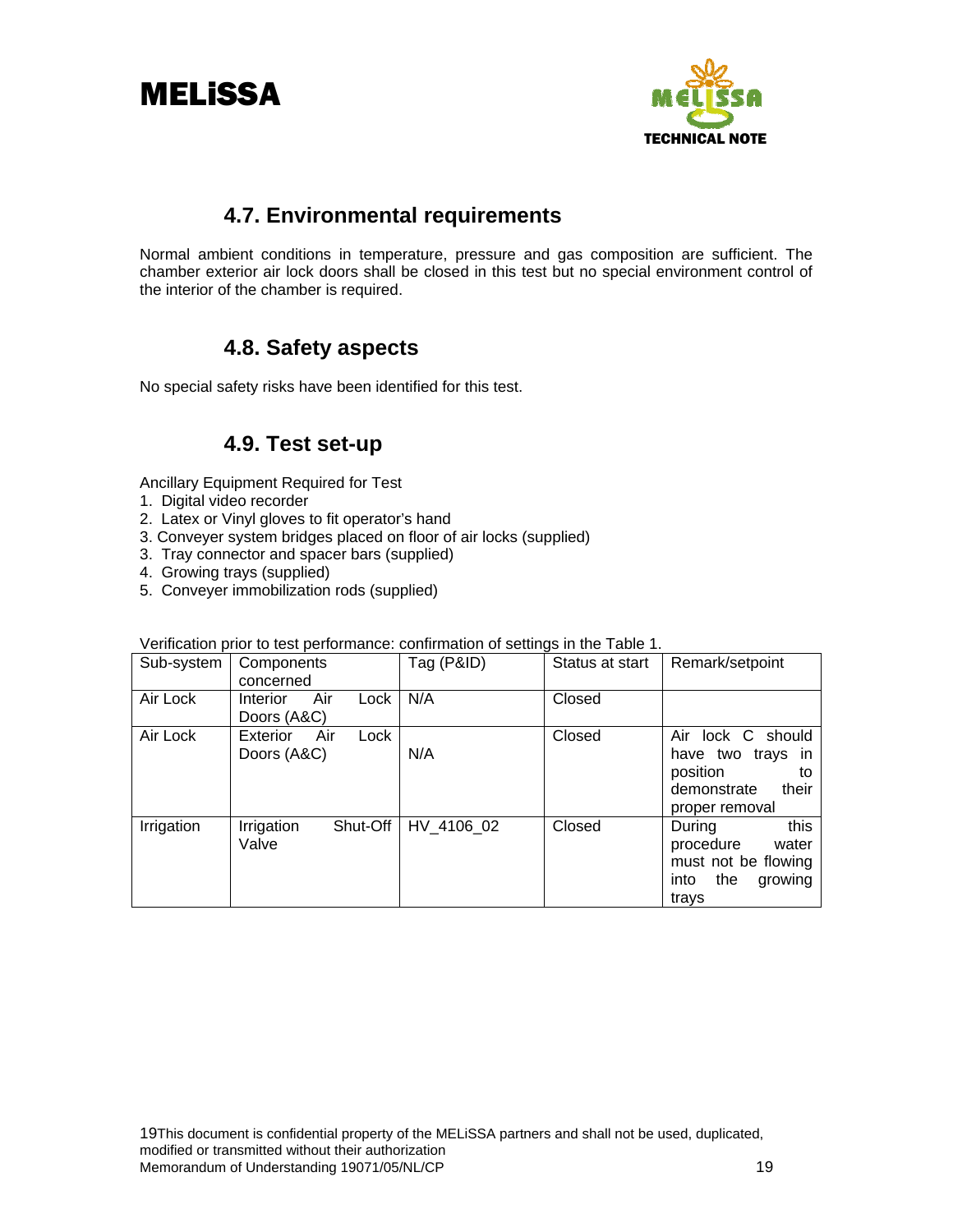

## **4.10. Test Procedure**

**Video logs of the following steps are taken. The camera should be focused and recording before their execution** 

| Date:<br>Time: |                                                                                                                                                                                      |                      | Test Engineer/operator:<br><b>ESA/UoG Representative:</b> |                                                                       |             |      |      |
|----------------|--------------------------------------------------------------------------------------------------------------------------------------------------------------------------------------|----------------------|-----------------------------------------------------------|-----------------------------------------------------------------------|-------------|------|------|
| Seq            | Description                                                                                                                                                                          | Required/No<br>minal | Measured/<br>calculated                                   | <b>Remarks/Calculation</b>                                            | Pass<br>(F) | (P)/ | Fail |
| Nb.            |                                                                                                                                                                                      |                      |                                                           |                                                                       |             |      |      |
| 1              | Start video log of interior air lock door A opening<br>and tray mounting                                                                                                             |                      |                                                           | CESRF_HPC1_Interior_Door_A_and_C_<br>Operation_and_Tray_Mounting.mpeg |             |      |      |
| $\overline{2}$ | The operator places vinyl or latex gloves on<br>his/her hands                                                                                                                        |                      |                                                           |                                                                       |             |      |      |
| 3              | The operator then places his/her gloved hands<br>inside the two Neoprene gloves of air lock A                                                                                        |                      |                                                           |                                                                       |             |      |      |
| $\overline{4}$ | The operator takes the polypropylene lift rod in<br>his/her left/right hand (through the glove box) and<br>uses it to grasp the upper steel support of the<br>interior air lock door |                      |                                                           |                                                                       |             |      |      |
| 5.             | Balance of procedures to be defined<br>with<br>replacement air lock door design                                                                                                      |                      |                                                           |                                                                       |             |      |      |

## **4.11. Conclusions**

To be competed in the annotated procedures document

## **4.12. Deviations**

| $S_{\Omega}$<br><b>OCH</b><br>Nb. | <br>escription of the n<br>modification | $\cdots$<br>Justification |
|-----------------------------------|-----------------------------------------|---------------------------|
|                                   |                                         |                           |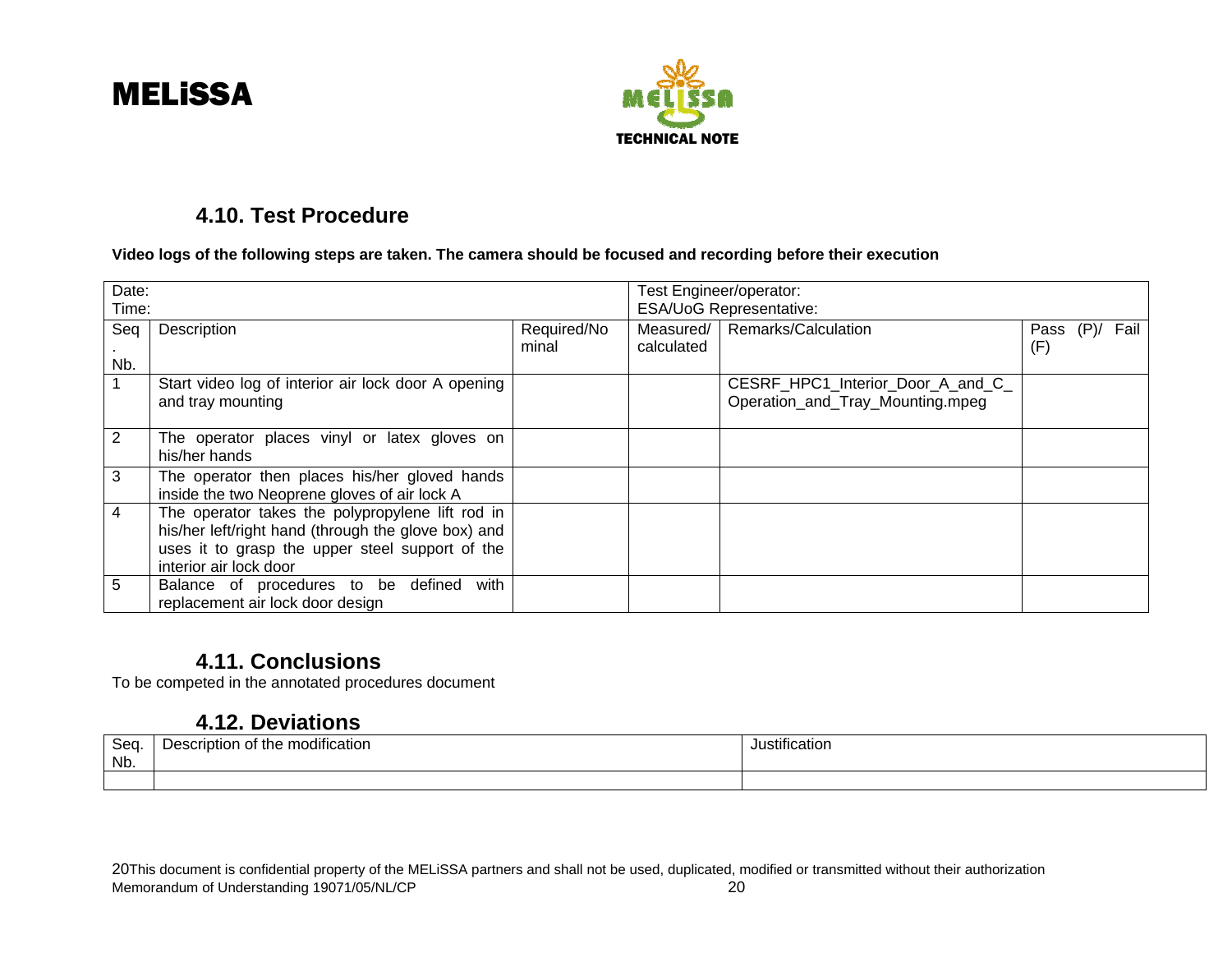<span id="page-23-0"></span>



## **5. Air Lock Purge System Functional Testing**

## **5.1. Procedure ID: CESRF-HPC1-AIRLOCK\_PURGE - FT**

#### **5.2. Introduction**

The aim of this test is to demonstrate and test the operation of the air lock purge system, including the over-pressure passive relief valves, pressure transducers, pressure switches and purge in/vent solenoids of both air locks A and C.

#### **5.3. Acronyms used in this test plan procedure**

None

#### **5.4. Applicable documents**

Technical Annex to SOW ref: TEC-MCT/2005/3466/In/CP TN 85.71 including P&ID

#### **5.5. Video/Data Log File Names:**

Not Applicable

#### **5.6. Parts Tested (P&ID Reference):**

- 1. SV\_4102\_01, SV\_4102\_02, SV\_4103\_01, SV\_4103\_02
- 2. HV\_4102\_01 HV\_4103\_01
- 3. PS\_4102\_01, PS\_4103\_01
- 4. PT\_4102\_01, PT\_4103\_01
- 5. RV\_4100\_01, RV\_4101\_01

### **5.7. Acceptance/rejection criteria**

#### **5.7.1.General**

The test shall be repeated if the data acquisition looks doubtful or failed completely

The test is considered successful when the conditions in Section 2.2 are met

#### **5.7.2.Acceptance criteria**

Proper functioning of the following parts is demonstrated, according to the conditions noted;

- 1. Air lock inlet and purge solenoids SV\_4102\_01, SV\_4102\_02, SV\_4103\_01, SV\_4103\_02 open when charged and re-main closed when no current is applied
- 2. Air lock pressure transducers PT\_4102\_01 and PT\_4103\_01 detect ambient pressure under no air-flow in the air lock and detect a slight pressure increase in the air lock volume when nitrogen gas flows through the air lock at entry regulation to 115 kPa
- 3. Air lock pressure switches PS\_4102\_01, PS\_4103\_01 are activated when nitrogen gas flows into the air lock at entry regulation of 115 kPa and passes through the purge vent solenoids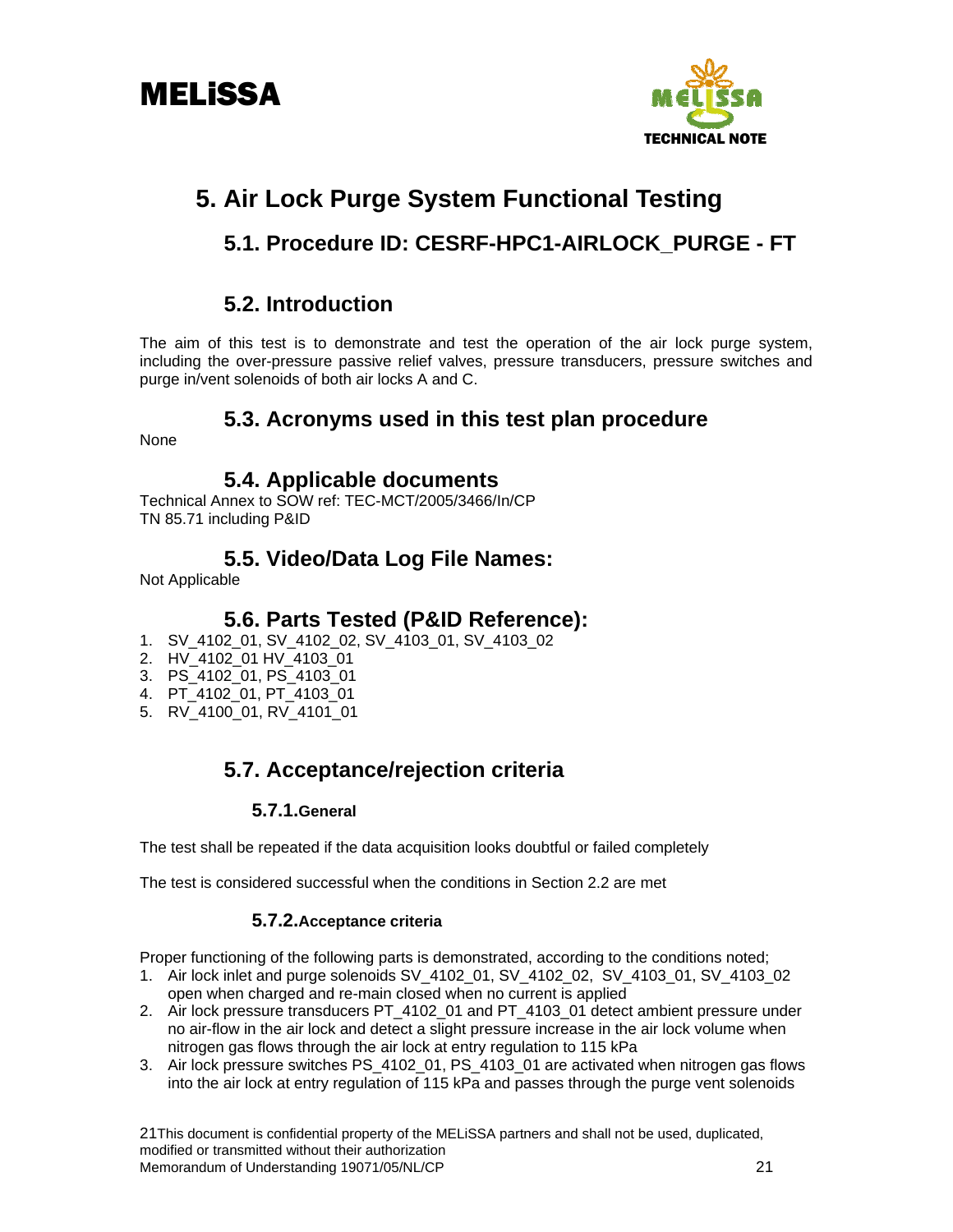



- 4. Proper functioning of the manual purge override ball valves, HV 4102 01, HV 4103 01, is demonstrated
- 5. The passive pressure relief valves RV\_4101\_01, RV\_4103\_01 are immediately activated when slight overpressure of the air lock volume to a level of 115 kPa (as confirmed by the pressure transducers PT\_4102\_01 and PT\_4103\_01) when a nitrogen gas stream is applied at 115 kPa and the purge vent solenoids, SV\_4102\_02 and SV\_4103\_02 are temporarily obstructed with the use of a temporarily installed ball valve on the purge vent line

#### **5.7.3.Rejection criteria**

The test shall be repeated if the video data acquisition looks doubtful or failed completely or if any of the conditions outlined in Section 2.2 are not met.

#### **5.8. Environmental requirements**

Normal ambient conditions in temperature, pressure and gas composition are sufficient. The chamber exterior and interior air lock doors shall be closed in this test but no special environment control of the interior of the chamber is required.

### **5.9. Safety aspects**

The operator must ensure that slight over-pressure of the air locks is accomplished through by slowly obstructing the vent solenoid so as to to cause over-pressure damage to the interior air lock doors of the glass of the exterior door. A manual ball valve temporarily mounted to the purge vent solenoid will assist in control the over-pressurization rate of the air locks.

### **5.10. Test set-up**

Ancillary Equipment Required for Test:

- 1. Nitrogen gas source and regulator (0 120 kPa delivery) to be connected to the air lock purge inlet solenoid (SV\_4102\_01, SV\_4103\_01) through a Teflon or polypropylene line
- 2. Ball valves for temporary mounting on the air lock purge vent solenoids (SV\_4102\_02 and SV\_4103\_02) to control over-pressurization tests

| Sub-     | Components                                        | Tag (P&ID)               | Status at start | Remark/setpoint                                                                                    |  |  |
|----------|---------------------------------------------------|--------------------------|-----------------|----------------------------------------------------------------------------------------------------|--|--|
| system   | concerned                                         |                          |                 |                                                                                                    |  |  |
| Air Lock | Air<br>Lock<br>Interior<br>Doors (A&C)            | N/A                      | Closed          |                                                                                                    |  |  |
| Air Lock | Exterior<br>Air<br>Lock<br>Doors (A&C)            | N/A                      | Closed          | Air lock C should<br>have two trays in<br>position<br>to<br>their<br>demonstrate<br>proper removal |  |  |
| Air Lock | <b>Purge Inlet Solenoids</b><br>(Airlock A and C) | SV 4102 01<br>SV 4103 01 | Closed          |                                                                                                    |  |  |

Verification prior to test performance: confirmation of settings in the Table 1.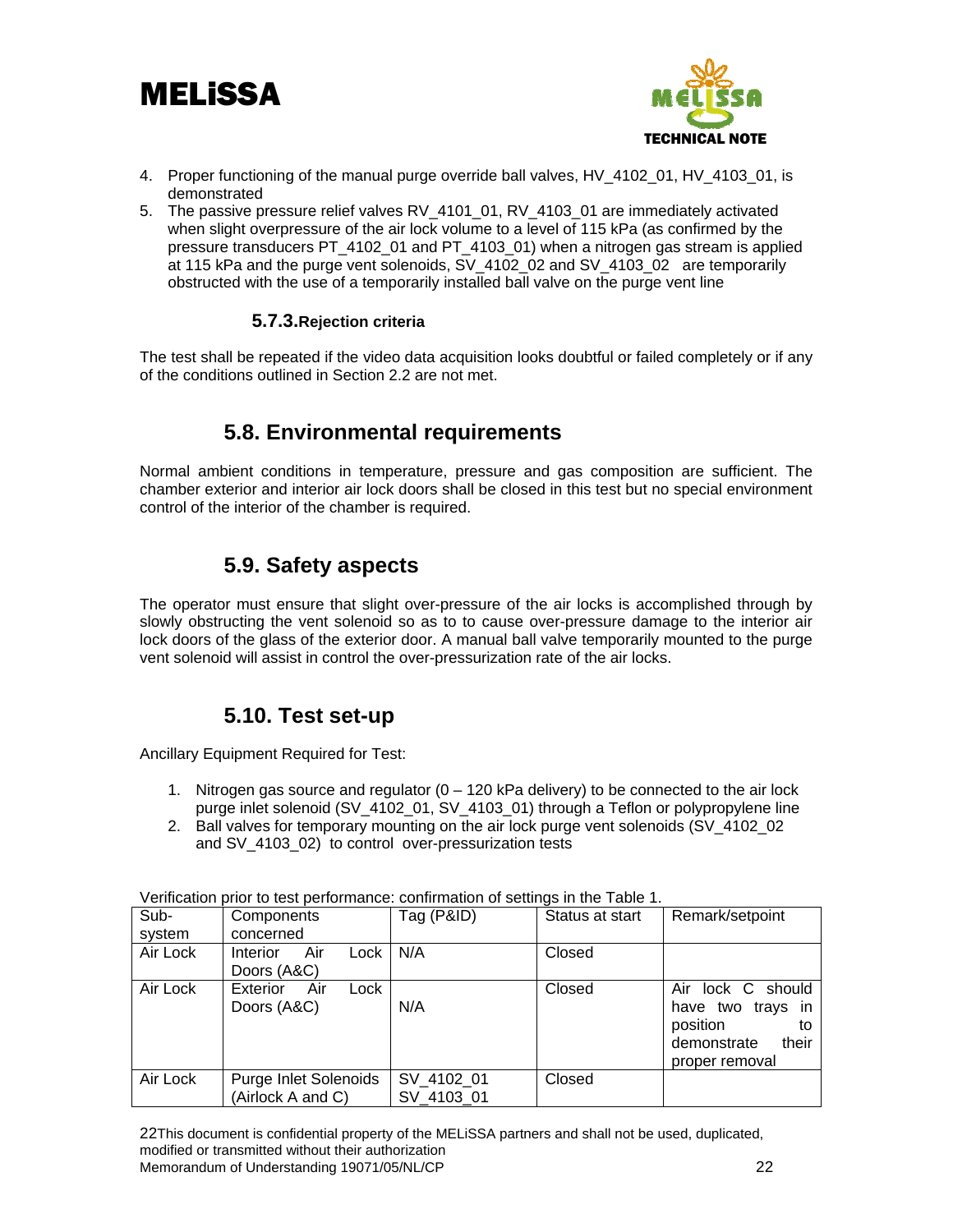



| Air Lock | <b>Purge Vent Solenoids</b> | SV 4102 02  | Closed        |                      |
|----------|-----------------------------|-------------|---------------|----------------------|
|          | (Airlock A and C)           | SV 4103 02  |               |                      |
| Air Lock | Manual Purge Over-          | HV 4102 01  | Closed        | No gas supplied to   |
|          | <b>Ride Ball Valves</b>     | HV 4103 01  |               | inlet solenoid<br>at |
|          | (Airlock A and C)           |             |               | start of test        |
| Air Lock | <b>Pressure Switches</b>    | PS 4102 0   | Not Activated |                      |
|          | (Airlock A and C)           | PS 4103 01  |               |                      |
|          |                             |             |               |                      |
| Air Lock | Pressure                    | PT 4102 01  | Reading       |                      |
|          | <b>Transducers</b>          | PT 4103 01  | ambient       |                      |
|          | (Airlock A and C)           |             |               |                      |
| Air Lock | Passive<br>Pressure         | RV 4100 01, | Closed        |                      |
|          | Relief Valves (Airlock      | RV_4101_01  |               |                      |
|          | A and C)                    |             |               |                      |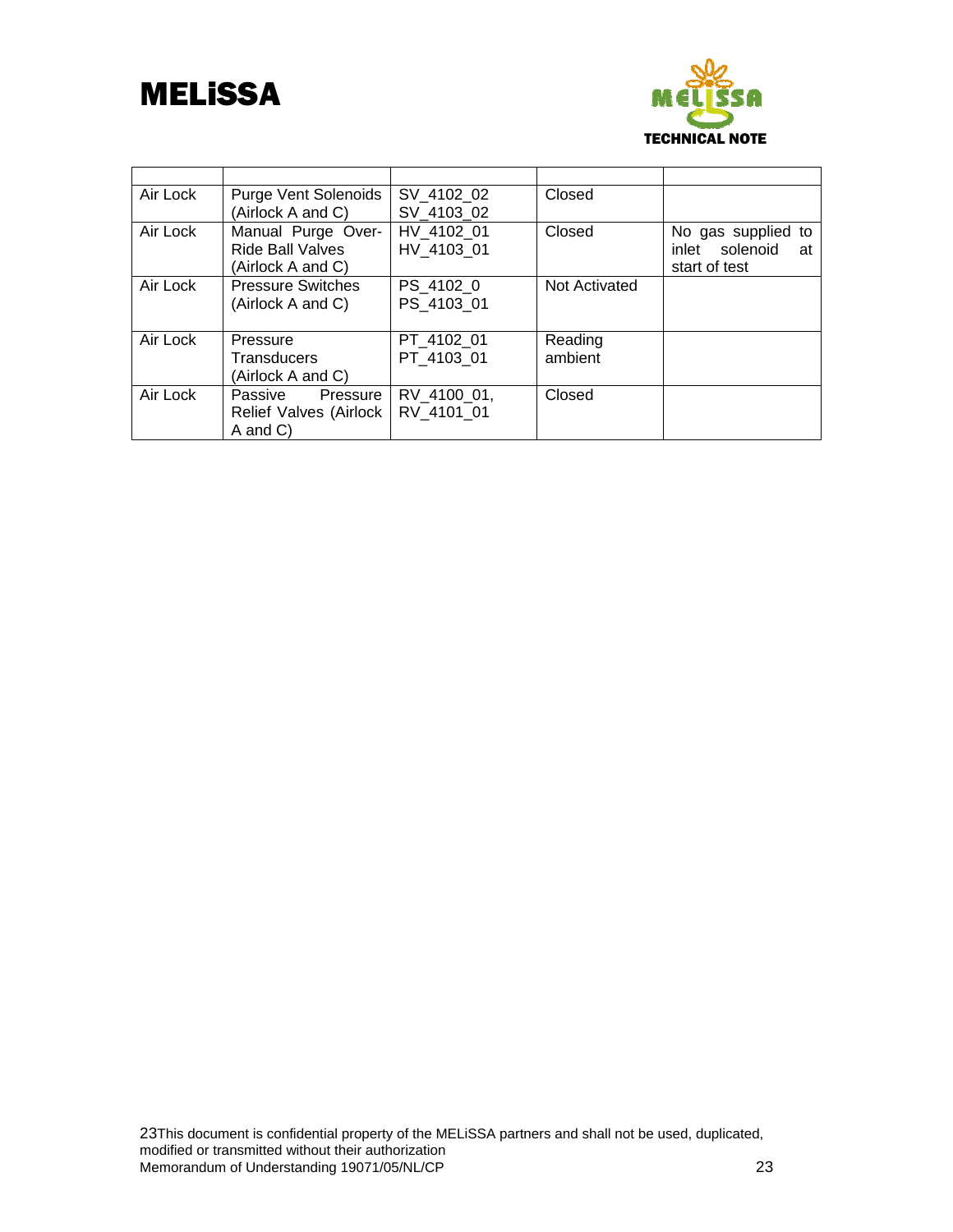

## **5.11. Test Procedure**

|                | Date:<br>Time:                                                                                                                                            |                         |                    | Test Engineer/operator:<br><b>ESA/UoG Representative:</b>                   |                          |  |
|----------------|-----------------------------------------------------------------------------------------------------------------------------------------------------------|-------------------------|--------------------|-----------------------------------------------------------------------------|--------------------------|--|
| Seq            | Description                                                                                                                                               | Required/Nomin<br>al    | Measur<br>ed/calcu | Remarks/Calculation                                                         | Pass (P)/<br>Fail<br>(F) |  |
| Nb.            |                                                                                                                                                           |                         | lated              |                                                                             |                          |  |
| 1              | The operator manually sends a charge signal<br>to the Purge Vent Solenoid positioned in air<br>lock A (SV_4102_02). Opening of the valve is<br>confirmed  | SV_4102_02<br>is OPEN   |                    | Set manual override switches for the<br>valves on the control panel to on.  |                          |  |
| $\overline{2}$ | The Purge Vent Solenoid positioned on air<br>lock A (SV_4102_02) is discharged manually.<br>Closing of the valve is confirmed.                            | SV_4102_02<br>is Closed |                    | Set manual override switches for the<br>valves on the control panel to off. |                          |  |
| 3              | The operator manually sends a charge signal<br>to the Purge Inlet Solenoid positioned in air<br>lock A (SV_4102_01). Opening of the valve is<br>confirmed | SV_4102_01<br>is OPEN   |                    | Set manual override switches for the<br>valves on the control panel to on.  |                          |  |
| 4              | The Purge Inlet Solenoid positioned on air<br>lock A (SV_4102_01) is discharged manually.<br>Closing of the valve is confirmed.                           | SV_4102_01<br>is CLOSED |                    | Set manual override switches for the<br>valves on the control panel to off. |                          |  |
| 5              | The operator manually sends a charge signal<br>to the Purge Vent Solenoid positioned in air<br>lock C (SV_4103_02). Opening of the valve is<br>confirmed  | SV 4103 02<br>is OPEN   |                    | Set manual override switches for the<br>valves on the control panel to on.  |                          |  |
| 6              | The Purge Vent Solenoid positioned on air<br>lock C (SV_4103_02) is discharged manually.<br>Closing of the valve is confirmed.                            | SV_4103_02<br>is Closed |                    | Set manual override switches for the<br>valves on the control panel to off. |                          |  |
| $\overline{7}$ | The operator manually sends a charge signal<br>to the Purge Inlet Solenoid positioned in air<br>lock C (SV_4103_01). Opening of the valve is<br>confirmed | SV_4103_01<br>is OPEN   |                    | Set manual override switches for the<br>valves on the control panel to on.  |                          |  |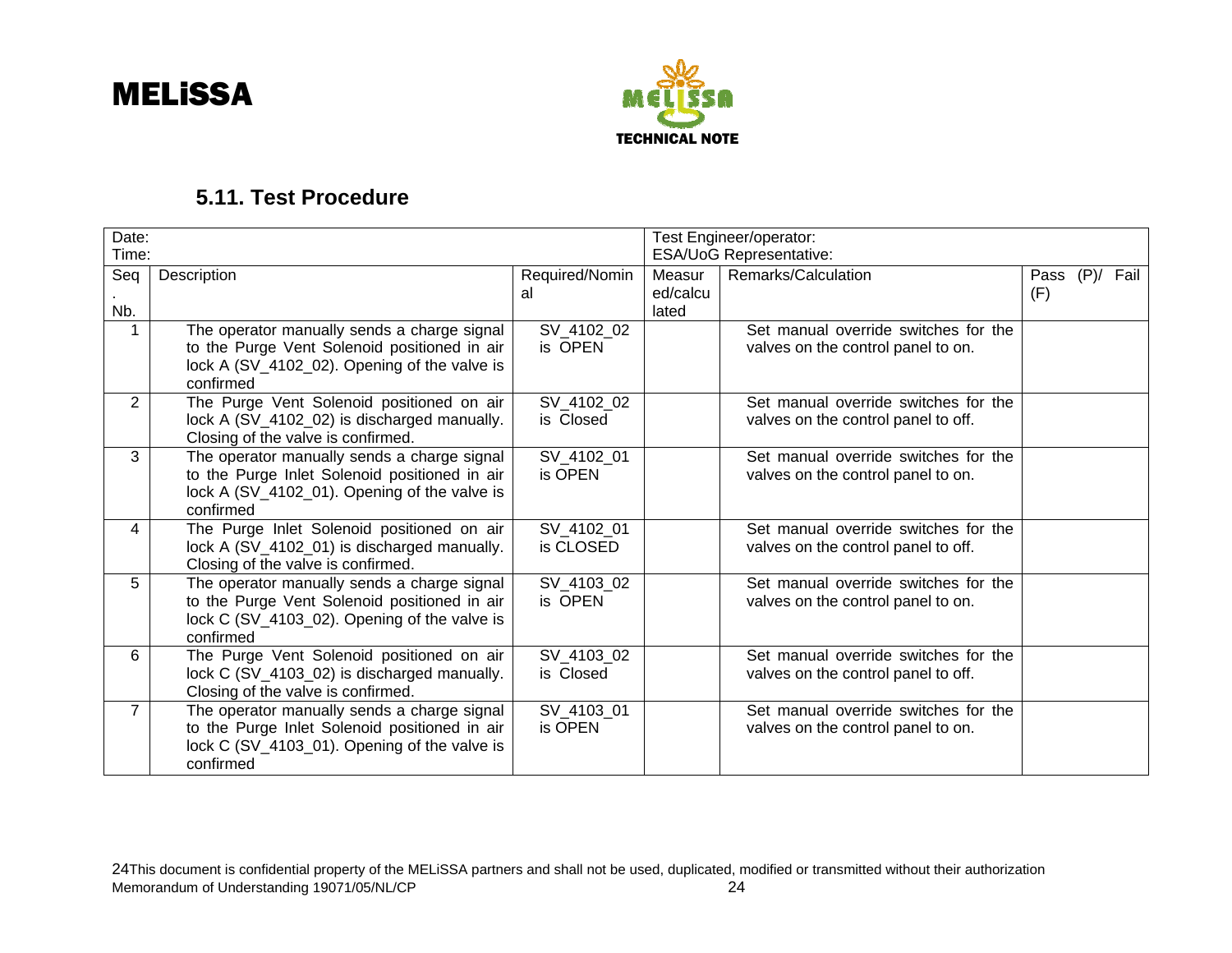



| 8               | The Purge Inlet Solenoid positioned on air<br>lock C (SV_4103_01) is discharged manually.<br>Closing of the valve is confirmed.                                     | SV_4103_01 is<br><b>CLOSED</b>                                    | Set manual override switches for the<br>valves on the control panel to off. |  |
|-----------------|---------------------------------------------------------------------------------------------------------------------------------------------------------------------|-------------------------------------------------------------------|-----------------------------------------------------------------------------|--|
| 9               | The manual purge over-ride ball valve of air<br>lock A (HV_4102_01) is opened and closed to<br>demonstrate functioning                                              | HV_4102_01 is<br><b>OPEN</b><br>and<br><b>CLOSED</b>              |                                                                             |  |
| 10 <sup>1</sup> | The manual purge over-ride ball valve of air<br>lock C (HV_4103_01) is opened and closed to<br>demonstrate functioning.                                             | HV_4103_01 is<br>OPENED and<br>left CLOSED                        |                                                                             |  |
| 11              | The nitrogen gas line is connected to the<br>CLOSED manual purge over-ride ball valve of<br>air lock A (HV_4102_01) with the regulator of<br>the supply tank CLOSED | HV_4102_01<br>remains closed<br>Regulator on N2<br>tank is CLOSED |                                                                             |  |
| 12 <sup>2</sup> | The operator manually sends a charge signal<br>to the Purge Vent Solenoid positioned in air<br>lock A (SV 4102 02). Opening of the valve is<br>confirmed            | SV_4102_02 IS<br><b>OPEN</b>                                      |                                                                             |  |
| 13              | The operator manually sends a charge signal<br>to the Purge Inlet Solenoid positioned in air<br>lock A (SV_4102_01). Opening of the valve is<br>confirmed           | SV 4102 02 IS<br><b>OPEN</b>                                      |                                                                             |  |
| 14              | A second operator slowly opens the regulator<br>on the nitrogen gas supply to delivery<br>pressure of 110 kPa                                                       |                                                                   |                                                                             |  |
| 15              | The main operator slowly opens the manual<br>purge over-ride ball valve of airlock A<br>(HV 4102 01) to start nitrogen flow into the<br>air lock A                  | HV_4102_01<br>OPENED<br><b>SLOWLY</b>                             |                                                                             |  |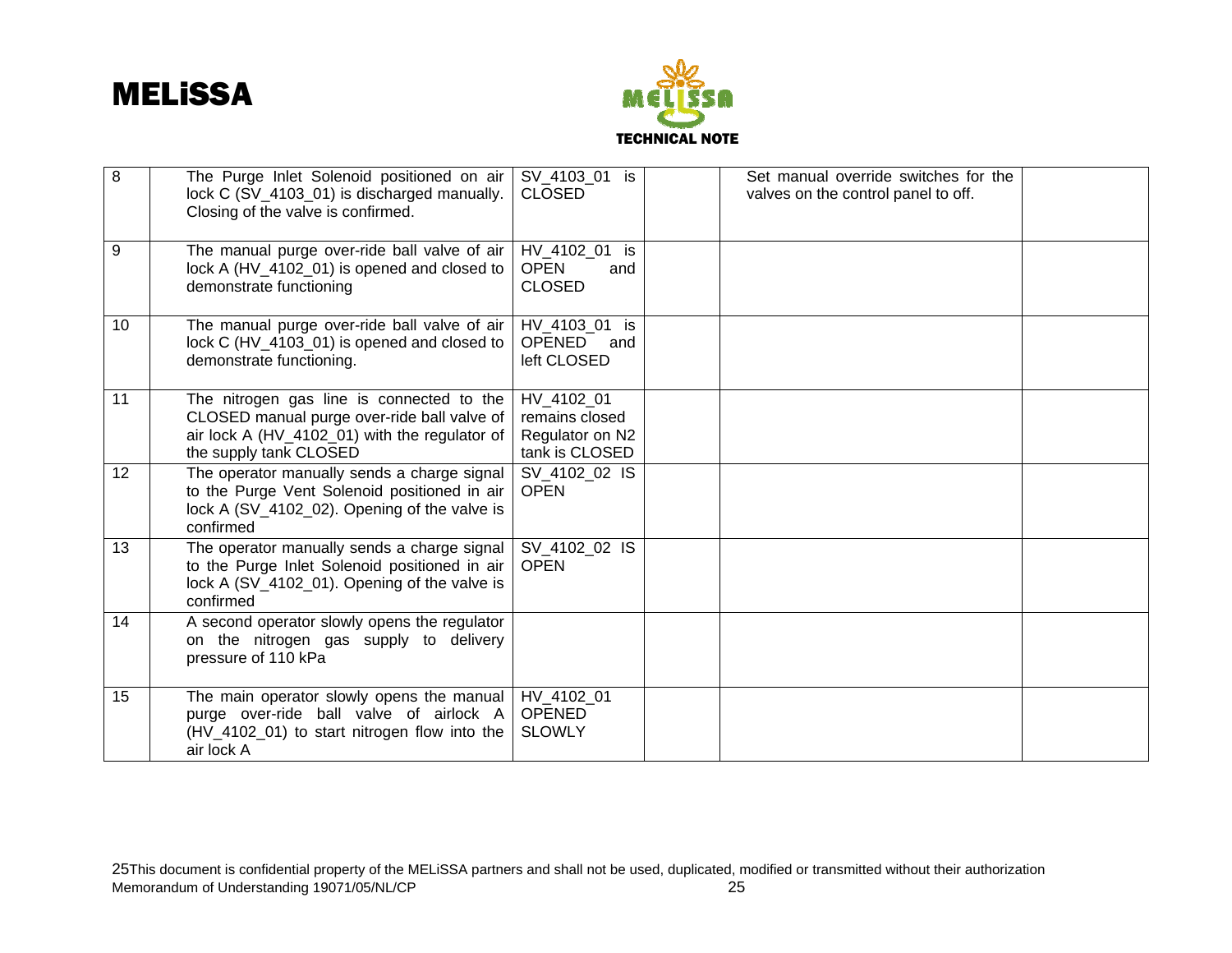



| $\overline{16}$<br>17 | The main operator confirms that the Air Lock<br>Pressure Switch A (PS_4102_01) is activated<br>and indicates vent flow. The operator shall<br>also confirm that air flow is felt at the exit of<br>the Purge Vent Solenoid of Airlock A<br>$(SC_4102_02)$<br>The manual purge over-ride ball valve of<br>airlock A (HV_4102_01) is closed                                                                                                 | PS_4102_01<br>indicates FLOW<br>Air Flow felt at<br>PS_4102_01<br>exit<br>HV_4102_01<br><b>CLOSED</b>                                                              | If air flow is not confirmed, raise the entry<br>pressure of nitrogen gas at the regulator<br>until PS_4102_01 is activated. Record<br>and maintain that delivery pressure at the<br>regulator. |  |
|-----------------------|-------------------------------------------------------------------------------------------------------------------------------------------------------------------------------------------------------------------------------------------------------------------------------------------------------------------------------------------------------------------------------------------------------------------------------------------|--------------------------------------------------------------------------------------------------------------------------------------------------------------------|-------------------------------------------------------------------------------------------------------------------------------------------------------------------------------------------------|--|
| 18                    | The operator installs a temporary ball valve<br>on the Airlock A Purge Vent Solenoid                                                                                                                                                                                                                                                                                                                                                      | <b>TEMPORARY</b><br><b>BALL VALVE IS</b><br><b>OPEN</b>                                                                                                            |                                                                                                                                                                                                 |  |
| 19                    | The manual purge over-ride ball valve of<br>airlock A (HV_4102_01) is opened slowly                                                                                                                                                                                                                                                                                                                                                       | HV_4102_01<br><b>OPENED</b><br><b>SLOWLY</b>                                                                                                                       |                                                                                                                                                                                                 |  |
| 20                    | The temporary ball valve on the Airlock A<br>Purge Vent Solenoid is closed slightly until a<br>slight over-pressure in the air lock is achieved<br>and the Air Lock A Passive Vent (RV_4100-<br>01) is activated.<br>The operator confirms that the Air Lock A<br>Pressure Transducer (PT_4102_01) responds<br>to the slight over pressure. The pressure at<br>which the Air Lock A Passive Vent<br>(RV_4100_01) is activated is recorded | <b>TEMPRORAY</b><br><b>BALL VALVE IS</b><br><b>CLOSDE</b><br><b>SLOWLY</b><br>RV 4100-01 IS<br><b>ACTIVATED</b><br>PT_4102_01 IS<br><b>RESPONDING</b><br><b>TO</b> | Record Pressure at which RV_4100_01<br>is activated                                                                                                                                             |  |
|                       |                                                                                                                                                                                                                                                                                                                                                                                                                                           | <b>OVERPRESSU</b><br><b>RE</b>                                                                                                                                     |                                                                                                                                                                                                 |  |
| 21                    | The manual purge over-ride valve on air lock<br>A (HV_4102_01) is closed and the nitrogen<br>gas line is disconnected and the regulator of<br>the N2 tanks is closed. C (HV_4103_01)                                                                                                                                                                                                                                                      | HV_4102_01 is<br><b>CLOSED</b><br>N <sub>2</sub><br>tank                                                                                                           |                                                                                                                                                                                                 |  |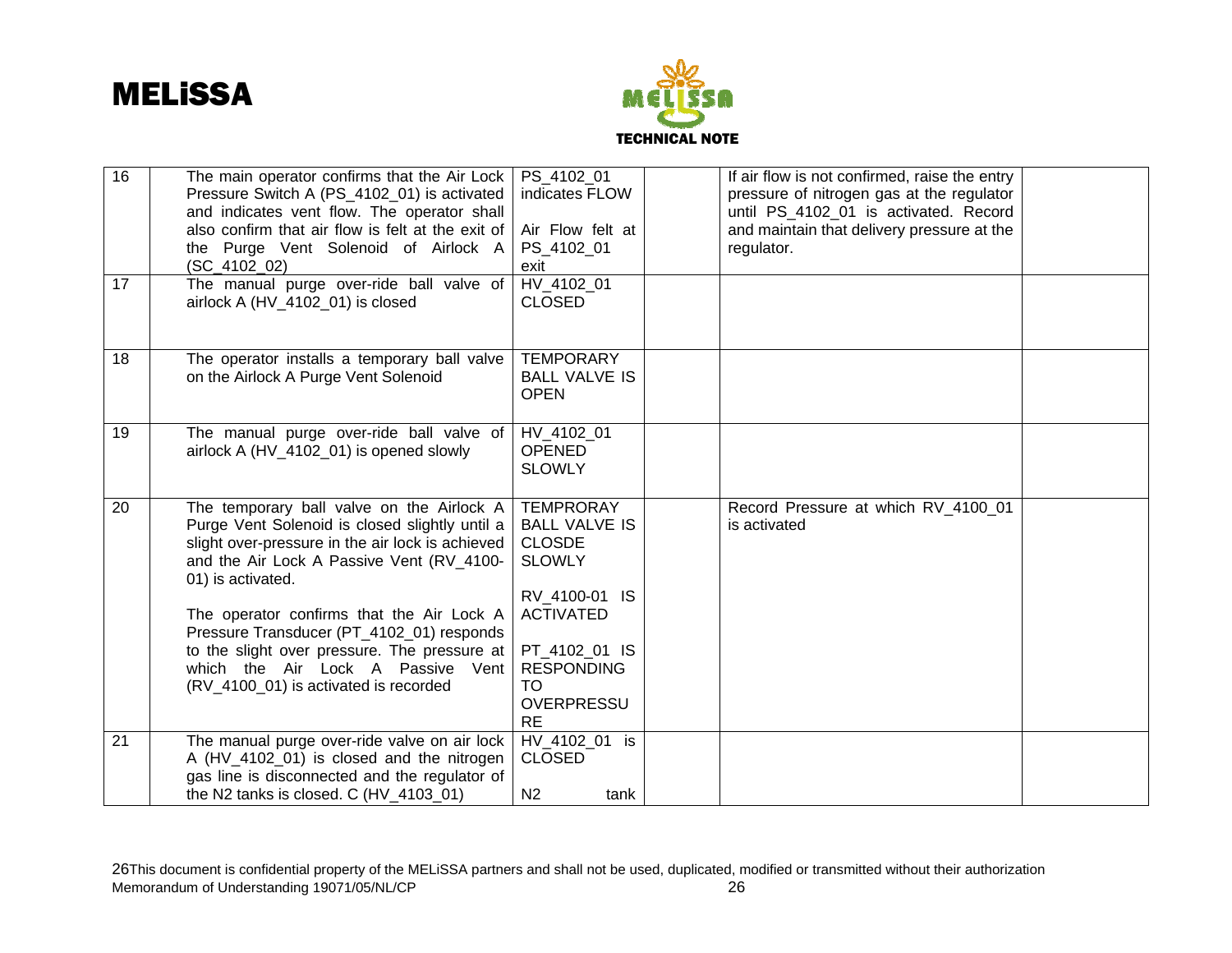



|    |                                                                                                                                                                                                                                                           | is<br>regulator<br><b>CLOSED</b>                                       |  |  |
|----|-----------------------------------------------------------------------------------------------------------------------------------------------------------------------------------------------------------------------------------------------------------|------------------------------------------------------------------------|--|--|
| 22 | The nitrogen line is then connected to the<br>CLOSED manual purge over-ride ball valve of<br>air lock                                                                                                                                                     | HV_4103_01<br>remains closed                                           |  |  |
| 23 | The operator manually sends a charge signal<br>to the Purge Vent Solenoid positioned in air<br>lock C (SV_4103_02). Opening of the valve is<br>confirmed                                                                                                  | SV 4103 02 IS<br><b>OPEN</b>                                           |  |  |
| 24 | The operator manually sends a charge signal<br>to the Purge Inlet Solenoid positioned in air<br>lock C (SV_4103_01). Opening of the valve is<br>confirmed                                                                                                 | SV 4103 01 IS<br><b>OPEN</b>                                           |  |  |
| 25 | A second operator slowly opens the regulator<br>on the nitrogen gas supply to delivery<br>pressure of 110 kPa                                                                                                                                             |                                                                        |  |  |
| 26 | The main operator slowly opens the manual<br>purge over-ride ball valve of airlock C<br>(HV_4103_01) to start nitrogen flow into the<br>air lock C                                                                                                        | HV_4103_01<br><b>OPENED</b><br><b>SLOWLY</b>                           |  |  |
| 27 | The main operator confirms that the Air Lock<br>Pressure Switch C (PS_4103_01) is activated<br>and indicates vent flow. The operator shall<br>also confirm that air flow is felt at the exit of<br>the Purge Vent Solenoid of Airlock C<br>$(SV_4103_02)$ | PS 4103 01<br>indicates FLOW<br>Air Flow felt at<br>SV_4103_02<br>exit |  |  |
| 28 | The manual purge over-ride ball valve of<br>airlock C (HV_4103_01) is closed                                                                                                                                                                              | HV 4103 01<br><b>CLOSED</b>                                            |  |  |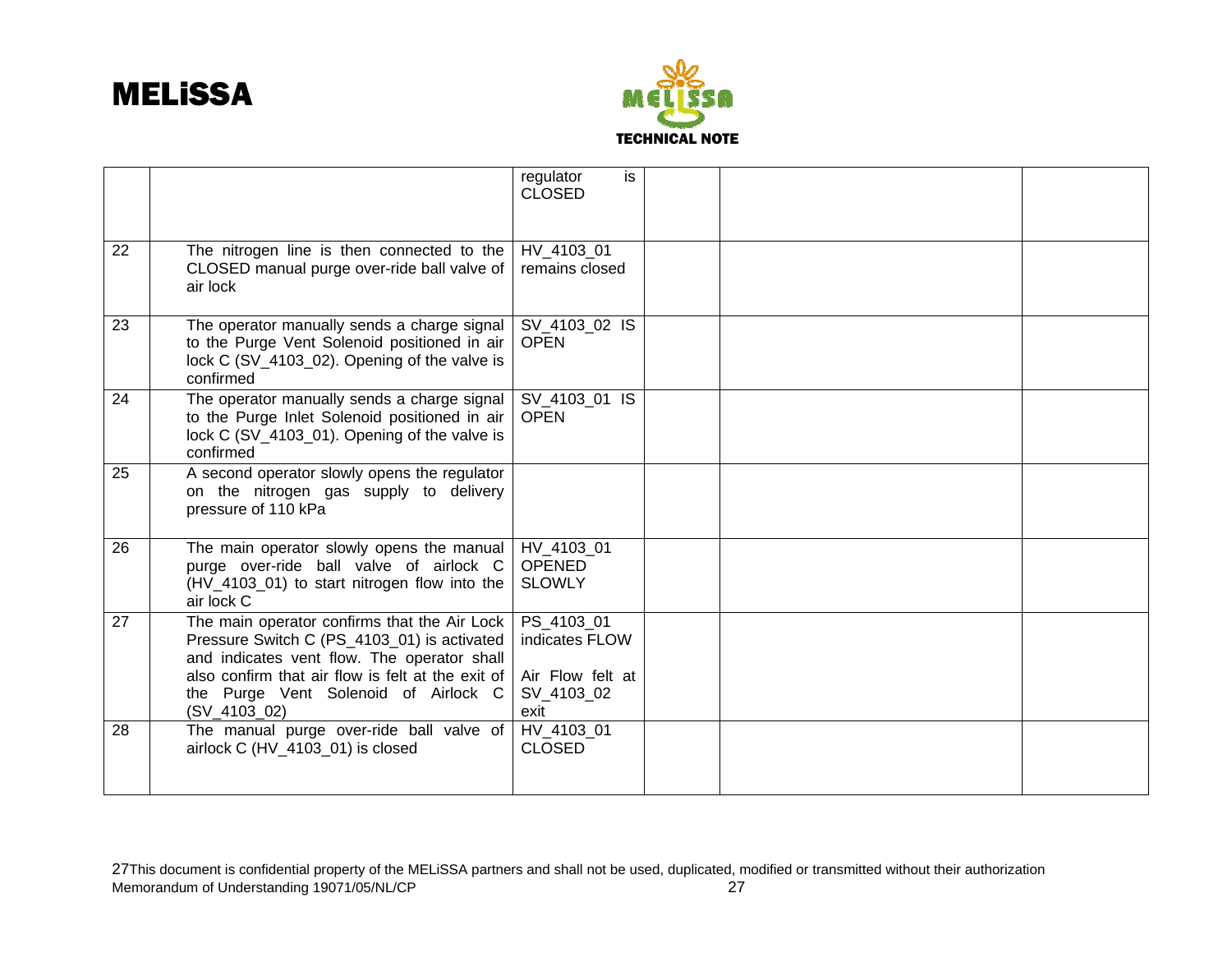



| 29 | The operator removes the temporary ball<br>valve from Air Lock A and mounts it on the<br>Airlock C Purge Vent Solenoid (SV_4103_02)                                                                                                                                                                                                                                                                                                                   | <b>TEMPORARY</b><br><b>BALL VALVE IS</b><br><b>OPEN</b>                                                                                                                                       |                                                     |  |
|----|-------------------------------------------------------------------------------------------------------------------------------------------------------------------------------------------------------------------------------------------------------------------------------------------------------------------------------------------------------------------------------------------------------------------------------------------------------|-----------------------------------------------------------------------------------------------------------------------------------------------------------------------------------------------|-----------------------------------------------------|--|
| 30 | The manual purge over-ride ball valve of<br>airlock C (HV_4103_01) is opened slowly. Air<br>flow is confirmed at the outlet of the Air Lock<br>C Purge Vent Solenoid (SV_4103_02)                                                                                                                                                                                                                                                                     | HV_4102_01<br><b>OPENED</b><br><b>SLOWLY</b><br>Air Flow felt at<br>SV 4103 02<br>exit                                                                                                        |                                                     |  |
| 31 | The temporary ball valve on the Airlock C<br>Purge Vent Solenoid (SV_4103_02) is closed<br>slightly until a slight over-pressure in the air<br>lock is achieved and the Air Lock C Passive<br>Vent (RV_4101_01) is activated.<br>The operator confirms that the Air Lock C<br>Pressure Transducer (PT_4103_01) responds<br>to the slight over pressure. The pressure at<br>which the Air Lock C Passive Vent<br>(RV_4101_01) is activated is recorded | <b>TEMPRORAY</b><br><b>BALL VALVE IS</b><br><b>CLOSDE</b><br><b>SLOWLY</b><br>RV_4101_01 IS<br><b>ACTIVATED</b><br>PT 4103 01 IS<br><b>RESPONDING</b><br>TO<br><b>OVERPRESSU</b><br><b>RE</b> | Record Pressure at which RV_4101_01<br>is activated |  |

#### **5.12. Conclusions**

To be completed in the annotated procedures document

#### **5.13. Deviations**

| $S_{\Omega}$<br><b>UGY</b> | $\cdots$<br>nodification !<br>the<br>Ωt<br>٦Δ<br>ישוט | .<br>stification |
|----------------------------|-------------------------------------------------------|------------------|
| Nb.                        |                                                       |                  |
|                            |                                                       |                  |

28This document is confidential property of the MELiSSA partners and shall not be used, duplicated, modified or transmitted without their authorization<br>Memorandum of Understanding 19071/05/NL/CP<br>28 Memorandum of Understanding 19071/05/NL/CP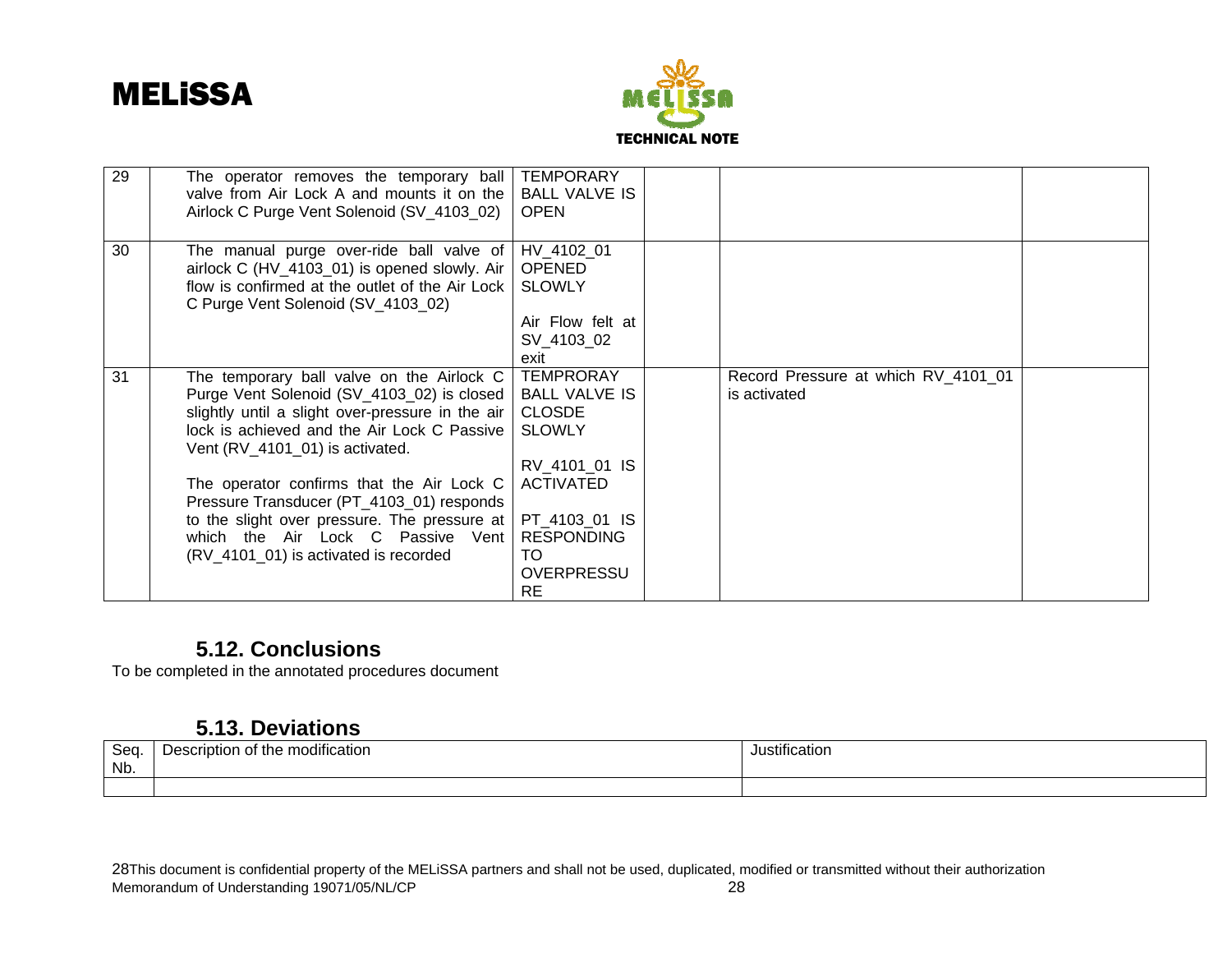<span id="page-31-0"></span>



## **6. Lighting Sub-System Functional Testing**

## **6.1. Procedure ID: CESRF-HPC1-LIGHTING-FT**

#### **6.2. Introduction**

The aim of this test is to demonstrate the proper functioning of the chamber lighting system. This includes demonstration of proper functioning of the lamp loft fans, temperature sensors, air flow indicators and the relays and contactors for illumination of the 2 HPS lamp strings and the MH lamp string. Testing of the functioning of factory calibrated PAR sensors is also completed.

### **6.3. Acronyms used in this test plan procedure**

LHPS – High Pressure Sodium lamp LMH – Metal Halide lamp PAR – Photosynthetically Active Radiation

#### **6.4. Applicable documents**

Technical Annex to SOW ref: TEC-MCT/2005/3466/In/CP TN 85.71 including P&ID

#### **6.5. Data Log File Name:**

CESRF\_HPC\_-LIGHTING\_FT.txt

### **6.6. Parts Tested (P&ID Reference):**

- 1. TT\_4105\_01, TT\_4105\_02, TT\_4105\_03 (lamp loft temperature transducers)
- 2. FAN\_4105\_01, FAN\_4105\_02, FAN\_4105\_03 (lamp loft cooling fans)
- 3. FSL\_4105\_01, FSL\_4105\_02, FSL\_4105\_03 (lamp loft air flow sensors)
- 4. RT\_4104\_01, RT\_4104\_02, RT\_4104\_03 (PAR sensors)
- 5. IY\_4104\_01, IY\_4104\_02, IY\_4104\_03 (lamp string relays and contactors)
- 6. LHPS\_4104\_01 through \_06 (HPS Lamps)
- 7. LMH\_4104\_01 through \_03 (MH Lamps)

### **6.7. Acceptance/rejection criteria**

#### **6.7.1.General**

The test shall be repeated if the data acquisition looks doubtful or failed completely The test is considered successful when the conditions in Section 2.2 are met

#### **6.7.2.Acceptance criteria**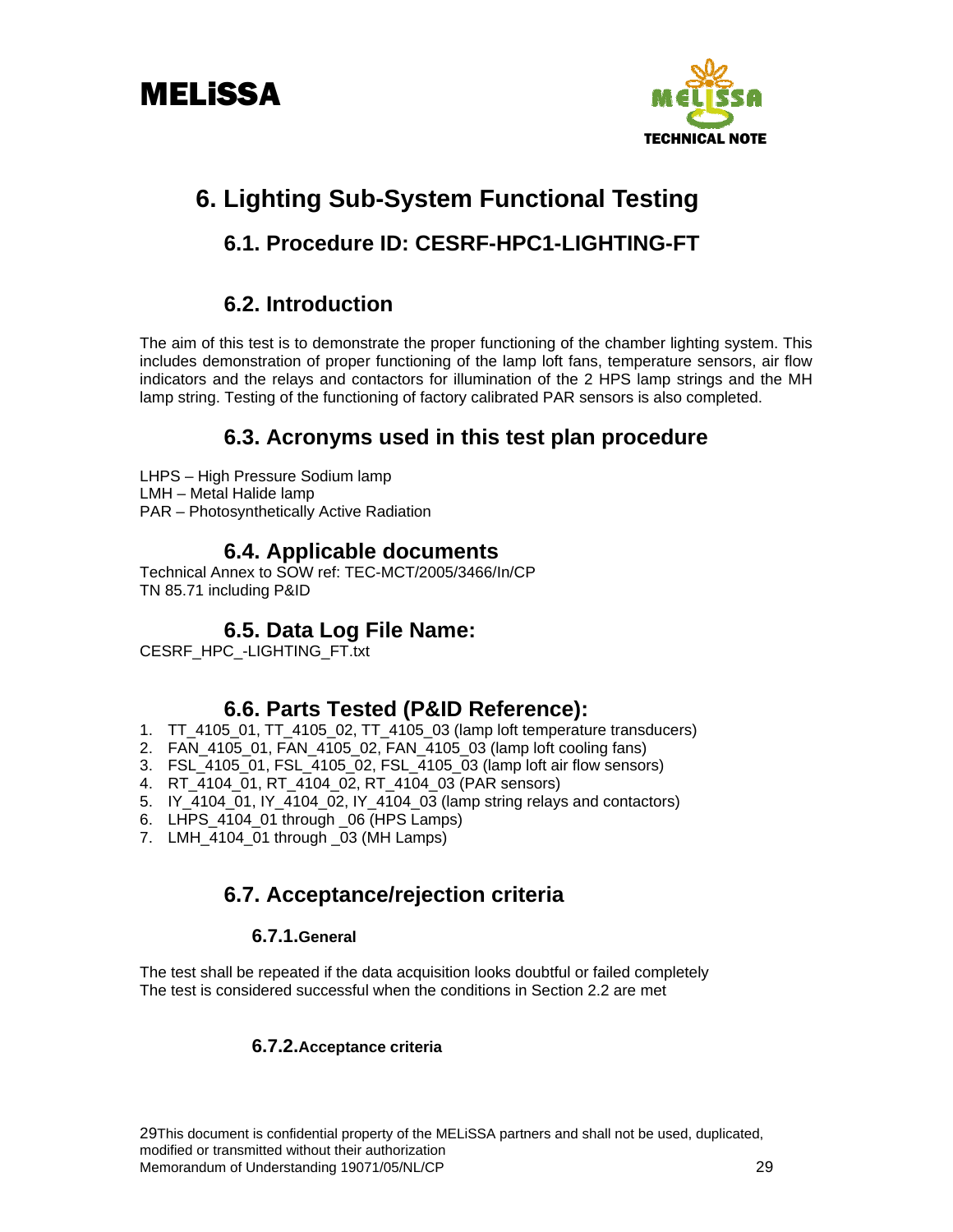



- 1. The lamps in string HPSa illuminate when activated by the controller and yield an average PAR level of not less than  $300 \mu E$  at crop height (30 cm above bench) when the sensor is placed in the horizontal centre of the reflector for each lamp in string HPSa.
- 2. The lamps in string HPSb illuminate when activated by the controller and yield an average PAR level of not less than 300 μE at crop height (30 cm above bench) when the sensor is placed in the horizontal centre of the reflector for each lamp in string HPSb
- 3. The lamps in string MH illuminate when activated by the controller and yield an average PAR level of not less than 300  $\mu$ E at crop height (30 cm above bench) when the sensor is placed in the horizontal centre of the reflector for each lamp in string MH
- 4. The lamp loft fans all remain functional during periods of illumination
- 5. All alarms, listed in the test procedure, are activated
- 6. The temperature of the lamp loft does not exceed 40 C at any time during lamp operation

#### **6.7.3.Rejection criteria**

The test is considered to have failed under the following conditions;

- When any of the conditions stated above are not met
- When any of the data acquisition looks doubtful or failed completely

#### **6.8. Environmental requirements**

Normal ambient conditions in temperature, pressure and gas composition are sufficient. The chamber air lock doors shall remain open during this test (i.e. chamber not sealed) so as to allow the test engineer/operator the ability to take PAR readings.

#### **6.9. Safety aspects**

The operator shall take care when entering the chamber to take PAR measurements. The operator taking measurements should weigh less than 100 Kg.

The growing trays should be removed from the chamber to avoid a trip hazard when moving about the chamber interior.

The air flow baffles should not be in position as they will not support any operator's weight.

The operator entering the chamber shall be aware of the air flow return duct in the chamber floor. Care must be taken not to trip.

Because the operator will be inside the chamber, the air lock doors must remain open during this test.

### **6.10. Test set-up**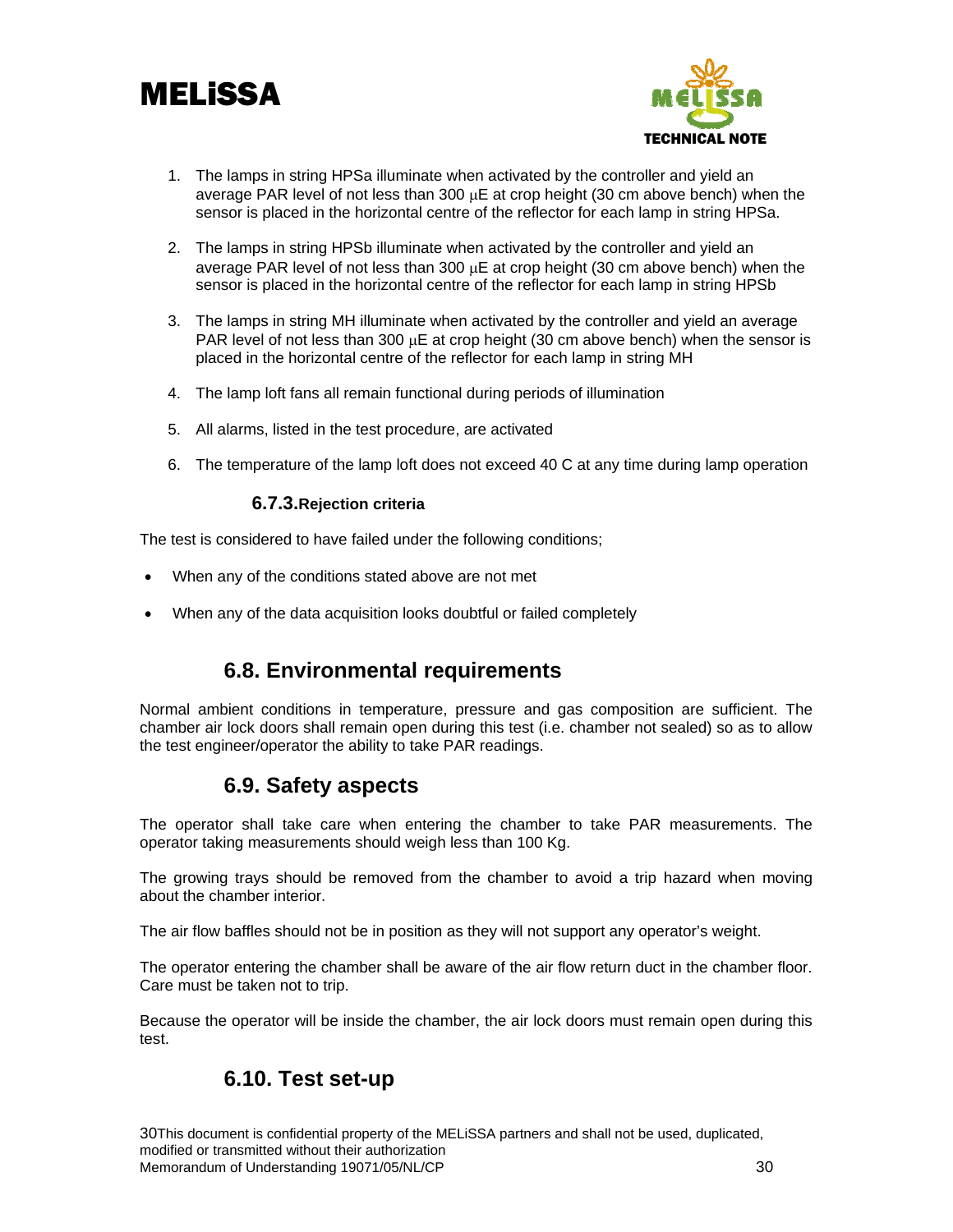



Ancillary Equipment Required for Test:

3 factory calibrated PAR sensors installed in chamber (RT\_4104\_01, RT\_4104\_02, RT\_4104\_3),

- standard flash light (torch)
- hand-held anemometer  $(0 8 \text{ m/s}$  air velocity sensing required)
- step ladder

Verification prior to test performance: confirmation of settings in the Table 1.

| Sub-               | Components                                                                                                  | Tag (P&ID)                        | Status at start  | Remark/setpoint                                                     |
|--------------------|-------------------------------------------------------------------------------------------------------------|-----------------------------------|------------------|---------------------------------------------------------------------|
| system             | concerned                                                                                                   |                                   |                  |                                                                     |
| Lighting<br>System | Lamp String HPSa,<br>including lamps:<br>LHPS_4104_01 (HPS                                                  | IY_4104_01                        | Off              |                                                                     |
|                    | Lamp Aa)<br>LHPS_4104_02 (HPS<br>Lamp Ba)                                                                   |                                   |                  |                                                                     |
|                    | LHPS_4104_03 (HPS<br>Lamp Ca)                                                                               |                                   |                  |                                                                     |
|                    | Lamp String HPSb,<br>including lamps:<br>LHPS_4104_04 (HPS<br>Lamp Ab)<br>LHPS_4104_05 (HPS                 | IY 4104 02                        | Off              |                                                                     |
|                    | Lamp Bb)<br>LHPS 4104 06 (HPS<br>Lamp Cb)                                                                   |                                   |                  |                                                                     |
|                    | MH,<br>String<br>Lamp<br>including lamps:<br>LMH_4104_01<br>(MH<br>Lamp A)<br>LMH_4104_02<br>(MH<br>Lamp B) | IY_4104_03                        | $\overline{Off}$ |                                                                     |
|                    | LMH_4104_03<br>(MH<br>Lamp $C$ )                                                                            |                                   |                  |                                                                     |
|                    | PAR Sensor A                                                                                                | RT 4104 01                        | Logging          | Should initially read<br>0 uE and respond<br>to a flash light test* |
|                    | PAR Sensor B                                                                                                | RT 4104 02                        | Logging          | Should initially read<br>0 uE and respond<br>to a flash light test* |
|                    | <b>PAR Sensor C</b>                                                                                         | RT_4104_03                        | Logging          | Should initially read<br>0 uE and respond<br>to a flash light test* |
|                    | Loft Fans A                                                                                                 | FAN_4105_01<br>and<br>FAN_4105_02 | Off              | Both fans in loft A<br>should be off                                |
|                    | Loft Fans B                                                                                                 | FAN 4105 03                       | Off              | Both fans in loft B                                                 |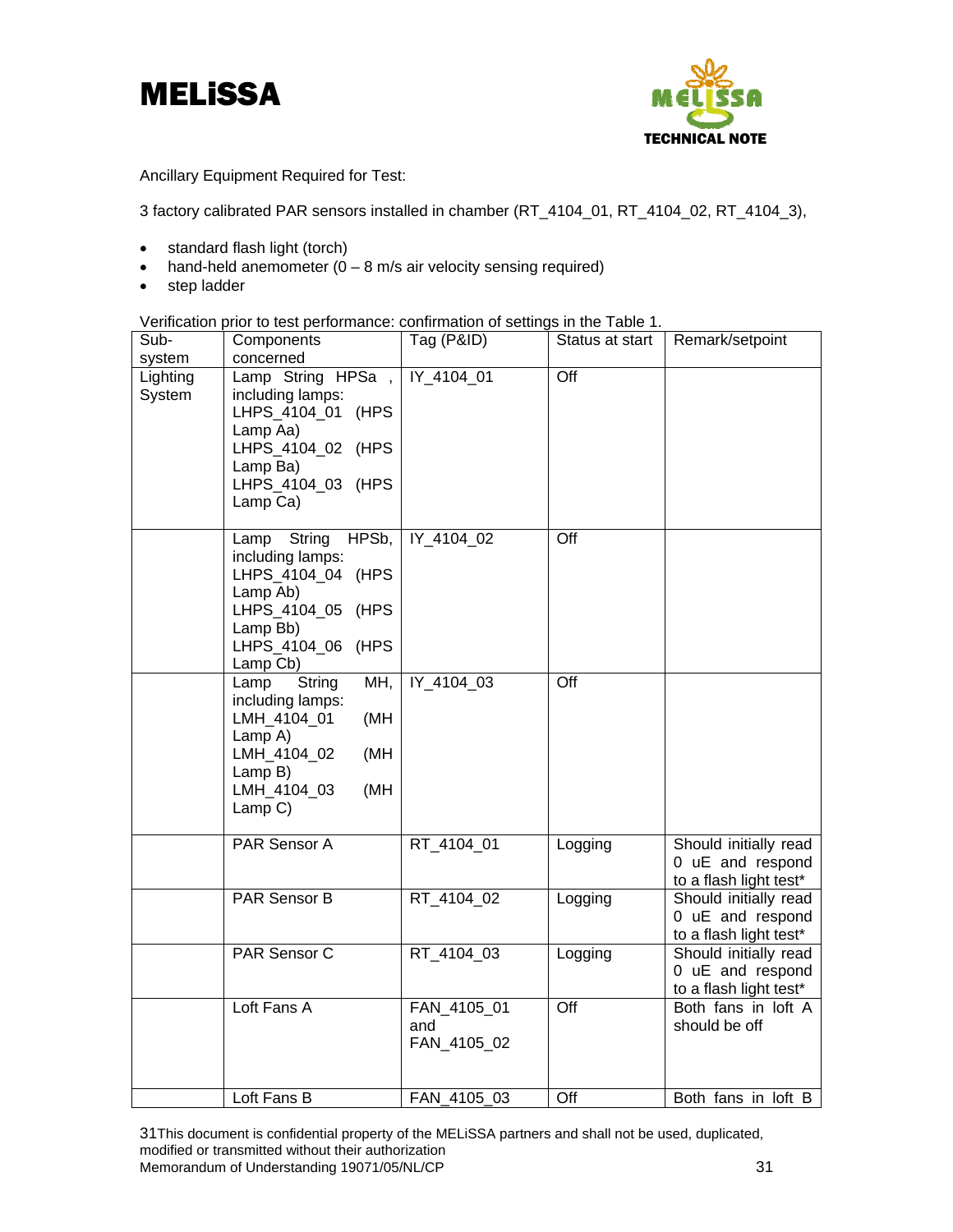



|                                               | and<br>FAN_4105_04                |         | should be off                            |
|-----------------------------------------------|-----------------------------------|---------|------------------------------------------|
| Loft Fans C                                   | FAN 4105 05<br>and<br>FAN 4105 06 | Off     | Both fans in loft C<br>should be off     |
| Loft<br>Temperature<br>Sensor (Loft $T - A$ ) | TT 4105 01                        | Logging | Should<br>read<br>ambient<br>temperature |
| Loft<br>Temperature<br>Sensor (Loft $T - B$ ) | TT_4105_02                        | Logging | Should<br>read<br>ambient<br>temperature |
| Loft<br>Temperature<br>Sensor (Loft $T - C$ ) | TT 4105 03                        | Logging | Should<br>read<br>ambient<br>temperature |
| Loft Air Flow Sensor<br>(Flow – A)            | FSL 4105 01                       | Logging | Should indicate no<br>air flow in Joft   |
| Loft Air Flow Sensor<br>(Flow – B)            | FSL_4105_02                       | Logging | Should indicate no<br>air flow in loft   |
| Loft Air Flow Sensor<br>(Flow – C)            | FSL_4105_03                       | Logging | Should indicate no<br>air flow in loft   |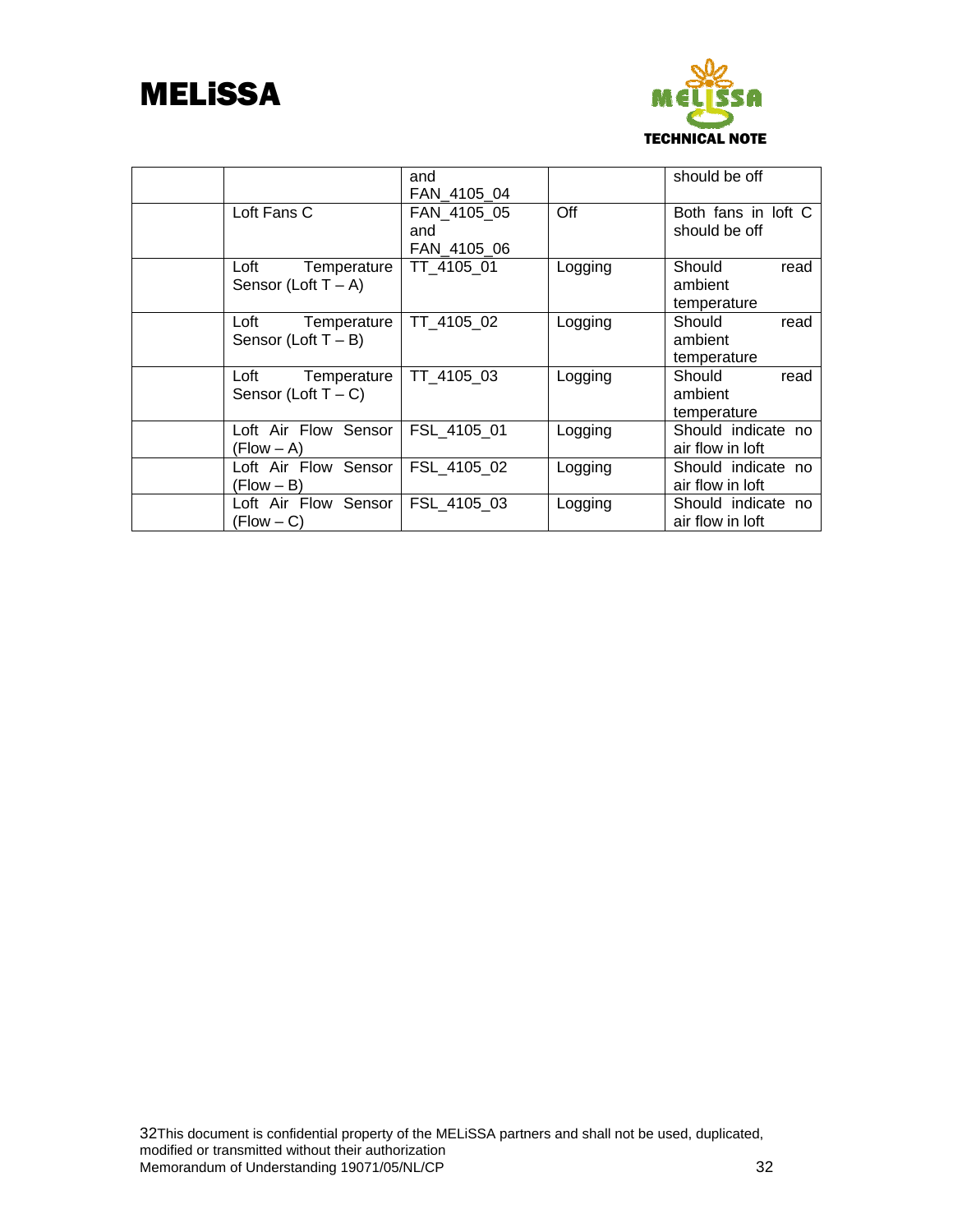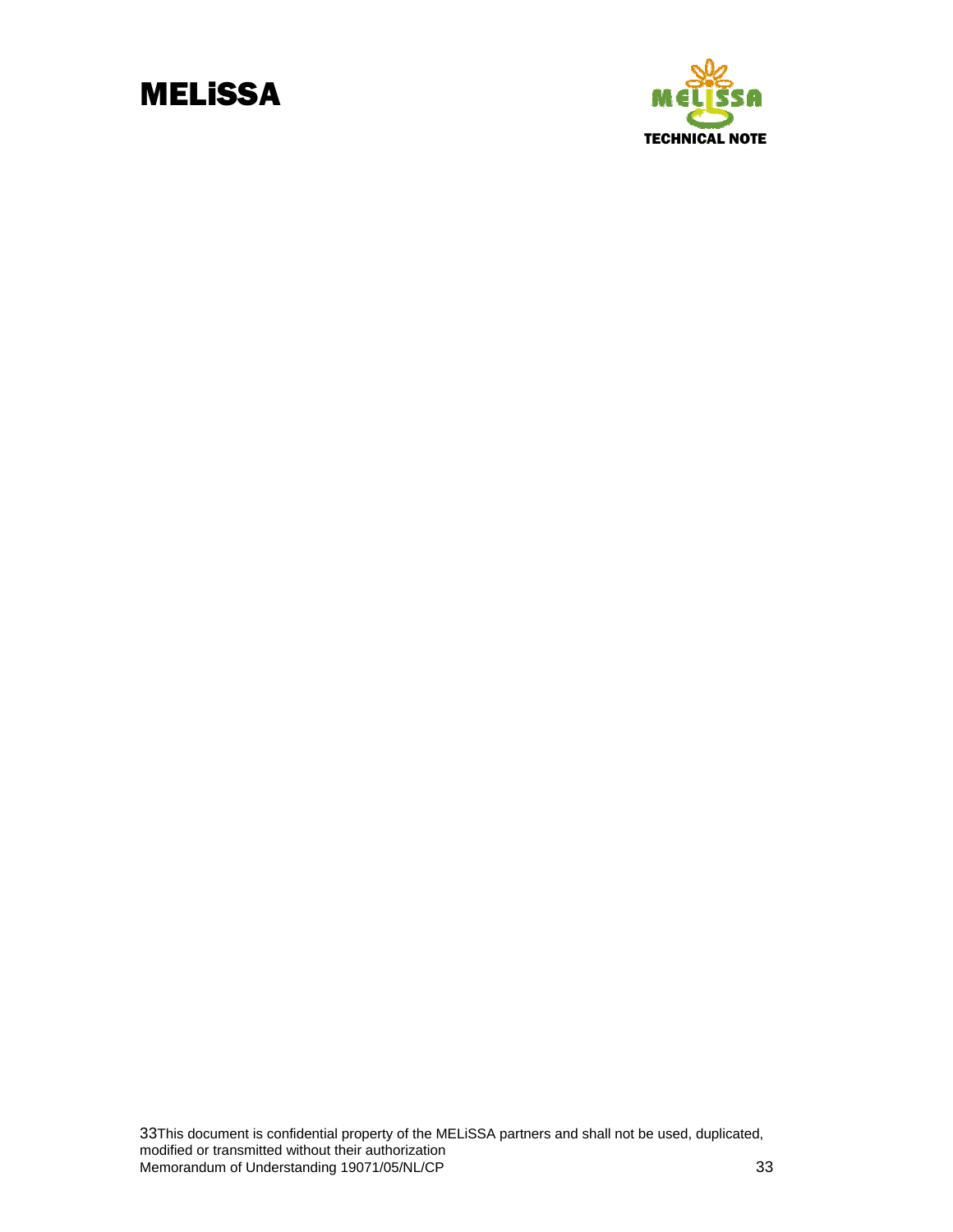



| Date: |                                                         |                   | Test Engineer/operator: |                                |                    |
|-------|---------------------------------------------------------|-------------------|-------------------------|--------------------------------|--------------------|
| Time: |                                                         |                   |                         | <b>ESA/UoG Representative:</b> |                    |
| Seq.  | Description                                             | Required/Nomi     | Measured/               | Remarks/Calculation<br>(raw    | Pass (P)/ Fail (F) |
| Nb.   |                                                         | nal               | calculated              | data are expected as well as   |                    |
|       |                                                         |                   |                         | their treatment)               |                    |
|       | Position and centre PAR Sensor A (RT_4104_01)           |                   |                         |                                |                    |
|       | underneath the HPS lamp reflector that is member of     |                   |                         |                                |                    |
|       | string HPSa in module A and fix it at a height of 30 cm |                   |                         |                                |                    |
|       | above growing tray height using the supplied support    |                   |                         |                                |                    |
|       | rack                                                    |                   |                         |                                |                    |
| 2     | Position and centre PAR sensor APAR-501B                |                   |                         |                                |                    |
|       | underneath the HPS lamp reflector that is member of     |                   |                         |                                |                    |
|       | string HPSa in module B and fix it at a height of 30 cm |                   |                         |                                |                    |
|       | above growing tray height using the supplied support    |                   |                         |                                |                    |
|       | rack                                                    |                   |                         |                                |                    |
| 3     | Position and centre PAR sensor APAR-501C                |                   |                         |                                |                    |
|       | underneath the HPS lamp reflector that is member of     |                   |                         |                                |                    |
|       | string HPSa in module C and fix it at a height of 30 cm |                   |                         |                                |                    |
|       | above growing tray height using the supplied support    |                   |                         |                                |                    |
|       | rack                                                    |                   |                         |                                |                    |
| 4     | Operator manually activates the lamp loft fans for loft | Fans ON           |                         |                                |                    |
|       | A, B and C (FAN 4105 01, 02 and 03).                    |                   |                         |                                |                    |
| 5     | Operator confirms operation of the fans by taking       | Anemometer        |                         |                                |                    |
|       | readings at the outlet (back) side of the fans with a   | readings from     |                         |                                |                    |
|       | hand-held anomemeter. All fans should yield a           | each fan $> 0.10$ |                         |                                |                    |
|       | reading of greater than 0.10 m/s                        | m/s               |                         |                                |                    |
| 6     | Operator confirms air flow indicators in each lamp loft | FSL_4105_01,      |                         |                                |                    |
|       | indicate air flow (FSL_4105_01, _02 and _03)            | 02 and _03        |                         |                                |                    |
|       |                                                         | indicate air flow |                         |                                |                    |
| 7     | Operator confirms that temperature sensors in each      | TT 4105 01,       |                         |                                |                    |
|       | lamp loft read ambient temperatures (TT_4105_01,        | 02 and 03         |                         |                                |                    |
|       | $02$ and $03$ )                                         | read AMBIENT      |                         |                                |                    |
| 8     | Controller activates relay to lamp string HPSa to turn  | LHPS 4104 0       |                         |                                |                    |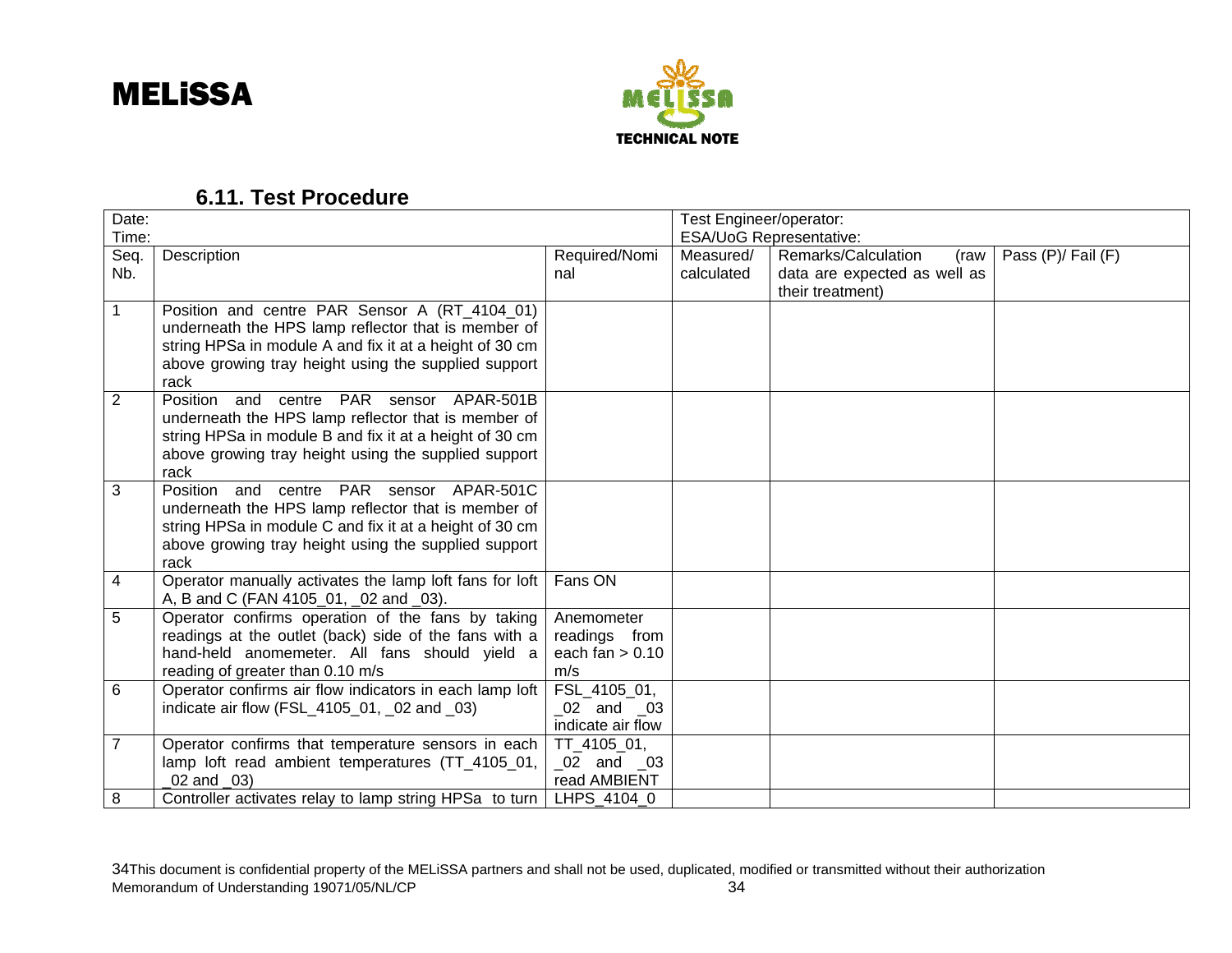



|    | string HPSa ON                                         | 1, $\sqrt{03}$ and $\sqrt{05}$ |  |  |
|----|--------------------------------------------------------|--------------------------------|--|--|
|    |                                                        | are ON                         |  |  |
| 9  | Confirm readings of PAR sensors A-C (RT_4104_01,       | RT_4104_01,                    |  |  |
|    | _02 and _03) each read above 300 uE corresponding      | $\sqrt{02}$ and $\sqrt{03}$    |  |  |
|    | to illumination of lamp string HPSa                    | read $>$ 300 uE                |  |  |
| 10 | Operator manually shuts off shuts off relay to lamp    |                                |  |  |
|    | string HPSa                                            |                                |  |  |
| 11 | Confirm all air loft fans remain running               |                                |  |  |
| 12 | Position and centre PAR sensor APAR-501A               |                                |  |  |
|    | underneath the HPS lamp reflector that is member of    |                                |  |  |
|    | string HPSb in module A                                |                                |  |  |
| 13 | Position and centre PAR sensor APAR-501B               |                                |  |  |
|    | underneath the HPS lamp reflector that is member of    |                                |  |  |
|    | string HPSb in module B                                |                                |  |  |
| 14 | Position and centre PAR sensor APAR-501C               |                                |  |  |
|    | underneath the HPS lamp reflector that is member of    |                                |  |  |
|    | string HPSb in module C                                |                                |  |  |
| 15 | Controller activates relay to lamp string HPSb         |                                |  |  |
| 16 | Confirm continued operation of all lamp loft fans with |                                |  |  |
|    | indication from loft air flow sensors (record)         |                                |  |  |
| 17 | Confirm and record readings of PAR sensors APAR-       |                                |  |  |
|    | 501 A $-$ C each read above 300 uE corresponding to    |                                |  |  |
|    | illumination of HPSb                                   |                                |  |  |
| 18 | Controller shuts off relay to lamp string HPSb         |                                |  |  |
| 19 | Confirm all air loft fans remain running               |                                |  |  |
| 20 | Position and centre PAR sensor APAR-501A               |                                |  |  |
|    | underneath the MH lamp reflector that is member of     |                                |  |  |
|    | string MH in module A                                  |                                |  |  |
| 21 | Position and centre PAR sensor APAR-501B               |                                |  |  |
|    | underneath the MH lamp reflector that is member of     |                                |  |  |
|    | string MH in module B                                  |                                |  |  |
| 22 | Position and centre PAR sensor APAR-501C               |                                |  |  |
|    | underneath the MH lamp reflector that is member of     |                                |  |  |
|    | string MH in module C                                  |                                |  |  |
| 23 | Controller activates relay to lamp string MH           |                                |  |  |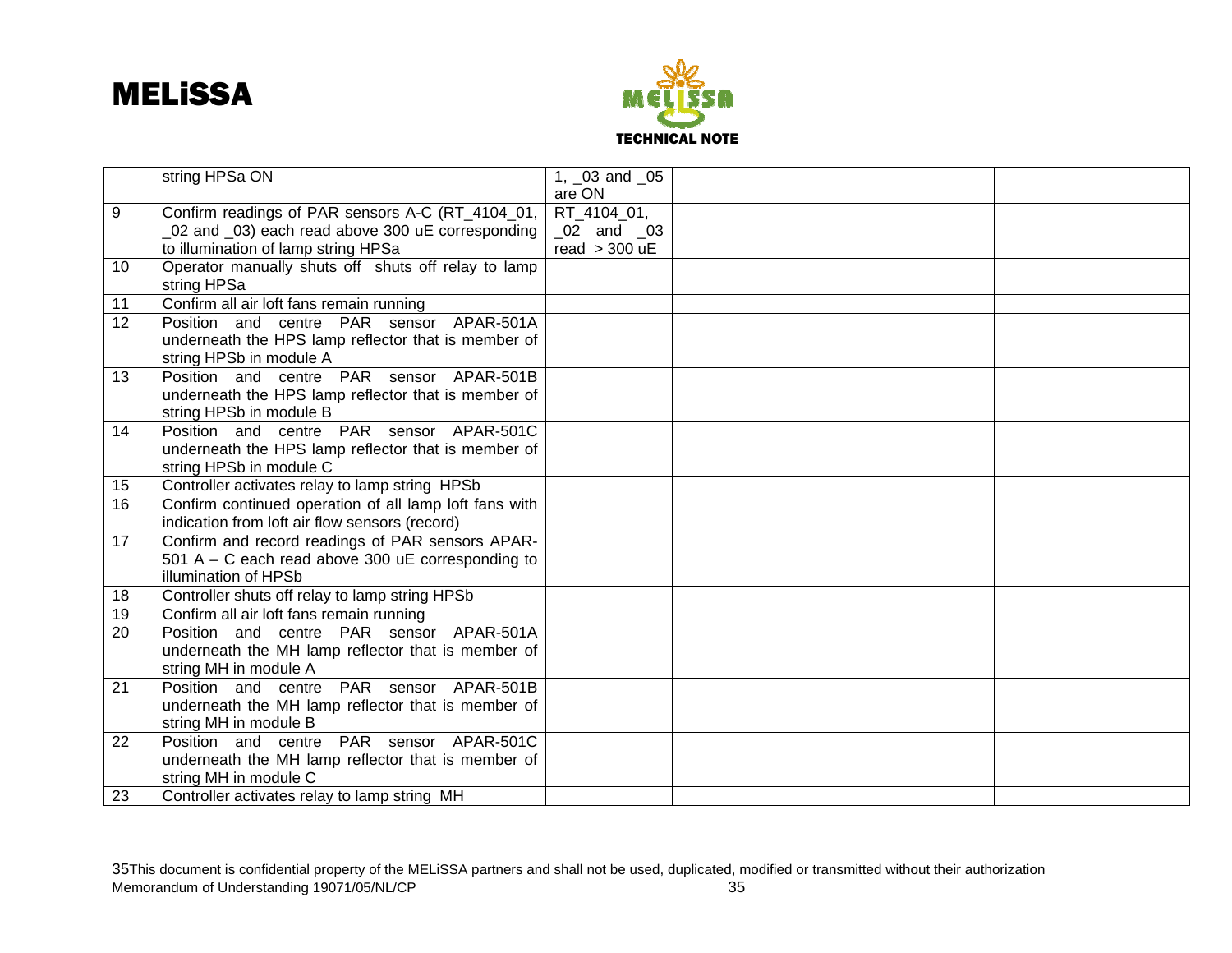



| 24 | Confirm continued operation of all lamp loft fans with<br>indication from loft air flow sensors (record) |       |  |  |
|----|----------------------------------------------------------------------------------------------------------|-------|--|--|
| 25 | Confirm and record readings of PAR sensors APAR-                                                         |       |  |  |
|    | 501 A – C each read above 300 $\mu$ E corresponding to<br>illumination of MH                             |       |  |  |
|    |                                                                                                          |       |  |  |
| 26 | Controller activates relay to lamp string HPSa                                                           |       |  |  |
| 27 | Controller activates relay to lamp string HPSb                                                           |       |  |  |
| 28 | Controller activates relay to lamp string MH                                                             |       |  |  |
| 29 | Confirm continued operation of all lamp loft fans with                                                   |       |  |  |
|    | indication from loft air flow sensors (record)                                                           |       |  |  |
| 30 | Confirm log of air loft temperature sensors Loft-T A-C,                                                  |       |  |  |
|    | record initial values                                                                                    |       |  |  |
| 31 | Controller instructs lamp strings (HPSa, HPSb, and                                                       |       |  |  |
|    | MH) to operate for 14 hrs                                                                                |       |  |  |
| 32 | Confirm continued operation of lamp loft fans                                                            |       |  |  |
| 33 | Confirm temperature readings in all air lofts (Loft T A-                                                 | < 40  |  |  |
|    | C) are less than 40 0 C every ten minutes for the first                                                  |       |  |  |
|    | two hours of all lamp operation                                                                          |       |  |  |
| 34 | After 14 hrs confirm shut-off of all lamp strings                                                        |       |  |  |
| 35 | Confirm temperature of air loft (Loft-T A-C read) each                                                   | ~< 40 |  |  |
|    | read $< 40$                                                                                              |       |  |  |

To be competed in the annotated procedures document

| Seq. | of the modification | .             |
|------|---------------------|---------------|
| Nb.  | Description         | Justification |
|      |                     |               |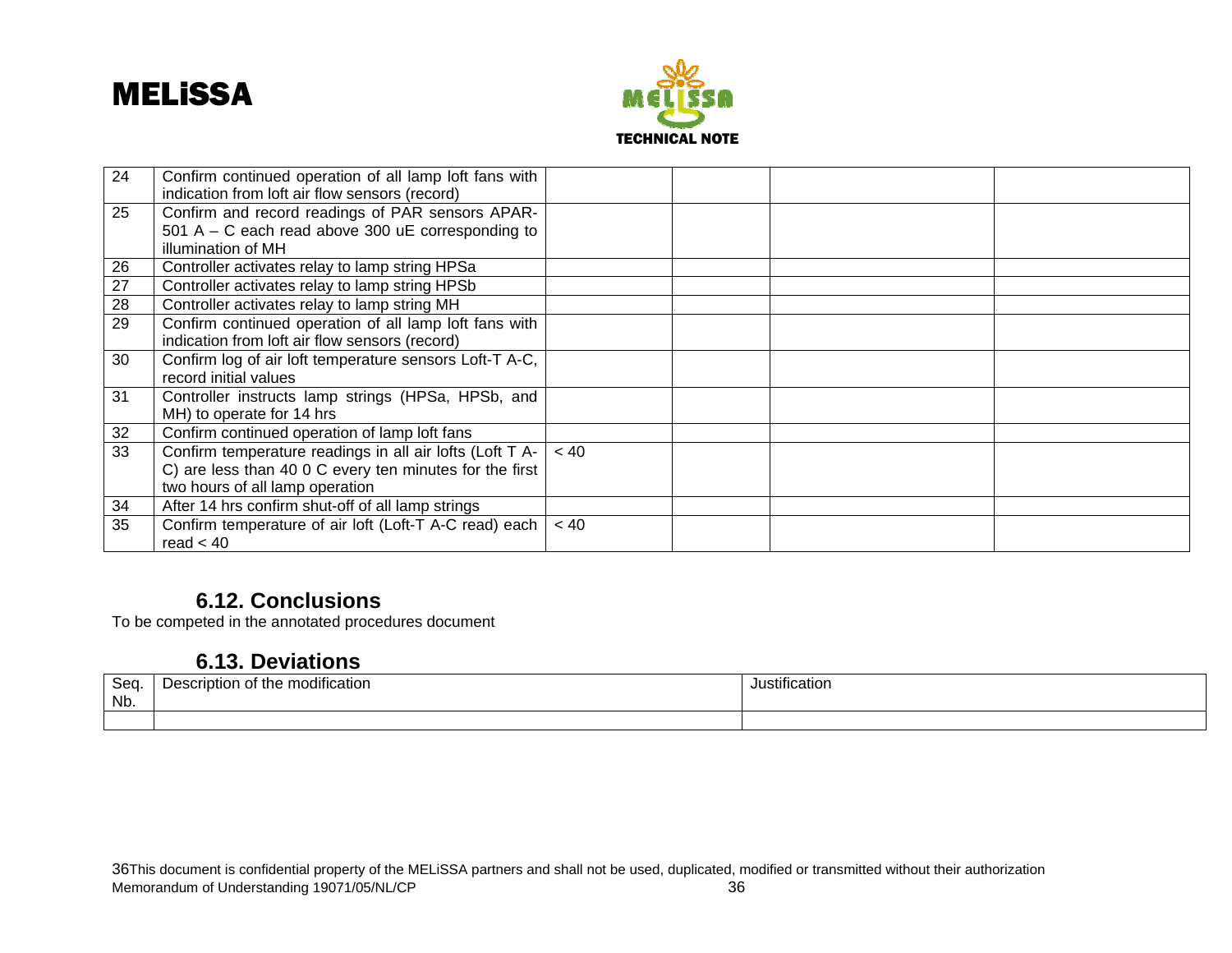



## **7. Air Circulation Fan Functional Testing**

### **7.1. Procedure ID: CESRF-HPC1 – Blower\_Assembly – FT**

### **7.2. Introduction**

The aim of this test is to demonstrate the proper functioning of the centrifugal blower, VFD motor, pulley and belt drive for the motor, rotary feed through shaft and by consequence, the chamber shell ducting and louvers.

The test begins with the VFD motor set to 60 Hz which will enable the main centrifugal blower to run at full speed. After equilibration and air speed measurements taken in the centre front of the louvers at 10 minute intervals the readings are averaged and reported. The controller then instructs the VFD to reduce the VFD set point in 10 Hz increments and repeated measures of air flow are taken. The test concludes with a demonstration of the ramp-up and ramp-down capability in starting or shutting off of the motor of the main centrifugal blower.

### **7.3. Acronyms used in the test**

VFD – Variable Frequency Drive (of the motor driving the main centrifugal blower)

### **7.4. Applicable documents**

Technical Annex to SOW ref: TEC-MCT/2005/3466/In/CP TN 85.71 including P&ID VFD Operation Manual Motor Operation Manual

### **7.5. Data Log File Name:**

CESRF\_HPC1\_\_AIR\_CIRCULATION\_FT.txt

### **7.6. Parts Tested (P&ID Reference):**

- 1. BLWR 4111\_01 (Air Circulation Fan)
- 2. MVFD 4111 01 (Air Circulation Motor)
- 3. FT\_4111\_01 (Air Velocity Sensor)

### **7.7. Acceptance/rejection criteria**

#### **7.7.1.General**

The test shall be repeated if the data acquisition looks doubtful or failed completely

The test is considered successful when the conditions in Section 2.2 are met:

#### **7.7.2.Acceptance criteria**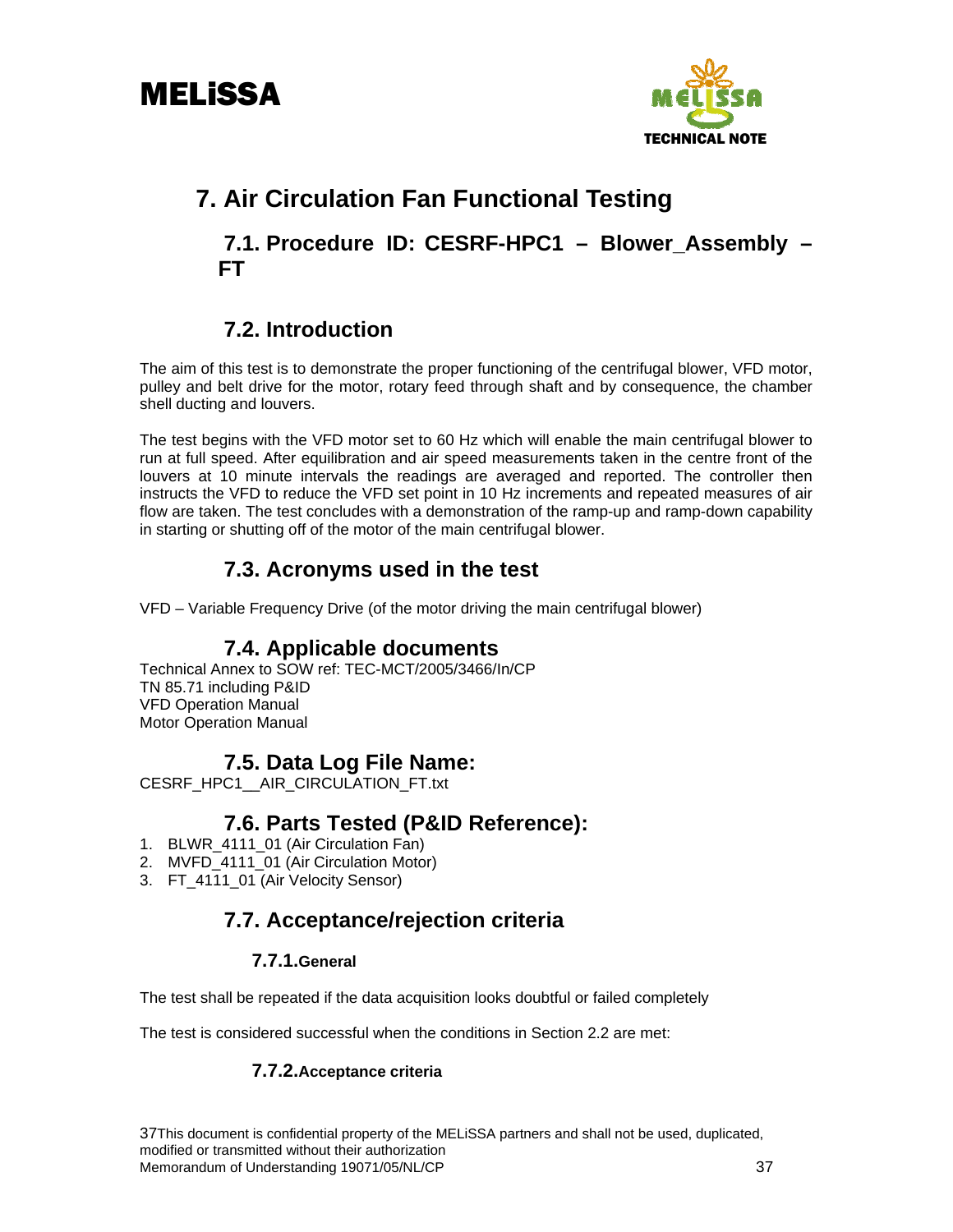



The functional tests of the air handling sub-system components are deemed acceptable when;

- when the timed average of air flow readings measured with a hand-held anemometer positioned over each of the 6 louvers and in the air flow return plenum each yield a value of not less than XXX when the motor is running at full speed as set by the VFD of the motor to 60 Hz.
- When the VFD successfully ramps from 0 Hz to 60 Hz without damage
- When the VFD successfully ramps down from 60 Hz to 0 Hz without damage

### **7.8. Environmental requirements**

Normal ambient conditions in temperature, pressure and gas composition are sufficient. The chamber air lock doors shall remain open during this test (i.e. chamber not sealed).

### **7.9. Safety aspects**

When the motor and pulley are in operation under the chamber belly, the operator shall take care to get items caught in the fan belt and pulley assembly. Yellow caution tape should surround the perimeter of the belly.

The operator shall take care when entering the chamber to take air speed measurements. The operator taking air speed measurements should weigh less than 100 Kg.

The growing trays should be removed from the chamber to avoid a trip hazard when moving about the chamber interior. The air flow baffles should not be in position as they will not support any operator's weight.

The operator entering the chamber shall be aware of the air flow return duct in the chamber floor. Care must be taken not to trip.

Because the operator will be inside the chamber, the air lock doors must remain open during this test.

### **7.10. Test set-up**

Equipment required for test performance (ancillary equipment and its specifications): Hand held anemometer.

|                                   |                             | -------------------------- |                 |                 |
|-----------------------------------|-----------------------------|----------------------------|-----------------|-----------------|
| Sub-system                        | Components concerned        | Tag (P&ID)                 | Status at start | Remark/setpoint |
| . .<br>lina unit<br>∶handi<br>Aır | ⊦centrifuɑal blower<br>Main |                            | Idle            |                 |
|                                   | VFL<br>Motor                |                            | Off             |                 |

Verification prior to test performance: confirmation of settings in the Table 1.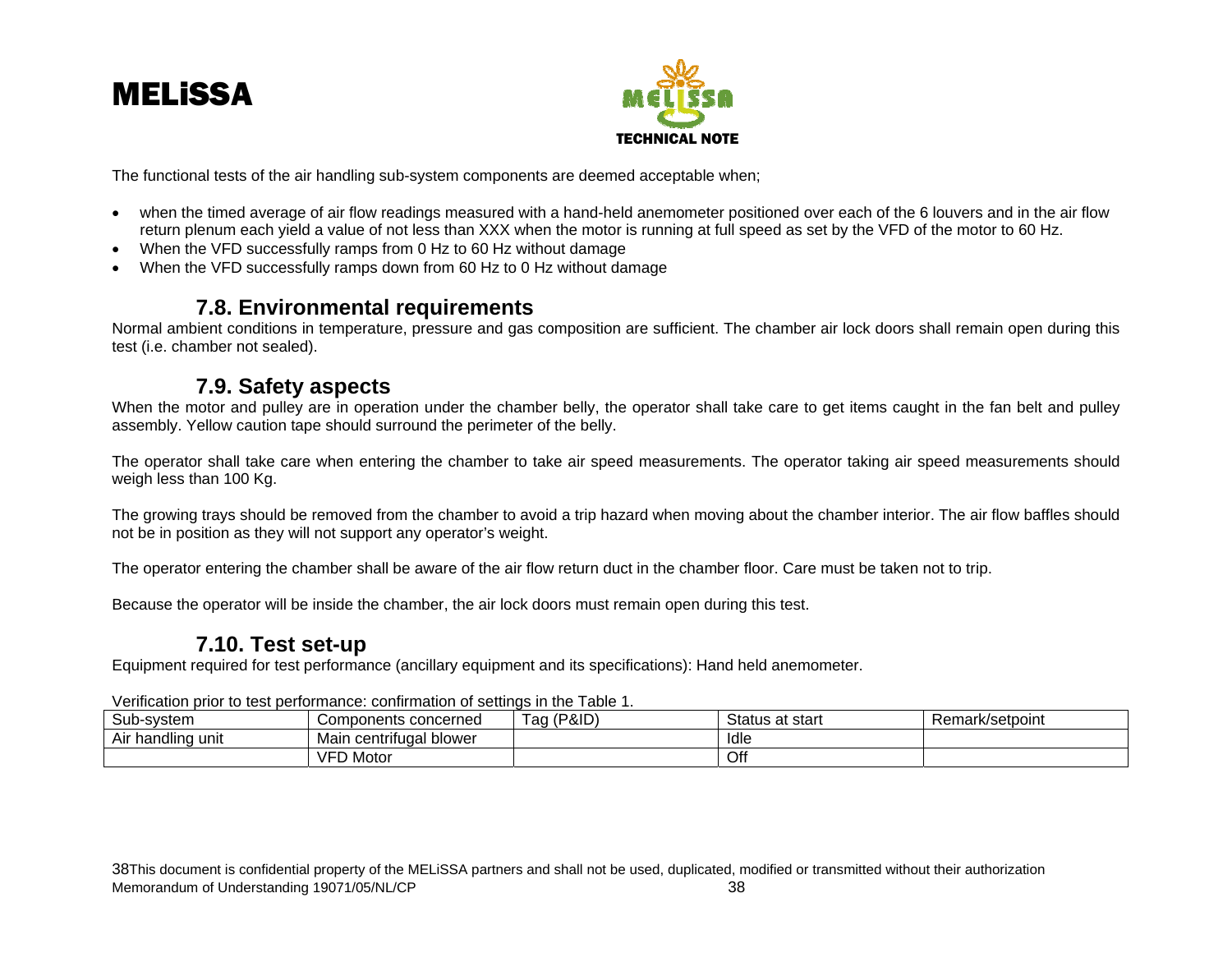



### **7.11. Test Procedure**

Step by step description of the operations performance

| Date:          |                                                                                                                                                                        |                      |                  |                         | Test Engineer/operator:                                                   |                            |  |  |  |
|----------------|------------------------------------------------------------------------------------------------------------------------------------------------------------------------|----------------------|------------------|-------------------------|---------------------------------------------------------------------------|----------------------------|--|--|--|
| Time:          |                                                                                                                                                                        |                      |                  | ESA/UoG Representative: |                                                                           |                            |  |  |  |
| Seq.<br>Nb.    | Description                                                                                                                                                            | Required<br>/Nominal |                  | Measured/<br>calculated | Remarks/Calculation (raw data are expected as well<br>as their treatment) | Pass<br>$(P)/$ Fail<br>(F) |  |  |  |
| $\mathbf 1$    | Visual inspection of the rotary feed-through shaft and<br>pulley system to confirm that there is no deflection in the<br>assembly at system rest                       |                      |                  |                         |                                                                           |                            |  |  |  |
| $\overline{2}$ | The operator activates the VFD to ramp from 0 Hz to 60<br>Hz over a period of 30 seconds                                                                               |                      |                  |                         | Refer to VFD manual for operation and set-up of the<br><b>VFD</b>         |                            |  |  |  |
| 3              | Visual confirmation of air-flow at full speed of the VFD<br>motor is made by looking for deflection of flag tape tied<br>to the louvers of the internal growing volume |                      |                  |                         |                                                                           |                            |  |  |  |
| 4              | handheld<br>operator enters chamber with<br>The<br>anemometer or positions the anemometer in the air<br>return outlet duct from the blower                             |                      |                  |                         |                                                                           |                            |  |  |  |
| 5              | With fan running at full speed (VFD set to 60 Hz),<br>operator takes measurement of air flow (m/s) in front of<br>each of the louvers and in the return plenum         |                      |                  |                         |                                                                           |                            |  |  |  |
| 6              | After 2 minutes of operation, another set of readings<br>with the handheld anemometer is taken in the centre<br>front of each of the louvers and in the plenum         |                      |                  |                         |                                                                           |                            |  |  |  |
| $\overline{7}$ | After 2 additional minutes of operation, another set of<br>readings with the handheld anemometer is taken in the<br>centre front of each of the louvers.               |                      |                  |                         |                                                                           |                            |  |  |  |
| 8              | The average of these readings is recorded. Readings<br>must exceed air flow prescriptions of $> 0.8$ m/S                                                               | $=$<br>m/S           | 0.8              |                         |                                                                           |                            |  |  |  |
| 6              | The operator manually reduces the VFD set point to 50<br>Hz                                                                                                            | $>=$<br>m/S          | 0.1              |                         |                                                                           |                            |  |  |  |
| $\overline{7}$ | Three additional sets of air velocity readings are taken<br>as prescribed in steps 5-7 with the VFD running at 50Hz                                                    | $>=$<br>m/S          | $\overline{0.1}$ |                         |                                                                           |                            |  |  |  |
| 8              | The operator manually reduces the VFD set point to 40<br>Hz                                                                                                            | $>=$<br>m/S          | 0.1              |                         |                                                                           |                            |  |  |  |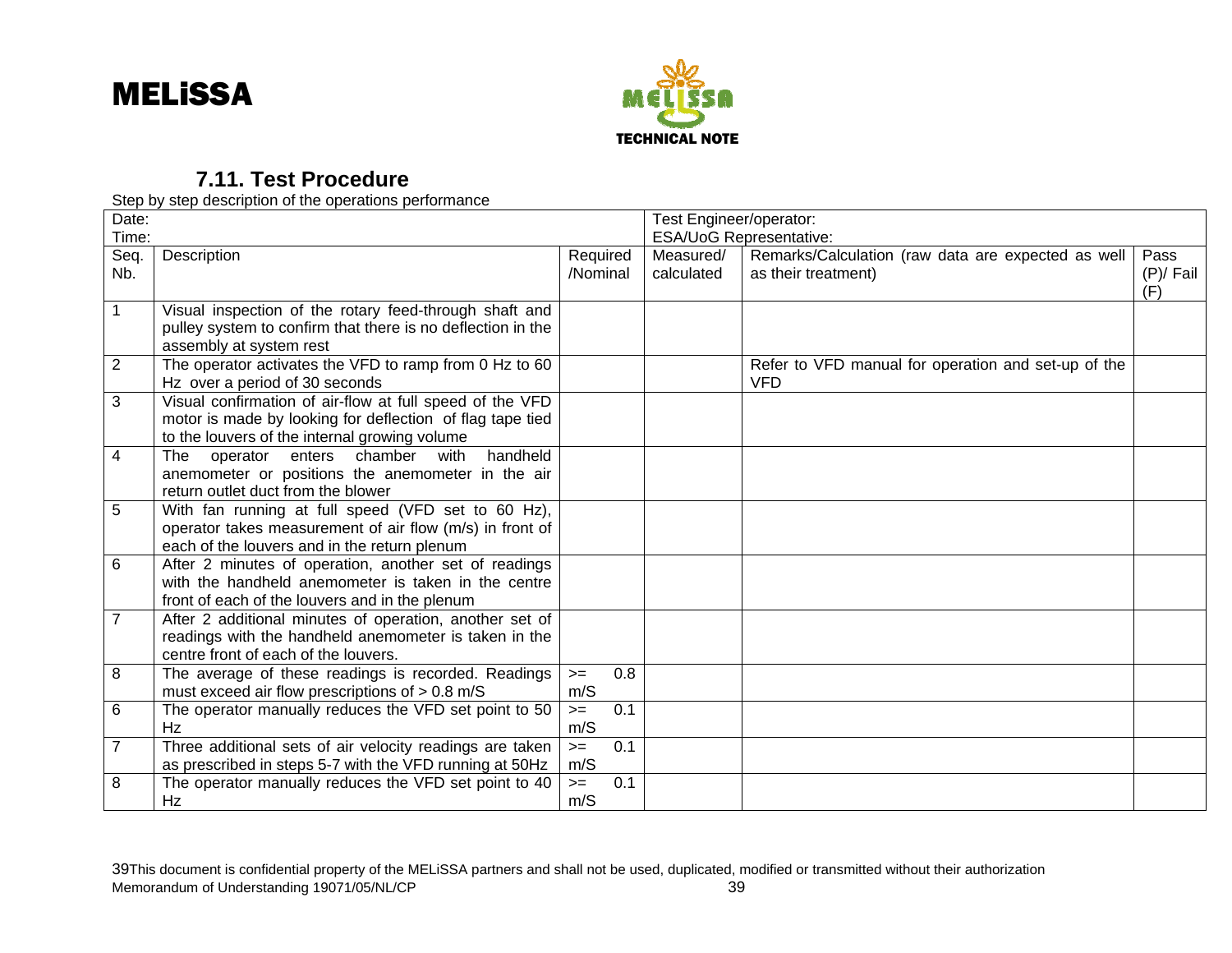



| Three additional sets of air velocity readings are taken | $>=$                                                  | 0.1                                                                                                                                                                                                                                    |                                                  |  |  |  |
|----------------------------------------------------------|-------------------------------------------------------|----------------------------------------------------------------------------------------------------------------------------------------------------------------------------------------------------------------------------------------|--------------------------------------------------|--|--|--|
| as prescribed in steps 5-7 with the VFD running at 40Hz  | m/S                                                   |                                                                                                                                                                                                                                        |                                                  |  |  |  |
|                                                          | $>=$                                                  | 0.1                                                                                                                                                                                                                                    |                                                  |  |  |  |
| Hz                                                       | m/S                                                   |                                                                                                                                                                                                                                        |                                                  |  |  |  |
| Three additional sets of air velocity readings are taken | $>=$                                                  | 0.1                                                                                                                                                                                                                                    |                                                  |  |  |  |
| as prescribed in steps 5-7 with the VFD running at 30Hz  | m/S                                                   |                                                                                                                                                                                                                                        |                                                  |  |  |  |
|                                                          |                                                       |                                                                                                                                                                                                                                        |                                                  |  |  |  |
| Hz                                                       |                                                       |                                                                                                                                                                                                                                        |                                                  |  |  |  |
|                                                          |                                                       |                                                                                                                                                                                                                                        |                                                  |  |  |  |
| as prescribed in steps 5-7 with the VFD running at 20Hz  |                                                       |                                                                                                                                                                                                                                        |                                                  |  |  |  |
|                                                          |                                                       |                                                                                                                                                                                                                                        |                                                  |  |  |  |
| Hz                                                       |                                                       |                                                                                                                                                                                                                                        |                                                  |  |  |  |
|                                                          |                                                       |                                                                                                                                                                                                                                        |                                                  |  |  |  |
| as prescribed in steps 5-7 with the VFD running at 10Hz  |                                                       |                                                                                                                                                                                                                                        |                                                  |  |  |  |
| The operator shuts off VFD and main centrifugal blower   |                                                       |                                                                                                                                                                                                                                        |                                                  |  |  |  |
| remains idle                                             |                                                       |                                                                                                                                                                                                                                        |                                                  |  |  |  |
|                                                          | The operator manually reduces the VFD set point to 30 | The operator manually reduces the VFD set point to 20<br>Three additional sets of air velocity readings are taken<br>The operator manually reduces the VFD set point to 10<br>Three additional sets of air velocity readings are taken | $> 0$ m/s<br>$> 0$ m/s<br>$> 0$ m/S<br>$> 0$ m/S |  |  |  |

To be competed in the annotated procedures document

| $S_{\Omega}$<br>ocy<br>Nb. | .<br>f the modification<br>rintion<br>$\sim$<br>. | .<br>lustificatior |
|----------------------------|---------------------------------------------------|--------------------|
|                            |                                                   |                    |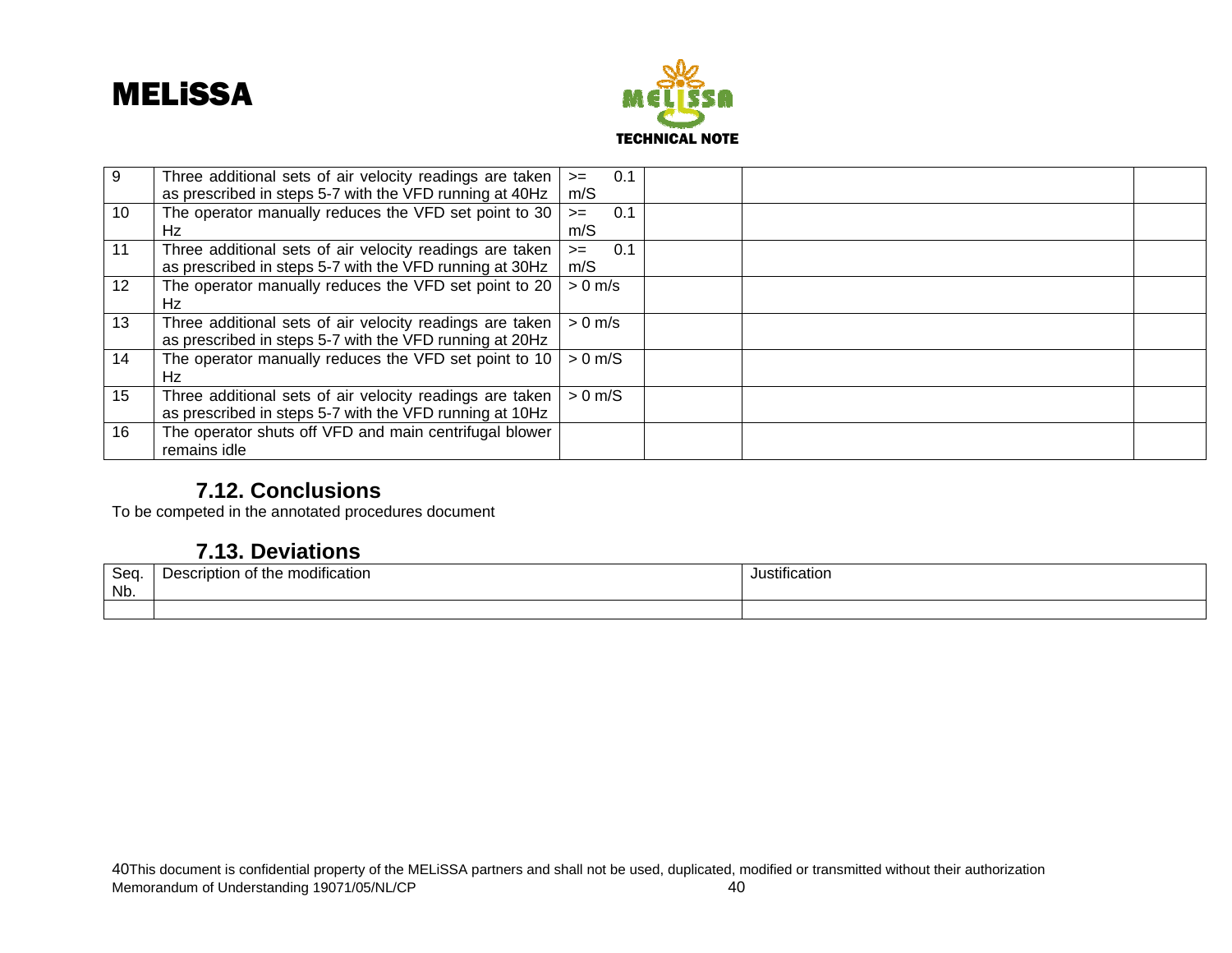



## **8. Gas Analysis System Functional Testing**

### **8.1. Procedure ID: CESRF-HPC1-GAS\_ANALYSIS – FT**

### **8.2. Introduction**

The aim of this test is to demonstrate and test the operation of the gas analysis system components including functioning of the IRGA for CO2, O2 analyzer, mass flow controller for CO2 injection, manual injection over-ride valve and the CO2 injection line solenoid.

### **8.3. Acronyms used in this test plan procedure**

IRGA – InfraRed Gas Analyzer for CO2 PO2 – Paramagnetic Analyzer for O2

### **8.4. Applicable documents**

Technical Annex to SOW ref: TEC-MCT/2005/3466/In/CP TN 85.71 including P&ID

### **8.5. Video/Data Log File Names:**

CESRF\_HPC1\_\_GAS ANALYSIS\_FT.txt

### **8.6. Parts Tested (P&ID Reference):**

- 1. AT\_4113\_01 (CO2 Analyzer/IRGA)
- 2. AT\_4113\_02 (O2 Sensor)
- 3. FC\_4113\_01 (Mass Flow Controller for CO2)
- 4. SV\_4113\_01 (CO2 injection line solenoid)
- 5. HV 4113 01 (CO2 injection line manual over-ride valve)

### **8.7. Acceptance/rejection criteria**

#### **8.7.1.General**

The test shall be repeated if the data acquisition looks doubtful or failed completely

The test is considered successful when the conditions in Section 2.2 are met

#### **8.7.2.Acceptance criteria**

Proper functioning of the following parts is demonstrated, according to the conditions noted;

- 1. The IRGA (AT\_4113\_01) reads ambient CO2 (300 450 ppm) concentrations prior to test
- 2. The IRGA (AT 4113 01) responds to increases to 1500 ppm in the chamber growing volume with manual CO2 injection
- 3. The PO2 (AT\_4113\_02) reads ambient conditions prior to and during the test
- 4. The Mass Flow Controller for CO2 is manually controllable to a set point of 1 L/min and flow of CO2 through the MFC is confirmed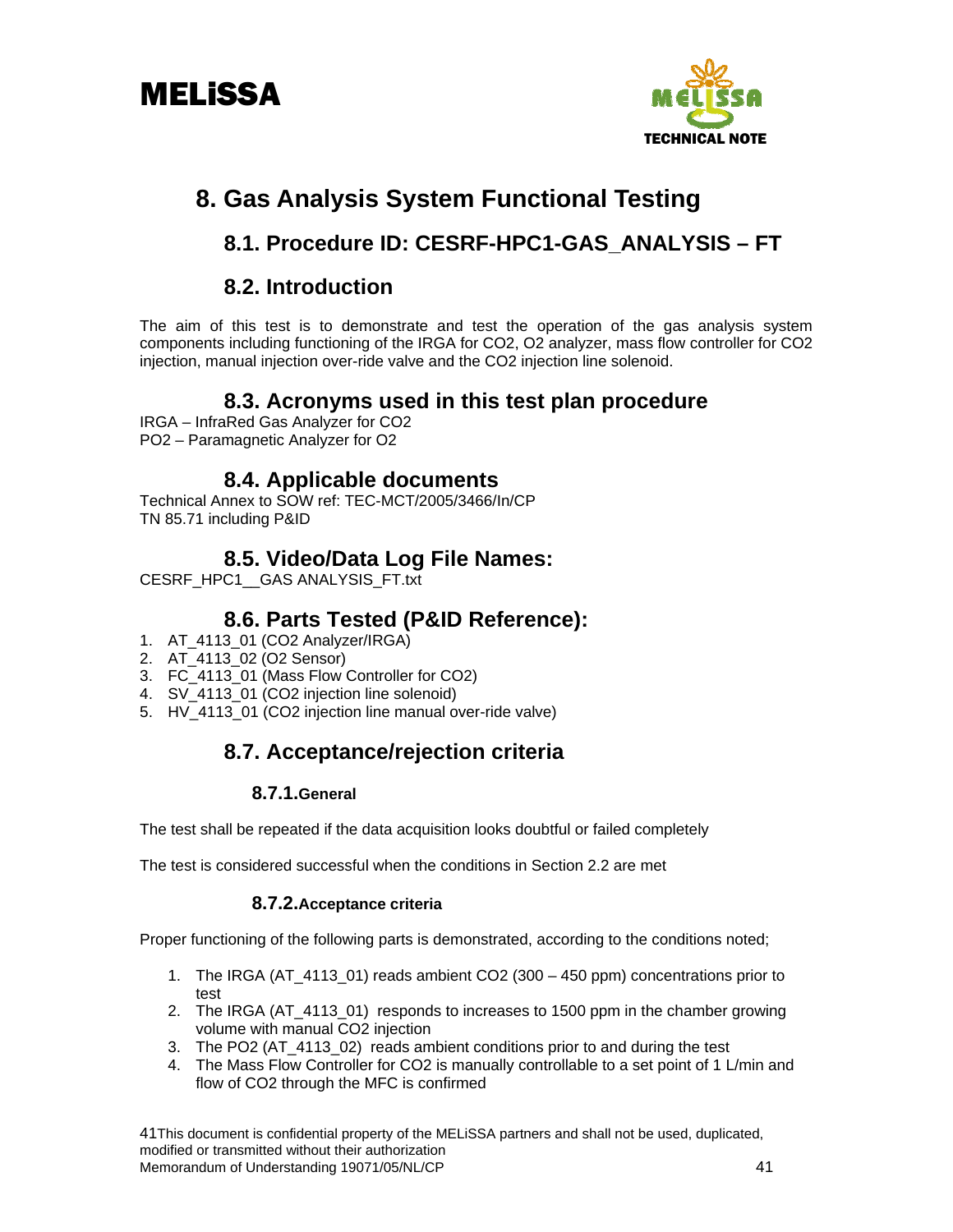



5. Proper functioning of the CO2 injection line solenoid (SV 4113 01) and manual override valve (HV 4113\_01) is demonstrated

#### **8.7.3.Rejection criteria**

The test shall be repeated if the data acquisition looks doubtful or failed completely or if any of the conditions outlined in Section 2.2 are not met.

### **8.8. Environmental requirements**

Normal ambient conditions in temperature, pressure and gas composition are sufficient. The chamber exterior and interior air lock doors shall be closed in this test but no special environment control of the interior of the chamber is required.

### **8.9. Safety aspects**

The operator must ensure that slight over-pressure of the air locks is accomplished through by slowly obstructing the vent solenoid so as to to cause over-pressure damage to the interior air lock doors of the glass of the exterior door. A manual ball valve temporarily mounted to the purge vent solenoid will assist in control the over-pressurization rate of the air locks.

### **8.10. Test set-up**

Ancillary Equipment Required for Test:

- 1. CO2 gas source (pure CO2) and regulator (0 120 kPa delivery) to be connected to the CO2 injection line inlet solenoid (SV\_4113\_01) through a Teflon or polypropylene line
- 2. Calibrated air source (2000 ppm CO2, 30% O2, balance Nitrogen, certified)) and regulator (0 – 120 kPa delivery) to be connected to the CO2 injection line inlet solenoid (SV\_4113\_01) through a Teflon or polypropylene line
- 3. Portable data logger set to record signals from PO2 and IRGA at 5 second intervals to calculate mixing time.

| Sub-system      | Components<br>concerned | Tag (P&ID) | Status at start                                                                                                      | Remark/setpoint                                                                                                                                                                                                           |
|-----------------|-------------------------|------------|----------------------------------------------------------------------------------------------------------------------|---------------------------------------------------------------------------------------------------------------------------------------------------------------------------------------------------------------------------|
| Gas<br>Analysis | <b>IRGA</b>             | AT 4113 01 | Connected<br>to<br>growing volume<br>sample<br>line,<br>actively<br>sampling<br>and<br>reading ambient<br>conditions | Confirm<br>flow<br>air<br>through<br>analyzer<br>and operation of<br>analyzer sampling<br>Analyzer<br>pump.<br>sample<br>return is<br>back<br>the<br>to<br>chamber<br>growing<br>volume to create a<br>sampling<br>closed |

Verification prior to test performance: confirmation of settings in the Table 1.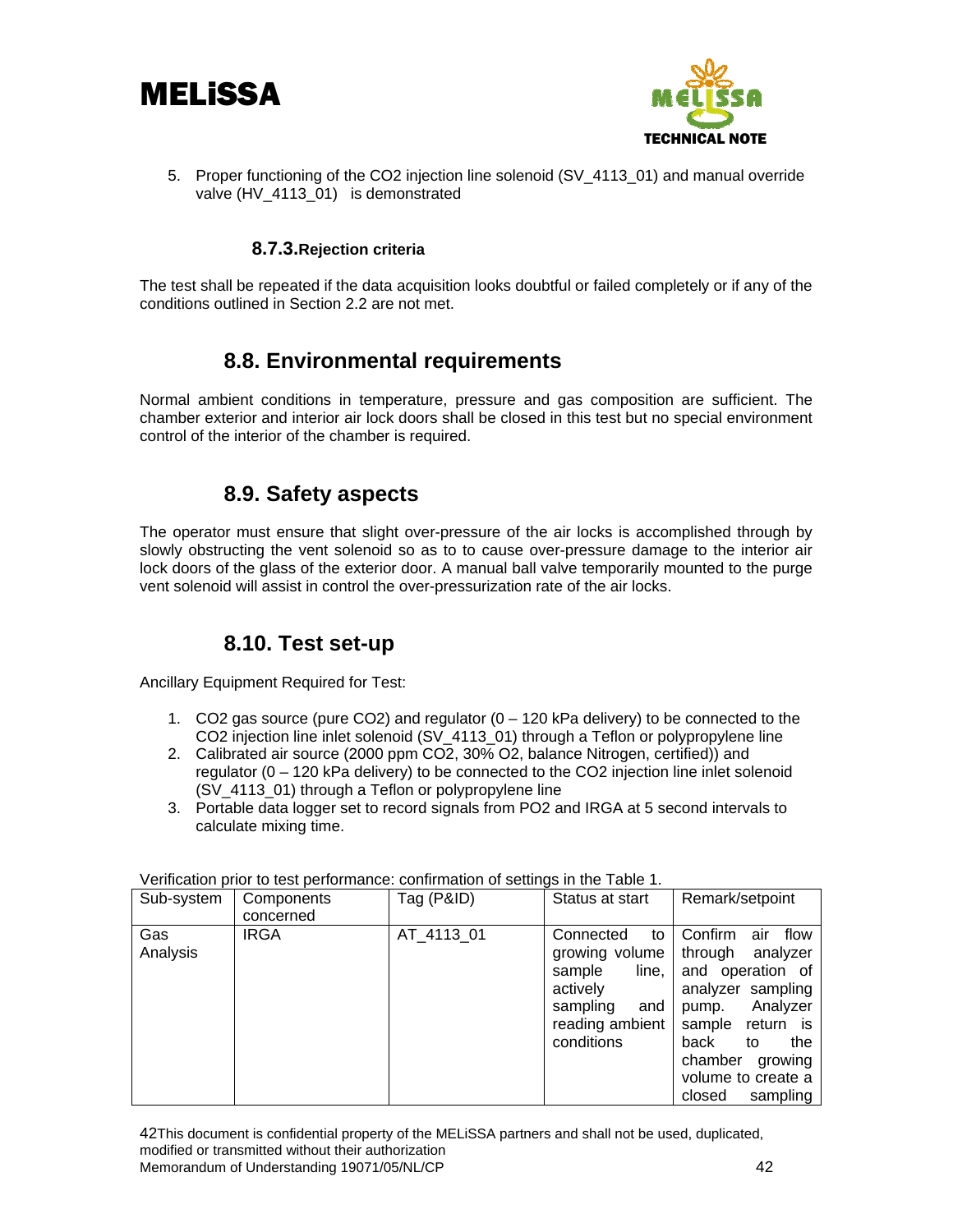

|                    |                                                       |                               |                                                                                                                      | system                                                                                                                                                                                                                           |
|--------------------|-------------------------------------------------------|-------------------------------|----------------------------------------------------------------------------------------------------------------------|----------------------------------------------------------------------------------------------------------------------------------------------------------------------------------------------------------------------------------|
| Gas<br>Analysis    | PO <sub>2</sub>                                       | AT_4113_02                    | Connected<br>to<br>growing volume<br>sample<br>line,<br>actively<br>sampling<br>and<br>reading ambient<br>conditions | Confirm<br>air<br>flow<br>through<br>analyzer<br>and operation of<br>analyzer sampling<br>Analyzer<br>pump.<br>sample<br>return is<br>the<br>back<br>to<br>chamber growing<br>volume to create a<br>closed<br>sampling<br>system |
| Gas                | Flow<br>Mass                                          | FC_4113_01                    | Closed (0 L/min                                                                                                      |                                                                                                                                                                                                                                  |
| Analysis           | Controller for CO2                                    |                               | flow)                                                                                                                |                                                                                                                                                                                                                                  |
| Gas<br>Analysis    | CO2 injection line<br>solenoid                        | SV_4113_01                    | Closed                                                                                                               |                                                                                                                                                                                                                                  |
| Gas<br>Analysis    | CO2 injection line<br>manual over-Ride<br>ball valves | HV_4113_01                    | Closed                                                                                                               | CO <sub>2</sub><br>No.<br>gas<br>inlet<br>supplied to<br>solenoid at start of<br>test                                                                                                                                            |
| Air Lock           | Exterior<br>Air<br>Lock<br>Doors                      | N/A                           | Open                                                                                                                 |                                                                                                                                                                                                                                  |
| Air Lock           | Air<br>Lock<br>Interior<br>Doors                      | N/A                           | Open                                                                                                                 |                                                                                                                                                                                                                                  |
| Air<br>Circulation | <b>Blower</b><br>Main<br>and<br><b>VFD</b>            | BLWR_4111_01,<br>MVFD 4111 01 | Running at full<br>speed (60 Hz)                                                                                     |                                                                                                                                                                                                                                  |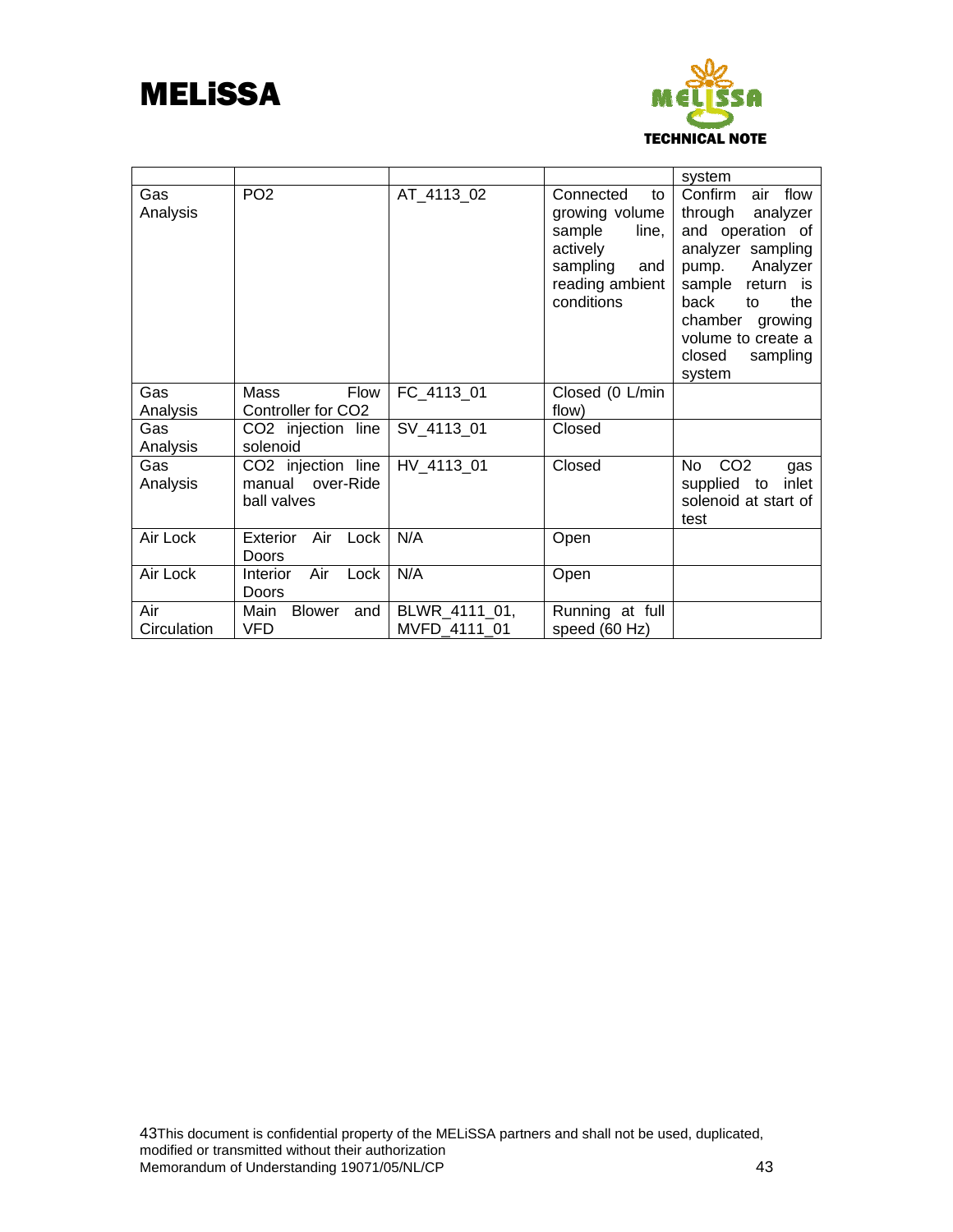

| Date:          |                                                  |                           |          | Test Engineer/operator:                  |                |  |
|----------------|--------------------------------------------------|---------------------------|----------|------------------------------------------|----------------|--|
| Time:          |                                                  |                           |          | <b>ESA/UoG Representative:</b>           |                |  |
| Seq            | Description                                      | Required/Nomin            | Measur   | Remarks/Calculation                      | Pass (P)/ Fail |  |
|                |                                                  | al                        | ed/calcu |                                          | (F)            |  |
| Nb.            |                                                  |                           | lated    |                                          |                |  |
| $\mathbf{1}$   | With the IRGA sampling (and stabilized) from     | AT_4113_01                |          |                                          |                |  |
|                | the interior growing volume, the operator        | reading                   |          |                                          |                |  |
|                | records its reading                              | ambient CO <sub>2</sub>   |          |                                          |                |  |
|                |                                                  | $(350 - 400)$             |          |                                          |                |  |
|                |                                                  | ppm)                      |          |                                          |                |  |
| $\overline{2}$ | With the PO2 sampling (and stabilized) from      | AT_4113_02                |          |                                          |                |  |
|                | the interior growing volume, the operator        | reading                   |          |                                          |                |  |
|                | records its reading                              | O <sub>2</sub><br>ambient |          |                                          |                |  |
|                |                                                  | (21%)                     |          |                                          |                |  |
| 3              | The mass flow controller is manually set to      | FC_4113_01                |          | MFC<br>operating<br>See<br>manual<br>for |                |  |
|                | delivery CO2 at a rate of 1 L/min                | set<br>is<br>to           |          | manual setting of MFC                    |                |  |
|                |                                                  | deliver CO2               |          |                                          |                |  |
|                |                                                  | at 1 L/min                |          |                                          |                |  |
| 4              | The operator uses the manual switch at the       | SV 4113 01                |          |                                          |                |  |
|                | control panel to open the injection solenoid     | is OPEN                   |          |                                          |                |  |
|                | (SV 4113 01)                                     |                           |          |                                          |                |  |
| 5              | The CO2 tank regulator is opened to a            | CO <sub>2</sub><br>tank   |          | Set manual override switches for the     |                |  |
|                | delivery pressure of 110 kPa                     | regulator                 |          | valve on the control panel to on.        |                |  |
|                |                                                  | delivery<br>at            |          |                                          |                |  |
|                |                                                  | 110 kPa                   |          |                                          |                |  |
| 6              | The manual CO2 injection (SV_4113_01)            | SV_4113_01                |          |                                          |                |  |
|                | override valve is opened slowly to start the     | is OPENED                 |          |                                          |                |  |
|                | flow of CO2 into the chamber growing volume      | <b>SLOWLY</b>             |          |                                          |                |  |
| $\overline{7}$ | <b>IRGA</b><br>watches<br>the<br>The<br>operator | AT 4113 01                |          | Record/log rising CO2 levels at 5        |                |  |
|                | (AT_4113_01) display to confirm and monitor      | indicating                |          | second intervals to calculate chamber    |                |  |
|                | a rise in chamber growing volume CO2             | rising CO <sub>2</sub>    |          | mixing/equilibration time. May use a     |                |  |
|                | concentrations.                                  |                           |          | portable data logger (CR&) or the        |                |  |
|                |                                                  |                           |          |                                          |                |  |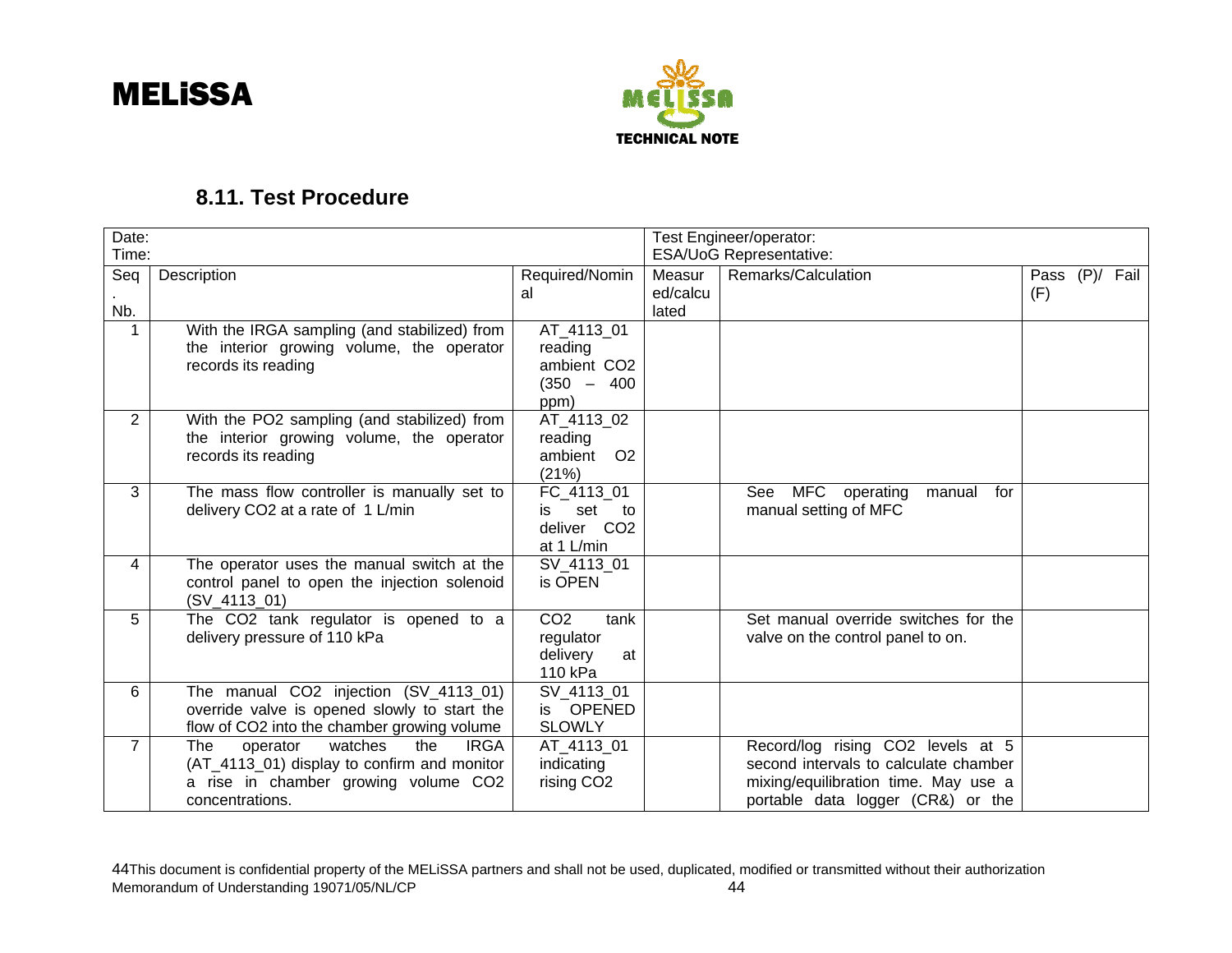



|    |                                                                                        | AT_4113_02               | control system.                       |  |
|----|----------------------------------------------------------------------------------------|--------------------------|---------------------------------------|--|
|    | The PO2 (AT_4113_02) should continue to                                                | reading ambient          |                                       |  |
|    | read ambient concentrations.                                                           | O <sub>2</sub> (21%)     |                                       |  |
|    |                                                                                        |                          |                                       |  |
| 8  | The manual CO2 injection (SV_4113_01)                                                  | SV_4113_01               |                                       |  |
|    | override valve is closed to stop the air flow                                          | is CLOSED                |                                       |  |
|    | into the chamber                                                                       |                          |                                       |  |
| 9  |                                                                                        | Calibrated               |                                       |  |
|    | The CO2 supply line is disconnected from the<br>injection solenoid (SV_4113_01)<br>and | Air<br>injection line is |                                       |  |
|    | replaced with a calibrated air stream to test                                          | connected<br>to          |                                       |  |
|    | function of PO2 (AT_4113_02). The regulator                                            | inlet<br>solenoid        |                                       |  |
|    | of the calibrated air supply tank should remain                                        | $(AT_4113_02)$           |                                       |  |
|    | off                                                                                    |                          |                                       |  |
|    |                                                                                        | Calibrated<br>air        |                                       |  |
|    |                                                                                        | regulator<br>line        |                                       |  |
|    |                                                                                        | <b>OFF</b>               |                                       |  |
| 10 | The regulator on the calibrated air tank is                                            | Calibrated<br>Air        |                                       |  |
|    | opened to 110 kPa delivery pressure                                                    | Supply<br>tank           |                                       |  |
|    |                                                                                        | regulator                |                                       |  |
|    |                                                                                        | delivery at 110<br>kPa   |                                       |  |
| 11 | The manual CO2 injection (SV_4113_01)                                                  | HV_4103_01 is            |                                       |  |
|    | override valve is opened slowly to start the                                           | <b>OPENED</b>            |                                       |  |
|    | flow of calibrated air into the chamber growing                                        |                          |                                       |  |
|    | volume                                                                                 |                          |                                       |  |
| 12 | <b>IRGA</b><br>watches<br>the<br><b>The</b><br>operator                                | AT 4113 01               | Record/log rising CO2 levels at 5     |  |
|    | (AT_4113_01) display to confirm and monitor                                            | indicating               | second intervals to calculate chamber |  |
|    | a rise in chamber growing volume CO2                                                   | rising CO <sub>2</sub>   | mixing/equilibration time. May use a  |  |
|    | concentrations to 2000 ppm                                                             |                          | portable data logger (CR&) or the     |  |
|    |                                                                                        | AT 4113 02               | control system.                       |  |
|    | The PO2 (AT 4113 02) rise to 30% O2                                                    | reading 30%              |                                       |  |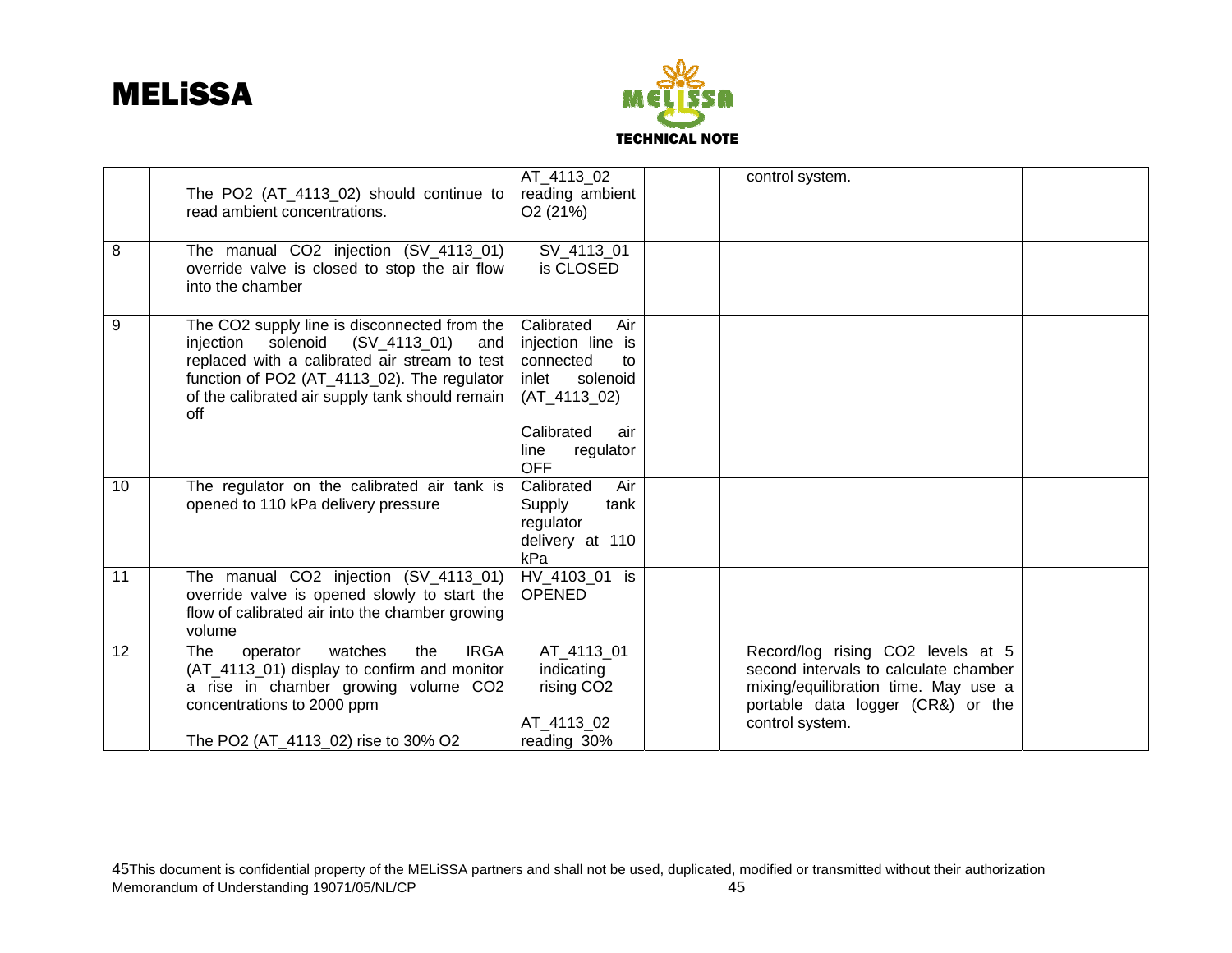



| 13 | The manual CO2 injection (SV_4113_01)<br>override valve is closed to stop the air flow<br>into the chamber when CO2 levels reach<br>2000 ppm AND O2 levels reach 30% through<br>purging of the main chamber growing volume<br>with calibrated air. | HV 4113 01<br>is CLOSED |  |  |
|----|----------------------------------------------------------------------------------------------------------------------------------------------------------------------------------------------------------------------------------------------------|-------------------------|--|--|
| 14 | The operator uses the manual switch at the $\vert$ SV_4113_01 is<br>control panel to CLOSE the injection solenoid   CLOSED<br>(SV 4113 01)                                                                                                         |                         |  |  |

To be competed in the annotated procedures document

| $S_{\Omega}$<br>vou<br>Nb. | <br>f the modification<br>Description<br>.<br>ັບເ | .<br>ustification |
|----------------------------|---------------------------------------------------|-------------------|
|                            |                                                   |                   |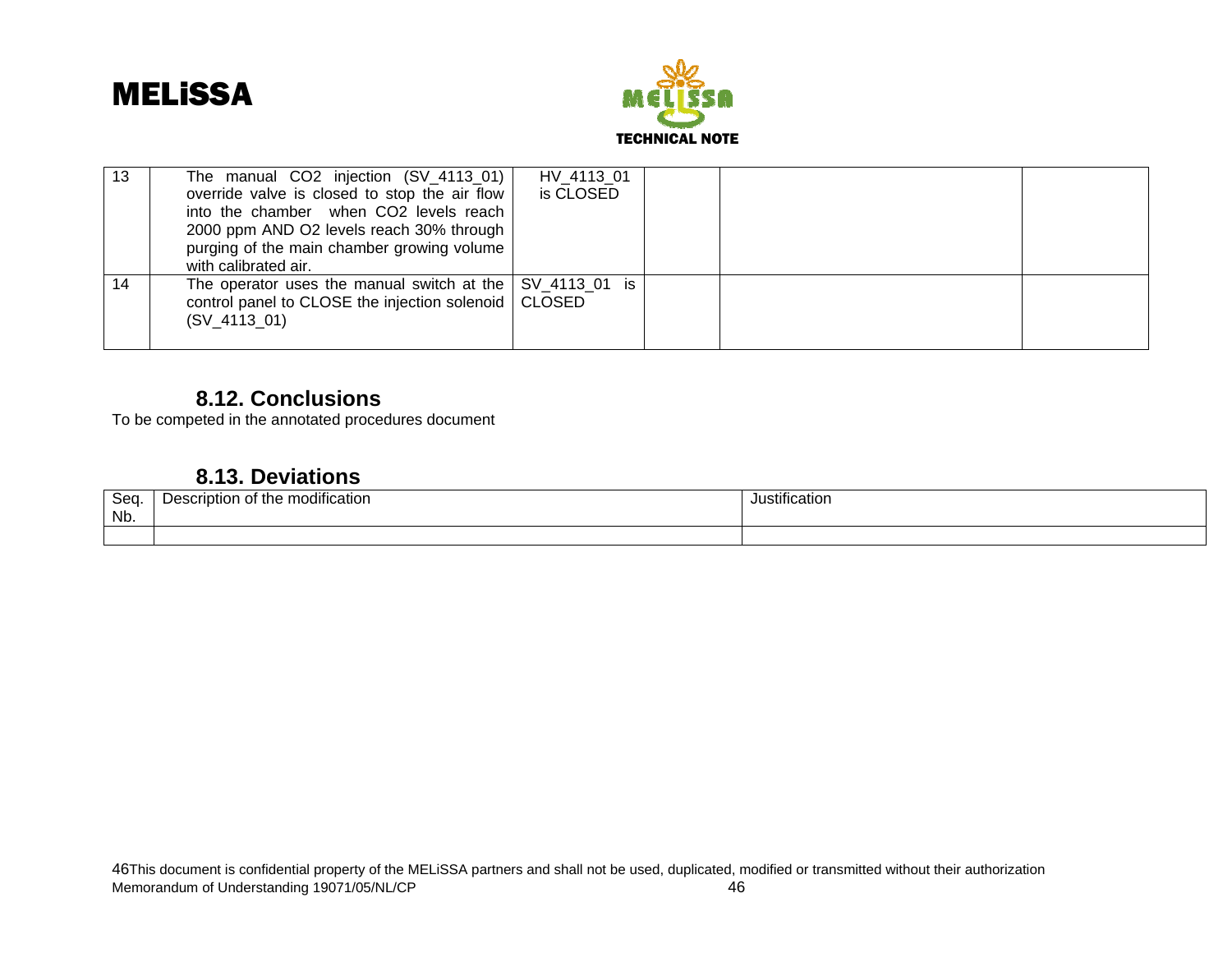



# **9. Chamber Shell Integrity Leakage Test**

### **9.1. CESRE-HPC1-LEAKAGE-FT**

### **9.2. Introduction**

The aim of this test is to demonstrate the integrity of the chamber shell after assembly. CO2 is injected into the chamber in a closed and idle configuration (all sub-systems off, main centrifugal blower excepted) to a set-point of 1500 ppm. CO2 is allowed to passively decay through the chamber shell. The rate of leakage is calculated as the slope of a tangent to a 48 hour CO2 curve at the operational condition of 1000 ppm and is expressed as % Leakage of CO2 (relative to initial value) per day.

### **9.3. Acronyms used in this test plan procedure**

MFC – Mass Flow Controller IRGA – Infra-Red Gas Analyzer for CO2 (0-6000 ppm)

### **9.4. Applicable documents**

Technical Annex to SOW ref: TEC-MCT/2005/3466/In/CP TN 85.71 including P&ID

### **9.5. Data Log File Name:**

CESRF\_HPC1\_LEAKAGE\_FT.txt

### **9.6. Parts Tested (P&ID Reference)**

Chamber integrity

### **9.7. Acceptance/rejection criteria**

#### **9.7.1.General**

The test shall be repeated if the data acquisition looks doubtful or failed completely

The test is considered successful when the conditions in Section 2.2 are met.

#### **9.7.2.Acceptance Criteria**

1. The diffusive CO2 leakage rate from inside the chamber against ambient total pressure and partial pressures of CO2, calculated as the slope of a tangent to a 48 hour CO2 concentration decay curve at the operational condition of 1000 ppm , expressed as % Leakage of CO2 (relative to initial value) per day is less than 7% per day

#### **9.7.3.Rejection Criteria**

1. The diffusive CO2 leakage rate from inside the chamber against ambient total pressure and partial pressures of CO2, calculated as the slope of a tangent to a 48 hour CO2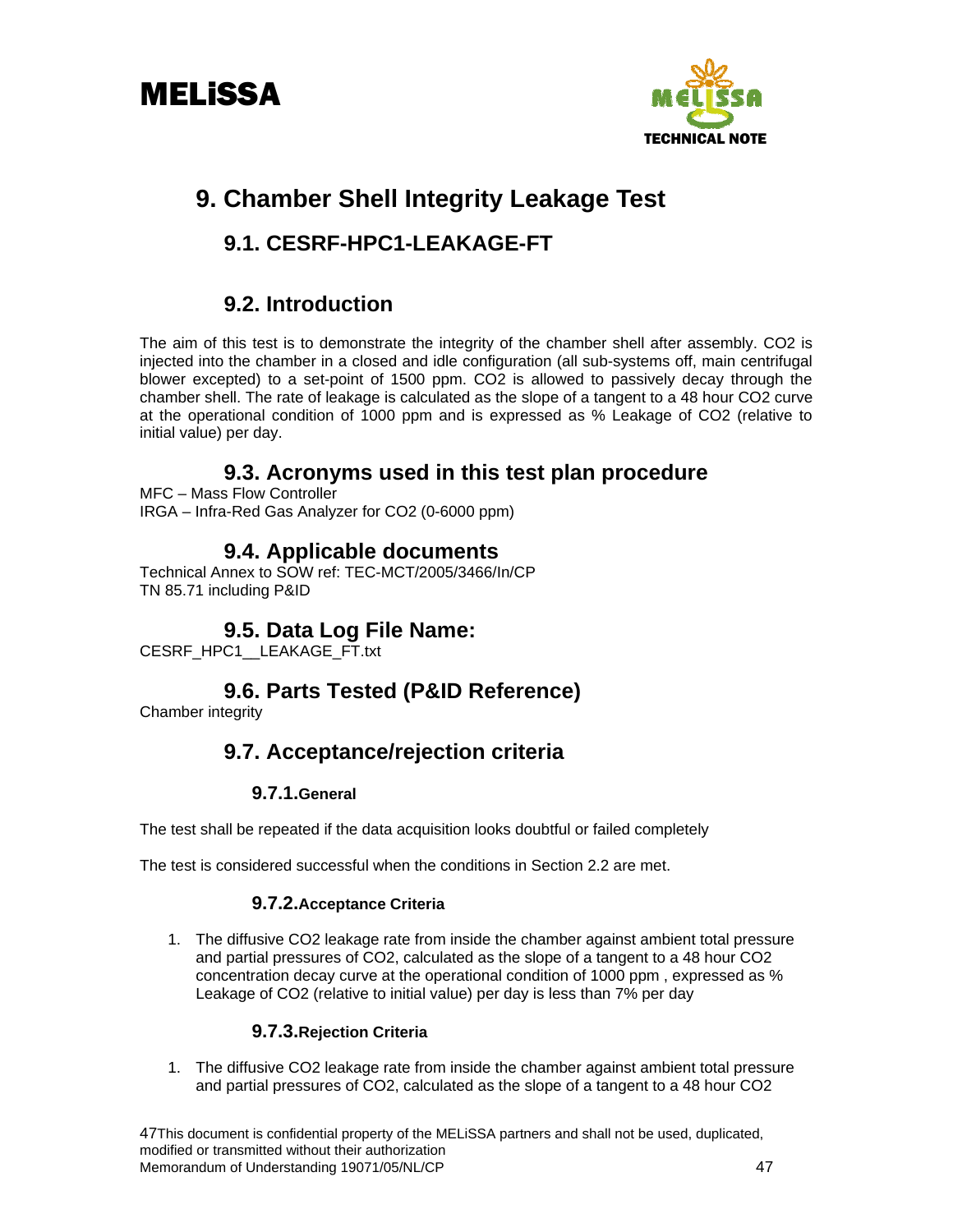



concentration decay curve at the operational condition of 1000 ppm , expressed as % Leakage of CO2 (relative to initial value) per day is greater than 7% per day

### **9.8. Environmental requirements**

Normal ambient conditions in temperature, pressure and gas composition are sufficient. The chamber exterior air lock doors shall remain closed during this test but the interior air lock doors shall remain open.

During the test the CO2 concentration will be increased to 1200 ppm with the main centrifugal blower running.

### **9.9. Safety aspects**

- 1. The operator must not enter the chamber during the test due to high CO2 levels
- 2. The exterior doors and interface ports must remain sealed.

### **9.10. Test set-up**

Ancillary Equipment Required for Test:

- 4. CO2 gas source (pure CO2) and regulator  $(0 120$  kPa delivery) to be connected to the CO2 injection line inlet solenoid (SV\_4113\_01) through a Teflon or polypropylene line
- 5. Portable data logger set to record signals from PO2 and IRGA at 5 second intervals to calculate mixing time.

| Sub-system      | Components<br>concerned                                  | Tag (P&ID) | Status at start                                                                                                         | Remark/setpoint                                                                                                                                                                                                                        |
|-----------------|----------------------------------------------------------|------------|-------------------------------------------------------------------------------------------------------------------------|----------------------------------------------------------------------------------------------------------------------------------------------------------------------------------------------------------------------------------------|
| Gas<br>Analysis | IRGA                                                     | AT_4113_01 | Connected<br>to<br>growing<br>volume sample<br>actively<br>line,<br>sampling<br>and<br>reading<br>ambient<br>conditions | Confirm<br>air<br>flow<br>through<br>analyzer<br>and operation of<br>analyzer<br>sampling<br>Analyzer<br>pump.<br>sample<br>return is<br>back<br>the<br>to<br>chamber<br>growing<br>volume to create a<br>closed<br>sampling<br>system |
| Gas<br>Analysis | Mass<br><b>Flow</b><br>Controller for CO <sub>2</sub>    | FC 4113 01 | (0)<br>Closed<br>$L/min$ flow)                                                                                          |                                                                                                                                                                                                                                        |
| Gas<br>Analysis | CO2 injection line<br>solenoid                           | SV 4113 01 | Closed                                                                                                                  |                                                                                                                                                                                                                                        |
| Gas<br>Analysis | CO2 injection line<br>over-Ride<br>manual<br>ball valves | HV 4113 01 | Closed                                                                                                                  | CO <sub>2</sub><br>No<br>gas<br>inlet<br>supplied<br>to<br>solenoid at start of<br>test                                                                                                                                                |
| Air Lock        | Exterior<br>Air<br>Lock                                  | N/A        | Closed                                                                                                                  |                                                                                                                                                                                                                                        |

Verification prior to test performance: confirmation of settings in the Table 1.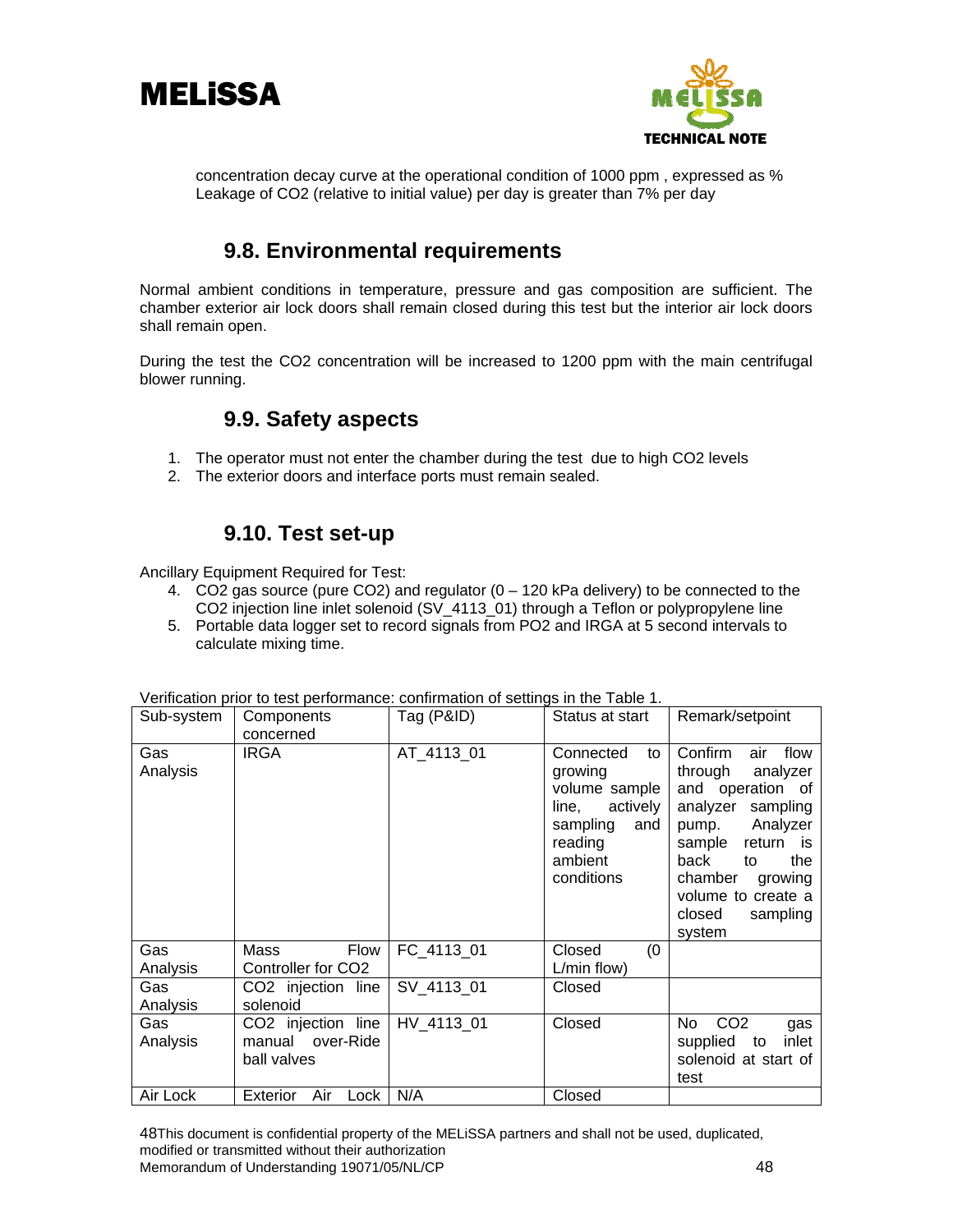

|                    | Doors                                               |                                                                                       |                                  |  |
|--------------------|-----------------------------------------------------|---------------------------------------------------------------------------------------|----------------------------------|--|
| Air Lock           | Lock<br><b>Interior</b><br>Air<br>Doors             | N/A                                                                                   | Open                             |  |
| Air Lock           | Inlet<br>Purge<br>and<br>Vent<br>Solenoid<br>Valves | RV_4100_01,<br>SV 4102 01,<br>SV 4102 02,<br>RV 4101 01,<br>SV 4103 01,<br>SV_4103_02 | Closed                           |  |
| Air<br>Circulation | Main<br>Blower and<br><b>VFD</b>                    | BLWR 4111 01,<br>MVFD 4111 01                                                         | Running at full<br>speed (60 Hz) |  |
| $EC$ /pH           | Pressure<br>equilibration valves<br>manually closed |                                                                                       | Closed                           |  |
| Irrigation         | Irrigation<br>Pump<br>Manual<br>Inlet<br>Override   | HV 4106 02                                                                            | Closed                           |  |
| Irrigation         | Drain<br>Irrigation<br>Manual Override)             | HV 4106 03                                                                            | Closed                           |  |
| Interface          | All interface ports<br>sealed                       |                                                                                       | Sealed                           |  |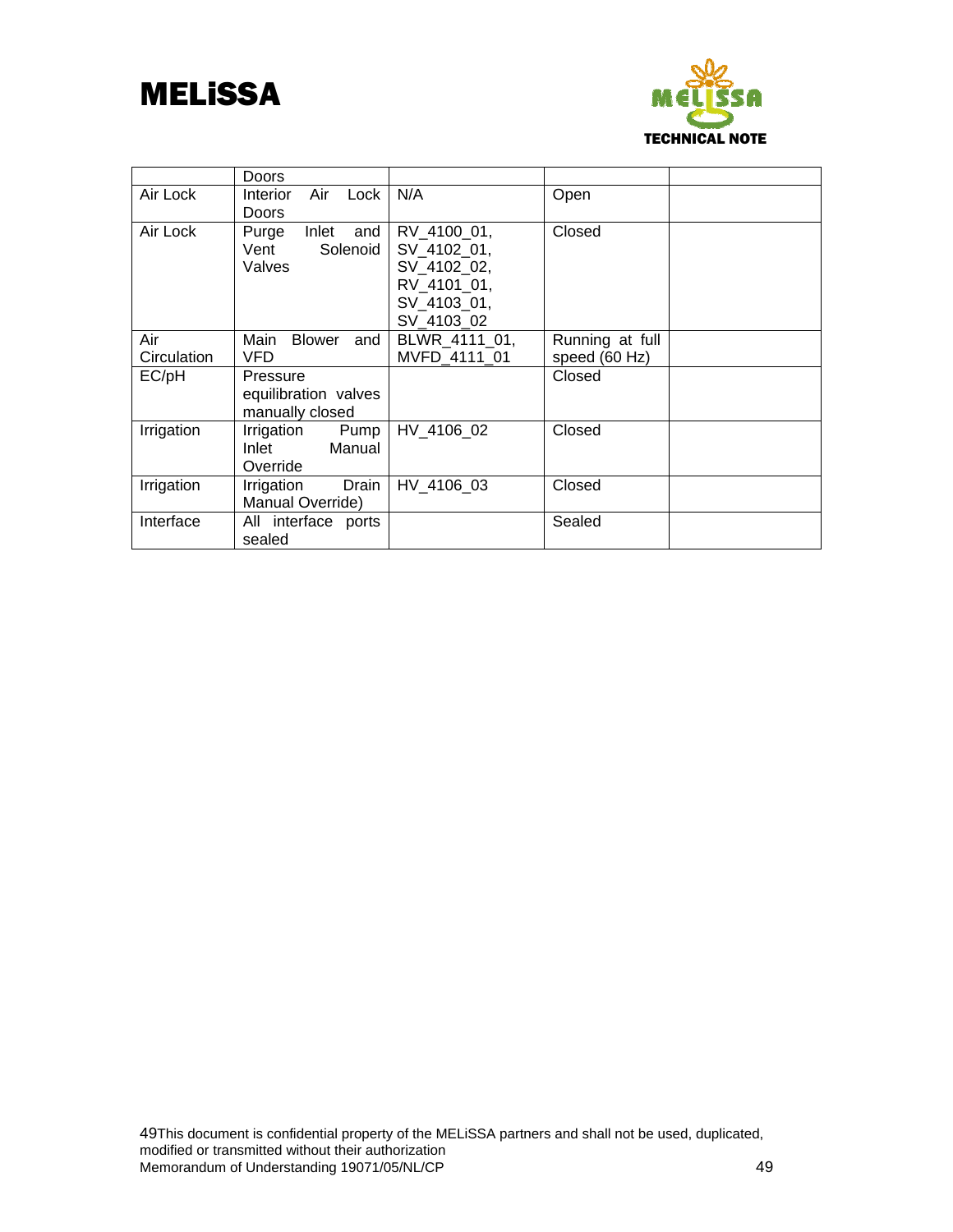



| Date:          |                                                          |                         |            | Test Engineer/operator:                    |           |  |  |
|----------------|----------------------------------------------------------|-------------------------|------------|--------------------------------------------|-----------|--|--|
| Time:          |                                                          |                         |            | <b>ESA/UoG Representative:</b>             |           |  |  |
| Seq.           | Description                                              | Required/Nomi           | Measured/  | Remarks/Calculation<br>(raw<br>data<br>are | Pass (P)/ |  |  |
| Nb.            |                                                          | nal                     | calculated | expected as well as their treatment)       | Fail (F)  |  |  |
| $\mathbf{1}$   | Activate main centrifugal blower VFD to operate at       |                         |            |                                            |           |  |  |
|                | 60Hz (full speed)                                        |                         |            |                                            |           |  |  |
| 2              | Confirm fan operation by visual inspection of the fan    |                         |            |                                            |           |  |  |
|                | belt assembly and that flag tape fixed to the air        |                         |            |                                            |           |  |  |
|                | louvers show air movement                                |                         |            |                                            |           |  |  |
| 3              | With the IRGA sampling (and stabilized) from the         | AT 4113 01              |            |                                            |           |  |  |
|                | interior growing volume, the operator records its        | reading                 |            |                                            |           |  |  |
|                | reading                                                  | ambient                 |            |                                            |           |  |  |
|                |                                                          | $CO2$ (350 $-$          |            |                                            |           |  |  |
|                |                                                          | 400 ppm)                |            |                                            |           |  |  |
| 4              | The mass flow controller is manually set to delivery     | FC 4113 01              |            | See MFC operating manual for manual        |           |  |  |
|                | CO <sub>2</sub> at a rate of 1 L/min                     | set to<br>is            |            | setting of MFC                             |           |  |  |
|                |                                                          | deliver CO <sub>2</sub> |            |                                            |           |  |  |
|                |                                                          | at 1 L/min              |            |                                            |           |  |  |
| 5              | The operator uses the manual switch at the control       | SV_4113_01              |            |                                            |           |  |  |
|                | panel to open the injection solenoid (SV_4113_01)        | is OPEN                 |            |                                            |           |  |  |
| 6              | The CO2 tank regulator is opened to a delivery           | CO <sub>2</sub><br>tank |            | Set manual override switches for the       |           |  |  |
|                | pressure of 110 kPa                                      | regulator               |            | valve on the control panel to on.          |           |  |  |
|                |                                                          | delivery<br>at          |            |                                            |           |  |  |
|                |                                                          | 110 kPa                 |            |                                            |           |  |  |
| $\overline{7}$ | The manual CO2 injection (SV_4113_01) override           | SV 4113 01              |            |                                            |           |  |  |
|                | valve is opened slowly to start the flow of CO2 into the | is OPENED               |            |                                            |           |  |  |
|                | chamber growing volume                                   | <b>SLOWLY</b>           |            |                                            |           |  |  |
| 10             | The operator watches the IRGA (AT_4113_01)               | AT_4113_01              |            | Record/log rising CO2 levels at 5          |           |  |  |
|                | display to confirm and monitor a rise in chamber         | indicating              |            | second intervals to calculate chamber      |           |  |  |
|                | growing volume CO2 concentrations.                       | rising CO <sub>2</sub>  |            | mixing/equilibration time. May use a       |           |  |  |
|                |                                                          |                         |            | portable data logger (CR&) or the          |           |  |  |
|                |                                                          |                         |            | control system.                            |           |  |  |
| 11             | The manual CO2 injection (SV 4113 01) override           | AT 4113 01              |            |                                            |           |  |  |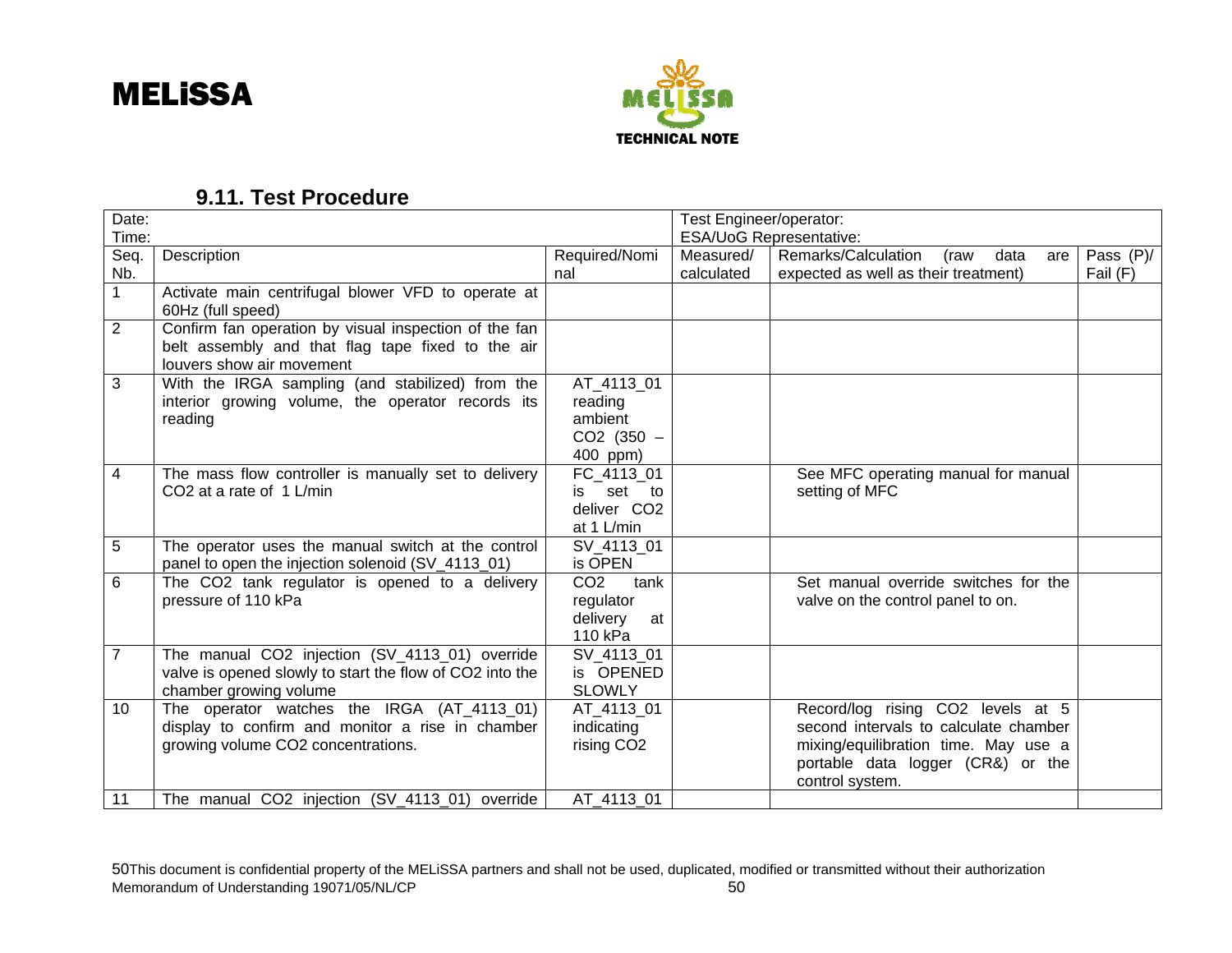



|    | valve is closed to stop the air flow into the chamber<br>when internal CO2 levels reach 1500 ppm                                                                            | indicating<br>CO <sub>2</sub><br>levels<br>of 1500 ppm<br>SV 4113 01<br>is CLOSED |                                                                                            |  |
|----|-----------------------------------------------------------------------------------------------------------------------------------------------------------------------------|-----------------------------------------------------------------------------------|--------------------------------------------------------------------------------------------|--|
| 12 | The IRGA output is recorded by the data logger at 5<br>minute intervals                                                                                                     |                                                                                   | Data log interval set to 5 min                                                             |  |
| 13 | The chamber is left in its current configuration for 48<br>hrs and CO2 is allowed to passively decay                                                                        |                                                                                   |                                                                                            |  |
| 14 | Data log is stopped after 48 hours and the reading<br>from the IRGA is recorded and the end of test<br>completion.<br>If the reading from the IRGA is not less than 900 ppm | Final reading<br>from<br>AT 4113 01<br>taken<br>is<br>(must be $\lt$              | Concentrations of CO2 must pass<br>through 1000 ppm in order to calculate<br>leakage rates |  |
|    | after 48 hours, then the test is allowed to continue<br>until passive decay results in levels less than 900 ppm                                                             | 900 ppm)                                                                          |                                                                                            |  |

To be competed in the annotated procedures document

| <b>San</b><br>oad<br>Nb. | <br>: modification<br>Description<br>∵the<br>I OI | .<br>Justification |
|--------------------------|---------------------------------------------------|--------------------|
|                          |                                                   |                    |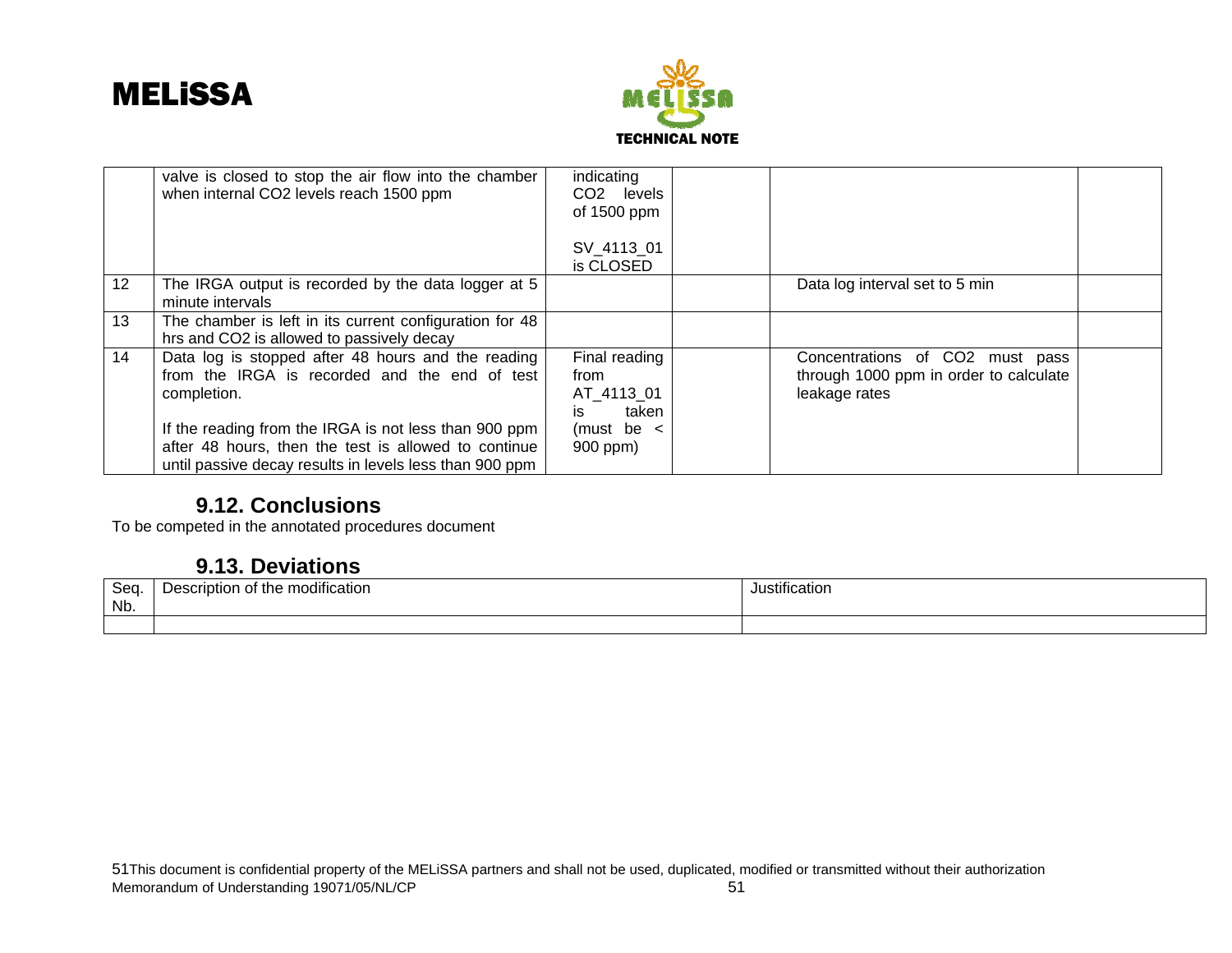



## **10. EC System Functional Testing**

### **10.1. Procedure ID: CESRF-HPC1-EC – FT**

### **10.2. Introduction**

The aim of this test is to demonstrate and test the operation of the stock injection solenoids, the stock tank injection over-ride manual ball valves, the integrity of stock tanks, the EC sensor and the pressure equilibration manual ball valves.

### **10.3. Acronyms used in this test plan procedure**

EC – Electrical Conductivity

### **10.4. Applicable documents**

Technical Annex to SOW ref: TEC-MCT/2005/3466/In/CP TN 85.71 including P&ID

### **10.5. Video/Data Log File Names:**

CESRF\_HPC1\_EC\_FT.txt

### **10.6. Parts Tested (P&ID Reference):**

- 1. VSSL\_4108\_01, VSSL\_4108\_02 (Stock Tanks A and B)
- 2. SV\_4108\_01, SV\_4108\_02 (Stock A and B injection valves)
- 3. LSL\_4108\_01, LSL\_4108\_02 (Stock A and B tank low level switches)
- 4. HV 4108 01, HV 4108 02 (Stock A and B Injection Manual Over-ride Valves
- 5. AT\_4108\_01 (EC Sensor)

### **10.7. Acceptance/rejection criteria**

#### **10.7.1.General**

The test shall be repeated if the data acquisition looks doubtful or failed completely

The test is considered successful when the conditions in Section 2.2 are met

#### **10.7.2.Acceptance criteria**

Proper functioning of the following parts is demonstrated, according to the conditions noted;

- **1.** Stock Tanks A and B do not show evidence of leakage (VSSL\_4108\_01, VSSL\_4108\_02)
- 2. The functionality of the injection solenoid valves is demonstrated (SV\_4108\_01, SV\_4108\_02)
- 3. The low level switches for the stock tanks are demonstrated (LSL\_4108\_01, LSL\_4108\_02)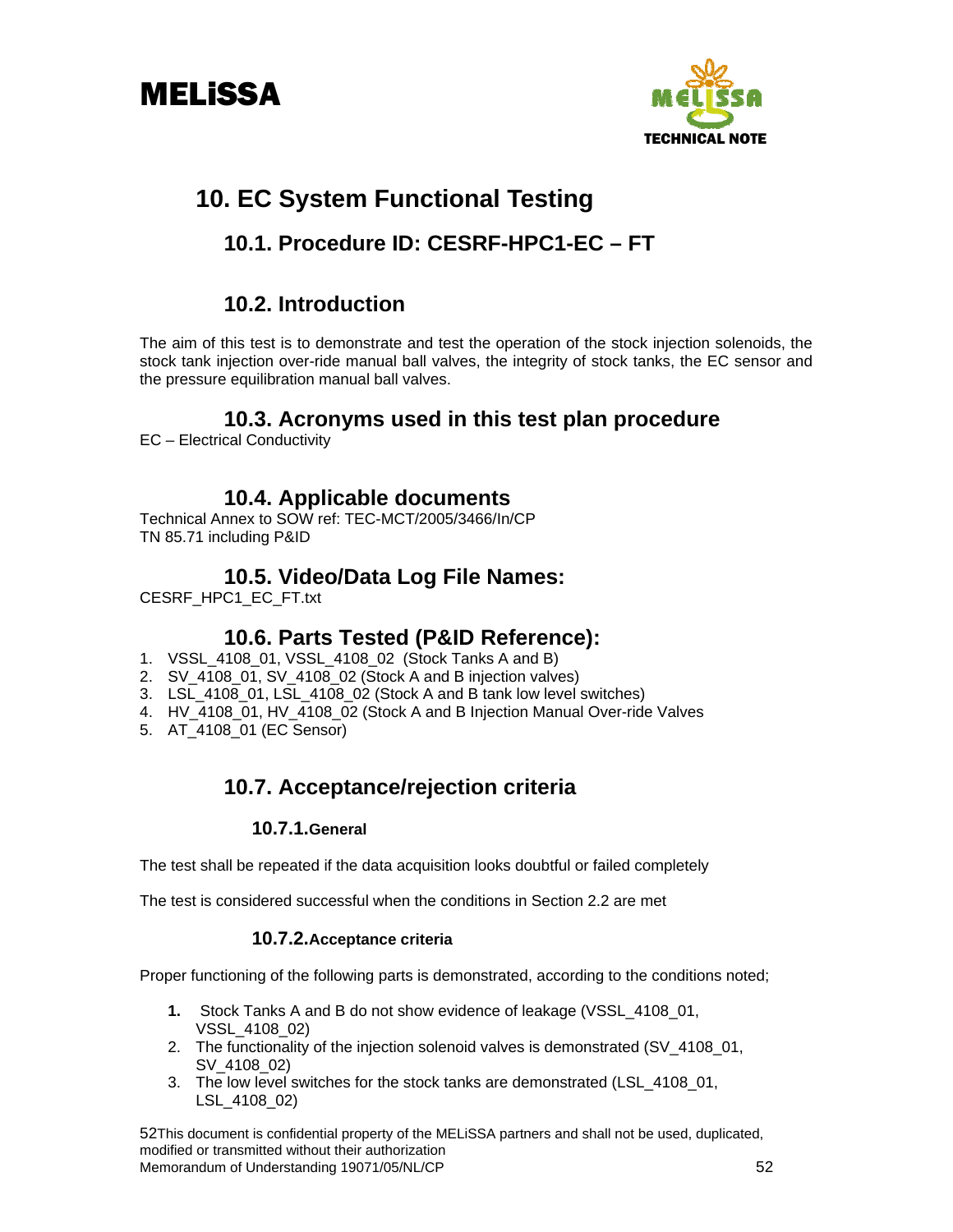



- 4. The manual stock injection override valves are demonstrated (HV\_4108\_01, HV\_4108\_02)
- 5. The EC sensor is demonstrated operational

#### **10.7.3.Rejection criteria**

The test shall be repeated if the data acquisition looks doubtful or failed completely or if any of the conditions outlined in Section 2.2 are not met.

### **10.8. Environmental requirements**

Normal ambient conditions in temperature, pressure and gas composition are sufficient. The chamber exterior and interior air lock doors shall be closed in this test (leakage test running concurrently) but no special environment control of the interior of the chamber is required.

### **10.9. Safety aspects**

No special safety considerations have been identified for this test.

### **10.10. Test set-up**

Ancillary Equipment Required for Test:

- 1. Hand-held EC Sensor ( $0 2500$  uS)
- 2. Prepared Stock A and B Solutions (see appendix CESRF-HPC1-Solution-App1
- 3. Portable data logger set to record signals from the EC sensor at 5 second intervals

| Sub-       | Components                                            | Tag $(P&ID)$                    | Status at start                                                                                             | Remark/setpoint                                                                  |
|------------|-------------------------------------------------------|---------------------------------|-------------------------------------------------------------------------------------------------------------|----------------------------------------------------------------------------------|
| system     | concerned                                             |                                 |                                                                                                             |                                                                                  |
| Irrigation | Irrigation<br>Main<br>Pump                            | GP 4106 01                      | Off                                                                                                         |                                                                                  |
| Irrigation | shut-off<br>Manual<br>valve to chamber                | HV 4106 01                      | Closed                                                                                                      |                                                                                  |
| Irrigation | drain<br>Irrigation<br>manual valve                   | HV 4106 03                      | Closed                                                                                                      |                                                                                  |
| Irrigation | Irrigation<br>by-pass<br>isolation valves             | HV_4106_04<br>and<br>HV_4106_05 | Open                                                                                                        |                                                                                  |
| Irrigation | Irrigation Pump Inlet<br>Over-Ride<br>Manual<br>Valve | HV 4106 02                      | Open                                                                                                        |                                                                                  |
| Irrigation | Stock Tanks A and<br>B                                | VSSL_4108_01,<br>VSSL 4108 02   | Filled to capacity<br>with<br>stocks<br>A<br>and<br>B.<br>accordingly.<br>During filling, the<br>containers | No leakage should<br>be seen in stock<br>allied<br>tanks<br>or<br>plumbing lines |

Verification prior to test performance: confirmation of settings in the Table 1.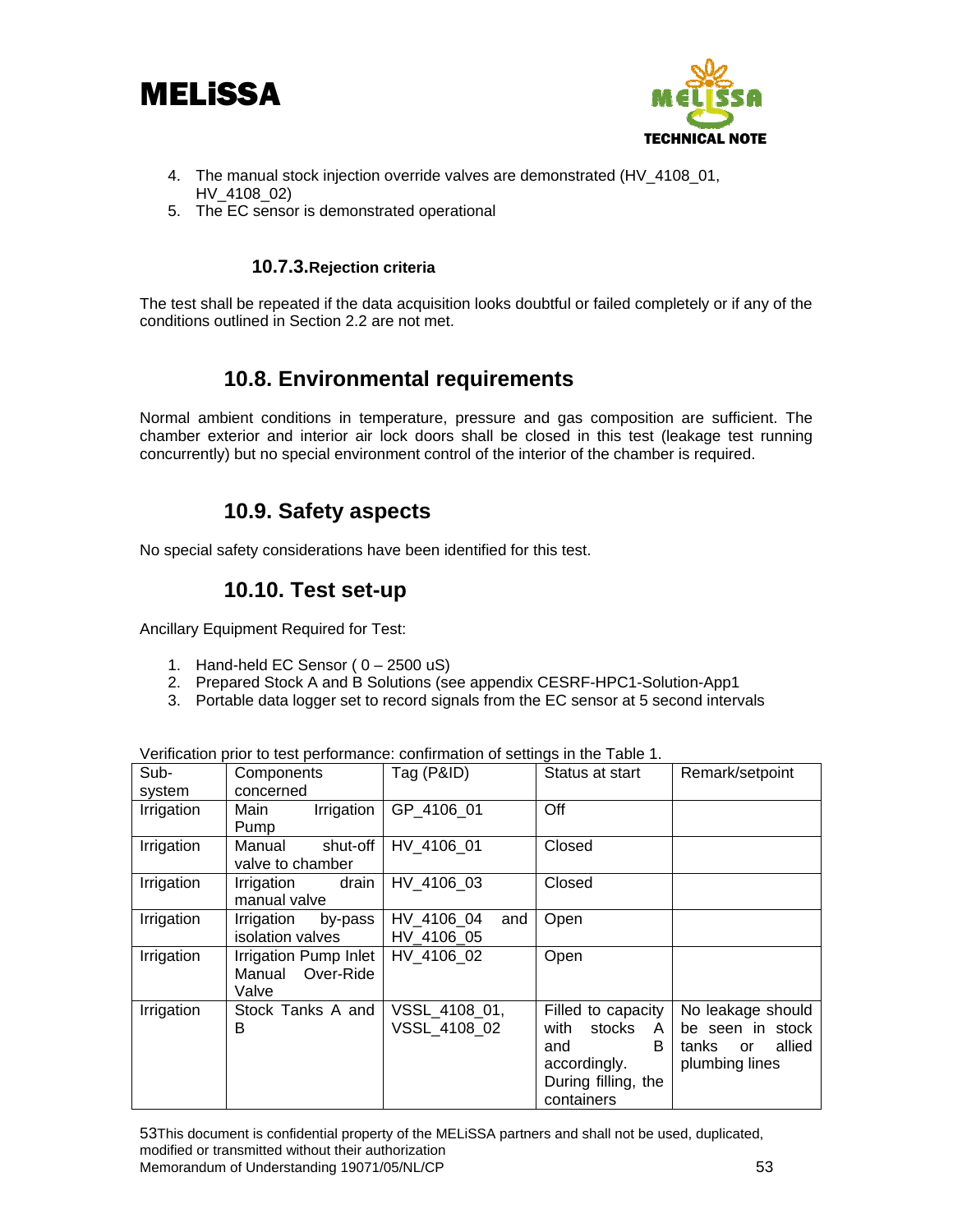



|    |                                                     |                           | graduated at 100<br>mL intervals and<br>the 1.3 delivered<br>mark is hi-lighted |                                                      |
|----|-----------------------------------------------------|---------------------------|---------------------------------------------------------------------------------|------------------------------------------------------|
| EC | <b>EC Sensor</b>                                    | AT 4108 01                | Logging                                                                         | Connected to data<br>logger at 5 second<br>intervals |
| EC | Stock<br>Injection<br>Solenoids                     | SV_4108_01,<br>SV_4108_02 | Closed                                                                          |                                                      |
| EC | Injection<br>Stock<br>Over-Ride<br>Manual<br>valves | HV 4108 01,<br>HV 4108 02 | Closed                                                                          |                                                      |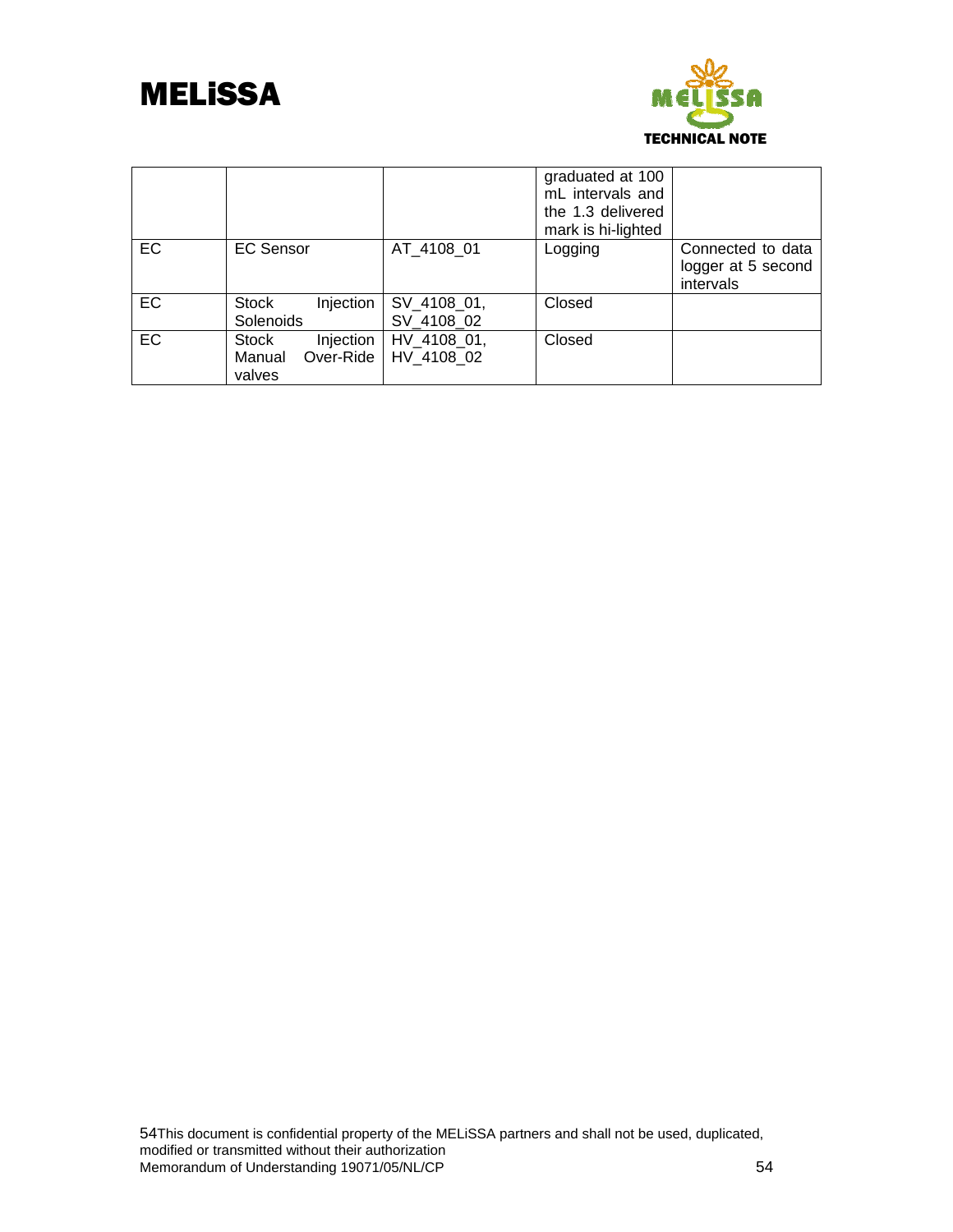

| Pass (P)/<br>Fail |
|-------------------|
|                   |
|                   |
|                   |
|                   |
|                   |
|                   |
|                   |
|                   |
|                   |
|                   |
|                   |
|                   |
|                   |
|                   |
|                   |
|                   |
|                   |
|                   |
|                   |
|                   |
|                   |
|                   |
|                   |
|                   |
|                   |
|                   |
|                   |
|                   |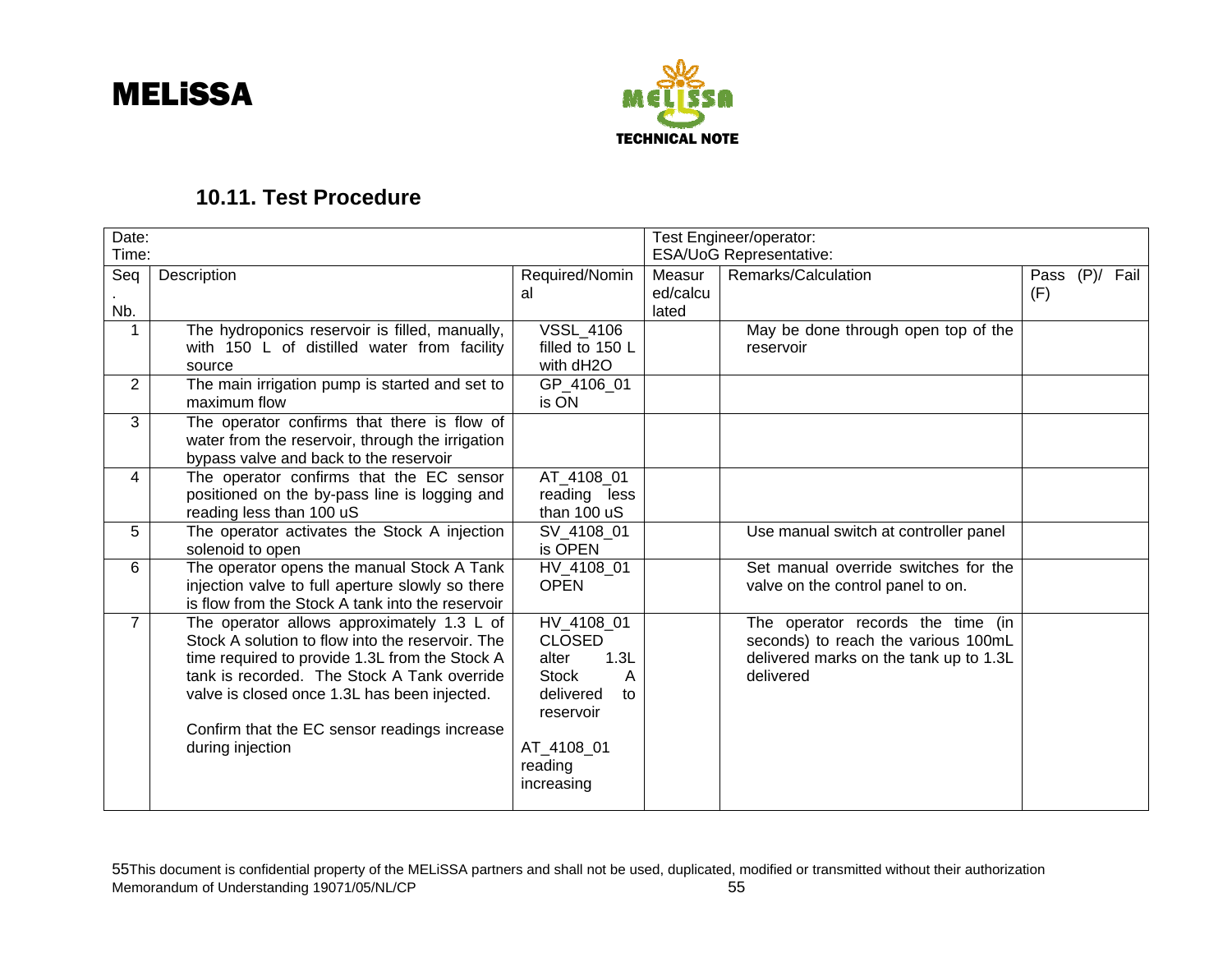



| 8  | The operator activates the Stock B injection<br>solenoid to open                                                                                                                                                                                                                                                        | SV_4108_02<br>is OPEN                                                                                                                    | Use manual switch at controller panel                                                                                                               |
|----|-------------------------------------------------------------------------------------------------------------------------------------------------------------------------------------------------------------------------------------------------------------------------------------------------------------------------|------------------------------------------------------------------------------------------------------------------------------------------|-----------------------------------------------------------------------------------------------------------------------------------------------------|
| 9  | The operator opens the manual Stock B<br>injection override valve to full aperture slowly<br>so there is flow from the Stock A tank into the<br>reservoir                                                                                                                                                               | HV_4108_02<br><b>OPEN</b>                                                                                                                | Set manual override switches for the<br>valve on the control panel to on.                                                                           |
| 10 | The operator allows approximately 1.3 L of<br>Stock B solution to flow into the reservoir. The<br>time required to provide 1.3L from the Stock B<br>tank is recorded.<br>The Stock B Tank override valve is closed<br>once 1.3L has been injected.<br>Confirm that the EC sensor readings increase<br>during injection. | HV_4108_02<br><b>CLOSED</b><br>1.3L<br>alter<br><b>Stock</b><br>B<br>delivered<br>to<br>resercoir<br>AT_4108_01<br>reading<br>increasing | The operator records the time (in<br>seconds) to reach the various 100mL<br>delivered marks on the tank up to 1.3L<br>delivered                     |
| 11 | If proper amounts of Stock A and B have<br>been injected, the EC sensor, after at least 5<br>minutes of mixing of the reservoir through the<br>by-pass valve near 2000 uS                                                                                                                                               | AT 4108 01<br>reads near 2000<br><b>uS</b>                                                                                               |                                                                                                                                                     |
| 12 | The remaining solution in Stock A and Stock<br>B tanks is removed and replaced with water<br>to the 1.3L capacity mark on the tanks                                                                                                                                                                                     |                                                                                                                                          | Use wet-dry vacuum to remove solution.                                                                                                              |
| 13 | The operator opens the manual Stock A Tank<br>injection valve to full aperture slowly so there<br>is flow water from the Stock A tank into the<br>reservoir                                                                                                                                                             | HV_4108_01<br><b>OPEN</b>                                                                                                                |                                                                                                                                                     |
| 14 | The operator allows the remaining volume of<br>water to flow into the reservoir. The time<br>required to activate the Stock A low level tank<br>switch during injection is recorded. The                                                                                                                                | AT_4108_01<br>reading<br>decreasing                                                                                                      | The operator records the time (in<br>seconds) to reach the various 100mL<br>delivered marks on the tank until the<br>low level switch is activated. |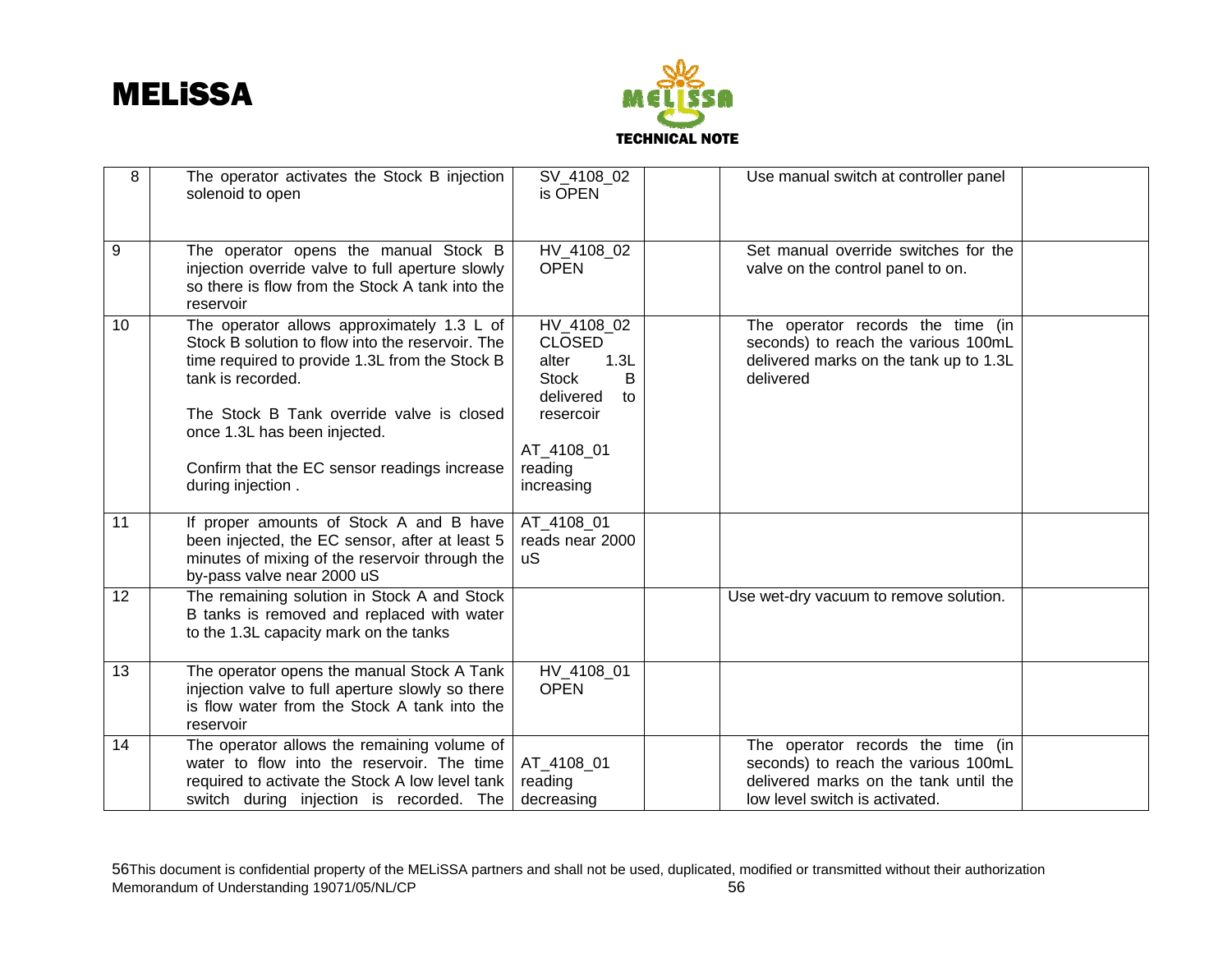



|    | operator allows the Stock A tank to drain to its<br>lowest level (after activation of the low level<br>switch)<br>Confirm that the EC sensor readings<br>decrease during injection                                                                                                                                  |                                                                     |                                                                                                                                                     |  |
|----|---------------------------------------------------------------------------------------------------------------------------------------------------------------------------------------------------------------------------------------------------------------------------------------------------------------------|---------------------------------------------------------------------|-----------------------------------------------------------------------------------------------------------------------------------------------------|--|
| 15 | The operator activates the Stock B injection<br>solenoid to open                                                                                                                                                                                                                                                    | SV_4108_02<br>is OPEN                                               |                                                                                                                                                     |  |
| 16 | The operator opens the manual Stock B<br>injection override valve to full aperture slowly<br>so there is flow of the remaining water from<br>the Stock B tank into the reservoir                                                                                                                                    | HV_4108_02<br><b>OPEN</b>                                           |                                                                                                                                                     |  |
| 17 | The operator allows the remaining volume of<br>of water to flow into the reservoir. The time<br>required to activate the Stock B low level tank<br>switch during stock injection is recorded. The<br>operator allows the Stock B tank to drain to its<br>lowest level (after activation of the low level<br>switch) | LSL_4108_0<br>2 is activated<br>AT_4108_01<br>reading<br>decreasing | The operator records the time (in<br>seconds) to reach the various 100mL<br>delivered marks on the tank until the low<br>level switch is activated. |  |
|    | Confirm that the EC sensor readings<br>decrease during injection                                                                                                                                                                                                                                                    |                                                                     |                                                                                                                                                     |  |
| 18 | The reservoir solution composition after this<br>test is close to operational EC concentrations<br>(2000 uS) and volume (160L). It should not<br>discarded until the crop tests.                                                                                                                                    |                                                                     |                                                                                                                                                     |  |

To be competed in the annotated procedures document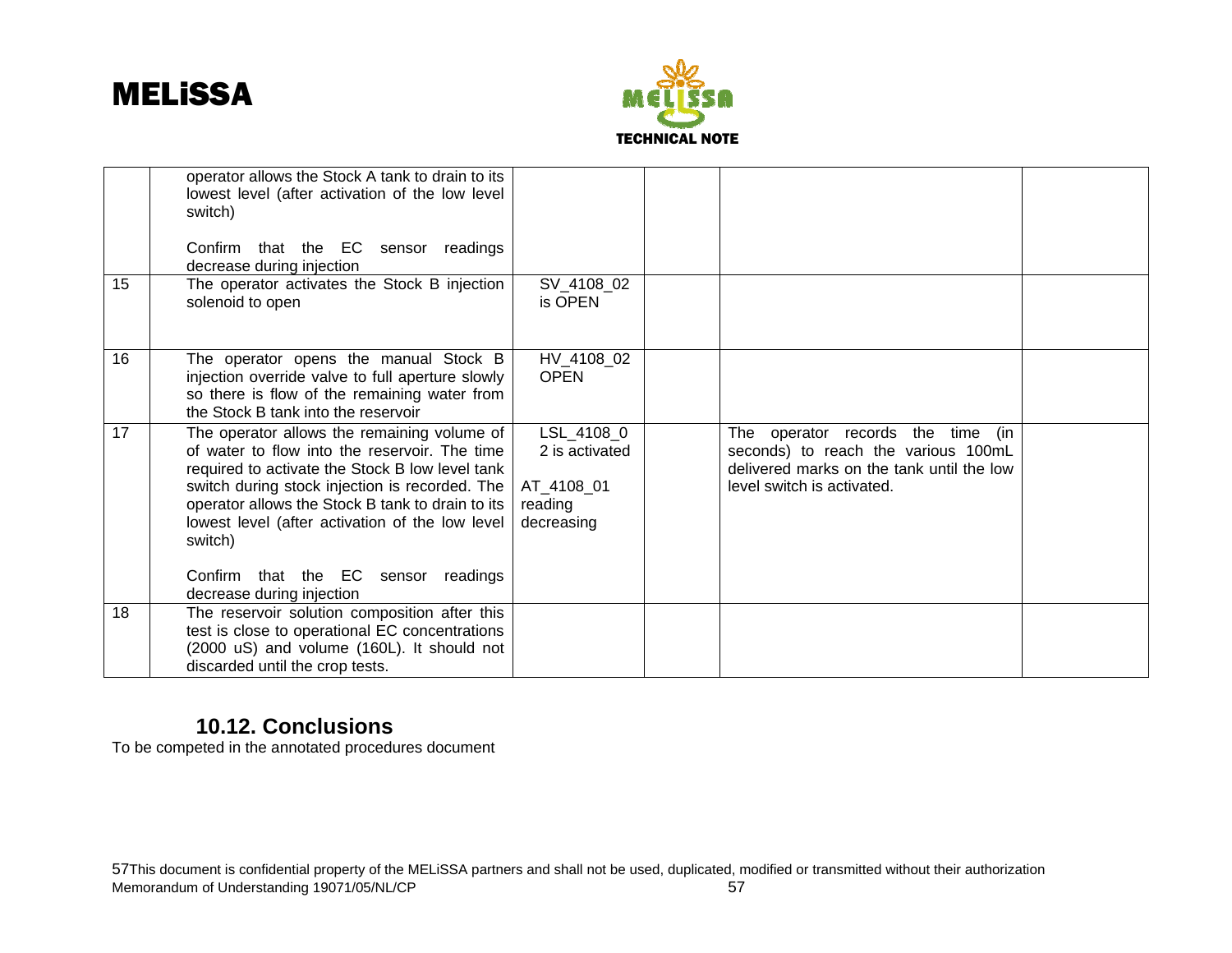



| Seq.<br>Nb. | <br>i of the modification<br>iptior<br>nn/<br>יכסע | .<br>stification. |
|-------------|----------------------------------------------------|-------------------|
|             |                                                    |                   |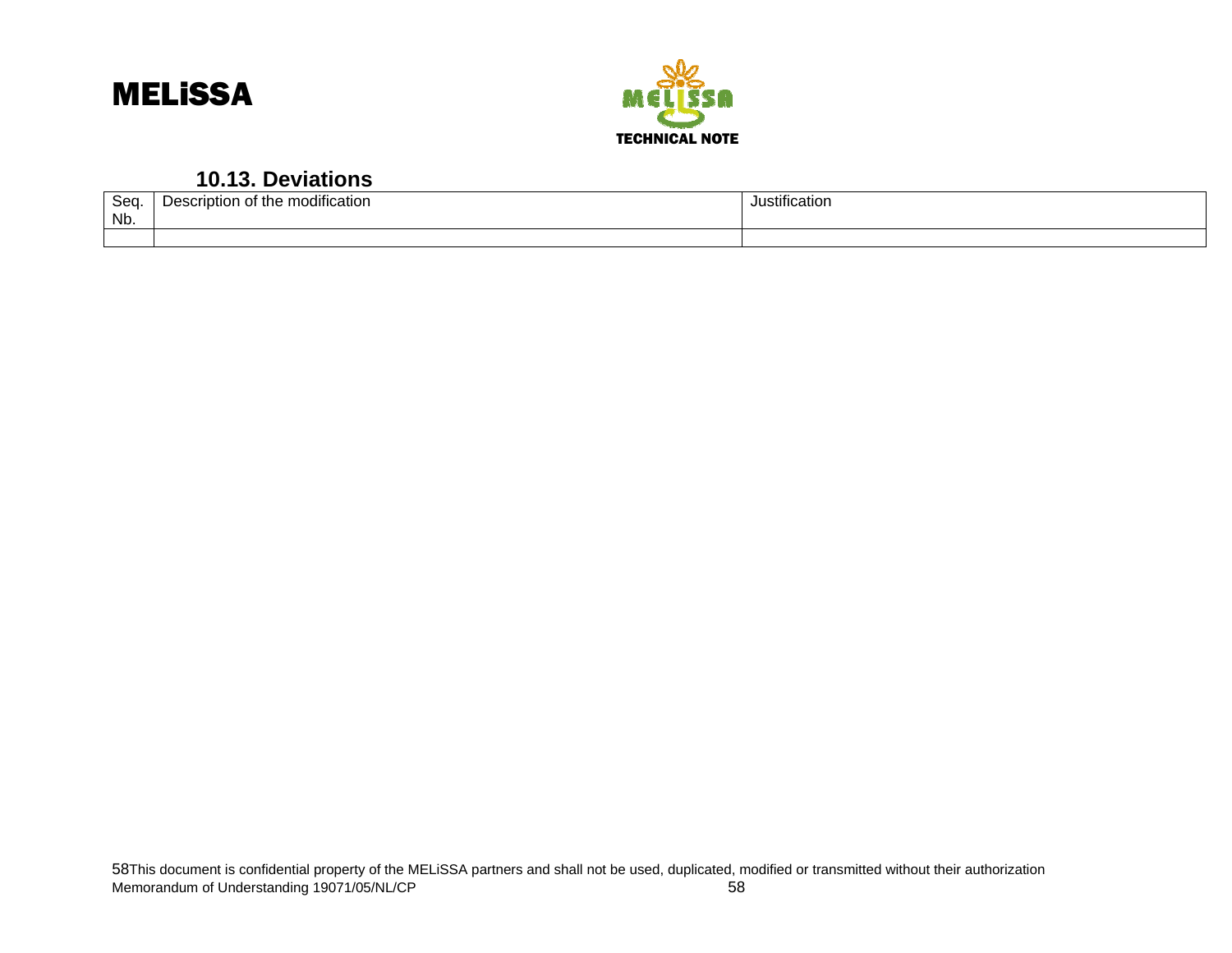



## **11. pH System Functional Testing**

### **11.1. Procedure ID: CESRF-HPC1-pH – FT**

### **11.2. Introduction**

The aim of this test is to demonstrate and test the operation of the acid and base injection solenoids, the acid/base tank injection over-ride manual ball valves, the integrity of acid/base tanks, and the pH sensor.

### **11.3. Acronyms used in this test plan procedure**

None

### **11.4. Applicable documents**

Technical Annex to SOW ref: TEC-MCT/2005/3466/In/CP TN 85.71 including P&ID

### **11.5. Video/Data Log File Names:**

CESRF\_HPC1\_pH\_FT.txt

### **11.6. Parts Tested (P&ID Reference):**

- 1. VSSL\_4107\_01, VSSL\_4107\_02 (Acid and Base Tanks)
- 2. SV\_4107\_01, SV\_4107\_02 (Acid and Base injection valves)
- 3. LSL\_4107\_01, LSL\_4107\_02 (Acid and Base tank low level switches)
- 4. HV 4107 01, HV\_4107\_02 (Acid and Base Injection Manual Override Valves)
- 5. AT\_4107\_01 (pH Sensor)

### **11.7. Acceptance/rejection criteria**

#### **11.7.1.General**

The test shall be repeated if the data acquisition looks doubtful or failed completely

The test is considered successful when the conditions in Section 2.2 are met

#### **11.7.2.Acceptance criteria**

Proper functioning of the following parts is demonstrated, according to the conditions noted;

- **1.** The acid and base tanks do not show evidence of leakage (VSSL\_4107\_01, VSSL\_4107\_02)
- 2. The functionality of the injection solenoid valves is demonstrated (SV\_4107\_01, SV\_4107\_02)
- 3. The low level switches for the stock tanks are demonstrated (LSL\_4107\_01, LSL\_4107\_02)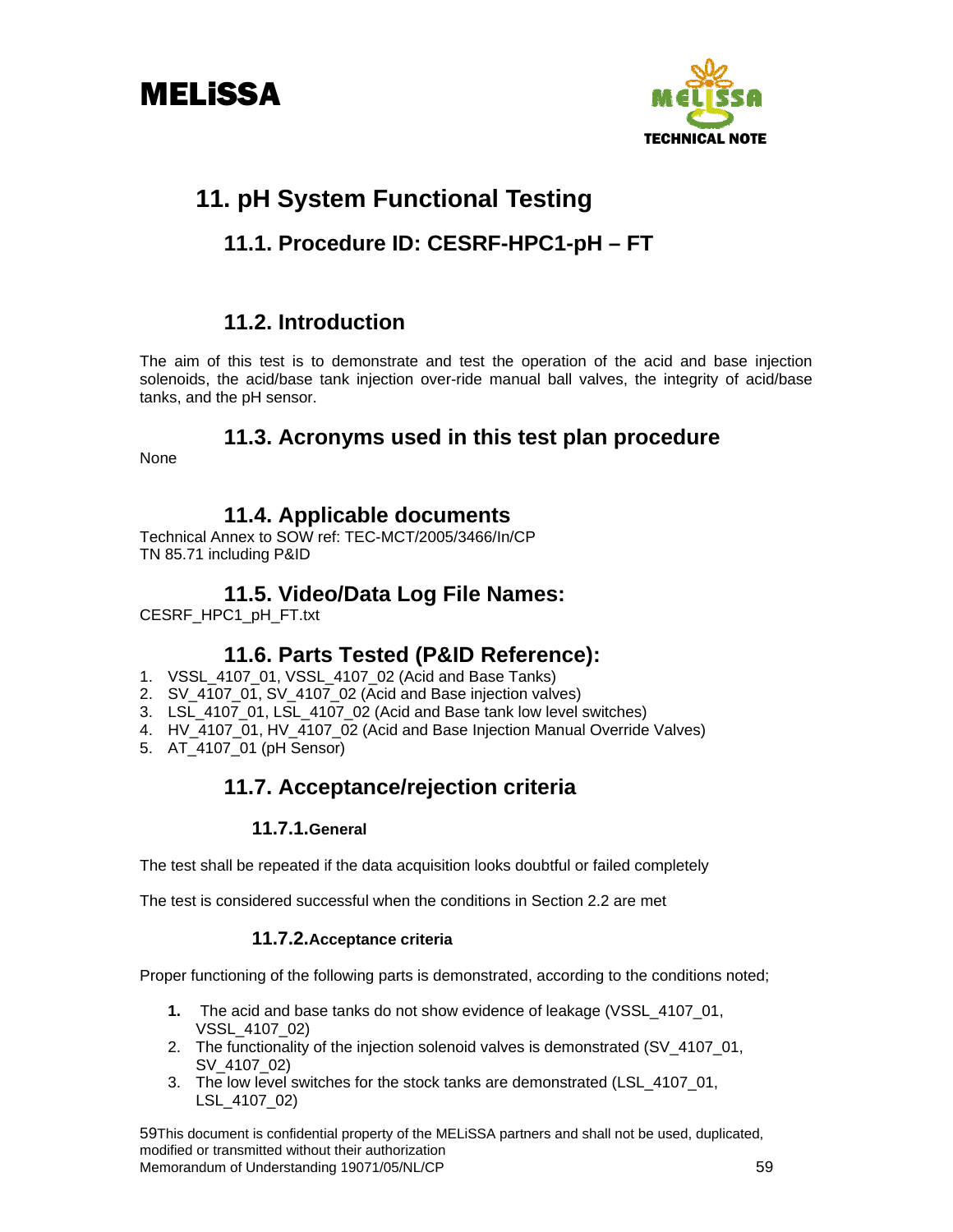



- 4. The manual stock injection override valves are demonstrated (HV\_4107\_01, HV\_4107\_01)
- 5. The pH sensor is demonstrated operational

#### **11.7.3.Rejection criteria**

The test shall be repeated if the data acquisition looks doubtful or failed completely or if any of the conditions outlined in Section 2.2 are not met.

### **11.8. Environmental requirements**

Normal ambient conditions in temperature, pressure and gas composition are sufficient. The chamber exterior and interior air lock doors shall be closed in this test (leakage test running concurrently) but no special environment control of the interior of the chamber is required.

### **11.9. Safety aspects**

No special safety considerations have been identified for this test.

### **11.10. Test set-up**

Ancillary Equipment Required for Test:

- 1. Hand-held pH Sensor
- 2. Prepared Acid and Base Solutions (see appendix CESRF-HPC1-Solution-App1)
- 3. Portable data logger set to record signals from the pH sensor at 5 second intervals

|            | verification prior to test performance. Committation of settings in the Table T. |                   |                      |                   |
|------------|----------------------------------------------------------------------------------|-------------------|----------------------|-------------------|
| Sub-       | Components                                                                       | Tag (P&ID)        | Status at start      | Remark/setpoint   |
| system     | concerned                                                                        |                   |                      |                   |
| Irrigation | Irrigation<br>Main                                                               | GP 4106 01        | Off                  |                   |
|            | Pump                                                                             |                   |                      |                   |
| Irrigation | shut-off<br>Manual                                                               | HV 4106 01        | Closed               |                   |
|            | valve to chamber                                                                 |                   |                      |                   |
| Irrigation | drain<br>Irrigation                                                              | HV 4106 03        | Closed               |                   |
|            | manual valve                                                                     |                   |                      |                   |
| Irrigation | Irrigation<br>by-pass                                                            | HV_4106_04<br>and | Open                 |                   |
|            | isolation valves                                                                 | HV 4106 05        |                      |                   |
| Irrigation | Irrigation Pump Inlet                                                            | HV 4106 02        | Open                 |                   |
|            | Over-Ride<br>Manual                                                              |                   |                      |                   |
|            | Valve                                                                            |                   |                      |                   |
| Irrigation | Hydroponics                                                                      | <b>VSSL 4106</b>  | Filled<br>with       |                   |
|            | reservoir                                                                        |                   | solution resident    |                   |
|            |                                                                                  |                   | at end of EC         |                   |
|            |                                                                                  |                   | test                 |                   |
| pH         | Acid<br>Base<br>and                                                              | VSSL_4107_01,     | filled<br>Each<br>to | No leakage should |
|            | Tanks                                                                            | VSSL_4107_02      | with<br>capacity     | be<br>seen<br>in. |

Verification prior to test performance: confirmation of settings in the Table 1.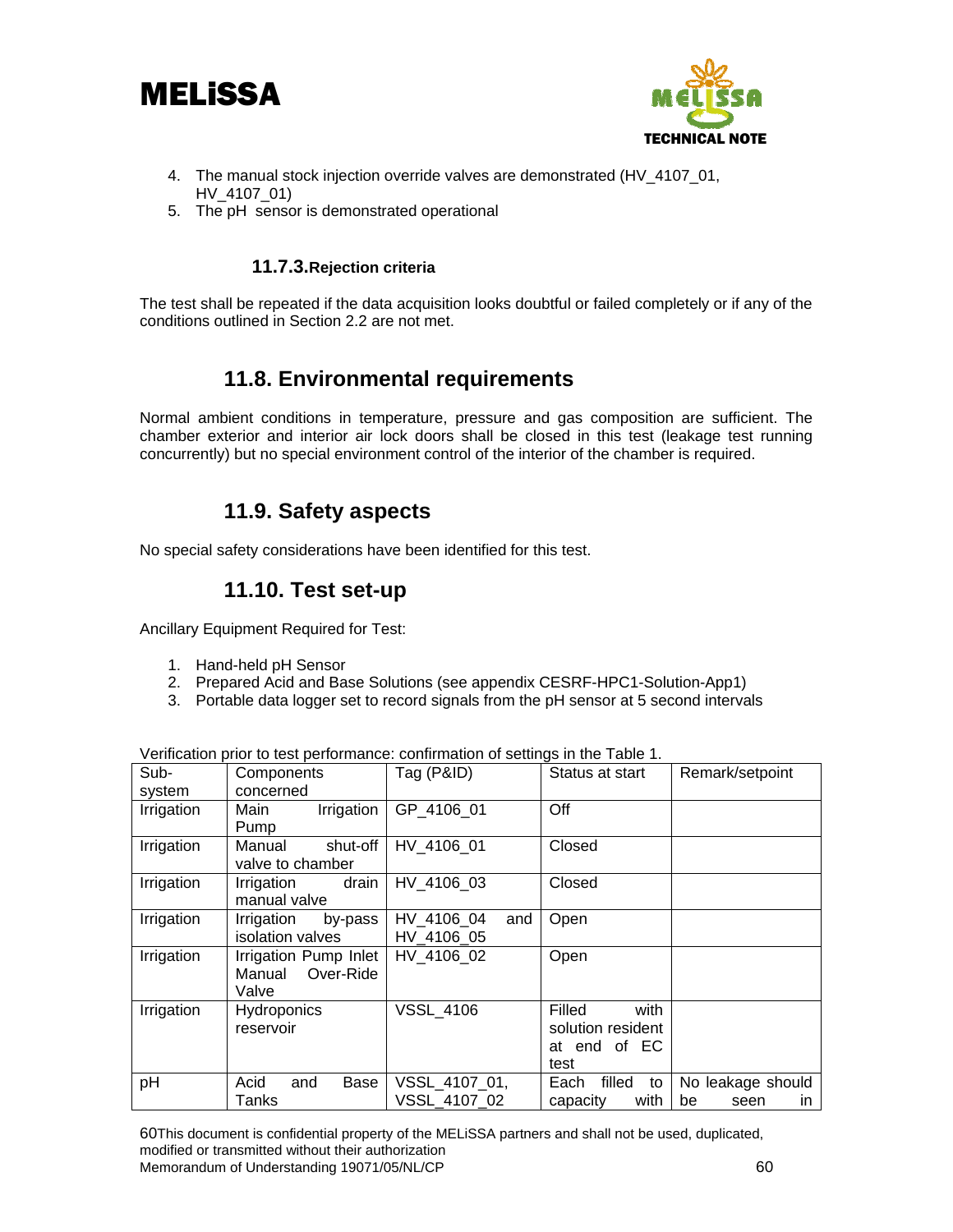

|    |                                                      |                           | During  <br>water.<br>filling,<br>the<br>containers<br>graduated<br>at<br>100<br>mL<br>intervals<br>and<br>1.3<br>the<br>delivered<br>mark<br>is hi-lighted | acid/base tanks or<br>allied<br>plumbing<br>lines    |
|----|------------------------------------------------------|---------------------------|-------------------------------------------------------------------------------------------------------------------------------------------------------------|------------------------------------------------------|
| pH | pH Sensor                                            | AT 4107 01                | Logging                                                                                                                                                     | Connected to data<br>logger at 5 second<br>intervals |
| pH | Acid<br>Base<br>and<br><b>Injection Solenoids</b>    | SV 4107 01,<br>SV_4107_02 | Closed                                                                                                                                                      |                                                      |
| pH | Acid<br>Base<br>and<br>Over-Ride<br>Manual<br>valves | HV 4107 01,<br>HV 4107 02 | Closed                                                                                                                                                      |                                                      |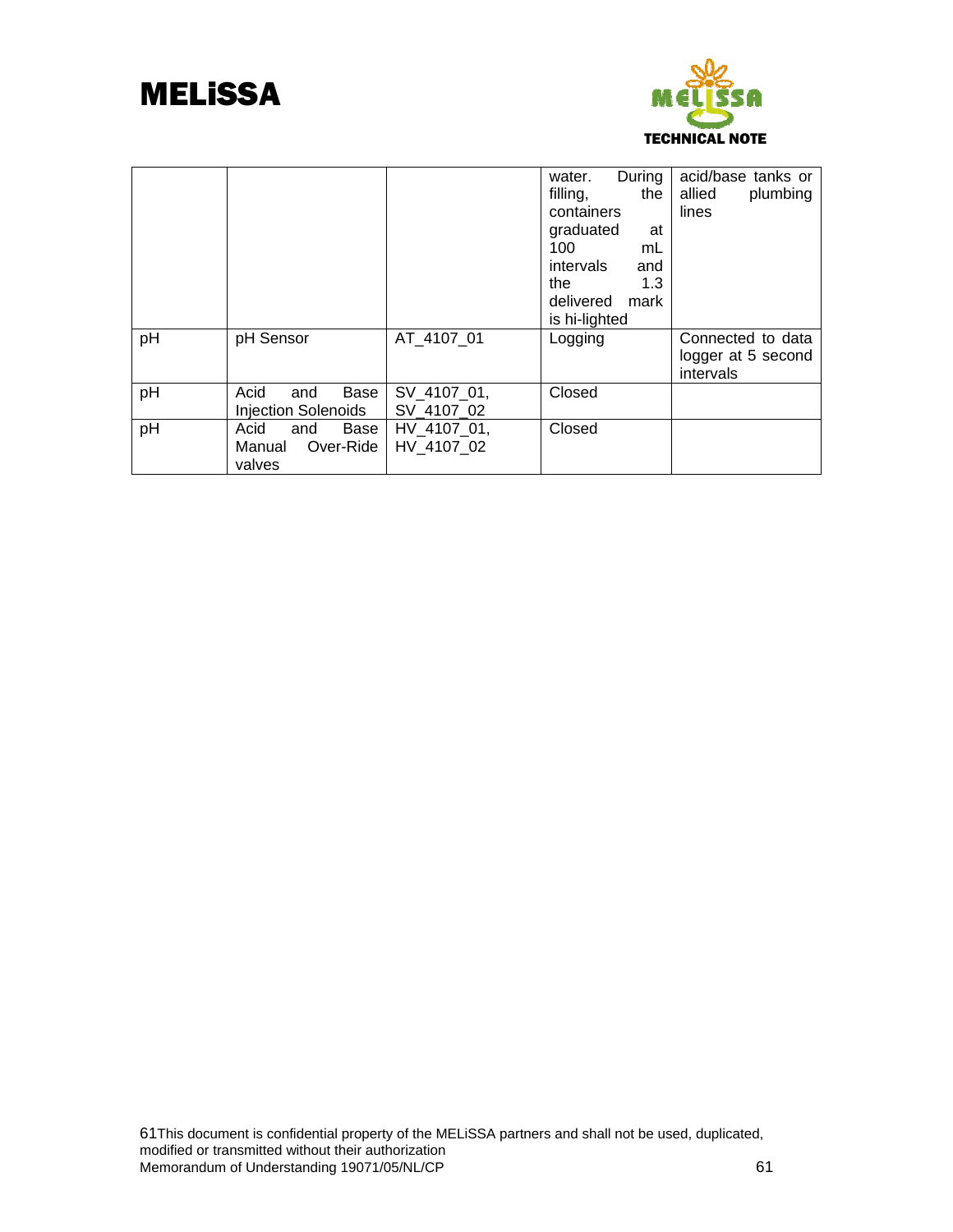

| Date:<br>Time: |                                                                                                   |                           | Test Engineer/operator:<br><b>ESA/UoG Representative:</b> |                                        |                |
|----------------|---------------------------------------------------------------------------------------------------|---------------------------|-----------------------------------------------------------|----------------------------------------|----------------|
| Seq            | Description                                                                                       | Required/Nomin            | Measur                                                    | Remarks/Calculation                    | Pass (P)/ Fail |
|                |                                                                                                   | al                        | ed/calcu                                                  |                                        | (F)            |
| Nb.            |                                                                                                   |                           | lated                                                     |                                        |                |
| $\overline{2}$ | The main irrigation pump is started and set to                                                    | GP 4106 01                |                                                           |                                        |                |
|                | maximum flow                                                                                      | is ON                     |                                                           |                                        |                |
| 3              | The operator confirms that there is flow of                                                       |                           |                                                           |                                        |                |
|                | water from the reservoir, through the irrigation                                                  |                           |                                                           |                                        |                |
|                | bypass valve and back to the reservoir                                                            |                           |                                                           |                                        |                |
| 4              | The operator confirms that the pH sensor                                                          | AT_4107_01                |                                                           |                                        |                |
|                | positioned on the by-pass line is logging and                                                     | reading near              |                                                           |                                        |                |
|                | reading near 7                                                                                    | 7                         |                                                           |                                        |                |
| 5              | The operator activates the Acid injection                                                         | SV_4107_01                |                                                           | Use manual switch at controller panel  |                |
|                | solenoid to open                                                                                  | is OPEN                   |                                                           |                                        |                |
| 6              | The operator opens the manual Acid Tank                                                           | HV_4107_01<br><b>OPEN</b> |                                                           | Set manual override switches for the   |                |
|                | injection valve to full aperture slowly so there<br>is flow from the acid tank into the reservoir |                           |                                                           | valve on the control panel to on.      |                |
| $\overline{7}$ | The operator allows approximately 1.3 L of                                                        | HV_4107_01                |                                                           | The operator records the time (in      |                |
|                | Acid solution to flow into the reservoir. The                                                     | <b>CLOSED</b>             |                                                           | seconds) to reach the various 100mL    |                |
|                | time required to provide 1.3L from the Acid                                                       | 1.3L<br>alter             |                                                           | delivered marks on the tank up to 1.3L |                |
|                | tank is recorded. The Acid Tank override                                                          | Acid                      |                                                           | delivered                              |                |
|                | valve is closed once 1.3L has been injected.                                                      | delivered<br>to           |                                                           |                                        |                |
|                |                                                                                                   | reservoir                 |                                                           |                                        |                |
|                | Confirm that the pH sensor readings                                                               |                           |                                                           |                                        |                |
|                | decrease during injection                                                                         | AT_4107_01                |                                                           |                                        |                |
|                |                                                                                                   | reading                   |                                                           |                                        |                |
|                |                                                                                                   | increasing                |                                                           |                                        |                |
|                |                                                                                                   |                           |                                                           |                                        |                |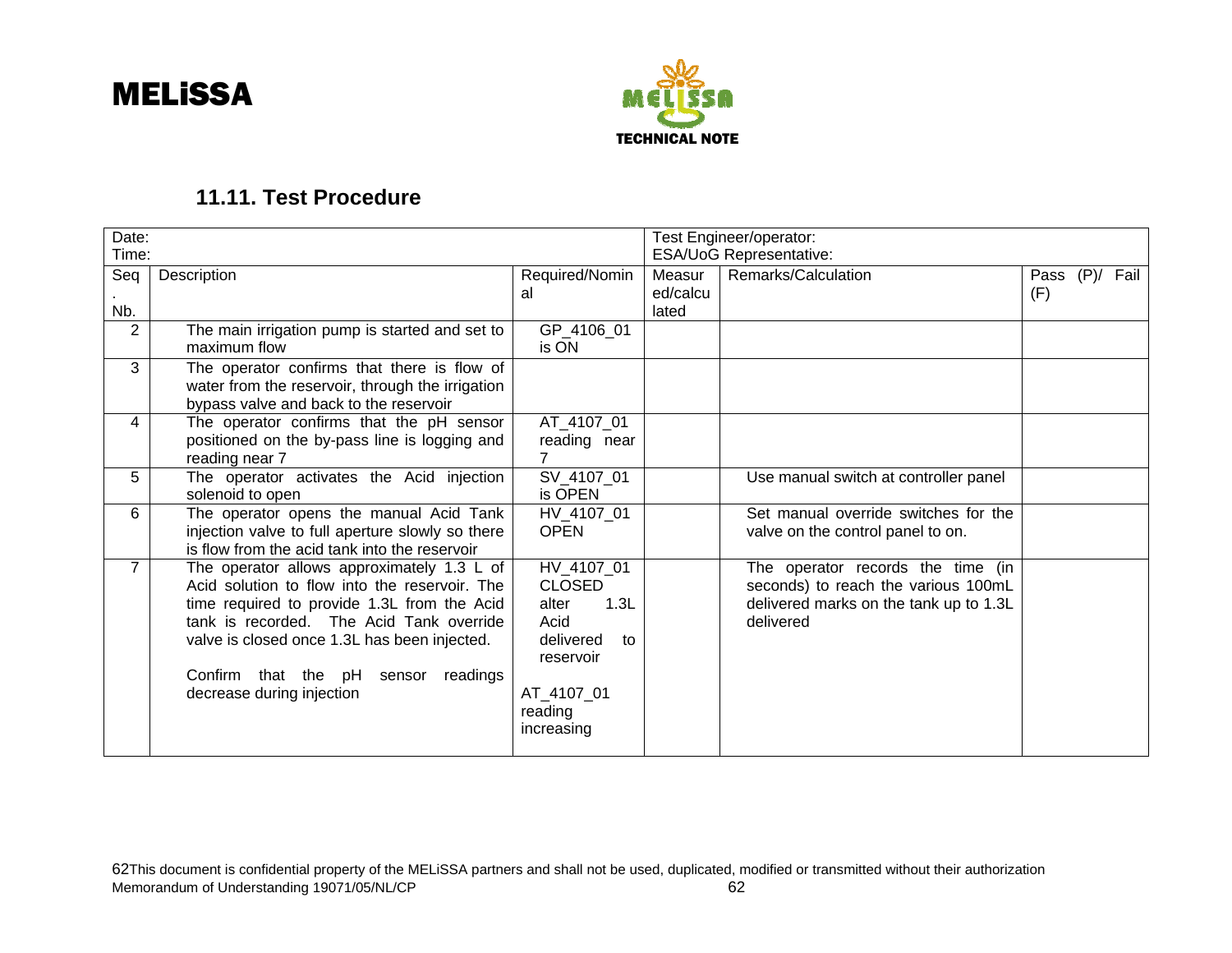



| 8  | The operator activates the Base injection<br>solenoid to open                                                                                                                                                                                                                                                  | SV_4107_02<br>is OPEN                                                                                                                     | Use manual switch at controller panel                                                                                                               |
|----|----------------------------------------------------------------------------------------------------------------------------------------------------------------------------------------------------------------------------------------------------------------------------------------------------------------|-------------------------------------------------------------------------------------------------------------------------------------------|-----------------------------------------------------------------------------------------------------------------------------------------------------|
| 9  | The operator opens the manual Base<br>injection override valve to full aperture slowly<br>so there is flow from the Base tank into the<br>reservoir                                                                                                                                                            | HV_4107_02<br><b>OPEN</b>                                                                                                                 | Set manual override switches for the<br>valve on the control panel to on.                                                                           |
| 10 | The operator allows approximately 1.3 L of<br>Base solution to flow into the reservoir. The<br>time required to provide 1.3L from the Base<br>tank is recorded.<br>The Base Tank override valve is closed once<br>1.3L has been injected.<br>Confirm that the pH sensor readings increase<br>during injection. | HV_4107_02<br><b>CLOSED</b><br>1.3L<br>alter<br><b>Stock</b><br>B.<br>delivered<br>to<br>resercoir<br>AT_4107_01<br>reading<br>increasing | The operator records the time (in<br>seconds) to reach the various 100mL<br>delivered marks on the tank up to 1.3L<br>delivered                     |
| 12 | The remaining solution in Base and Acid<br>tanks is removed and replaced with water to<br>the 1.3L capacity mark on the tanks                                                                                                                                                                                  |                                                                                                                                           | Use wet-dry vacuum to remove solution.                                                                                                              |
| 13 | The operator opens the manual Acid Tank<br>injection valve to full aperture slowly so there<br>is flow water from the Base tank into the<br>reservoir                                                                                                                                                          | HV_4107_01<br><b>OPEN</b>                                                                                                                 |                                                                                                                                                     |
| 14 | The operator allows the remaining volume of<br>water to flow into the reservoir. The time<br>required to activate the Acid low level tank<br>switch during injection is recorded. The<br>operator allows the Acid tank to drain to its<br>lowest level (after activation of the low level<br>switch)           |                                                                                                                                           | The operator records the time (in<br>seconds) to reach the various 100mL<br>delivered marks on the tank until the<br>low level switch is activated. |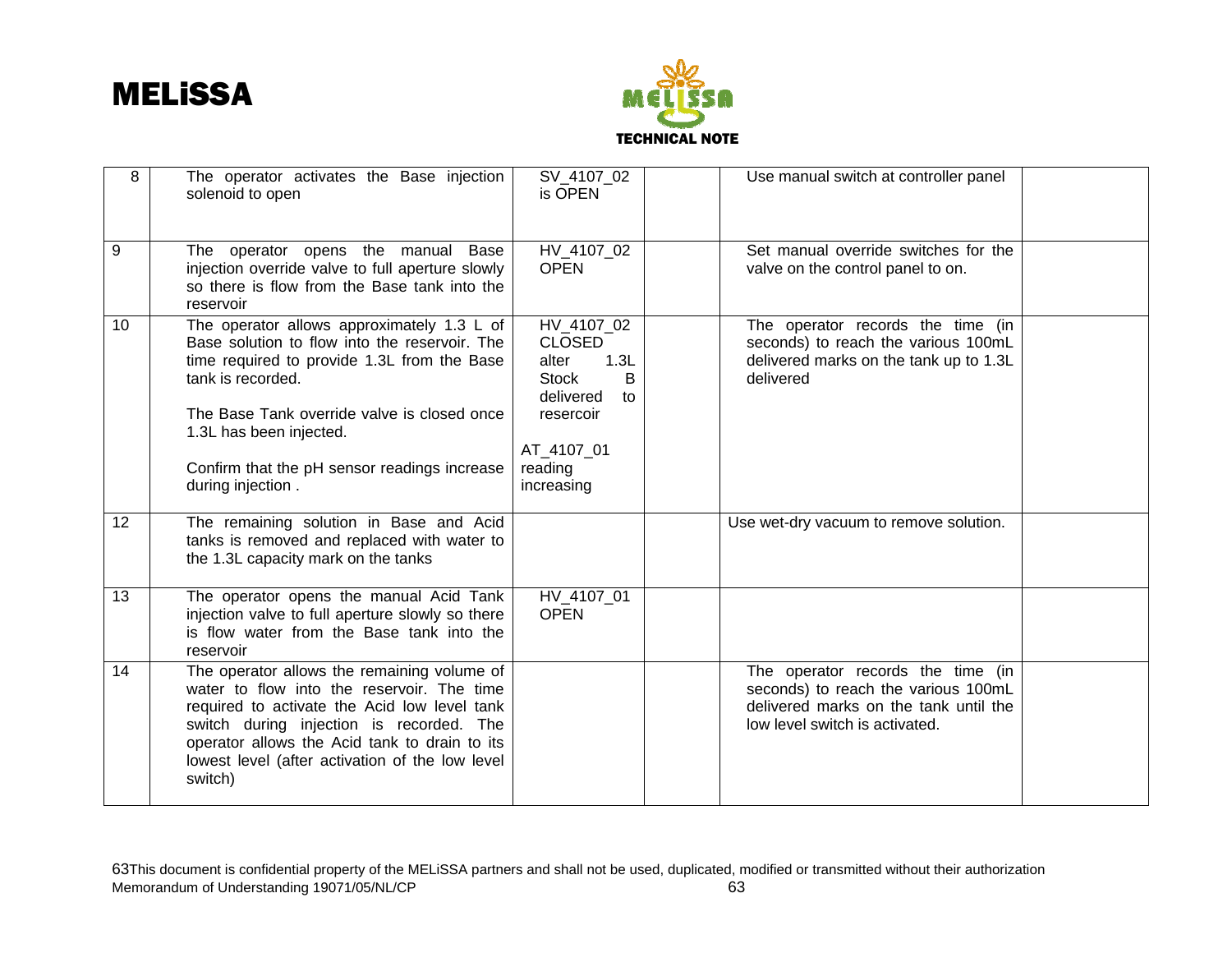



| 15 | The operator activates the Base injection<br>solenoid to open                                                                                                                                                                                                                                                 | SV 4107 02<br>is OPEN        |                                                                                                                                                     |  |
|----|---------------------------------------------------------------------------------------------------------------------------------------------------------------------------------------------------------------------------------------------------------------------------------------------------------------|------------------------------|-----------------------------------------------------------------------------------------------------------------------------------------------------|--|
| 16 | The operator opens the manual Base<br>injection override valve to full aperture slowly<br>so there is flow of the remaining water from<br>the Stock B tank into the reservoir                                                                                                                                 | HV_4107_02<br><b>OPEN</b>    |                                                                                                                                                     |  |
| 17 | The operator allows the remaining volume of<br>of water to flow into the reservoir. The time<br>required to activate the Base low level tank<br>switch during stock injection is recorded. The<br>operator allows the Base tank to drain to its<br>lowest level (after activation of the low level<br>switch) | LSL 4107 0<br>2 is activated | The operator records the time (in<br>seconds) to reach the various 100mL<br>delivered marks on the tank until the low<br>level switch is activated. |  |

To be competed in the annotated procedures document

| Seq<br>Nb. | f the modification<br>$\sim$<br>n.<br>.<br>. <b>DUULIDIUI</b> | Justification |
|------------|---------------------------------------------------------------|---------------|
|            |                                                               |               |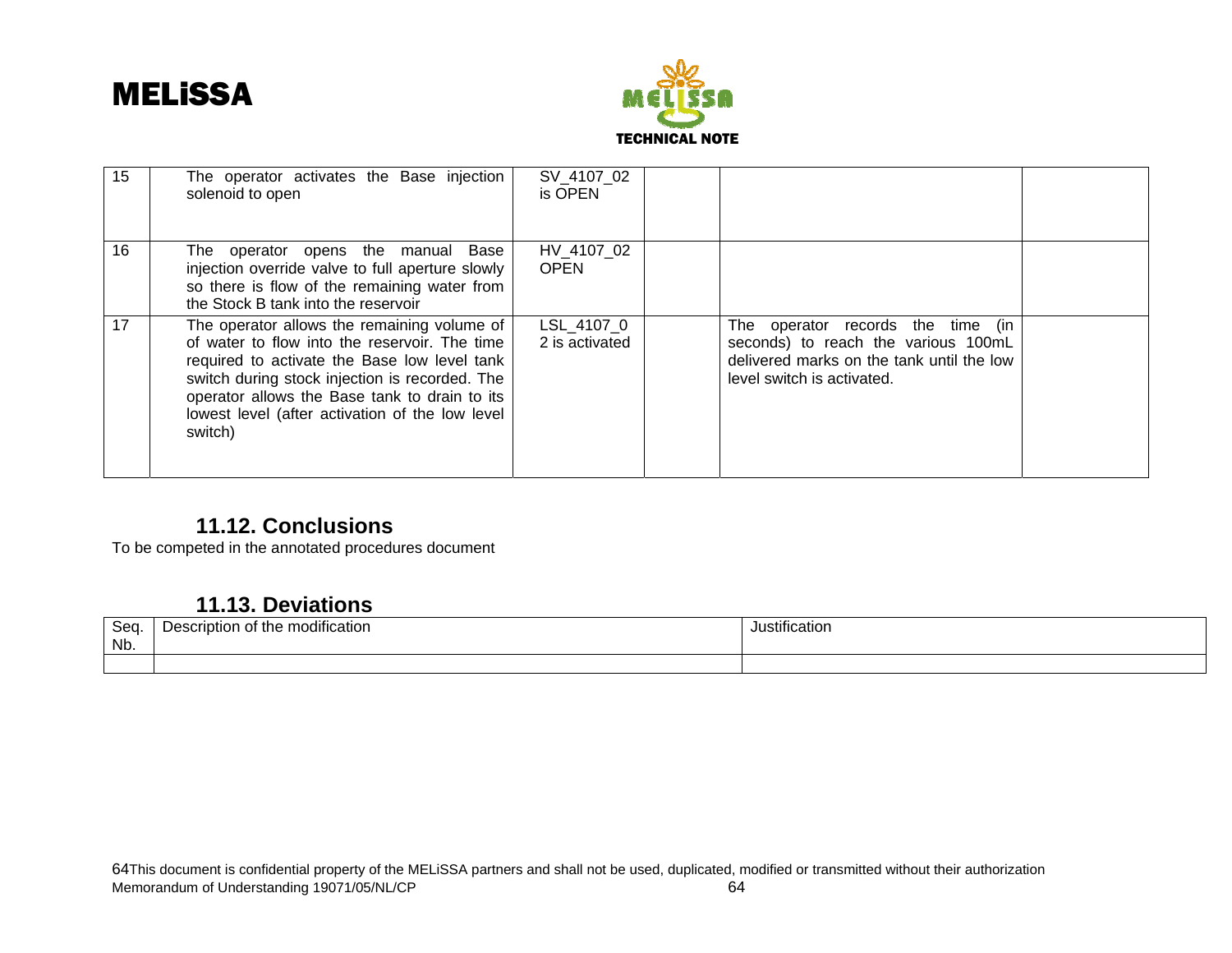



# **12. Irrigation Sub-System Functional Testing**

### **12.1. Procedure ID: CESRF-HPC1-IRRIGATION-FT**

### **12.2. Introduction**

The purpose of this test is to demonstrate the integrity of the nutrient reservoir and plumbing, to confirm equitable flow among water cascade spigots, and to ensure operation of the main irrigation pump and outlet flow sensor.

### **12.3. Acronyms used in this test plan procedure**

None

### **12.4. Applicable documents**

Technical Annex to SOW ref: TEC-MCT/2005/3466/In/CP TN 85.71 including P&ID

### **12.5. Data Log File Name:**

CESRF\_HPC1\_IRRIGATION\_FT.txt

### **12.6. Parts Tested (P&ID Reference):**

- 1. GP\_4106\_01 (Main Irrigation Pump)
- 2. FT\_4106\_01 (Irrigation Flow Sensor)
- 3. HV\_4106\_01 (Manual shutoff to chamber
- 4. Irrigation manifold in chamber
- 5. HV\_4106\_02 (Irrigation Pump Inlet Manual Override)
- 6. HV\_4106\_03 (Irrigation Drain Manual Override)
- 7. HV\_4106\_04 and HV\_4106\_05 (Irrigation By-pass Isolation Valves)

8. HV\_4106\_05, HV\_4106\_06, HV\_4106\_7, HV\_4106\_8 (Manifold Balancing Ball Valves) VSSL\_4106 (Nutrient Reservoir)

### **12.7. Acceptance/rejection criteria**

#### **12.7.1.General**

The test shall be repeated if the data acquisition looks doubtful or failed completely The test is considered successful when the conditions in Section 2.2 are met

#### **12.7.2.Acceptance criteria**

1. The test is not considered successful if there are any fluid leaks along the irrigation lines of in the reservoir

2. The test is not successful if the flow rate among spigots deviates for than 10%

3. The irrigation flow sensor is non-responsive

4. Any of the manual valves are not properly opened and closed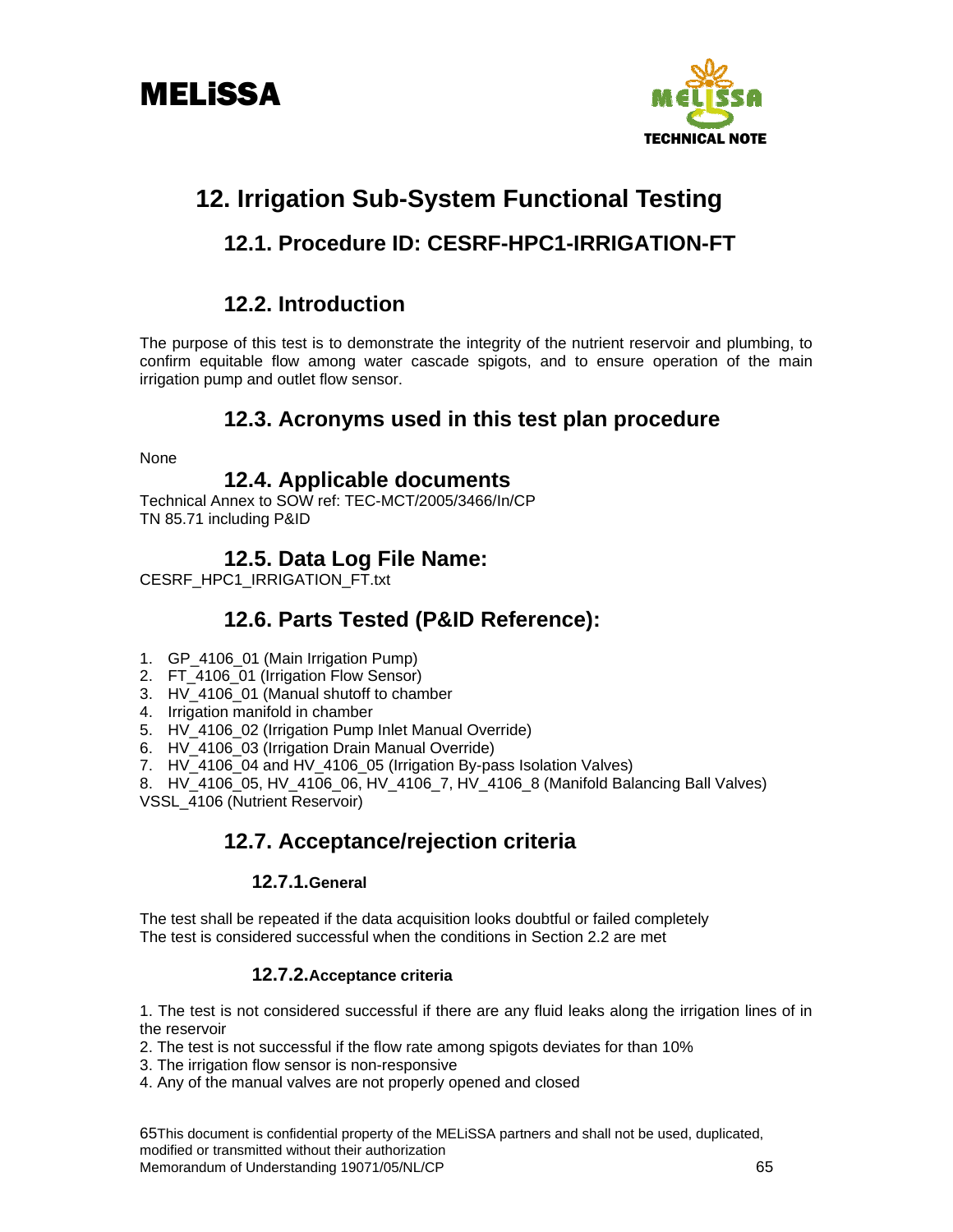



#### **12.7.3.Rejection criteria**

The test fails if any of the conditions for test success noted above are not met.

### **12.8. Environmental requirements**

Normal ambient conditions in temperature, pressure and gas composition are sufficient.

### **12.9. Safety aspects**

No specific safety aspects are noted

### **12.10. Test set-up**

Ancillary Equipment Required for Test:

Verification prior to test performance: confirmation of settings in the Table 1.

| Sub-system | Components concerned | Tag (P&ID)                              | Status at start            | Remark/setpoint |
|------------|----------------------|-----------------------------------------|----------------------------|-----------------|
| Irrigation | Nutrient reservoir   | VSSL 4106 01                            | with 160L of tap<br>Filled |                 |
|            |                      |                                         | water                      |                 |
| Irrigation | All manual valves    | All HV series valves in All valves open |                            |                 |
|            |                      | 4106 are open                           |                            |                 |
| Irrigation | Flow Sensor          | FT 4106 01                              | <b>Factory calibrated</b>  |                 |

| Date:<br>Time: |             |                      | Test Engineer/operator: | <b>ESA/UoG Representative:</b>                                                    |                    |
|----------------|-------------|----------------------|-------------------------|-----------------------------------------------------------------------------------|--------------------|
| Seq<br>Nb.     | Description | Required/Nomi<br>nal | Measured/<br>calculated | Remarks/Calculation<br>(raw I<br>data are expected as well as<br>their treatment) | Pass $(P)/Fail(F)$ |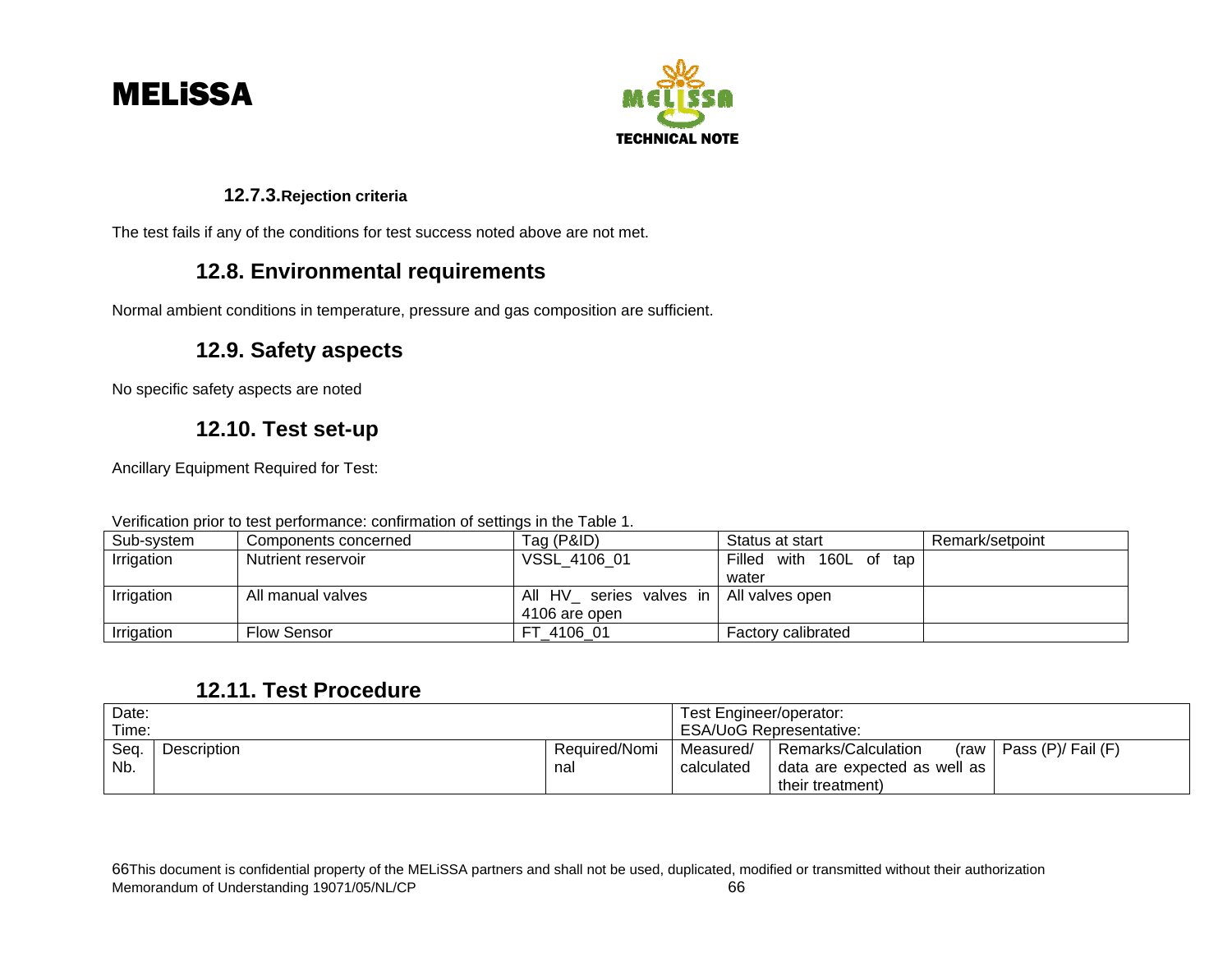



| $\mathbf 1$    | Set irrrigation pump speed controller to 100%           | Maximum          |                                  |  |
|----------------|---------------------------------------------------------|------------------|----------------------------------|--|
|                |                                                         | speed            |                                  |  |
| $\sqrt{2}$     | Activate irrigation pump                                | GP_4106_01 is    |                                  |  |
|                |                                                         | <b>ON</b>        |                                  |  |
| 3              | Confirm reading of irrigation flow sensor               | FT 4106 01       |                                  |  |
|                |                                                         | reading          |                                  |  |
| $\overline{4}$ | Turn off irrigation pump                                | GP_4106_01 is    |                                  |  |
|                |                                                         | <b>OFF</b>       |                                  |  |
| 5              | Open air lock doors                                     | Air lock open    |                                  |  |
| $\overline{6}$ | Plug all growing trays with rubber stoppers (supplied)  | Growing<br>trays |                                  |  |
|                |                                                         | plugged          |                                  |  |
| $\overline{7}$ | Activate irrigation pump for 5 minutes, not allowing    | GP 4106 01 is    |                                  |  |
|                | water from spigots to drain from growing trays          | ON<br>for<br>5   |                                  |  |
|                | (manual timing)                                         | minute           |                                  |  |
| 8              | Shut off irrigation pump                                | GP_4106_01 is    |                                  |  |
|                |                                                         | <b>OFF</b>       |                                  |  |
| 9              | Measure height of water in growing trays                |                  | Height of water in each          |  |
|                |                                                         |                  | growing tray should not          |  |
|                |                                                         |                  | deviate more than 10% to         |  |
|                |                                                         |                  | indicate equitable Ifow          |  |
| 10             | Turn on irrigation pump                                 | GP 4106 01 is    |                                  |  |
|                |                                                         | <b>ON</b>        |                                  |  |
| 11             | Adjust speed of irrigation pump to 80% by manually      |                  |                                  |  |
|                | turning the speed adjustment on the pump controller     |                  |                                  |  |
|                | box                                                     |                  |                                  |  |
| 12             | Record flow sensor reading                              | FT 4106 01       |                                  |  |
| 13             | Repeat steps 11 and 12 for 60%, 40%, 20% and 0%         |                  | Calibration curve for irrigation |  |
|                | of full speed. Record corresponding flow.               |                  | pump                             |  |
| 14             | Create look-up table for irrigation pump (as % of full  |                  |                                  |  |
|                | speed) speed against realized flow                      |                  |                                  |  |
| 15             | Open and close all manual valves. Ensure ball valves    |                  |                                  |  |
|                | isolate or open flow along irrigation line as required  |                  |                                  |  |
| 16             | By manually manipulating (rotating) the irrigation flow |                  |                                  |  |
|                | sensor, confirm signal is sent by sensor                |                  |                                  |  |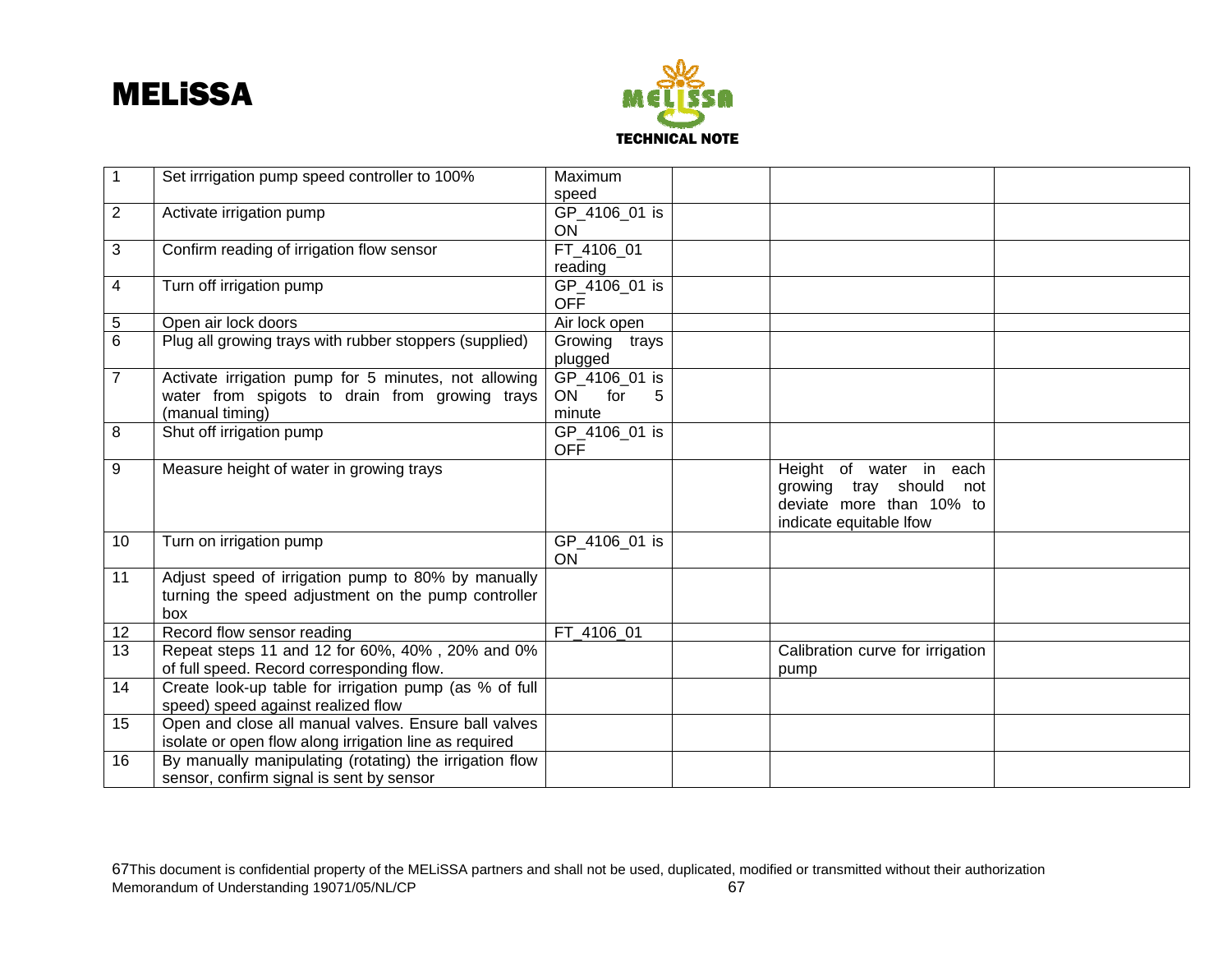



To be competed in the annotated procedures document

| $S_{\Omega}$<br>oca<br>Nb. | <br>modification<br>Description<br>:the | $\cdots$<br>ıtıcatıor<br>ictit |
|----------------------------|-----------------------------------------|--------------------------------|
|                            |                                         |                                |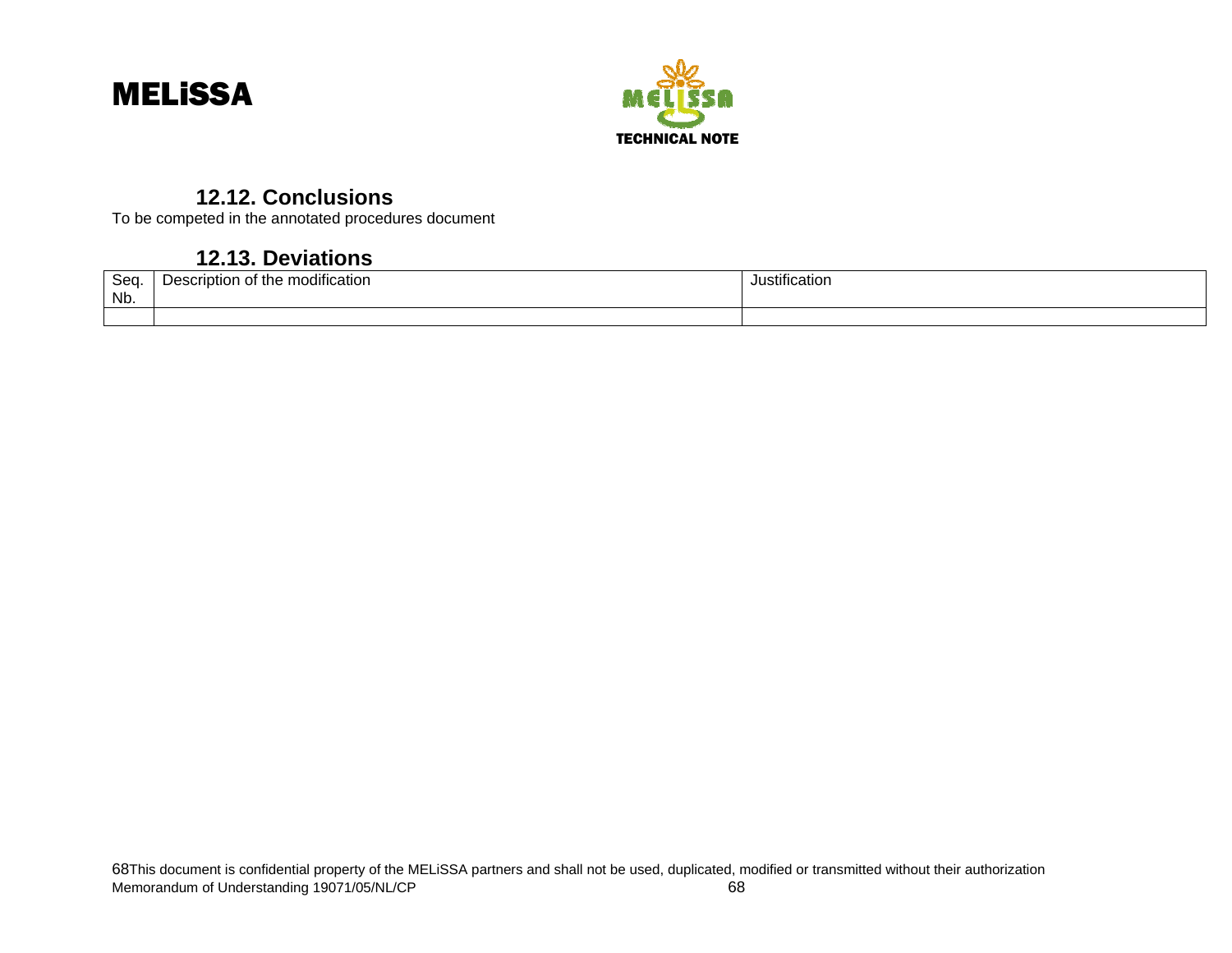



## **13. Sub-System Functional Testing**

**13.1. Procedure ID: CESRF-HPC1- TEMPERATURE/HUMIDITY-FT** 

### **13.2. Introduction**

The purpose of this test is to confirm operation of the growing volume temperature and humidity sensors, the fluid integrity of both the hot and chilled water coils and service lines, confirmation of operation of the 3 way proportional valves and the functionality of temperature sensors positioned on the coils and water service inlet and exit lines.

### **13.3. Acronyms used in this test plan procedure**

None

### **13.4. Applicable documents**

Technical Annex to SOW ref: TEC-MCT/2005/3466/In/CP TN 85.71 including P&ID

### **13.5. Data Log File Name:**

CESRF-HPC1-TEMPERATURE/HUMIDITY-FT.txt

### **13.6. Parts Tested (P&ID Reference):**

TT 4112 04 - 012 (Growing volume temperature sensors) AT 4112  $01 - 03$  and TT 4112  $01 - 03$  (growing volume humidity and temperature sensors) S3CV\_4112\_01 and S3CV\_4112\_02 (water service line control valves) TT\_4112\_13 - \_18 (water service line entry and exit temperature sensors, coil surface temperature sensors)

### **13.7. Acceptance/rejection criteria**

#### **13.7.1.General**

The test shall be repeated if the data acquisition looks doubtful or failed completely The test is considered successful when the conditions in Section 2.2 are met

#### **13.7.2.Acceptance criteria**

The functional test is deemed successful if:

- all temperature sensors (TT\_4112\_Series) are shown to be functional
- all humidity sensors are shown to be functional
- The proportional valves may be opened with induction from external signal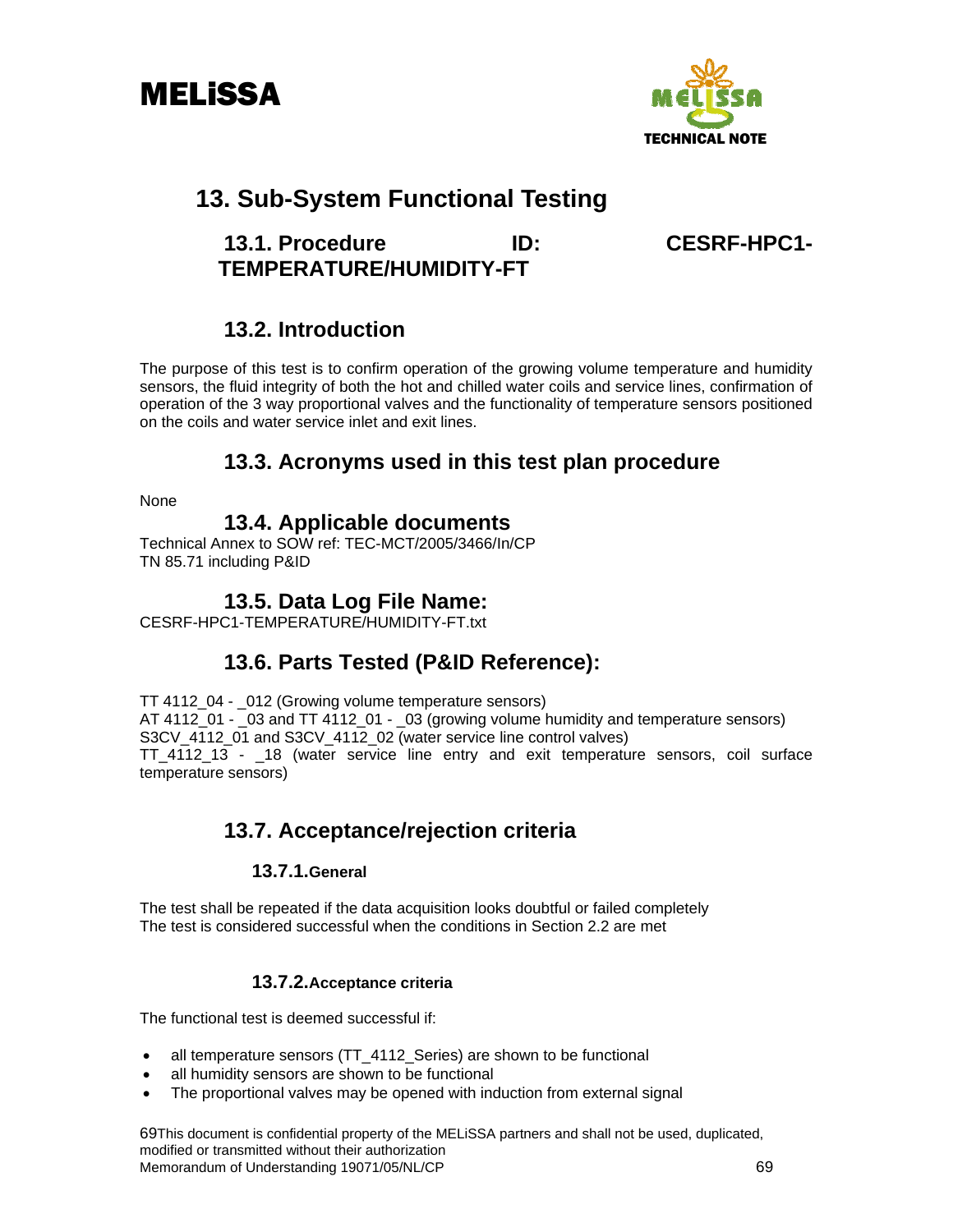



• Condensate freely drains into from the collection pan into the condensate collection reservoir

#### **13.7.3.Rejection criteria**

The test has failed if any of the conditions above are not met

## **13.8. Environmental requirements**

Normal ambient conditions in temperature, pressure and gas composition are sufficient.

## **13.9. Safety aspects**

No special safety issues have been identified for this tst.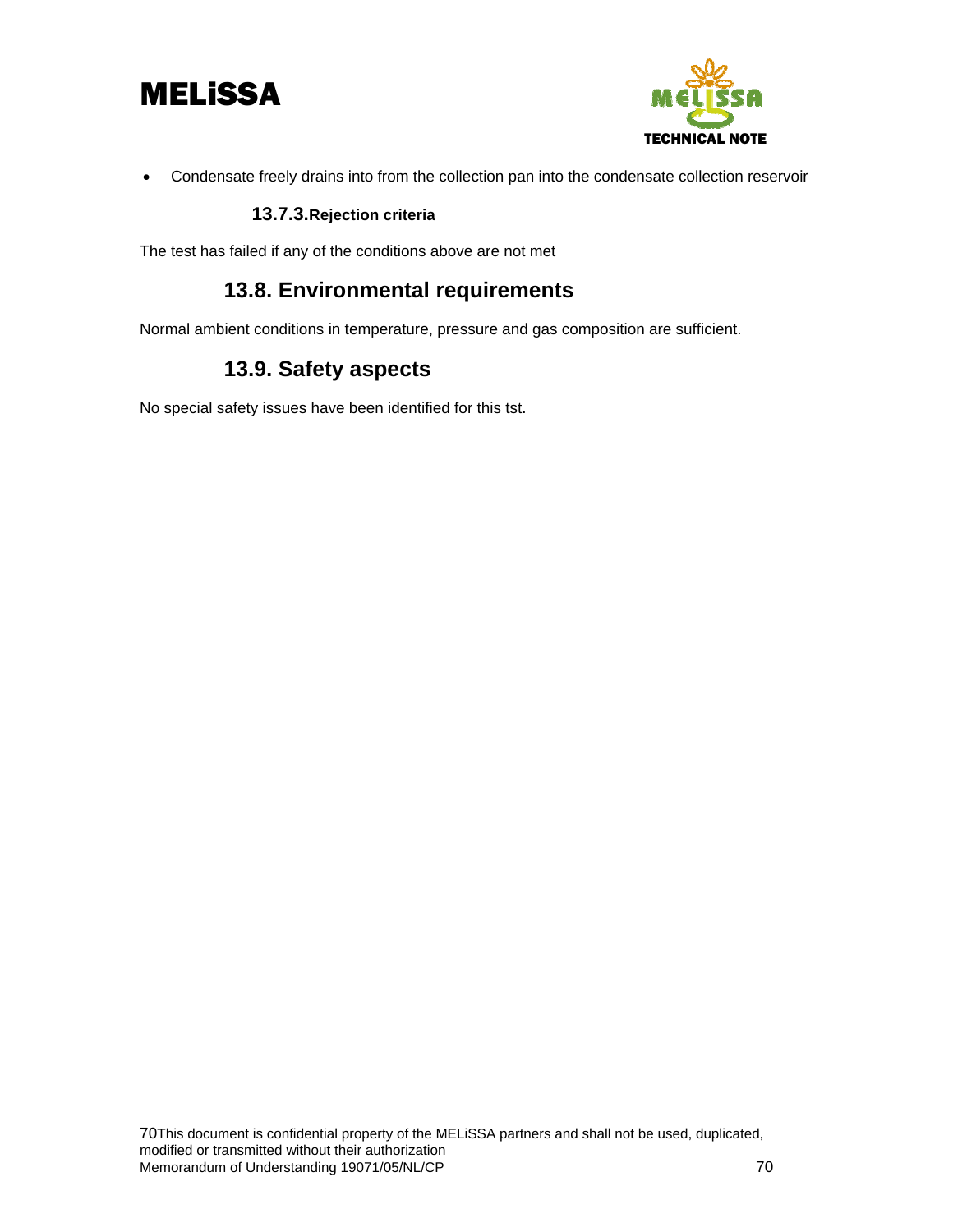



## **13.10. Test set-up**

Verification prior to test performance: confirmation of settings in the Table 1.

| Sub-system | Components concerned | (P&ID)<br>lad                             | Status at start | Remark/setpoint |
|------------|----------------------|-------------------------------------------|-----------------|-----------------|
| Air-Flow   | <b>Blower/VFD</b>    | <b>BLWR</b><br>01<br>111                  | Running at 60Hz |                 |
|            |                      | MVIET<br>01<br>,,,,,<br><b>IVIV</b><br>-- |                 |                 |

## **13.11. Test Procedure**

| Date:          |                                                         | Test Engineer/operator: |                                |                              |                    |
|----------------|---------------------------------------------------------|-------------------------|--------------------------------|------------------------------|--------------------|
| Time:          |                                                         |                         | <b>ESA/UoG Representative:</b> |                              |                    |
| Seq.           | Description                                             | Required/Nomi           | Measured/                      | Remarks/Calculation<br>(raw  | Pass (P)/ Fail (F) |
| Nb.            |                                                         | nal                     | calculated                     | data are expected as well as |                    |
|                |                                                         |                         |                                | their treatment)             |                    |
|                | Open facility supply to chilled water coil and slowly   |                         |                                |                              |                    |
|                | (manually) open chilled water proportional valve fully  |                         |                                |                              |                    |
|                | (S3CV_4112_01)                                          |                         |                                |                              |                    |
| $\overline{2}$ | Confirm TT 4112 13 indicates chilled water flow         |                         |                                |                              |                    |
| 3              | Confirm chilled water flow through coil by depressions  |                         |                                | Confirm by visual inspection |                    |
|                | of $TT_4112_14$ reading                                 |                         |                                | that no leaks exist in the   |                    |
|                |                                                         |                         |                                | water supply lines of in the |                    |
|                |                                                         |                         |                                | coil                         |                    |
| 4              | Confirm flow out of coil and into water return line to  |                         |                                |                              |                    |
|                | facility by depression of TT_4112_15 reading            |                         |                                |                              |                    |
| 5              | Open facility supply to hot water coil and slowly       |                         |                                | Confirm by visual inspection |                    |
|                | (manually) open hot water proportional valve fully      |                         |                                | that no leaks exist in the   |                    |
|                | (S3CV_4112_02)                                          |                         |                                | water supply lines of in the |                    |
|                |                                                         |                         |                                | coil                         |                    |
| 6              | Confirm TT_4112_16 indicates hot water flow (raise in   |                         |                                |                              |                    |
|                | temperature)                                            |                         |                                |                              |                    |
|                | Confirm hot water flow through hot coil by increases in |                         |                                |                              |                    |
|                | TT_4112_17 reading                                      |                         |                                |                              |                    |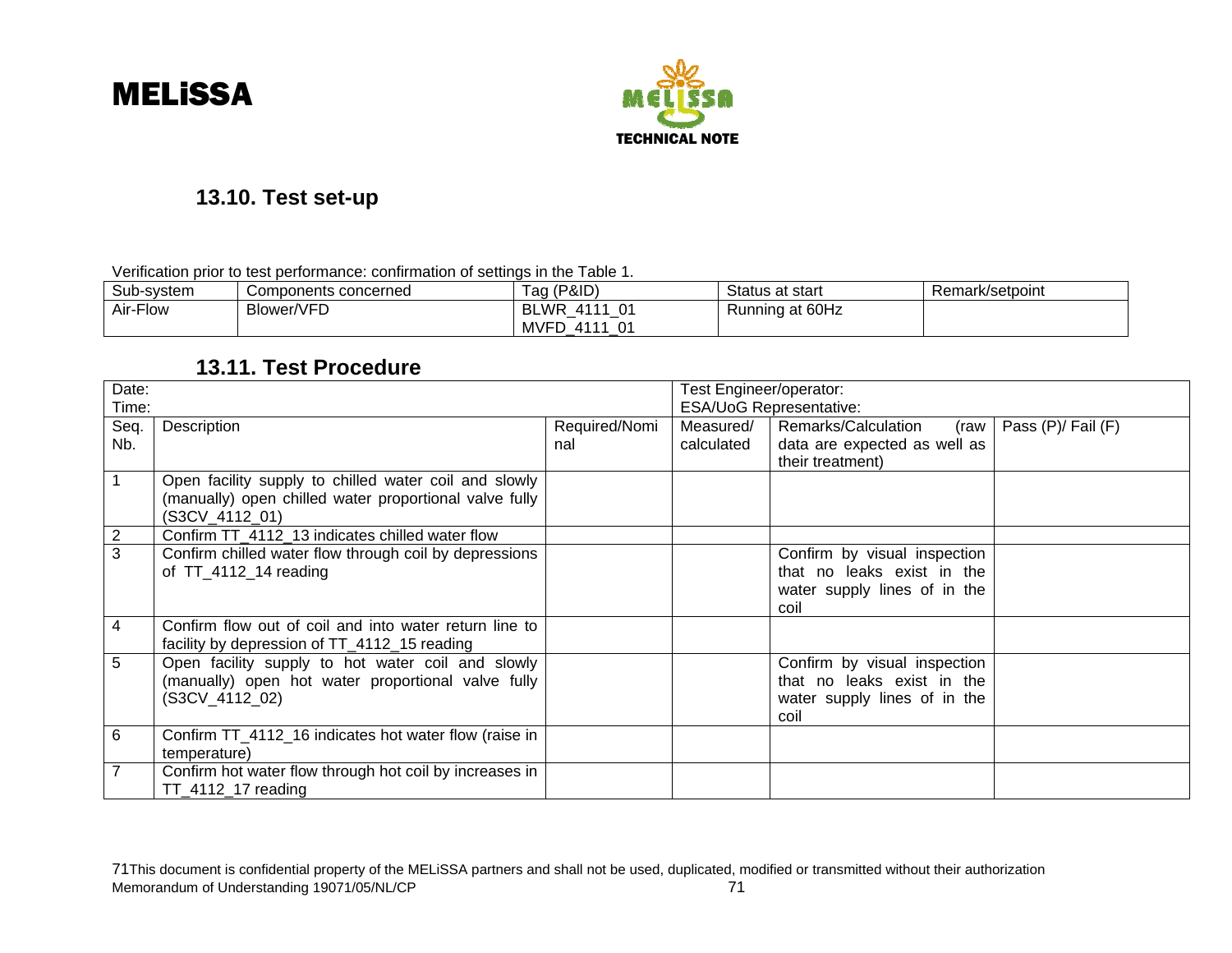



| 8                 | Confirm flow out of coil and into hot water return line  |                                 |  |
|-------------------|----------------------------------------------------------|---------------------------------|--|
|                   | to facility with rise in TT_4112_18 reading              |                                 |  |
| 9                 | Fully<br>close hot water<br>valve<br>proportional        |                                 |  |
|                   | (S3CV_4112_02)                                           |                                 |  |
| 10 <sup>°</sup>   | Activate blower and VFD (full speed)                     |                                 |  |
| 11                | Manually record temperature sensor readings in           |                                 |  |
|                   | chamber growing volume (TT_4112_04 to _012)              |                                 |  |
| $12 \overline{ }$ | Allow for air circulation passed chilled water coil for  |                                 |  |
|                   | five minutes                                             |                                 |  |
| 13                | Manually record temperature sensor readings in           |                                 |  |
|                   | chamber growing volume and confirm reading of            |                                 |  |
|                   | cooler temperatures (TT_4112_04 to _012)                 |                                 |  |
| 14                | Using a misting bottle the operator humidifies the       | 0f<br>Open<br>exterior<br>door  |  |
|                   | main growing volume                                      | chamber to gain access          |  |
| 15                | Confirm increased humidity readings by humidity          |                                 |  |
|                   | sensors (AT_4112_01 to _03)                              |                                 |  |
| 16                | In the humid environment, water should passively         |                                 |  |
|                   | condense on the coil                                     |                                 |  |
| 17                | Confirm collection of water on the condensate tray       | Confirm<br>that no leakage      |  |
|                   | and passive drain into to condensate reservoir           | condensate<br>occurs<br>on      |  |
|                   |                                                          | drainage line or tank by visual |  |
|                   |                                                          | inspection                      |  |
| 18                | To save time, the user manually fills the condensate     | Confirm activation of hi level  |  |
|                   | collection reservoir to activate the condensate hi level | switch                          |  |
|                   | switch (LSH_4110_02)                                     |                                 |  |
| 19                | Manually<br>activate<br>the<br>condensate<br>pump        |                                 |  |
|                   | (GP_4110_01) to drain the condensate reservoir until     |                                 |  |
|                   | the low level switch is activated (LSL_4110_02)          |                                 |  |

### **13.12. Conclusions**

To be competed in the annotated procedures document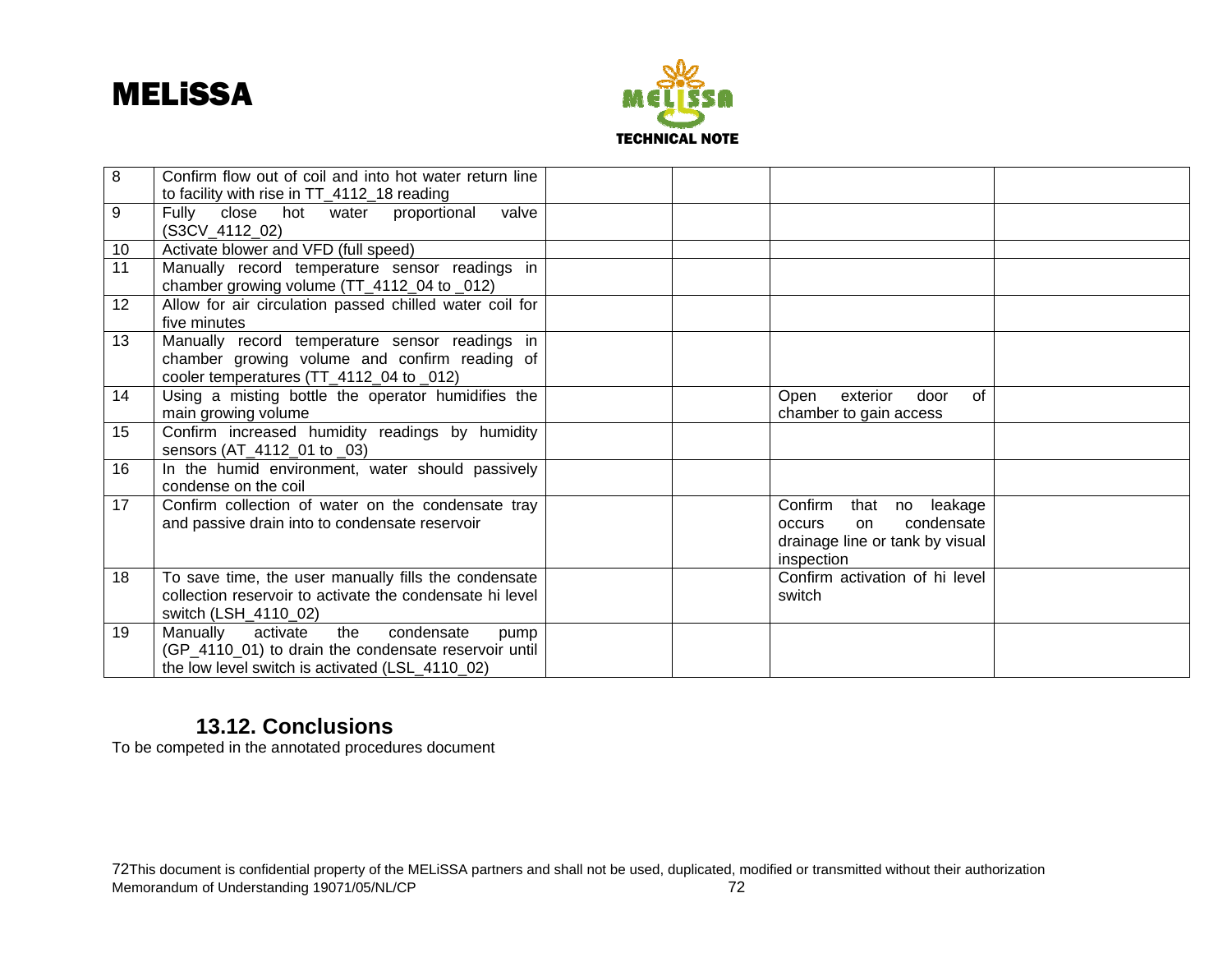



### **13.13. Deviations**

| Seq.<br>Nb. | <br>i of the modification<br>iptior<br>nn/<br>יכסע | .<br>stification. |
|-------------|----------------------------------------------------|-------------------|
|             |                                                    |                   |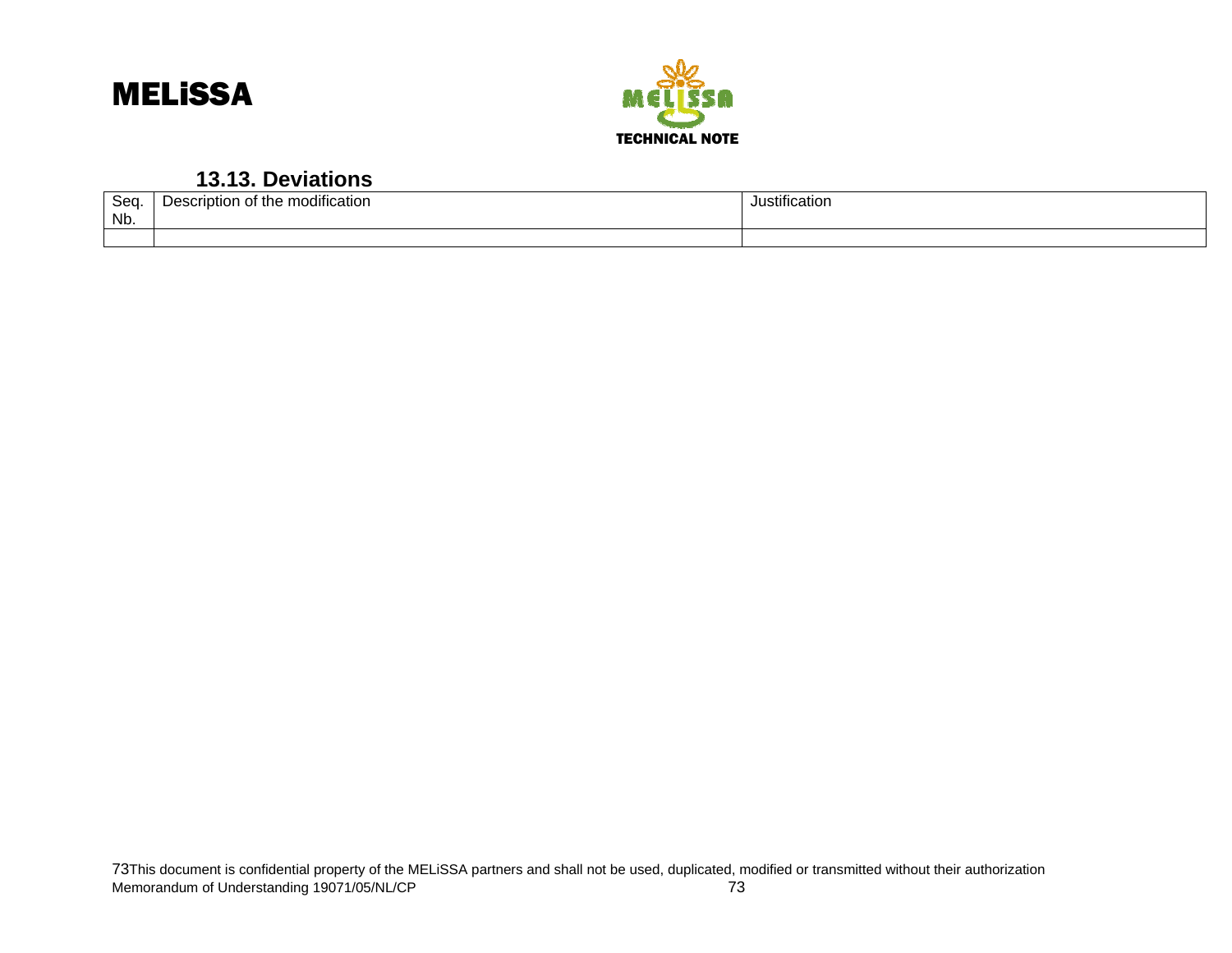



# **14. Control and Operational Tests**

## **14.1. Procedure ID: CESRF-HPC1-PROFILE - OT**

## **14.2. Introduction**

The aim of this test is to demonstrate the operation of the chamber under control. The test confirms sensor reading at the controller and confirms signals are properly sent to actuators. The test procedures follow general start-up of the chamber and uses a 48 hour profile test to span a range of operational environmental conditions. Acceptance criteria for the test is based on the environment control requirements defined in Section 2.0 above.

## **14.3. Acronyms used in this test plan procedure**

None

## **14.4. Applicable documents**

Technical Annex to SOW ref: TEC-MCT/2005/3466/In/CP TN 85.71 including P&ID

## **14.5. Video Log File Names:**

CESRF\_HPC1\_Exterior\_Door\_A\_Operation\_and\_Tray\_Mounting.mpeg CESRF\_HPC1\_Exterior\_Door\_C\_Operation\_and\_Tray\_Mounting.mpeg

## **14.6. Acceptance/rejection criteria**

### **14.6.1.General**

The test shall be repeated if the data acquisition looks doubtful or failed completely

The test is considered successful when the conditions in the section below are met:

### **14.6.2.Acceptance criteria**

- 1. The controller reads exterior air lock door switches ZS\_4100\_01, ZS\_4100\_02, ZS 4101 01 and ZS 4101 02 when the door is open
- 2. The controller properly executes the purge sequence override in the event of door open signal
- 3. The controller reads the air lock pressure sensor PT\_4102\_01 and reads pressure switch PS\_4102\_01 and PS\_4103\_01
- 4. The controller properly executes the purge sequence with user initiation at the controller (manual start)
- 5. The controller detects manual induction of air-lock overpressure and responds with deactivation of SV\_4102\_01 and SV\_4013\_01 purge-in solenoids
- 6. The controller properly executes the photoperiod defined by the user for the profile test, which includes serial activation of lamp strings
- 7. The controller logs readings from all PAR sensors (RT 4104 01 through RT 4104 03) at the specified interval
- 8. The controller activates all lamp loft fans when PAR sensors indicate any lamp string is on and confirmation of lamp loft fans is made by the controller

74This document is confidential property of the MELiSSA partners and shall not be used, duplicated, modified or transmitted without their authorization Memorandum of Understanding 19071/05/NL/CP 74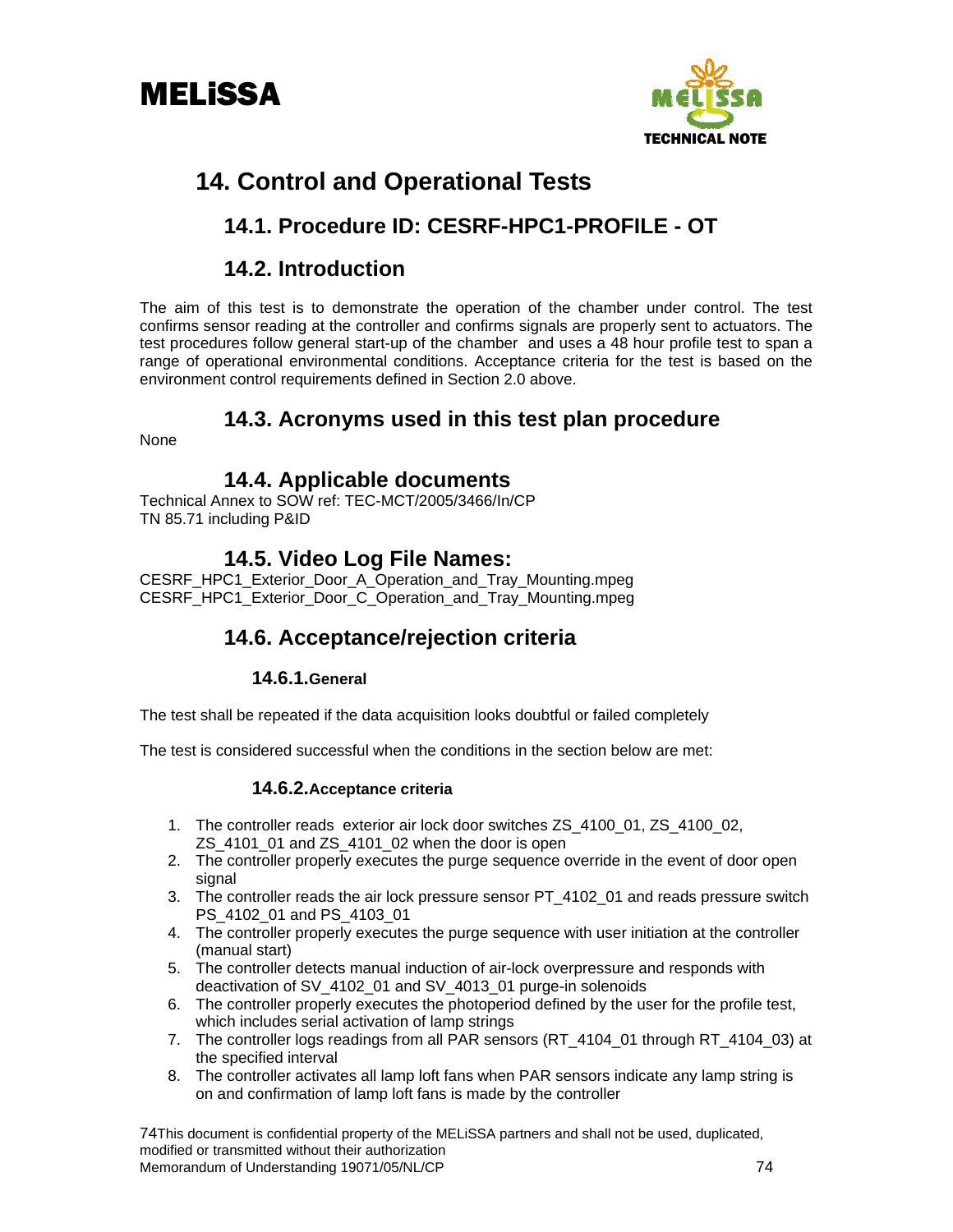

- 9. The controller properly logs lamp loft temperatures (TT\_4105\_01 through TT\_4105\_03)
- 10. The lamp loft temperature remains below 35 ºC when lamps are on
- 11. The controller signals a high lamp loft temperature alarm in response to readings from TT\_4105\_01 through TT\_4105\_03 and user defined alarm threshold
- 12. The controller activates the main irrigation pump in accordance with the defined irrigation period (which may be selected to be less than 24 hrs or to match the photoperiod)
- 13. The controller logs nutrient flow sensor FT\_4106\_01 and that flow is greater than 0.2L per minute
- 14. Confirmation of pH sensor log AT\_4107\_01 at the controller
- 15. The controller reads of acid and base tank low level sensors (LSL\_4107\_01 and LSL 4107, 02) when fluid in acid and base tanks is at low levels
- 16. The controller activates acid and base injection solenoids in cases where actual solution pH is different from demand levels defined in the profile test
- 17. A calibration curve of acid/base solution delivery as a function of acid/base vessel volume is obtained
- 18. The controller activates hi and low pH alarms when actual pH is beyond demand and tolerance
- 19. Confirmation of EC sensor log AT\_4108\_01 at the controller
- 20. Confirmation of controller read of stock A and stock B tank low level sensors (LSL\_4108\_01 and LSL\_4108\_02)
- 21. Confirmation of controller activation of stock injection solenoids by the controller (SV\_4108\_01 and SV\_4108\_02)
- 22. Calibration of solenoid opening time for EC control
- 23. Profile tests of EC control in maintenance of modified Hoagland's solution (EC Demand +/- 0.05 dS/m)
- 24. Induction of hi/low EC alarms
- 25. Induction and test of hi/low stock tank volume alarms
- 26. Confirmed activation of condensate drain procedure by the controller
- 27. Hi/low temperature alarm states are activated at the controller
- 28. Hi/low humidity alarm states are activated at the controller
- 29. Activation of condensate collection tank hi/low alarms and activation of condensate pump by the controller
- 30. Observed chamber temperature does not deviate by more than  $0.5 \degree C$  at any time during the period of the profile test, in the absence of a crop
- 31. Confirmation of controller induction of hi CO2 alarm states during the day period (i.e. when CO2 concentration exceeds demand by more than tolerance by a user defined specified period of time)
- **32.** Observed chamber CO2 concentration does not deivate by more than 100 ppm during the day periods defined in the profile test period (i.e. when compensatory CO2 injections are active)
- **33.** The controller successfully logs O2 concentration

#### **14.6.3.Rejection criteria**

The test, in its entirety, or relevant sections of the test shall be repeated if the data acquisition looks doubtful , the controller does not initiate alarms as expected or control is not within specified tolerance limits, as defined in the section above.

## **14.7. Environmental requirements**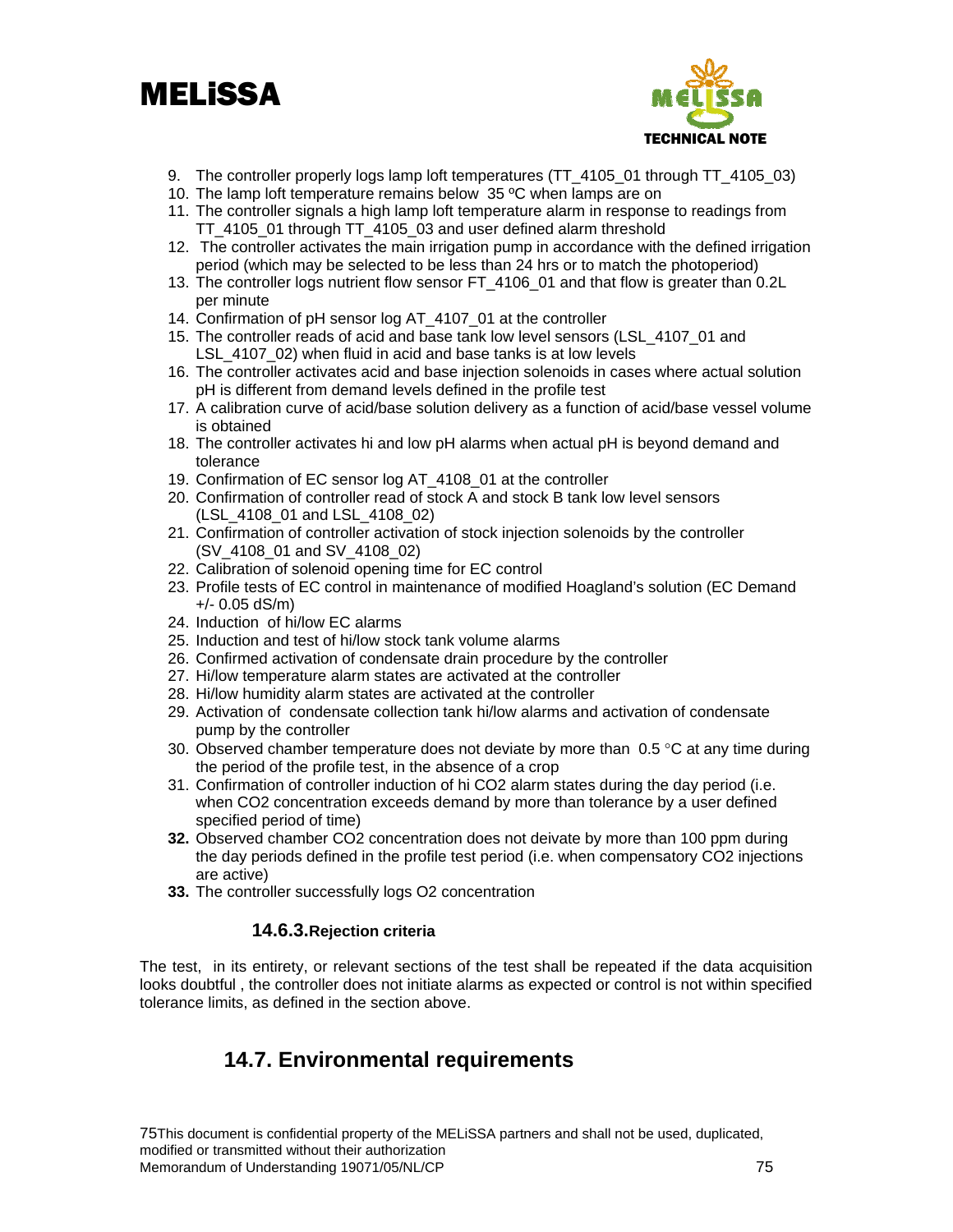

This test defines the interior operational conditions of the chamber as part of a profile test. Normal ambient conditions in the MPP or at CESRF are sufficient for the test.

## **14.8. Safety aspects**

No special safety risks have been identified for this test.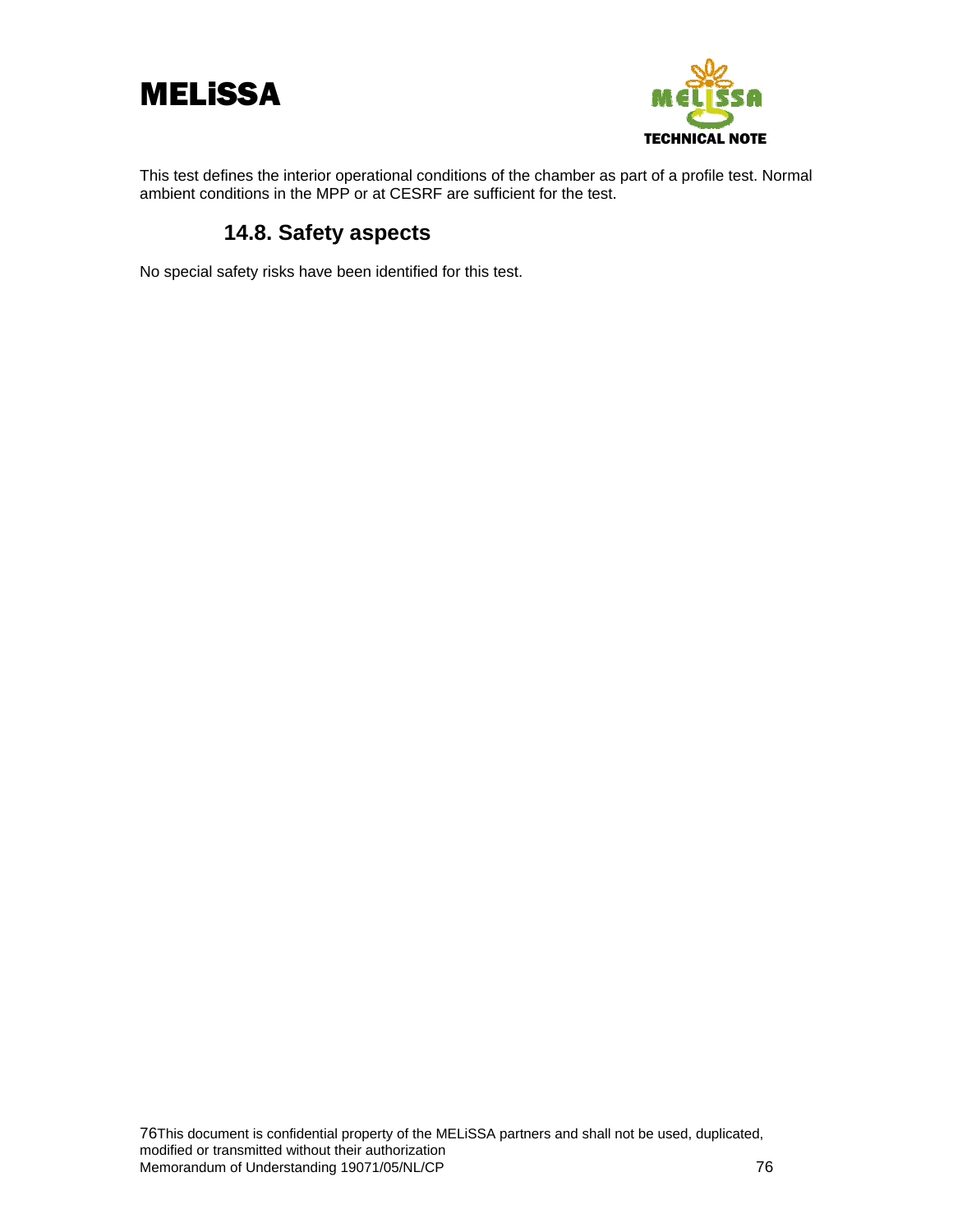



## **14.9. Test set-up**

Verification prior to test performance: confirmation of settings in the Table 1.

| Sub-system       | Components                             | Tag (P&ID)                    | Status at start       | Remark/setpoint    |
|------------------|----------------------------------------|-------------------------------|-----------------------|--------------------|
|                  | concerned                              |                               |                       |                    |
| Air Lock         | Lock<br>Air<br>Interior                | N/A                           | <b>CLOSED</b>         |                    |
|                  | Doors (A&C)                            | N/A                           | <b>CLOSED</b>         |                    |
|                  | Air<br>Exterior<br>Lock                |                               |                       |                    |
|                  | Doors                                  |                               |                       |                    |
| Lighting         | Lamp Strings                           | LHPS 4104 01-                 | All strings off       |                    |
|                  |                                        | 06 (HPS Lamps)<br>LMH_4104_01 |                       |                    |
|                  |                                        | 03 (MH Lamps)                 |                       |                    |
| Lamp Loft        | Lamp Loft Fans                         | FAN_4105_01,                  | All fans off          |                    |
|                  |                                        | FAN_4105_02,                  |                       |                    |
|                  |                                        | FAN_4105_03                   |                       |                    |
| Air handling     | Main<br>centrifugal                    | BLWR 4111 01                  | Off                   | VFD set to 0 Hz    |
|                  | blower                                 |                               |                       |                    |
| Temperature      | Chilled and Hot water                  | S3CV_4112_02                  | Flow to coils         |                    |
| and Humidity     | proportional valves                    | and                           | off,<br>flow          |                    |
|                  |                                        | S3CV 4112 02                  | through<br>by-        |                    |
|                  |                                        |                               | pass occurs           |                    |
| Gas Analysis     | CO2 analyzer                           | AT_4113_01                    | Analyzer ON           | regulator pressure |
|                  | MFC for CO <sub>2</sub>                | FC_4113_01                    | MFC Set to            | set to 120 kPa     |
|                  | CO <sub>2</sub><br>Injection           | SV_4113_01                    | 1 L/min               |                    |
|                  | Solenoid                               | HV 4113 01                    | <b>CLOSED</b>         |                    |
|                  | CO <sub>2</sub><br>Injection           |                               | <b>OPEN</b>           |                    |
|                  | Override                               |                               |                       |                    |
| Gas Analysis     | O <sub>2</sub> analyzer                | AT_4113_02                    | On and flow           |                    |
|                  |                                        |                               | through               |                    |
|                  |                                        |                               | analyzer<br>confirmed |                    |
| <b>EC System</b> | Stock A Tank                           | VSSL_4108_01,                 | Filled<br>with        | See TN 85.73 for   |
|                  | Stock B Tank                           | VSSL_4108_02                  | Stock A               | Stock A and B      |
|                  | <b>Stock</b><br>Manual<br>$\mathsf{A}$ | HV_4108_01                    | Filled<br>with        | recipe             |
|                  | Override                               | HV_4108_02                    | Stock B               |                    |
|                  | Manual<br><b>Stock</b><br>B            | SV_4108_01                    | <b>OPEN</b>           |                    |
|                  | Override                               | SV 4108 02                    | <b>OPEN</b>           |                    |
|                  | Injection<br><b>Stock</b><br>A         | AT 4108 01                    | <b>CLOSED</b>         |                    |
|                  | Solenoid                               |                               | <b>CLOSED</b>         |                    |
|                  | Injection<br>Stock<br>B                |                               | Logging<br>at         |                    |
|                  | Solenoid                               |                               | Controller            |                    |
|                  | <b>EC Sensor</b>                       |                               |                       |                    |
| pH               | AcidTank                               | VSSL 4107 01,                 | Filled with 1M        |                    |
|                  | <b>Base Tank</b>                       | VSSL_4107_02                  | Nitric Acid           |                    |
|                  | <b>Acid Manual Override</b>            | HV_4107_01                    | Filled with 1M        |                    |
|                  | Manual<br><b>Base</b>                  | HV_4107_02                    | Na(CO3)2              |                    |
|                  | Override                               | SV_4107_01                    | <b>OPEN</b>           |                    |
|                  | Acid<br>Injection                      | SV_4107_02                    | <b>OPEN</b>           |                    |
|                  | Solenoid                               | AT_4107_01                    | <b>CLOSED</b>         |                    |
|                  | Injection<br>Base                      |                               | <b>CLOSED</b>         |                    |

77This document is confidential property of the MELiSSA partners and shall not be used, duplicated, modified or transmitted without their authorization Memorandum of Understanding 19071/05/NL/CP 77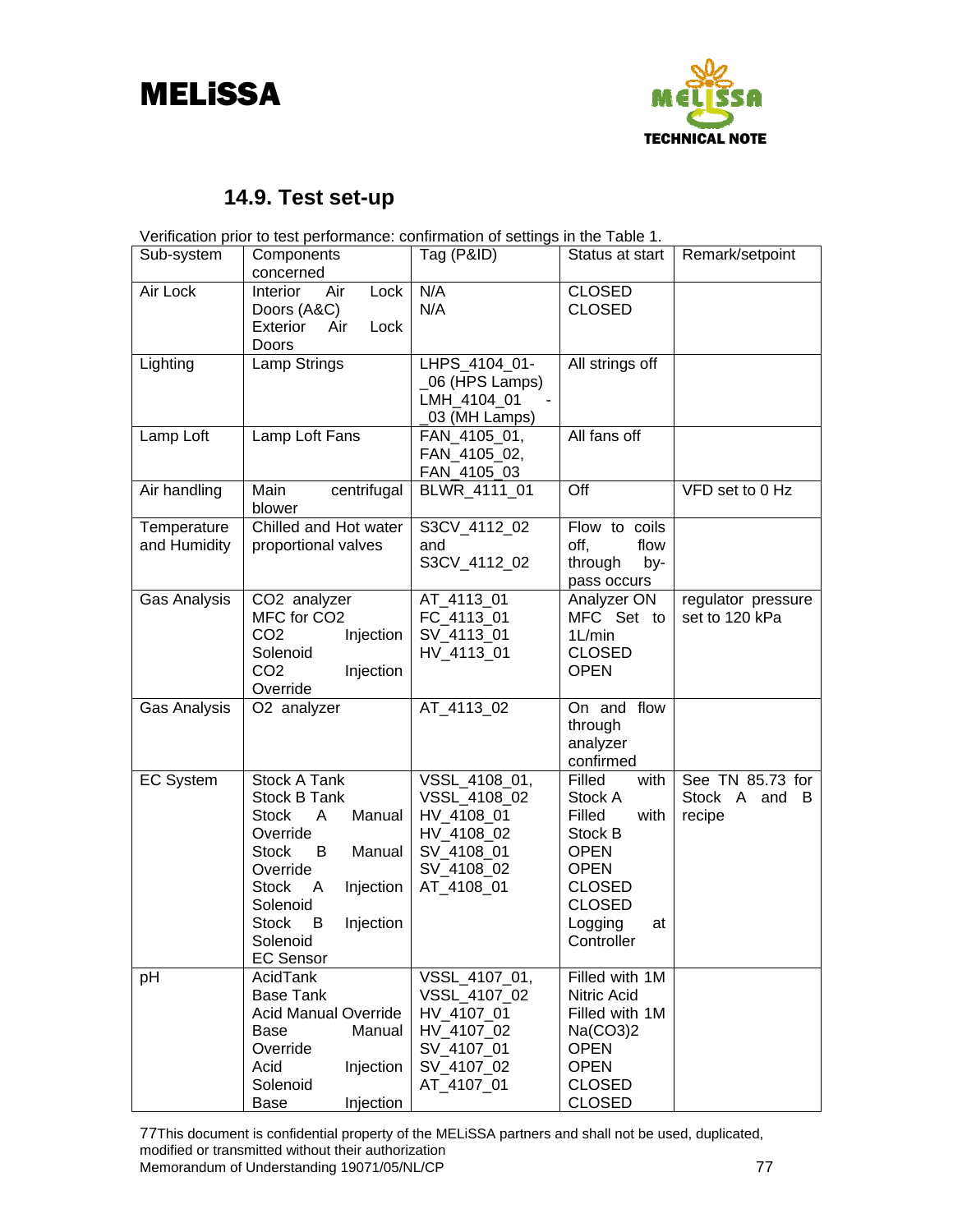

|                      | Solenoid<br>pH Sensor                                                                                                                                                                                                                            |                                                                                                              | at<br>Logging<br>Controller                                                                                                                                  |  |
|----------------------|--------------------------------------------------------------------------------------------------------------------------------------------------------------------------------------------------------------------------------------------------|--------------------------------------------------------------------------------------------------------------|--------------------------------------------------------------------------------------------------------------------------------------------------------------|--|
| Irrigation<br>System | Irrigation/growing<br>trays<br>Irrigation<br><b>Flow</b><br>Sensor<br>Manual<br>Shutoff<br>to<br>Chamber<br>Irrigation Pump Inlet<br>Override<br>Drain<br>Irrigation<br>Override<br>Irrigation<br>By-Pass<br>Valves<br><b>Nutrient Reservoir</b> | N/A<br>FT 4106 01<br>HV 4106 01<br>HV 4106 02<br>HV 4106 03<br>HV 4106 04,<br>HV 4106 05<br><b>VSSL 4106</b> | In.<br>22 trays<br>position<br>Logging<br><b>OPEN</b><br><b>OPEN</b><br><b>OPEN</b><br><b>OPEN</b><br><b>OPEN</b><br>Filled<br>with<br>120L H <sub>2</sub> O |  |
| Condensate           | Condensate<br>Reservoir<br>Condensate Pump                                                                                                                                                                                                       | VSSL 4110 01<br>GP 4110 01                                                                                   | <b>EMPTY</b><br>OFF                                                                                                                                          |  |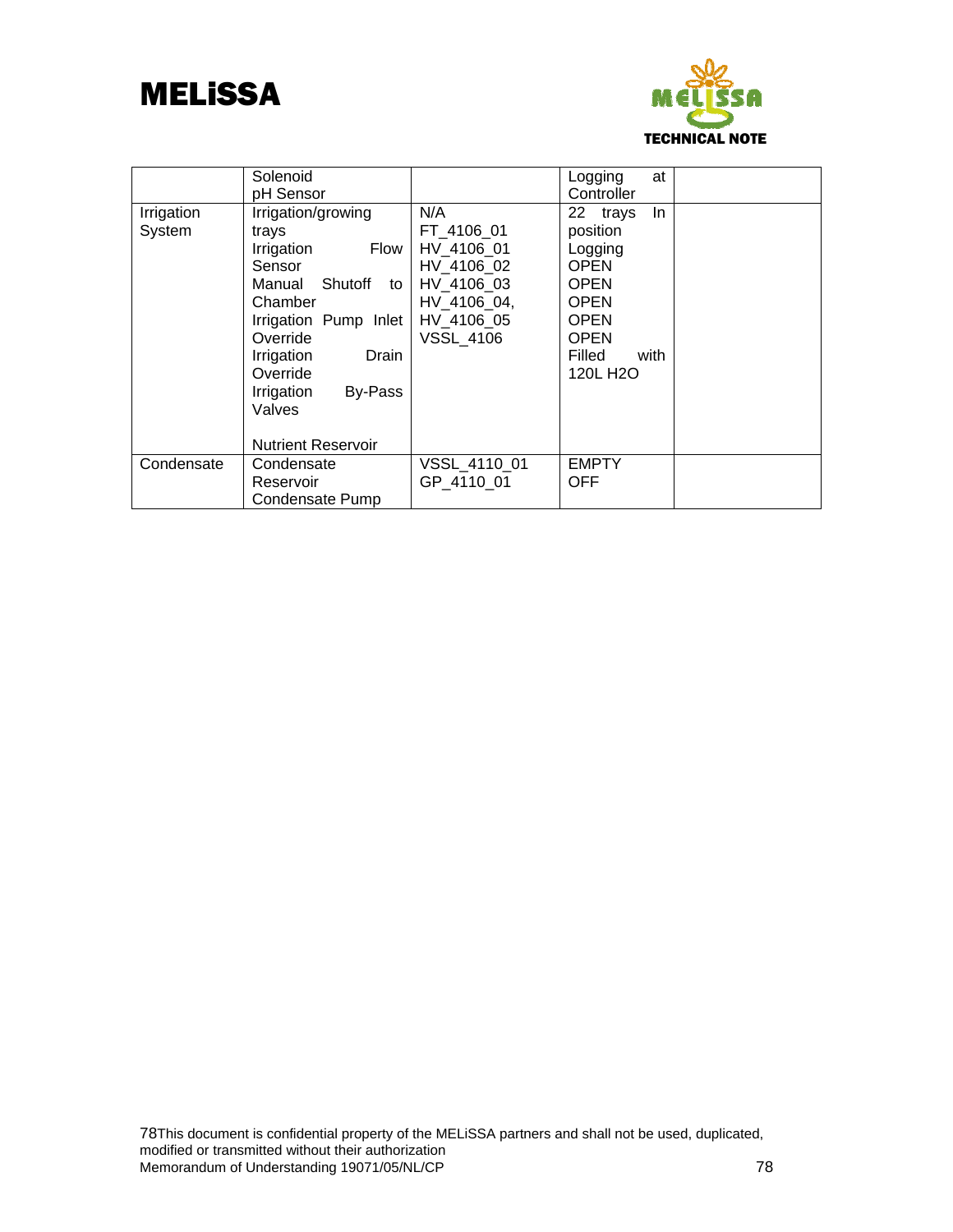

## **14.10. Test Procedure**

#### **Video logs of the following steps are taken.**

|                | Date:                                                                                    |             |            | Test Engineer/operator:                                                  |                |  |  |
|----------------|------------------------------------------------------------------------------------------|-------------|------------|--------------------------------------------------------------------------|----------------|--|--|
| Time:          |                                                                                          |             |            | ESA/UoG Representative:                                                  |                |  |  |
| Seq            | Description                                                                              | Required/No | Measured/  | Remarks/Calculation                                                      | Pass (P)/ Fail |  |  |
|                |                                                                                          | minal       | calculated |                                                                          | (F)            |  |  |
| Nb.            |                                                                                          |             |            |                                                                          |                |  |  |
|                | Operator initiates purge sequence in both air                                            |             |            | Confirm proper opening and reading of                                    |                |  |  |
|                | locks A and C by manual start at the controller<br>and allows sequence to complete fully |             |            | RV_4100_01, SV_4102_01,                                                  |                |  |  |
|                |                                                                                          |             |            | SV_4102_02, PT_4102_01,<br>PS_4102_01, HV_4102_01,                       |                |  |  |
|                |                                                                                          |             |            | RV_4101_01, SV_4103_01,                                                  |                |  |  |
|                |                                                                                          |             |            | SV_4103_02, PT_4103_01,                                                  |                |  |  |
|                |                                                                                          |             |            | PS_4103_01, HV_4103_01                                                   |                |  |  |
|                |                                                                                          |             |            | Confirm completion of purge                                              |                |  |  |
|                |                                                                                          |             |            |                                                                          |                |  |  |
| $\overline{2}$ | Operator initiates a second purge sequence in air                                        |             |            | Confirm start of purge sequence                                          |                |  |  |
|                | lock A. Within 5 seconds of purge start, operator                                        |             |            | When exterior door is opened, confirm                                    |                |  |  |
|                | opens exterior air lock door A                                                           |             |            | activation of ZS_4100_01, ZS_4100_02                                     |                |  |  |
|                |                                                                                          |             |            | and ZI_4100_01 and Purge override                                        |                |  |  |
|                |                                                                                          |             |            | event which shuts down purge sequence                                    |                |  |  |
| 3              | Operator closes exterior air lock door A                                                 |             |            |                                                                          |                |  |  |
| $\overline{4}$ | Operator initiates a second purge sequence in air                                        |             |            | Confirm start of purge sequence<br>When exterior door is opened, confirm |                |  |  |
|                | lock C. Within 5 seconds of purge start, operator<br>opens exterior air lock door C      |             |            | activation of ZS_4101_01, ZS_4101_02                                     |                |  |  |
|                |                                                                                          |             |            | and ZI_4101_01 and Purge override                                        |                |  |  |
|                |                                                                                          |             |            | event which shuts down purge sequence                                    |                |  |  |
| 5              | Operator Closes exterior air lock door C                                                 |             |            |                                                                          |                |  |  |
| 6              | User programs environment conditions according                                           |             |            |                                                                          |                |  |  |
|                | to profile including;                                                                    |             |            |                                                                          |                |  |  |
|                | Photoperiod for each light string                                                        |             |            |                                                                          |                |  |  |
|                | Temperature regime                                                                       |             |            |                                                                          |                |  |  |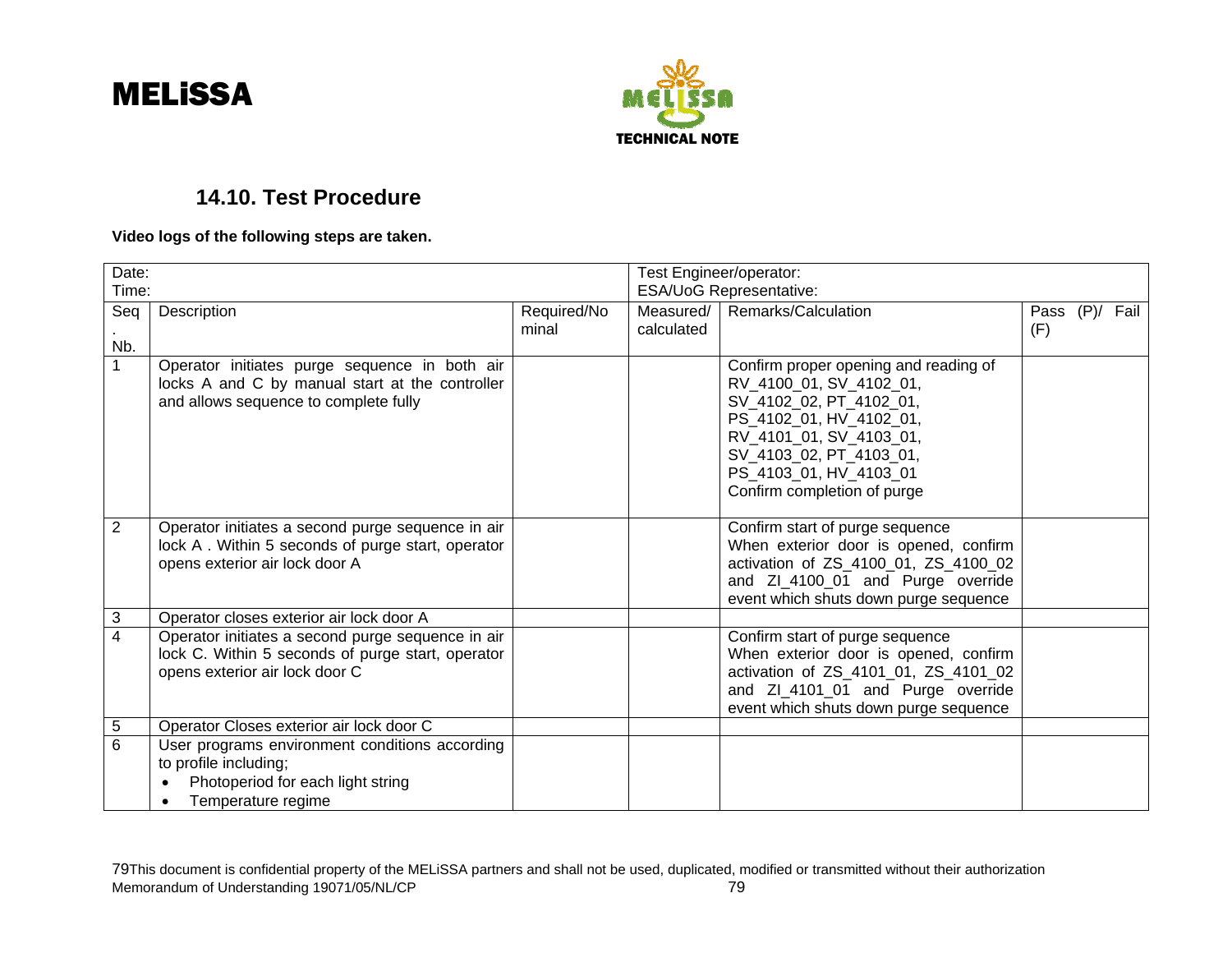



| $\overline{7}$ | Humidity regime<br>$\bullet$<br>CO <sub>2</sub> regime<br>$\bullet$<br>Irrigation period (always on)<br>pH and EC demand<br>Set controller to fully automatic mode and allow<br>chamber to run for the full 48 period. Set log<br>sensor log interval to 5 minutes.                                                                                                                                                                                                                                                                                                                                                                                                                                                                                             | Confirm log of ALL chamber sensors<br>$\bullet$<br>Confirm operation of irrgation pump<br>Confirm operation of blower<br>Confirm operation of lamp loft fans |  |
|----------------|-----------------------------------------------------------------------------------------------------------------------------------------------------------------------------------------------------------------------------------------------------------------------------------------------------------------------------------------------------------------------------------------------------------------------------------------------------------------------------------------------------------------------------------------------------------------------------------------------------------------------------------------------------------------------------------------------------------------------------------------------------------------|--------------------------------------------------------------------------------------------------------------------------------------------------------------|--|
| 8              | Download all logged data                                                                                                                                                                                                                                                                                                                                                                                                                                                                                                                                                                                                                                                                                                                                        |                                                                                                                                                              |  |
| 9              | Calculate deviation of environment parameter<br>readings against demand<br>Plot deviation of average of temperature<br>sensor readings from demand for full 48 hour<br>period<br>Plot deviation in observed CO2 from demand<br>$\bullet$<br>for all readings collected during 48 hour<br>period<br>Plot deviation in pH from demand for all<br>readings taken during photoperiod<br>Plot deviation in EC from demand for all<br>readings taken during 48 hour period<br>Plot deviation from humidity demand for all<br>$\bullet$<br>readings taken during 48 hour period<br>Plot light intensity for all readings taken during<br>profile test period and confirm light levels<br>correspond to user define photoperiods for<br>each string for each PAR sensor | Deviation of any empirical reading should<br>not differ from demand levels by more<br>than ESA specified tolerance at any point<br>during profile test       |  |
| 10             | At end of profile test, if low Stock A, Stock B, Acid<br>or Base volume alarms have not been activated,<br>confirm activation at the controller by manually<br>draining the tanks to low level                                                                                                                                                                                                                                                                                                                                                                                                                                                                                                                                                                  | A shop vac can be used. Low stock, acid,<br>and base tank alarms should activate<br>when tanks empty                                                         |  |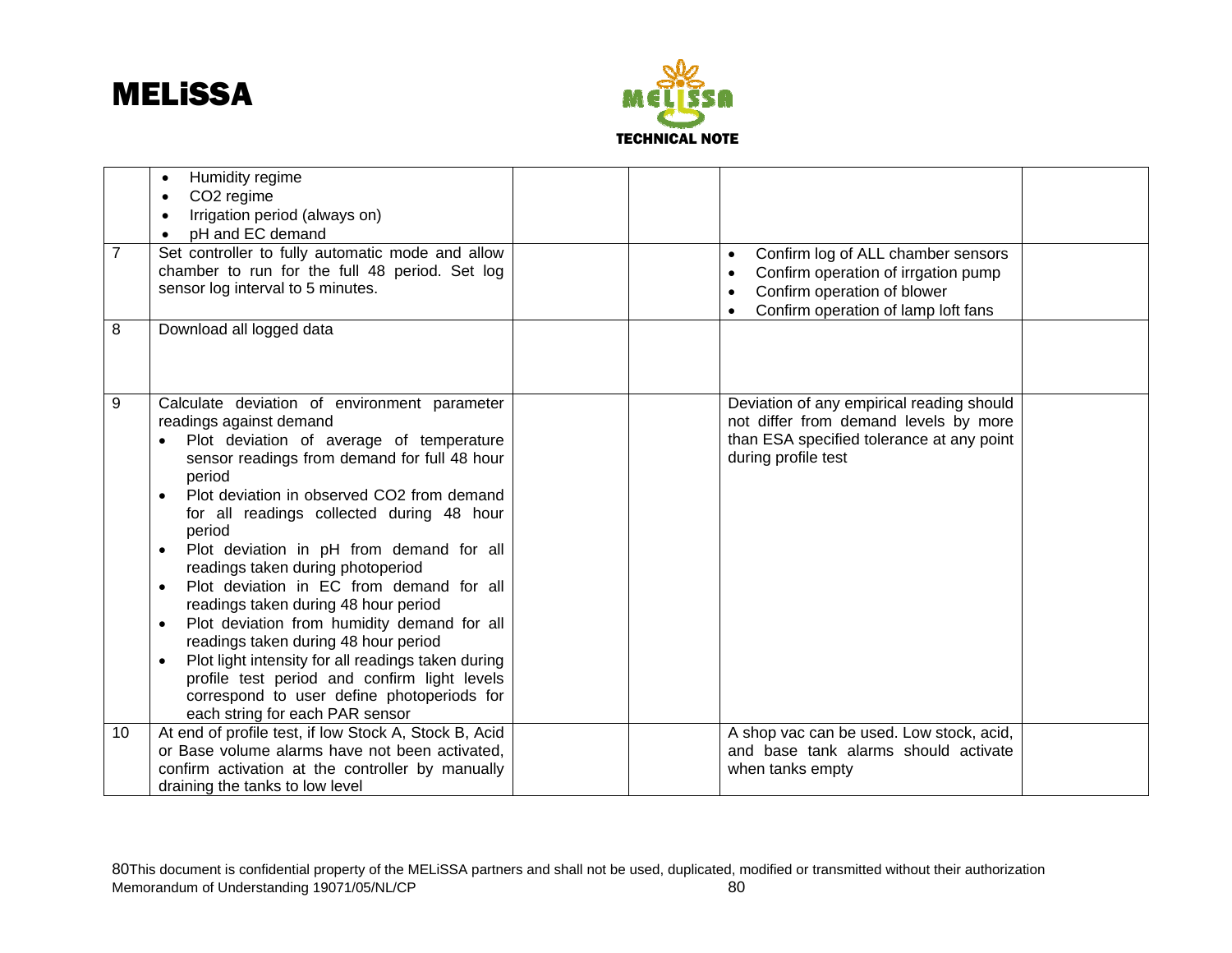



| 11 | Confirm that volumes of stock A, Stock B, acid       |  |                                          |              |  |
|----|------------------------------------------------------|--|------------------------------------------|--------------|--|
|    | and base tanks have changed during profile test      |  |                                          |              |  |
|    | indicating proper functioning of injection solenoids |  |                                          |              |  |
| 12 | At end of profile test shut off all lamp strings and |  | Fans should stay on for 20 minutes after |              |  |
|    | confirm operation of lamp loft fans for user         |  | all lamps off                            |              |  |
|    | defined cool down period                             |  |                                          |              |  |
| 13 | Turn on all lamp strings. Confirm start of all lamp  |  |                                          |              |  |
|    | loft fans.                                           |  |                                          |              |  |
|    |                                                      |  |                                          |              |  |
|    |                                                      |  |                                          |              |  |
| 14 | Manually induce lamp loft high temperature           |  | Confirm<br>activation<br>of              | high<br>loft |  |
|    | alarms by heating loft temperature sensors with      |  | temperature alarms                       |              |  |
|    | hair dryer                                           |  |                                          |              |  |
| 15 | Calibrate Stock A tank delivery volume as a          |  |                                          |              |  |
|    | function of tank head space by filling Stock tank    |  |                                          |              |  |
|    | A, manually opening injection solenoid for 2         |  |                                          |              |  |
|    | seconds, record head space volume, repeat until      |  |                                          |              |  |
|    | low Stock tank alarm is activated                    |  |                                          |              |  |
| 16 | Repeat Step 15 for Stock B, Acid and Base            |  |                                          |              |  |
|    | Tanks. Plot volume delivered as a function of        |  |                                          |              |  |
|    | accumulated solenoid opening time to generate        |  |                                          |              |  |
|    | calibration curve and look-up table                  |  |                                          |              |  |
| 17 | Map light intensity for all permutations of lamp     |  |                                          |              |  |
|    | string operation by moving PAR sensors through       |  |                                          |              |  |
|    | chamber at user defined distances at three           |  |                                          |              |  |
|    | distances away from glass (see below)                |  |                                          |              |  |
| 18 | Return chamber to idle mode                          |  |                                          |              |  |
|    |                                                      |  |                                          |              |  |

## **14.11. Conclusions**

To be competed in the annotated procedures document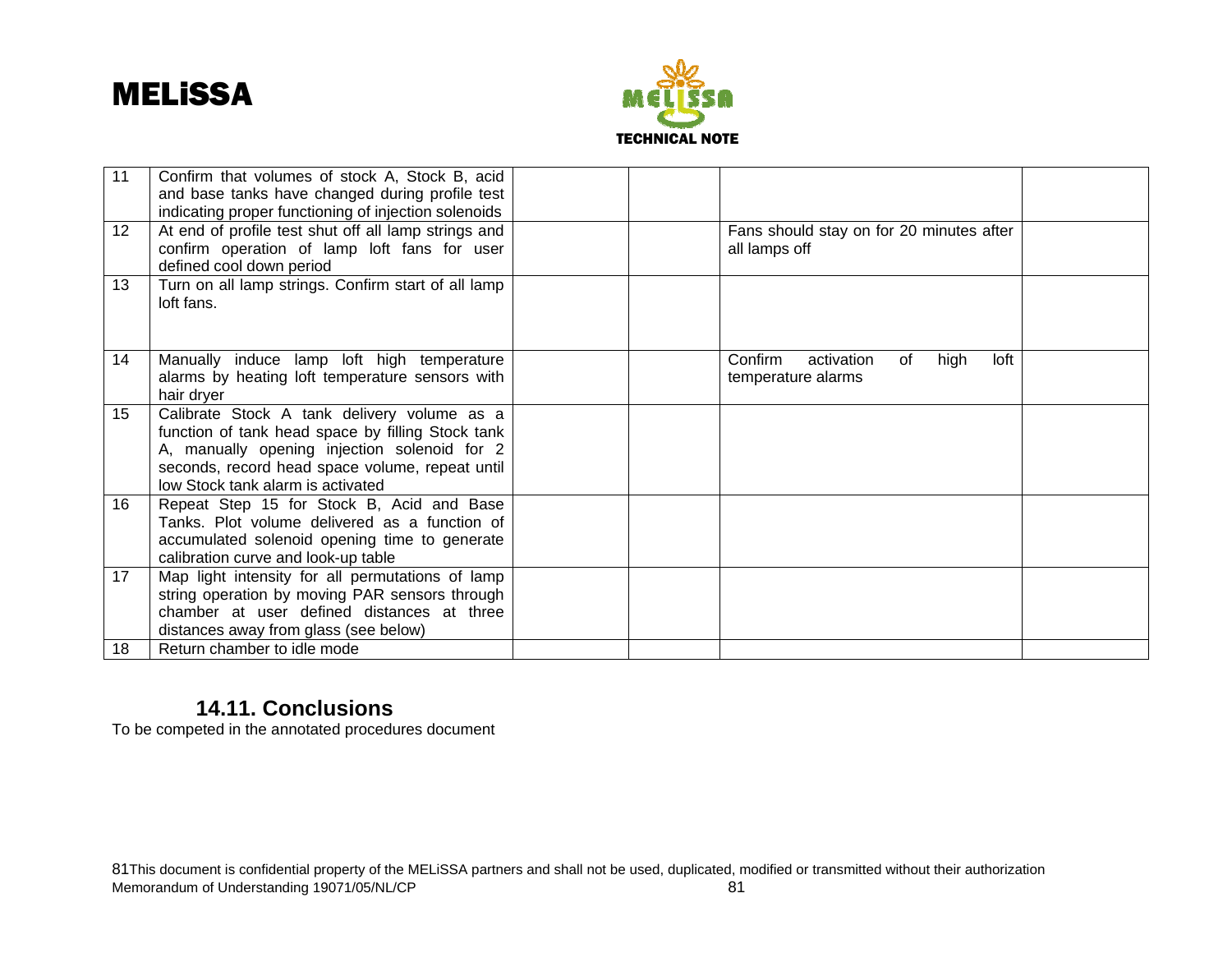



## **14.12. Deviations**

| Seq.<br>Nb. | <br>i of the modification<br>iptior<br>nn/<br>יכסע | .<br>stification. |
|-------------|----------------------------------------------------|-------------------|
|             |                                                    |                   |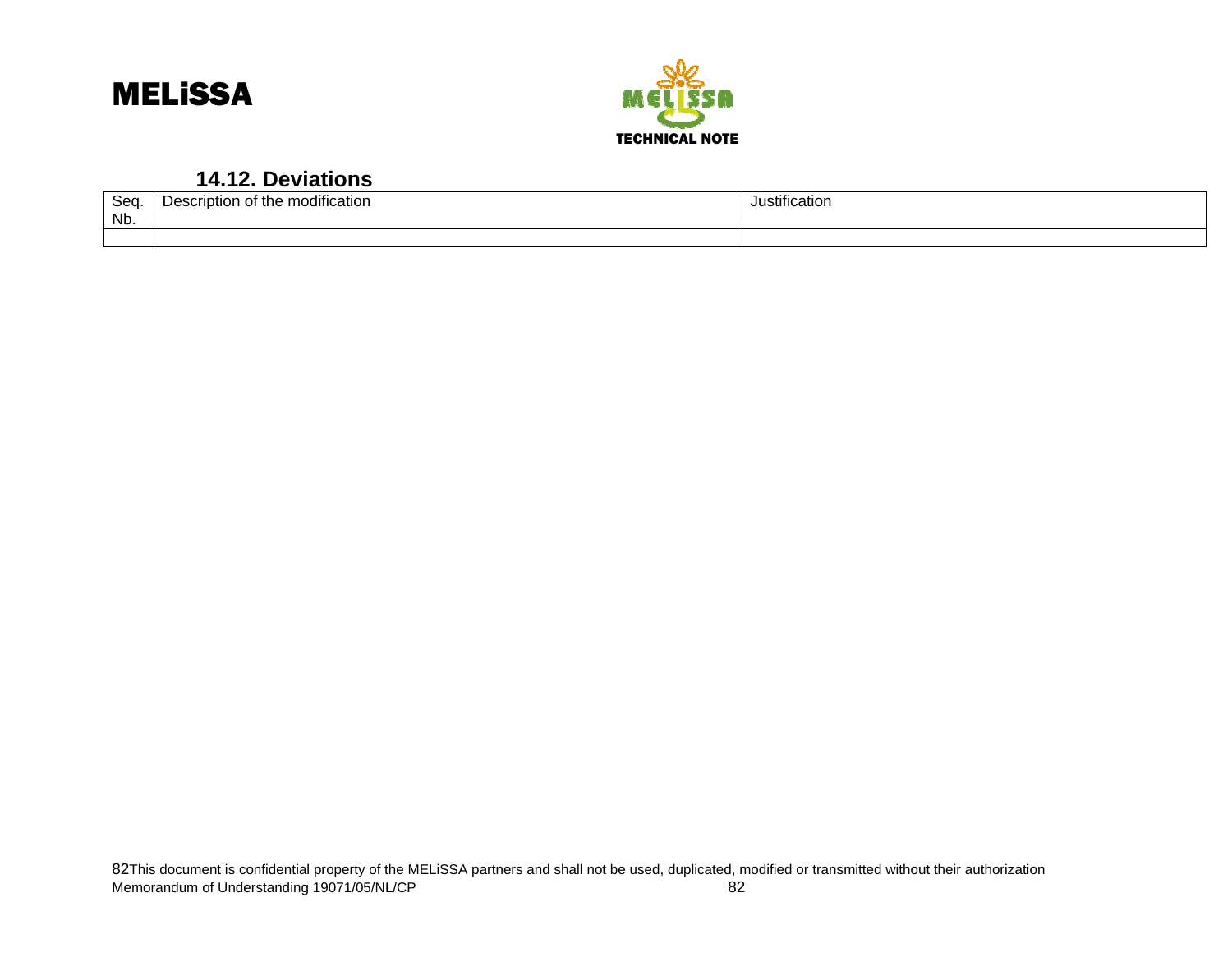

| Hour            | Demand      | Lamp Strings On | Demand          | Demand $CO2$ |
|-----------------|-------------|-----------------|-----------------|--------------|
|                 | Temperature |                 | Humidity %      | (ppm)        |
| $0:00 - 1:00$   | 10          | None            | 75              | 1000         |
| $1:00 - 2:00$   | 15          | None            | 75              | 1000         |
| $2:00 - 3:00$   | 20          | None            | $\overline{75}$ | 1000         |
| $3:00 - 4:00$   | 25          | None            | 75              | 1000         |
| $4:00 - 5:00$   | 30          | None            | 75              | 1000         |
| $5:00 - 6:00$   | 30          | None            | 75              | 1000         |
| $6:00 - 7:00$   | 10          | Sa              | 75              | 1000         |
| $7:00 - 8:00$   | 15          | Sa              | 75              | 1000         |
| $8:00 - 9:00$   | 20          | Sa              | 75              | 1000         |
| $9:00 - 10:00$  | 25          | Sa              | 75              | 1000         |
| $10:00 - 11:00$ | 30          | Sa              | 75              | 1000         |
| $11:00 - 12:00$ | 30          | Sa              | 75              | 1000         |
| $12:00 - 13:00$ | 10          | $Sa + Sb$       | 75              | 1000         |
| $13:00 - 14:00$ | 15          | $Sa + Sb$       | 75              | 1000         |
| $14:00 - 15:00$ | 20          | $Sa + Sb$       | 75              | 1000         |
| $15:00 - 16:00$ | 25          | $Sa + Sb$       | 75              | 1000         |
| $16:00 - 17:00$ | 30          | $Sa + Sb$       | 75              | 1000         |
| $17:00 - 18:00$ | 30          | $Sa + Sb$       | $\overline{75}$ | 1000         |
| $18:00 - 19:00$ | 10          | $Sa + Sb + H$   | 75              | 1000         |
| $19:00 - 20:00$ | 15          | $Sa + Sb + H$   | 75              | 1000         |
| $20:00 - 21:00$ | 20          | $Sa + Sb + H$   | 75              | 1000         |
| $21:00 - 22:00$ | 25          | $Sa + Sb + H$   | 75              | 1000         |
| $22:00 - 23:00$ | 30          | $Sa + Sb + H$   | 75              | 1000         |
| $23:00 - 24:00$ | 30          | $Sa + Sb + H$   | 75              | 1000         |

#### **Table 14-1. Diurnal temperature demand profiles for the operational functional test.**

The controller efficacy is evaluated from data collected over the 24 hr profile test. The accuracy of temperature,  $CO<sub>2</sub>$  and humidity control is compared to ESA specifications.

When complete, the chamber is ready for a full functional test with a batch crop of lettuce.

# **15. Crop Testing**

## **15.1. Consumables required for Operational Testing with Crops**

- **Harvesting and Preparation Tools, including:**
	- o Balance for dry and fresh weight masses and micro-nutrient/hydroponics salt measurement (500 g  $\pm$  0.01 Kg)
	- o Bleach
	- o Rockwool cubes  $(2 \times 1 \text{ m}^3 \text{ boxes})$
	- o Seed germination trays (consumable)
	- o Solution stock storage tanks (2 x 50 L tanks with spigot, PP)

83This document is confidential property of the MELiSSA partners and shall not be used, duplicated, modified or transmitted without their authorization Memorandum of Understanding 19071/05/NL/CP 83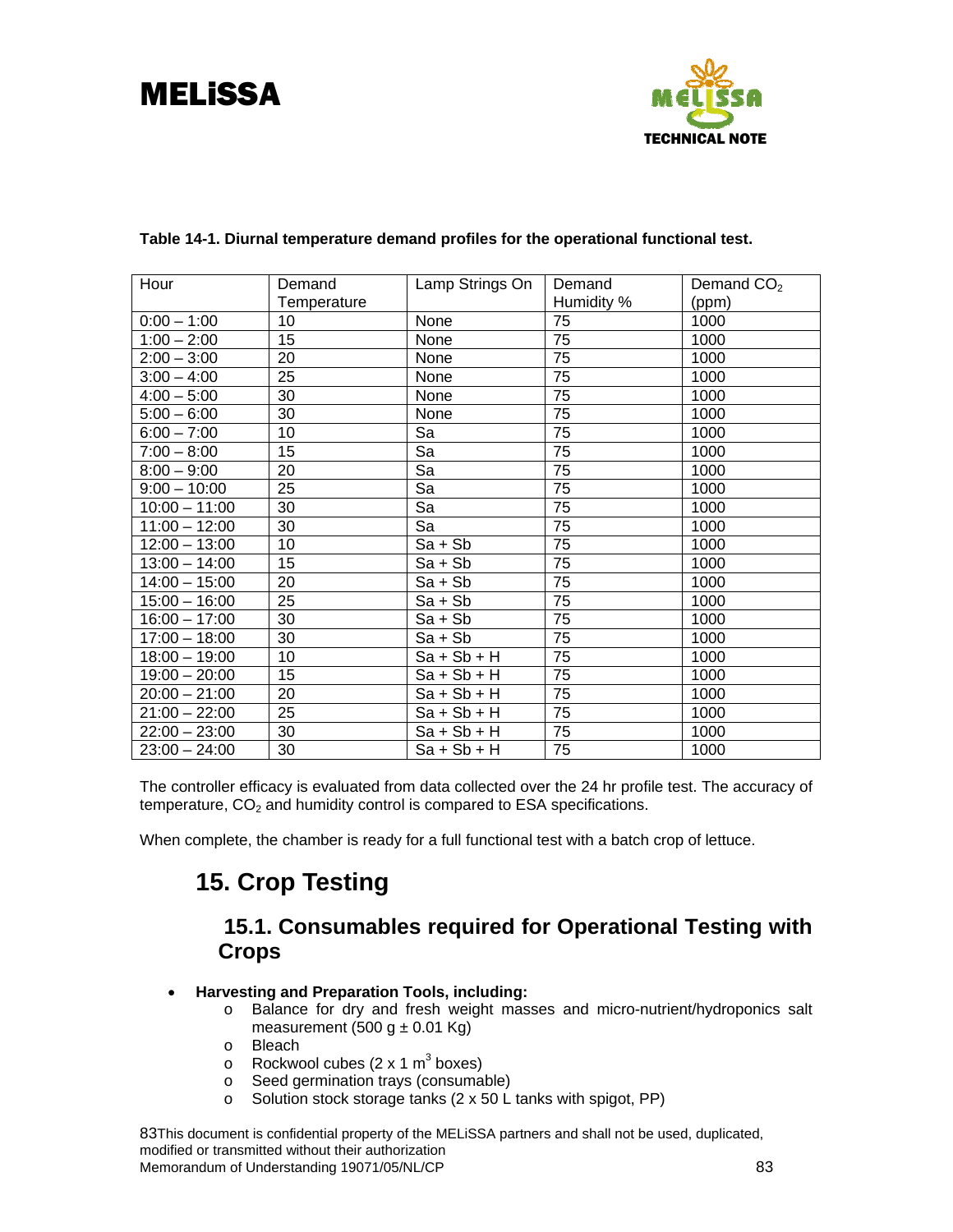



- o Solution transfer tank (1 x 200 L tank, PP)
- $\circ$  Submersible pump (5 L min<sup>-1</sup> or greater)
- o Cutting board, knife, scissors, paper towels, paper bags
- o Plastic vials
- o Coffee grinder for tissue sample preparation
- **Additional Analytical Equipment, as required:**
	- o Li-COR Leaf Area Analyzer
	- $\circ$  HPLC for hydroponics sample analysis (ions; F. Cl. NO<sub>2</sub>, NO<sub>3</sub>, PO<sub>4</sub>, SO<sub>4</sub>, Na,  $NH<sub>4</sub>$ , K, Mg, Ca

## **15.2. Solution Preparation**

The chamber design allows for the use of a common nutrient solution (single reservoir) feeding all age classes of the crop in staged culture and all trays in batch culture. Studies using the nutrient solution formulation tabled below have been successfully used in staged and batch culture of beet and lettuce with periodic solution dumping. For the crop test, solution dumping will not be considered and the EC/pH control system is operational. Periodic analysis using off-line HPLC will indicate if solution dump is required.

| Component                            | Mol. Wt.<br>(g) | <b>Feed Strength</b><br>(mM) |
|--------------------------------------|-----------------|------------------------------|
| Stock A                              |                 |                              |
| $Ca(NO3)2·4H2O$                      | 236.16          | 3.62                         |
| Stock B                              |                 |                              |
| $MqSO_4 \cdot 7H_2O$                 | 246.48          | 1                            |
| KNO <sub>3</sub>                     | 101.1           | 5                            |
| $NH_4H_2PO_4$                        | 115.08          | 1.5                          |
| $(NH_4)_2SO_4$                       | 132             | 1                            |
| Micronutrients (In Stock B)          |                 |                              |
| $FeCl3$ (DTPA)                       | 162.20          | 0.025                        |
| $H_3BO_4$                            | 61.83           | 0.02                         |
| $MnSO_4 \cdot H_2O$                  | 169.01          | 0.005                        |
| $ZnSO_4$ -7 $H_2O$                   | 289.54          | 0.0035                       |
| CuSO <sub>4</sub> ·5H <sub>2</sub> O | 249.68          | 0.0008                       |
| $H_2MOQ_4$ (85%MoO3)                 | 161.97          | 0.0005                       |

**Table 5.2-15-1. Typical hydroponics nutrient solution used in HPC studies.** 

The nutrient solution is crafted using concentrated stocks (on hand) to the feed strength by dilution and adjusted to a pH of 6.0 with the addition of sodium bicarbonate. Once crafted the nutrient solution is pumped through the irrigation system once the seedlings have been added to the growing trays.

## **15.3. Germination, Emergence, Thinning, Planting**

Lettuce seeds will be subjected to a period of vernalization at cool (4°C) temperatures and high humidity in a paper lined Petri dish for a period of 72 hrs. Seeds are transferred to Rockwool cubes rinsed with distilled water and placed under cover beneath a suitable lighting source. The seeds are watered regularly (daily) with water and diluted feed stock solution. After emergence, plants are thinned from the Rockwool to the desired planting number and the covers, used to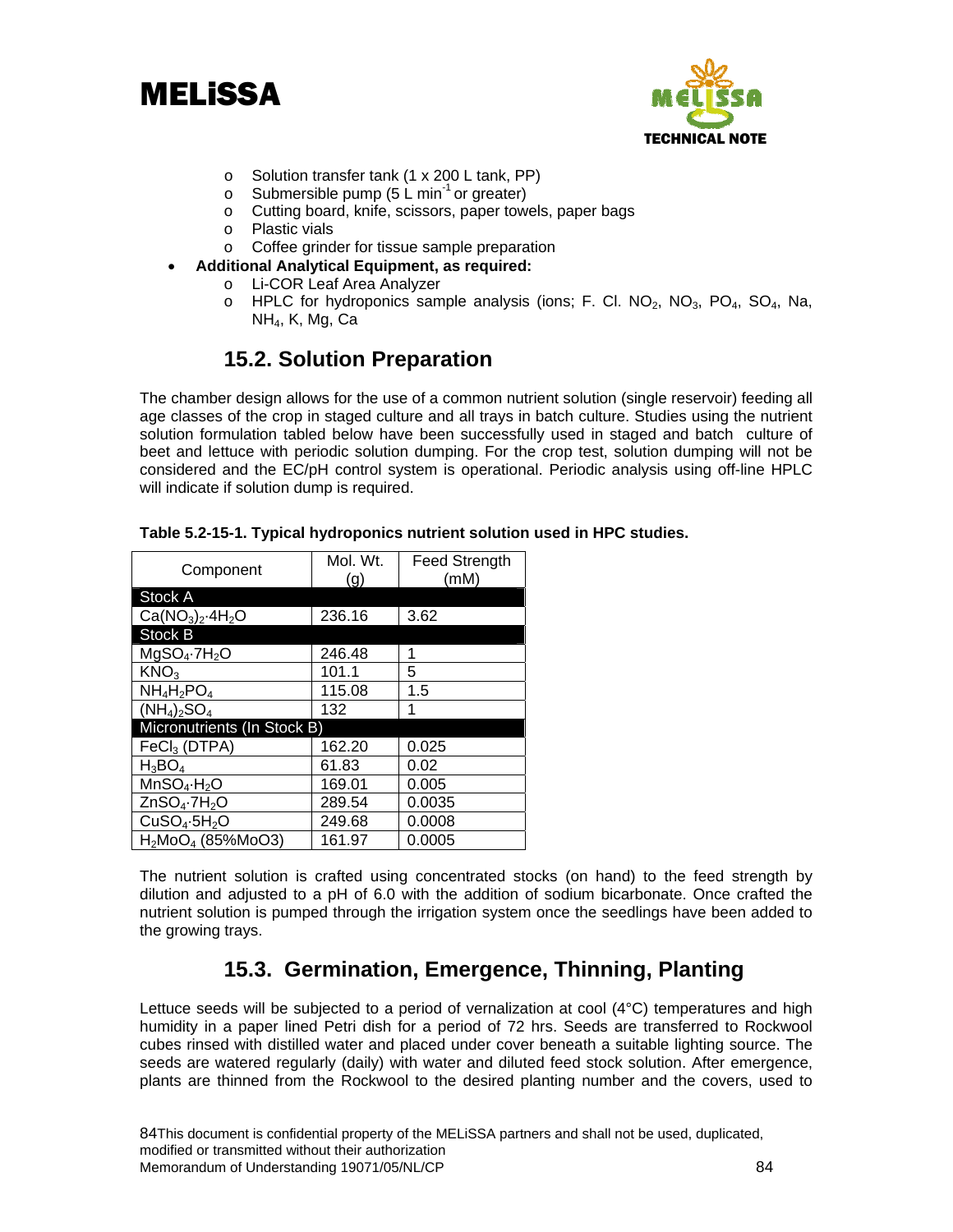



promote high humidity, are removed. Rockwool and trays for germination may be readily obtained from local suppliers. Following true leaf emergence, the seedlings are moved into the chamber.

The transplantation of the seeds in the chamber may be done as follows:

- o Ensure interior air lock door seal at the harvesting end of the chamber
- o Open the exterior air lock door
- o Place up to two growing troughs with seedlings placed at the proper density into the air lock, with the tray and chamber long dimensions perpendicular to each other
- o Slide the troughs onto the air lock conveyer
- o Close the exterior air lock door and ensure seal
- o The above process is completed until all trays are in position
- o Purge the air lock volume with the calibrated air stream
- o Open the interior air lock door
- o Using the air-lock glove box, fasten the newly introduced troughs to those already on the conveyer
- o Open the harvest air lock interior door

Once in position, the irrigation system is activated with the irrigation by-pass line operational.

## **15.4. Crop growth**

Once the crops are planted, the controller is programmed to provide the following environment conditions for the entire period of crop grow-out (approximately 20 days after germination)

 $CO<sub>2</sub>$  Demand – 1000 ppm constant Temperature  $-26/20$  ° C (day/night) Humidity – 75% EC – seat at initial solution EC (approximately 2 mS  $cm^{-1}$ ) pH – 6.0  $O<sub>2</sub>$  – not controlled Light Intensity – All lights operational

## **15.5. Analysis of Net Carbon Exchange Rate and Assessment of Model Performance**

The computer controller of the SEC-2 chambers maintains  $CO<sub>2</sub>$  concentrations at demand levels during day-light hours through the automated injection of  $CO<sub>2</sub>$  from a bottle store and a mass flow controller. Output from the mass flow controller/meter are used to estimate net carbon gain of the developing crop stands using a compensation technique. The computer controller maintained internal chamber  $CO<sub>2</sub>$  concentrations during the daylight hours so that any net carbon gain by the stand through photosynthetic activity was compensated for by injections from the gas external tank. The volume and duration of  $CO<sub>2</sub>$  injections were used to estimate day-time NCER. During the dark period it was not possible to remove  $CO<sub>2</sub>$  from the chamber to achieve static conditions, and as such, the difference in observed  $CO<sub>2</sub>$  and demand concentrations was used to calculate dark period respiration (negative NCER). The sum of these signed NCER estimates over a 24 hour period (in moles C), yielded daily carbon gain (DCG).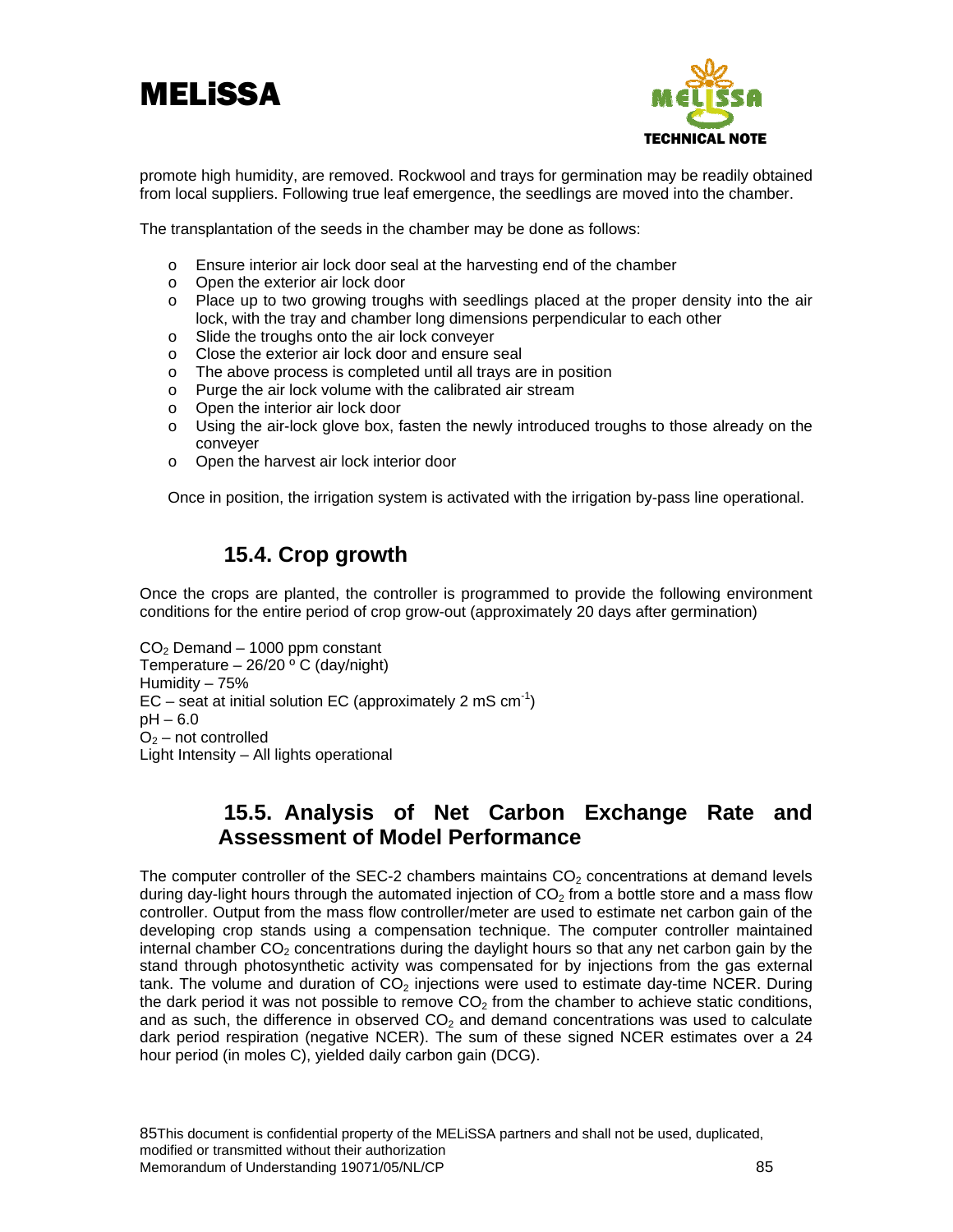



## **15.6. Harvest**

- 1. At crop maturity (approximately 20 days after plant in chamber, 35 days total), all materials is harvested and separated into edible and inedible fractions by growing tray. Fresh weight by tray is determined. For the harvest of the first few trays, the air lock functionality is demonstrated. Subsequently, the remaining trays are removed in batch
- 2. Fresh weight of the edible and inedible fractions is determined and the plant parts are placed in paper bags in a drying oven for 7 days at 60º C.
- 3. Dry weights of all plant parts is recorded.
- 4. Tissue samples are sent for % C determination
- 5. A carbon balance is determined from the NCER estimates obtained above, the dried biomass and measured carbon content

# **16. Procedures for Temperature and Light Intensity Mapping in the Chamber Growing Volume**

### **16.6.1.Spatial Characterization in Light Intensity**

The spatial characterization in light testing is done to map the light intensity over the three dimensional space of the growing volume.

- 1. Three PAR sensors are mounted on the support rack (supplied) which is rested on the growing trays. Light intensity readings are taken with the three lamp strings on at the first position of the tray.
- 2. After equilibration, the PAR sensors are moved along the length of the chamber by pulley/line. The distance travelled is recorded.
- 3. Readings from each of the PAR sensors in their new position are recorded after equilibration.
- 4. The three sensors are moved further down the chamber in 25 cm increments
- 5. Readings from each of the sensors are taken again (for a total of 20 readings along the length of the chamber)
- 6. The height of the mounting rack for the sensors is adjusted to yield a two dimensional light map at the new distance from the glass roof. The process above is repeated.
- 7. The rack is adjusted again for a third and final map at a new height.
- 8. All of the above processes are repeated for all combinations of lamp string operations.
- 9. Plots of light intensity in two dimensional space for the three heights are made for all combinations of lamp string operation

### **16.6.2.Spatial Characterization in Temperature**

1. The process above is completed concurrently for temperature with three temperature sensors (with radiation shielding) positioned on the rack adjacent to the PAR sensors.

# **17. Procedures for Calibration of the VFD and Blower Speed**

1. With the air flow sensor in position and reading flow in m/s, the VFD is set sequentially to 0 Hz to 60Hz in 10Hz increments and air flow/speed mearuements are recorded for each